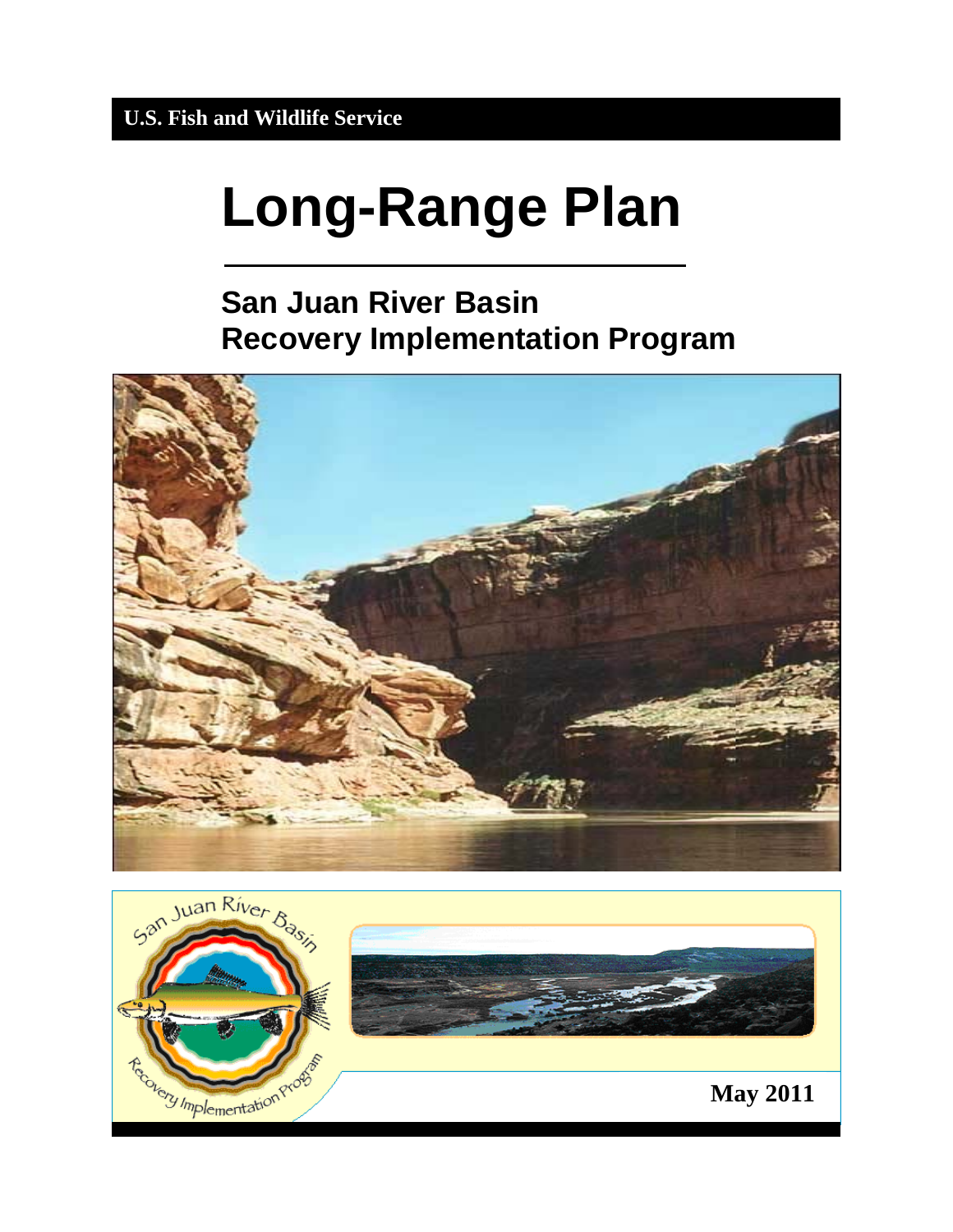# **LONG-RANGE PLAN**

**San Juan River Basin Recovery Implementation Program**

**May 2011**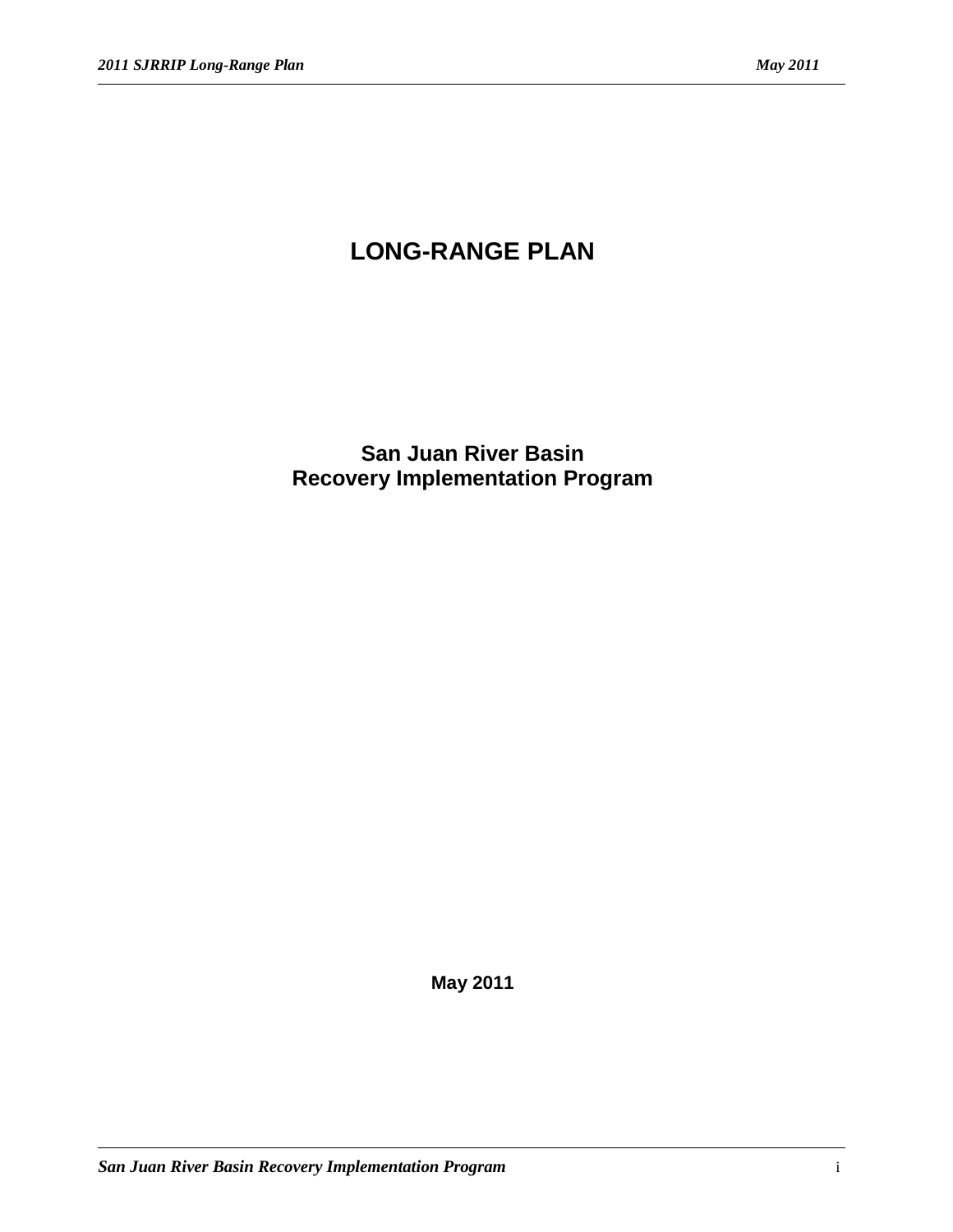Recommended Citation:

San Juan River Basin Recovery Implementation Program. 2011. Long-range plan. San Juan River Basin Recovery Implementation Program, U.S. Fish and Wildlife Service, Albuquerque, New Mexico.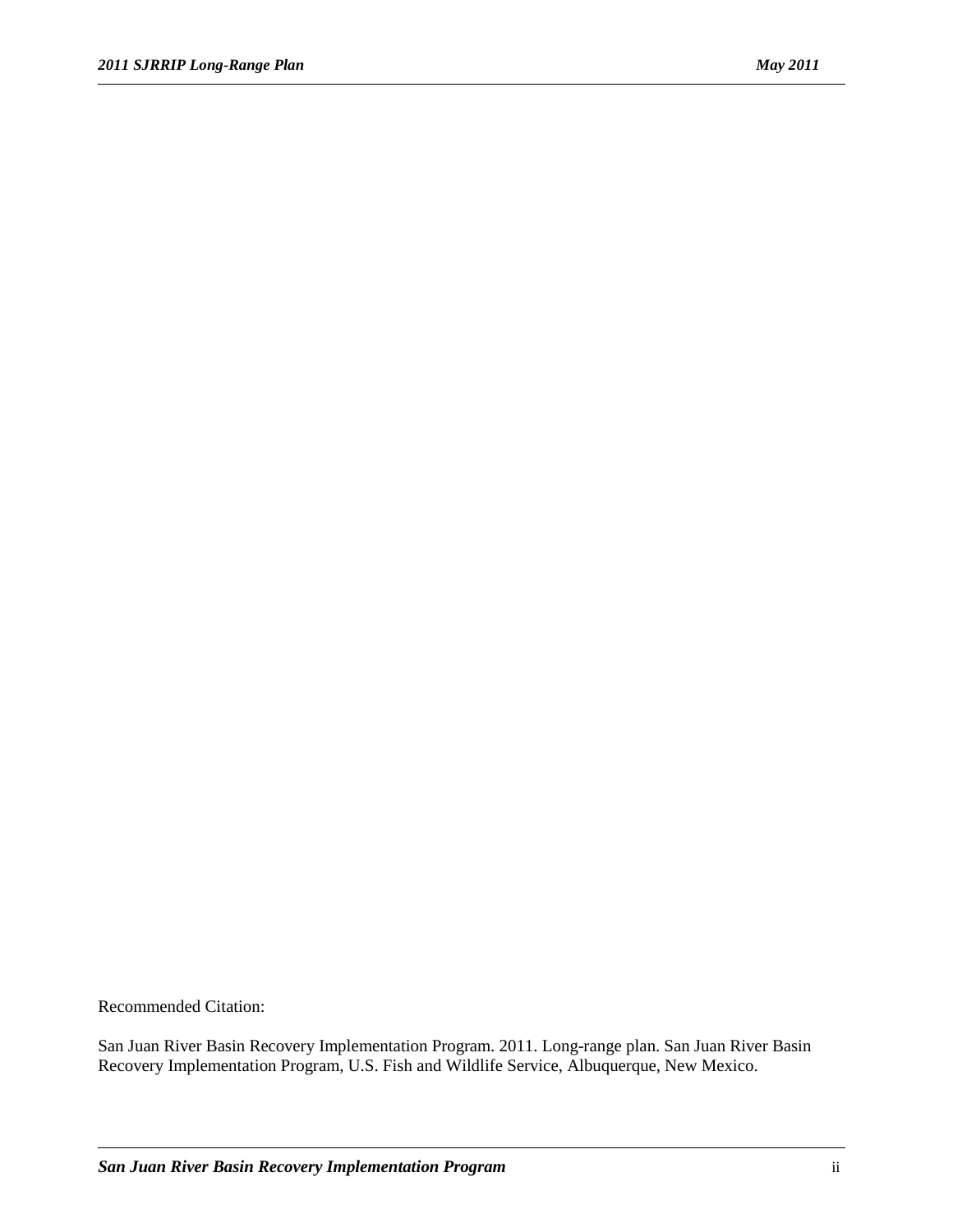# **TABLE OF CONTENTS**

#### Page

| Element 1. Management and Augmentation of Populations and Protection of Genetic Integrity  11 |  |
|-----------------------------------------------------------------------------------------------|--|
| Goal 1.1— Establish a Genetically and Demographically Viable, Self-Sustaining                 |  |
|                                                                                               |  |
| Goal 1.2— Evaluate RBS and CPM Augmentation Program and Genetic Integrity  A-2                |  |
| Goal 1.3— Support Operations and Maintenance of Facilities to Support RBS and                 |  |
|                                                                                               |  |
|                                                                                               |  |
| Goal 2.1- Provide Suitable Habitat to Support Recovery of Colorado Pikeminnow                 |  |
|                                                                                               |  |
| Goal 2.2— Provide Suitable Flows to Support Recovery of Colorado Pikeminnow                   |  |
|                                                                                               |  |
| Goal 2.3— Provide Increased Range to Support Recovery of Colorado Pikeminnow                  |  |
|                                                                                               |  |
| Goal 2.4— Provide Suitable Water Quality to Support Recovery of Colorado                      |  |
|                                                                                               |  |
|                                                                                               |  |
|                                                                                               |  |
| Goal 3.2— Prevent introduction and establishment of other nonnative invasive                  |  |
|                                                                                               |  |
| Element 4. Monitoring and Evaluation of Fish and Habitat in Support of Recovery Actions 17    |  |
|                                                                                               |  |
|                                                                                               |  |
| Goal 4.3— Integrate and Synthesize Monitoring Data and Information to Evaluate                |  |
| Fish Community and Ecosystem Responses to Recovery Actions A-20                               |  |
| Goal 4.4— Identify and Conduct Research and Monitoring in Support of Recovery                 |  |
|                                                                                               |  |
|                                                                                               |  |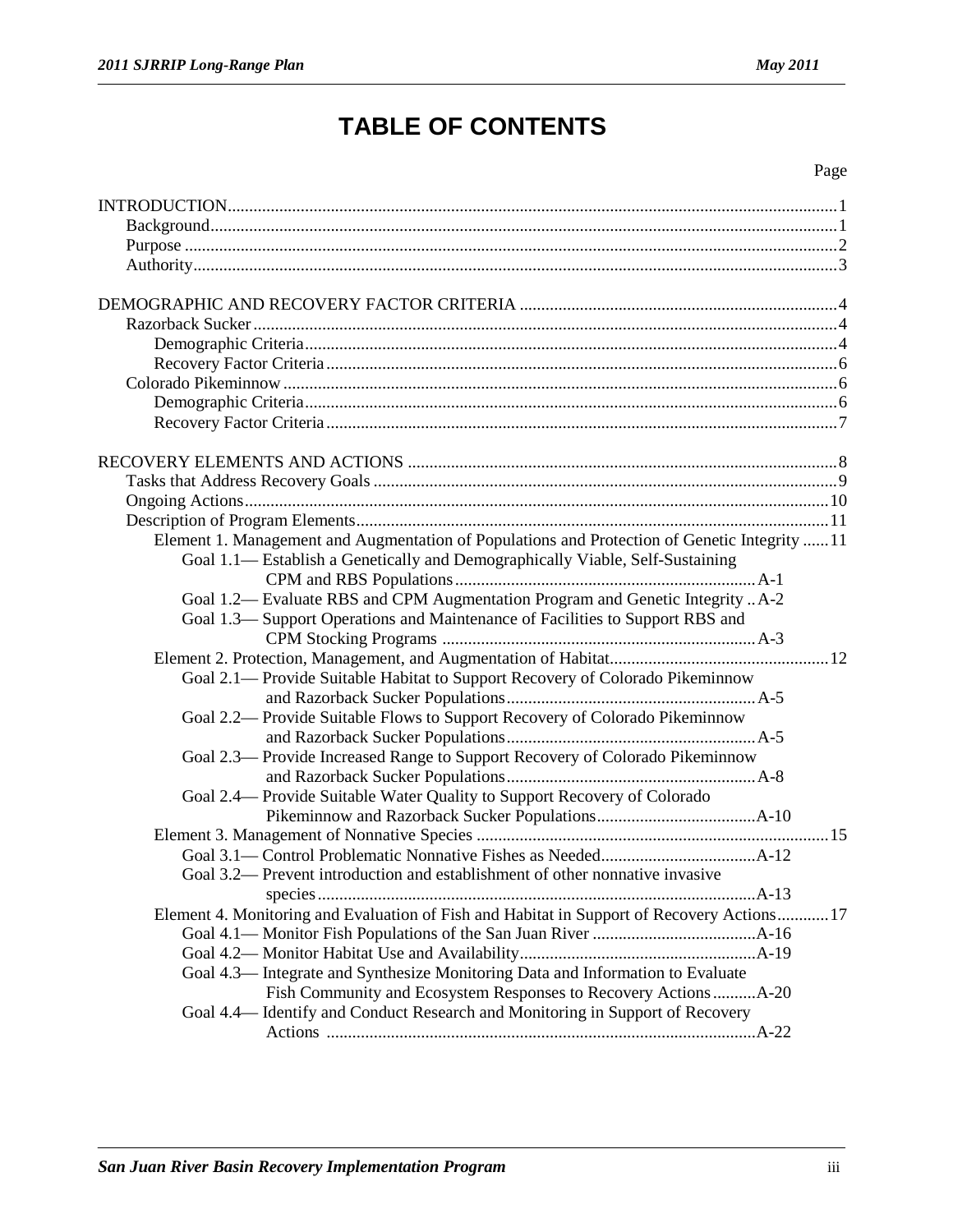# **TABLE OF CONTENTS (continued)**

#### Page

| Goal 5.2— Ensure Integration and Synthesis of Information to Evaluate Program                                |  |
|--------------------------------------------------------------------------------------------------------------|--|
|                                                                                                              |  |
|                                                                                                              |  |
|                                                                                                              |  |
| Goal 6.1— Increase Public Awareness and Support for Endangered Fishes and the                                |  |
|                                                                                                              |  |
|                                                                                                              |  |
| Appendix A. Tasks, priorities, responsibilities, dates, and descriptions for elements of the Long-Range Plan |  |

Appendix B. Completed Long-Range Plan Tasks (from 2009 LRP Elements 1-7)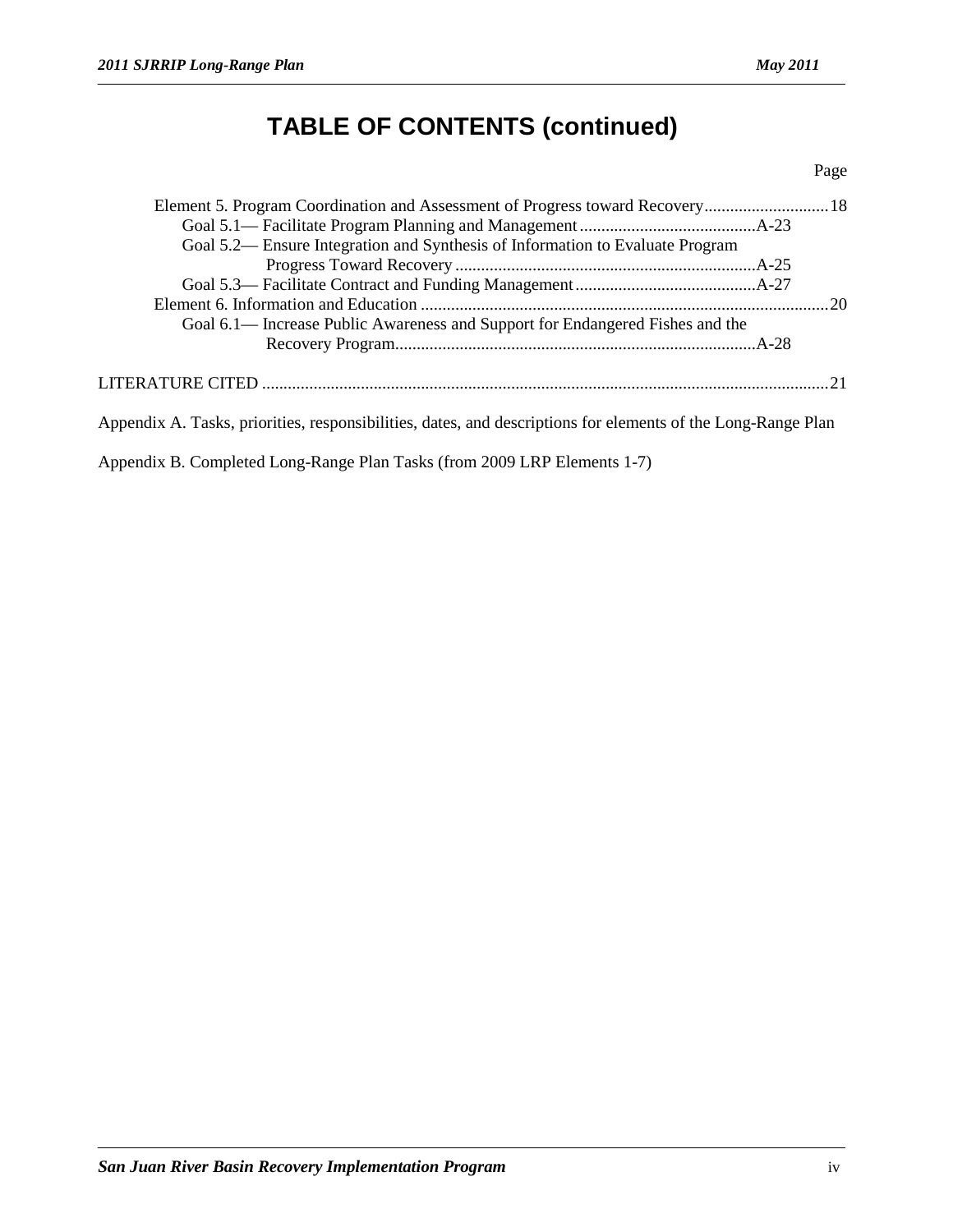### **LIST OF TABLES**

| Table            | Page |
|------------------|------|
| $\overline{1}$ . |      |
|                  |      |

## **LIST OF FIGURES**

| Figure |                                                                                          | Page |
|--------|------------------------------------------------------------------------------------------|------|
|        | Components and relationships of the San Juan River Basin Recovery Implementation Program |      |
|        |                                                                                          |      |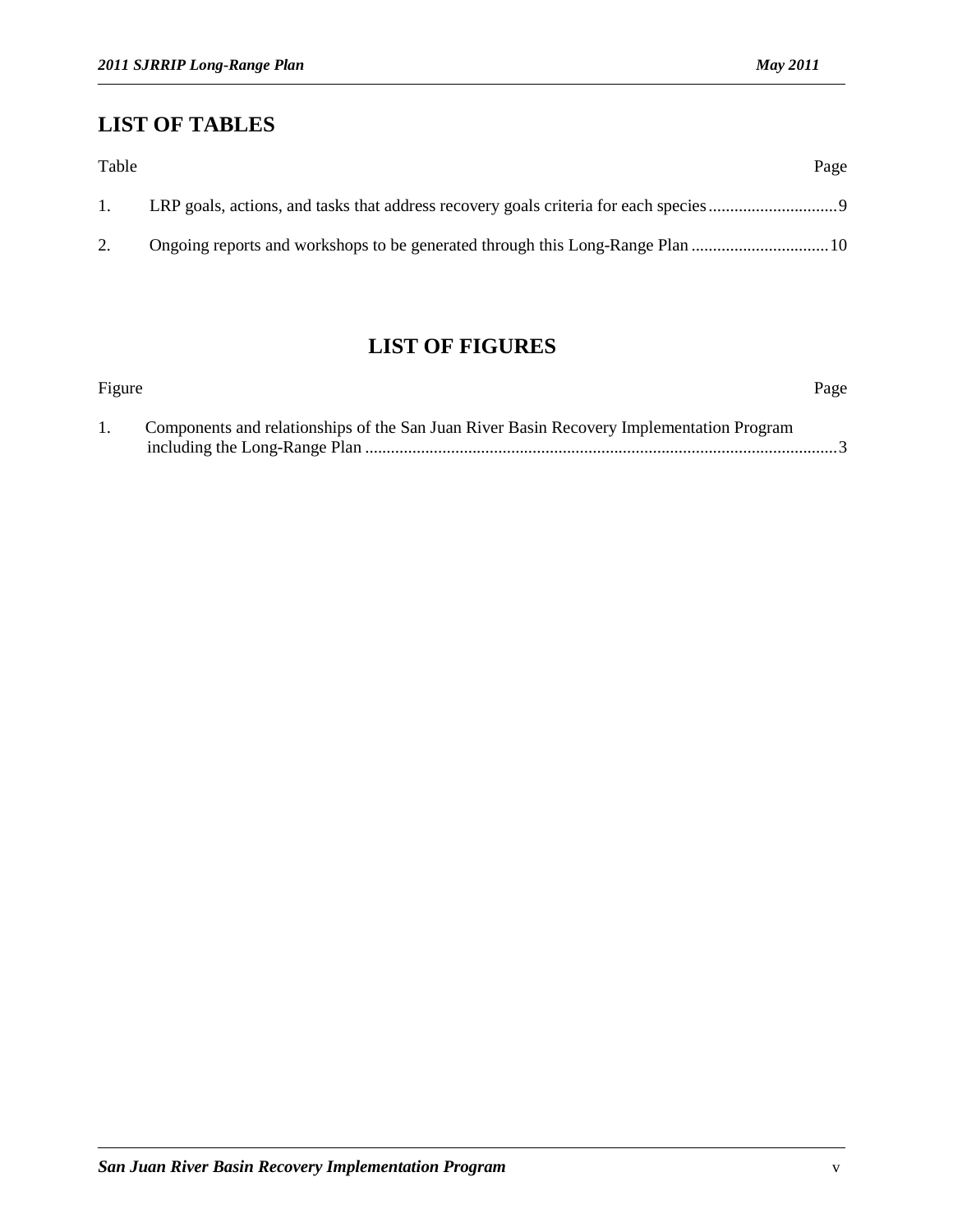# **INTRODUCTION**

# **Background**

The San Juan River Basin Recovery Implementation Program (Program) was initiated in October 1992 to protect and recover populations of two federally-listed endangered fish species in the San Juan River Basin (Basin) while water development proceeds in compliance with all applicable federal, state, and tribal laws. The two listed fish species are the Colorado pikeminnow (*Ptychocheilus lucius*; formerly known as Colorado squawfish) and razorback sucker (*Xyrauchen texanus*). Activities and actions within the Program serve as the "reasonable and prudent alternative" for projects in the San Juan River Basin and help to ensure that those projects will not jeopardize the continued existence of the endangered species. It is anticipated that actions taken under the Program will benefit other native fishes in the Basin and prevent them from becoming endangered.

The goals of the Program are:

- 1. To conserve populations of Colorado pikeminnow and razorback sucker in the Basin consistent with the recovery goals established under the Endangered Species Act of 1973, as amended, 16 U.S.C. §§ 1531 *et seq.* (ESA).
- 2. To proceed with water development in the Basin in compliance with federal and state laws, interstate compacts, U.S. Supreme Court decisions, and federal trust responsibilities to the Southern Ute Tribe, Ute Mountain Ute Tribe, Jicarilla Apache Nation, and Navajo Nation.

The Program was initiated with the signing of a Cooperative Agreement in 1992 after the rediscovery and documentation of successful spawning by Colorado pikeminnow and the continued presence of razorback sucker in the San Juan River. Adult and young-of-year Colorado pikeminnow and adult razorback sucker were collected during 1987-1989 by biologists gathering detailed fish community data for use in potential razorback sucker reintroduction efforts (Platania et al. 1991). This discovery resulted in the reinitiation of Section 7 consultation through the Bureau of Reclamation (Reclamation) for the Animas–La Plata Project; and subsequently, the Navajo Indian Irrigation Project underwent Section 7 consultation through the Bureau of Indian Affairs.

A 7-year research program, conducted during 1991-1997, provided a baseline of information that identified and characterized factors limiting the two endangered species. The research program was incorporated into the Recovery Program when it was formed in 1992. Culmination of the research program in 1997 marked the end of the research phase and the beginning of the implementation and management phase for the Program. In 1991, a Program Document (Document) was developed to provide the framework for Program implementation. The original Document was adopted in 1992 by the Cooperative Agreement (SJRIP 2006, 1992) and updated in 2006 by the Coordination Committee (SJRIP 2006). A new version of the Document was completed in 2010. The Document outlines the Program's purposes, authorities, structure, and operating procedures including funding and budgeting. The Document details the purposes of the Program's committees and defines their composition, authorities, and duties. The Document also includes a description of the process for conducting Section 7 consultations and for reviewing sufficient progress. The Section 7 procedures specifically reference implementation of a Long Range Plan as the principal means for determination of ESA compliance for water projects in the Basin. The Program operates through committee processes that identify the actions needed to attain the Program goals. The committees include representatives of the signatories to a cooperative agreement (SJRIP 2006, 1992), including state and federal agencies and Native American Tribes. Water development and conservation interests are also Program participants.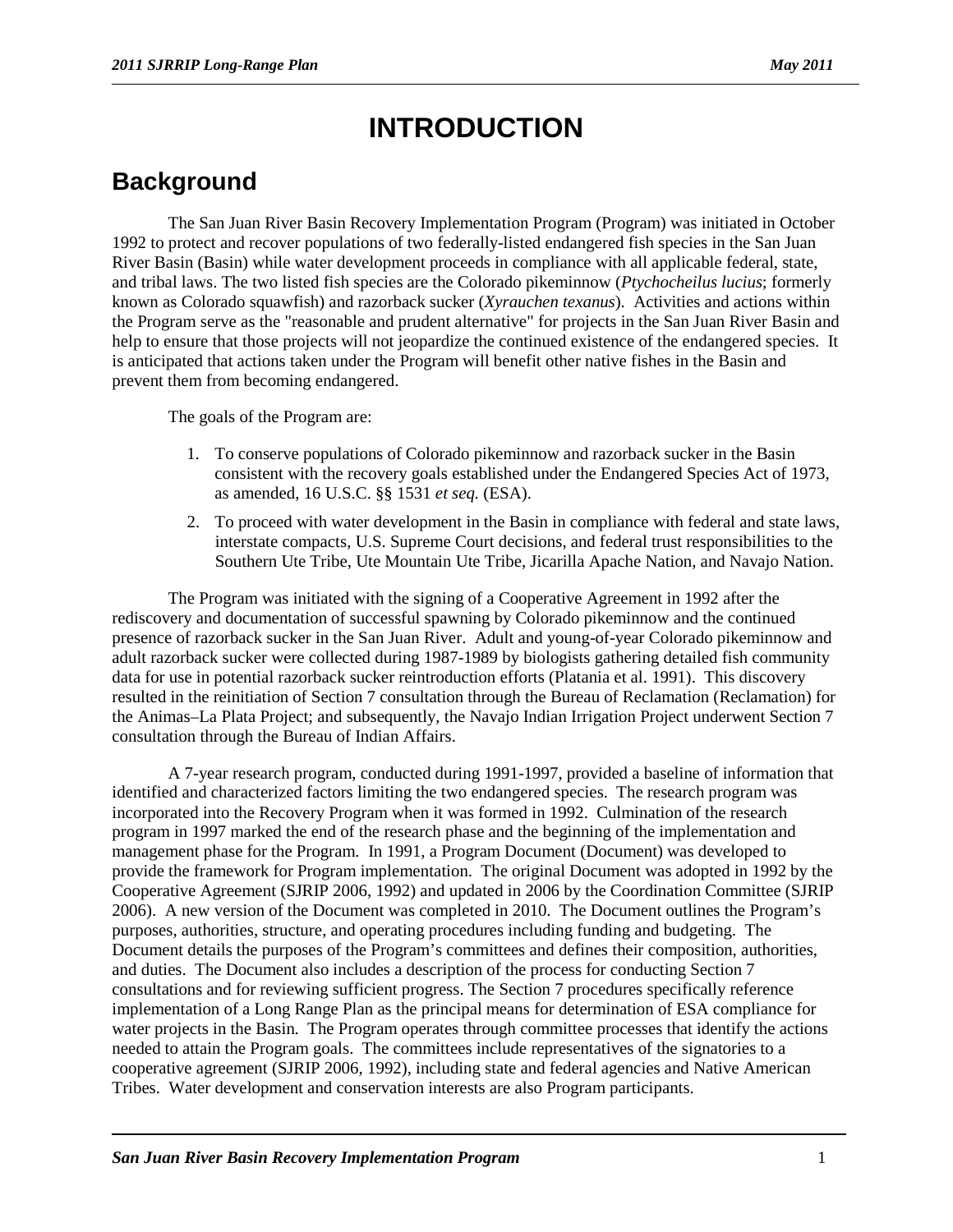### **Purpose**

The purpose of this Long-Range Plan (LRP) is to identify specific actions to be implemented in the Basin that will contribute to recovery of the Colorado pikeminnow and razorback sucker in accordance with species recovery goals (U.S. Fish and Wildlife Service [Service] 2002a, 2002b). Recovery of both protected species will be accomplished within the context of conservation and management of the entire native fish assemblage and in a manner that does not compromise, impair, or diminish persistence of unprotected native fishes. The LRP uses research information from past San Juan River studies, as well as that from other regions and Program evaluation reports to identify multi-year research, monitoring, and recovery actions necessary to achieve the Program goals.

The need for a long-range plan was identified in the original Program Document (SJRIP 1992). The first LRP was developed in 1995 by the Biology Committee and was intended primarily to guide the Program through the completion of a 7-year research program to identify and characterize factors limiting the two endangered species. The research program was completed in 1997 and it became necessary to revise and update the LRP to provide guidance on the implementation and management phase of the Program. This revised LRP is a culmination of drafts that updated the 1995 plan and identifies new recovery actions based on evaluation and review of the Program's progress (Holden 2000; Miller 2006; SJRIP 2006; USFWS 2010) and on species recovery goals. The LRP is reviewed annually and updated as needed. The relationship of the LRP to the various Program components is shown in Figure 1.

This LRP identifies actions and tasks to be accomplished and the time frame for carrying out these tasks and activities consistent with species recovery and appropriate for evaluating Program progress. This LRP identifies and describes the progression and priority of implementing identified recovery actions that are expected to result in recovery and delisting of the Colorado pikeminnow and razorback sucker. Because actions identified in this LRP are linked to recovery goals and plans adopted by the Service (USFWS 2002a, 2002b), accomplishing the actions and tasks described in this LRP constitutes the milestones toward achieving recovery of the endangered fish species. As long as these actions and tasks are satisfactorily met and demonstrably contribute to recovery of the listed fishes, it is the mutual expectation of the participants that the Program serves as the foundation for a reasonable and prudent alternative for Section 7 consultations, but shall not preclude the development of reasonable and prudent alternatives independent of the Program.

In order to define and describe specific program activities and projects for upcoming years, the Program develops an Annual Work Plan (AWP). The AWP identifies and describes activities to be conducted by the Program in a given year for conservation of the endangered species. The LRP guides the Program in the development of AWP's and helps link Program activities for continuity and consistency. Approval of AWP's and budgets by the Coordination Committee is based, in part, on consistency and compliance with the LRP and available funds.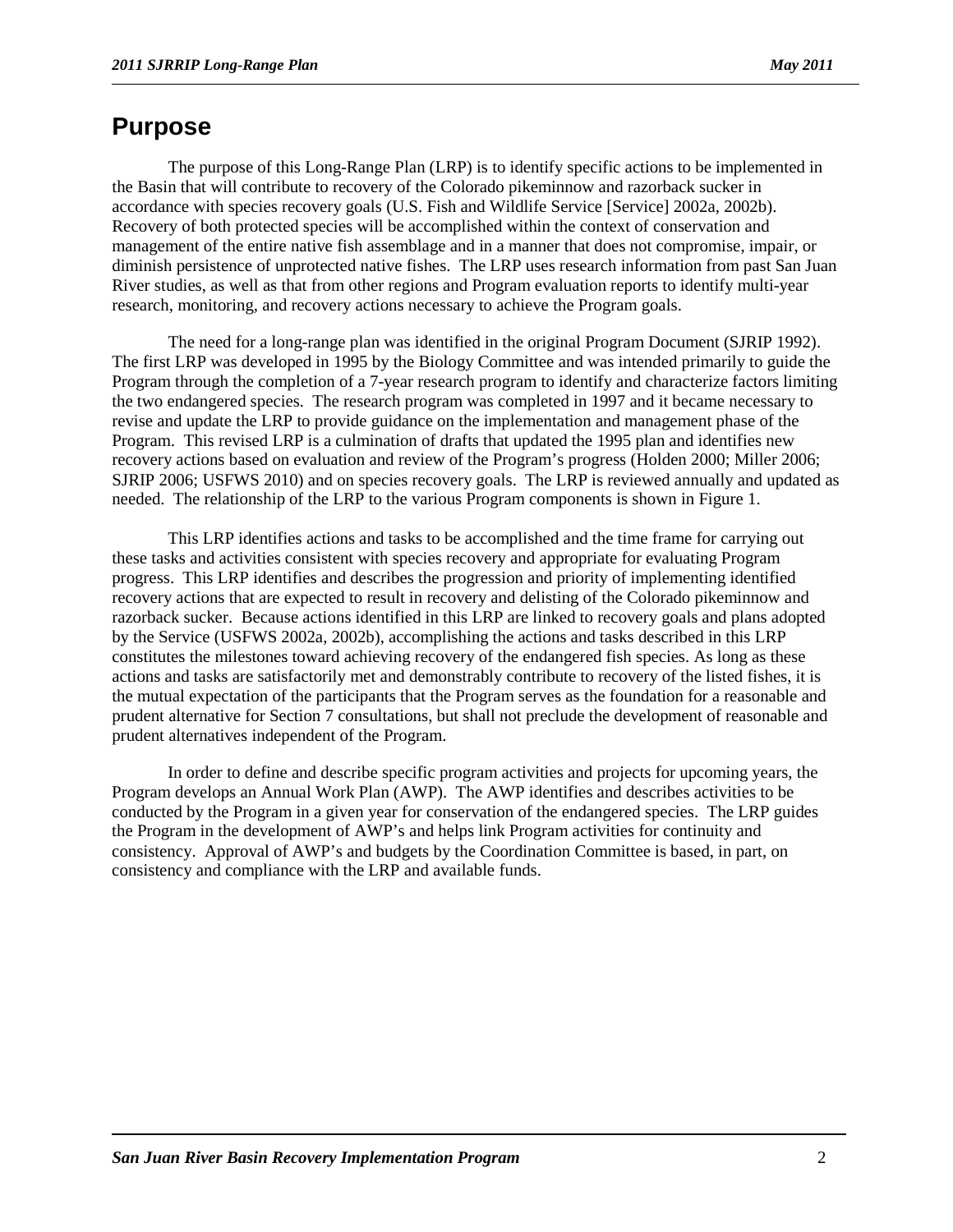

Figure 1. Components and relationships of the San Juan River Basin Recovery Implementation Program including the Long-Range Plan.

### **Authority**

The Program became operational in October 1992 upon execution of a Cooperative Agreement signed by representatives of the Department of the Interior; the States of Colorado and New Mexico, and the Ute Mountain Ute and Southern Ute tribes; and the Jicarilla Apache Nation. The Bureau of Land Management became a participant in the Program in October 1993 as a condition of a Biological Opinion regarding oil and gas development in the Basin, and the Navajo Nation joined the Program in November 1996. In 2006, the 1992 Cooperative Agreement was extended through 2023.

Funding reliability is critical to the success of the Program to ensure that the Program is conducted on a continuous basis and that high priority recovery elements are funded every year. Prior to 2001, funding of the Program was provided by Reclamation, the BIA, and the Service. On January 24, 2000, Congress enacted Public Law 106-392 that authorized and directed Reclamation to fund this Program and the Upper Colorado River Endangered Fish Recovery Program. Public Law 106-392 authorizes the Secretary of the Interior to use Colorado River Storage Project power revenues to fund annual base costs of both programs and to provide a cost-share, to be matched by state cost-shares,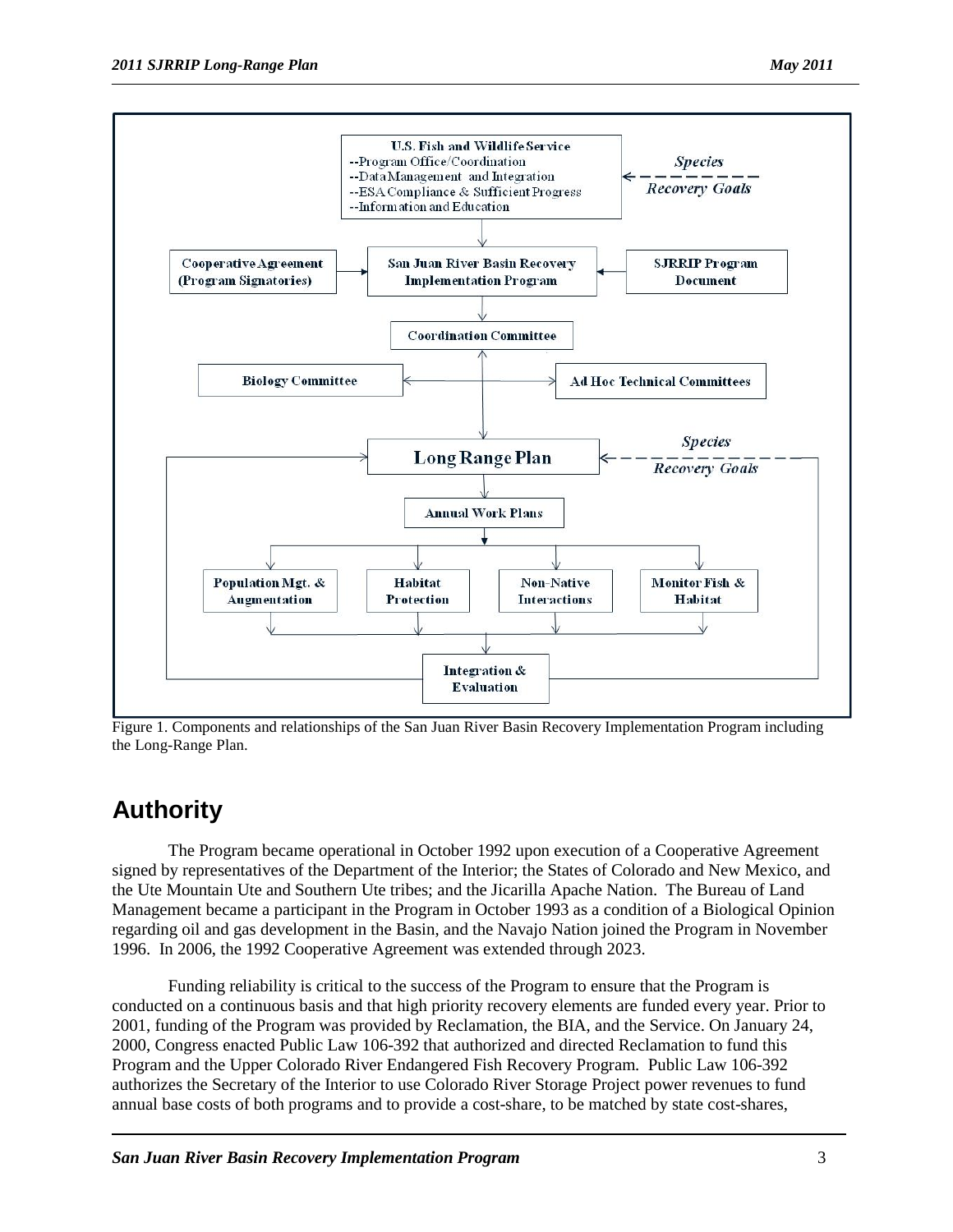towards the costs of implementing capital recovery projects under both recovery programs. The legislation also authorizes federal appropriations to be made to contribute a federal cost-share towards implementation of the capital recovery projects. If the availability of power revenues proves insufficient to meet the annual base funding and capital project needs of the recovery programs, the Western Area Power Administration and Reclamation will request federal appropriations to meet these needs.

# **DEMOGRAPHIC AND RECOVERY FACTOR CRITERIA**

Recovery goals for Colorado pikeminnow and razorback sucker identify demographic and recovery factor criteria needed to achieve recovery of the species in the Colorado River System (Service 2002a, 2002b). The Service is currently conducting five-year status reviews for both species and will incorporate revised recovery goals into updated recovery plans. All stakeholders will have the opportunity to comment when these documents are published in the Federal Register. The Upper Colorado River Endangered Fish Recovery Program implements and coordinates these management actions in the Upper Colorado River Basin in Colorado, Utah, and Wyoming, exclusive of the San Juan River Basin. This Program implements and coordinates these management actions in the San Juan River and its tributaries in Colorado, New Mexico, and Utah. The recovery goals provide site-specific management actions; objective, measurable criteria; and estimates of time and costs as guidance for each of the recovery programs.

Demographic criteria and recovery factor criteria for the San Juan River Basin identified in the recovery goals are summarized below. The demographic criteria identify the number of populations, numbers of individuals in each population, and the recruitment rates necessary for downlisting and delisting each species. The recovery factor criteria identify actions that should be taken to minimize or remove threats to each of the endangered fish species as identified for each of the five listing factors in Section  $4(a)(1)$  of the ESA. As described in the species recovery goals, implementation of actions and achievement of criteria for downlisting and delisting of the Colorado pikeminnow and razorback sucker are the responsibility of each of the conservation programs in charge of management of these species for their region of the Colorado River System. Hence, achievement of demographic and listing factor criteria in the San Juan River Basin is the responsibility of this Program. The demographic criteria and recovery factor criteria for each of the two endangered fish species are provided in this LRP to help identify specific actions and tasks that are considered necessary for downlisting and delisting these species.

### **Razorback Sucker**

### *Demographic Criteria*

Objective, measurable criteria for recovery of razorback sucker in the Colorado River Basin were developed for each of two recovery units, the Upper Basin and the Lower Basin<sup>[1](#page-9-0)</sup> (Service 2002b). Recovery of the species is considered necessary in both the upper and lower basins. In order for the species to be considered for downlisting, each population must consist of fish that are spawned and hatched in the wild; hatchery fish cannot be included in recovery demographic criteria. Without viable

<span id="page-9-0"></span><sup>&</sup>lt;sup>1</sup> The Upper Basin includes the Green River, Upper Colorado River, and San Juan River subbasins, and the Lower Basin includes the Colorado River mainstem and its tributaries from Glen Canyon Dam downstream to the southerly International Boundary with Mexico.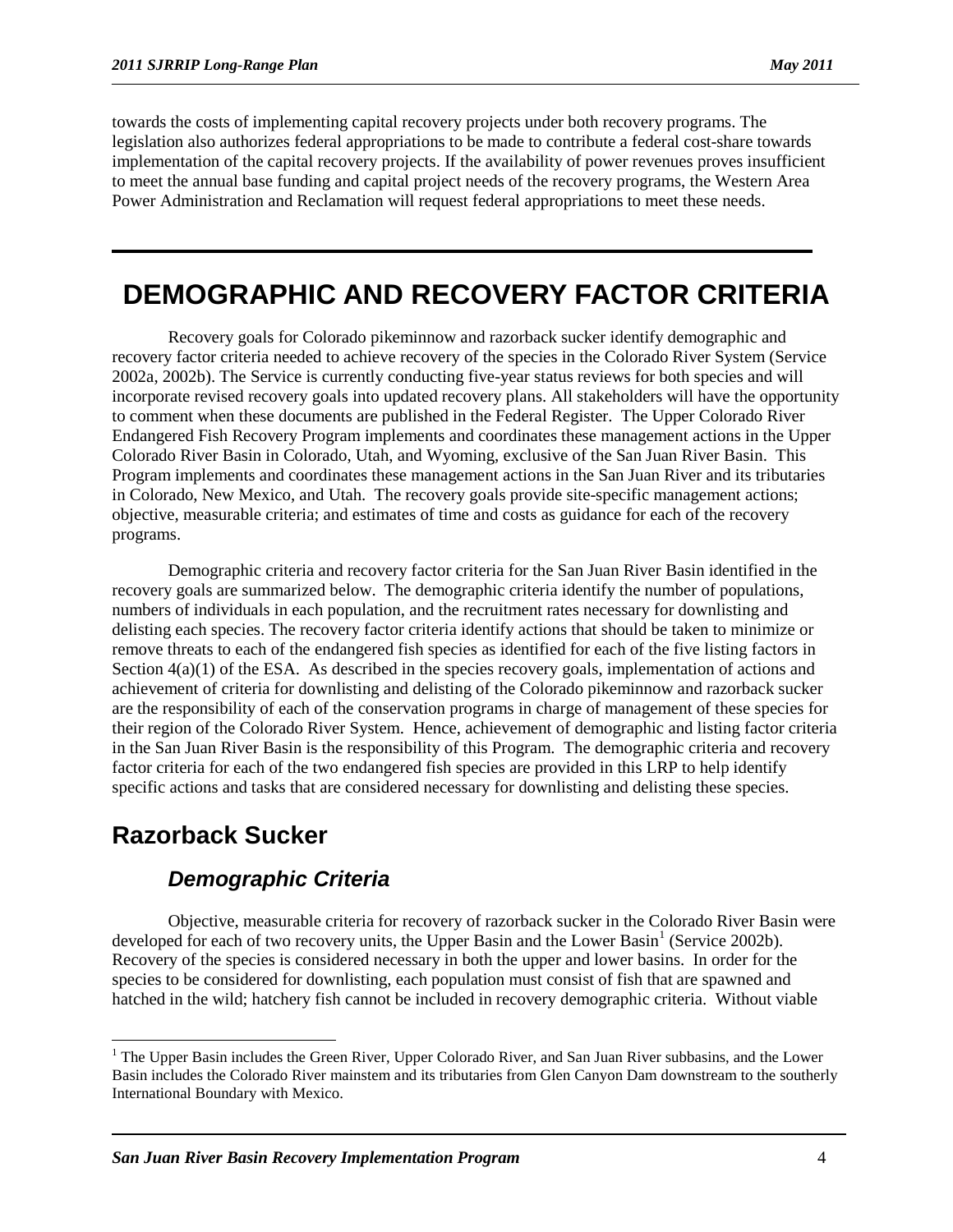wild populations, self-sustaining populations need to be established through augmentation with hatcheryproduced fish. Once each self-sustaining population is established, the downlist monitoring period is five years and the delist period is an additional three years.

#### *Downlisting*

Downlisting can occur if, over a five-year period:

- 1. genetically and demographically viable, self-sustaining populations are maintained in the Green River subbasin and EITHER in the Upper Colorado River subbasin or the San Juan River subbasin such that: (a) the trend in adult (age 4+;>400mm TL) point estimates for each of the two populations does not decline significantly; (b) the mean estimated recruitment of age-3 (300-399 mm TL) naturally produced fish equals or exceeds mean annual adult mortality for each of the two populations; and (c) each point estimate for each of the two populations exceeds 5,800 adults (5,800 is the estimated minimum viable population [MVP] needed to ensure long-term genetic and demographic viability);
- 2. a genetic refuge is maintained in Lake Mojave in the lower basin recovery unit;
- 3. two genetically and demographically viable, self-sustaining populations are maintained in the lower basin recovery unit (e.g., Colorado River mainstream and/or tributaries) such that: (a) the trend in adult point estimates for each population does not decline significantly; (b) mean estimated recruitment of age-3 naturally produced fish equals or exceeds mean annual adult mortality for each population; and (c) each point estimate for each population exceeds 5,800 adults; and,
- 4. certain site-specific management tasks to minimize or remove threats have been identified, developed and implemented.

### *Delisting*

Delisting can occur if, over a three-year period beyond downlisting:

- 1. genetically and demographically viable, self-sustaining populations are maintained in the Green River subbasin and **EITHER** in the Upper Colorado River subbasin or the San Juan River subbasin such that: (a) the trend in adult point estimates for each of the two populations does not decline significantly; (b) mean estimated recruitment of age-3 naturally produced fish equals or exceeds mean annual adult mortality for each of the two populations; and (c) each point estimate for each of the two populations exceeds 5,800 adults;
- 2. a genetic refuge is maintained in Lake Mojave;
- 3. two genetically and demographically viable, self-sustaining populations are maintained in the lower basin recovery unit such that: (a) the trend in adult point estimates for each population does not decline significantly; (b) mean estimated recruitment of age-3 naturally produced fish equals or exceeds mean annual adult mortality for each population; and (c) each point estimate for each population exceeds 5,800 adults; and,
- 4. certain site-specific management tasks to minimize or remove threats have been finalized and implemented, and necessary levels of protection are attained.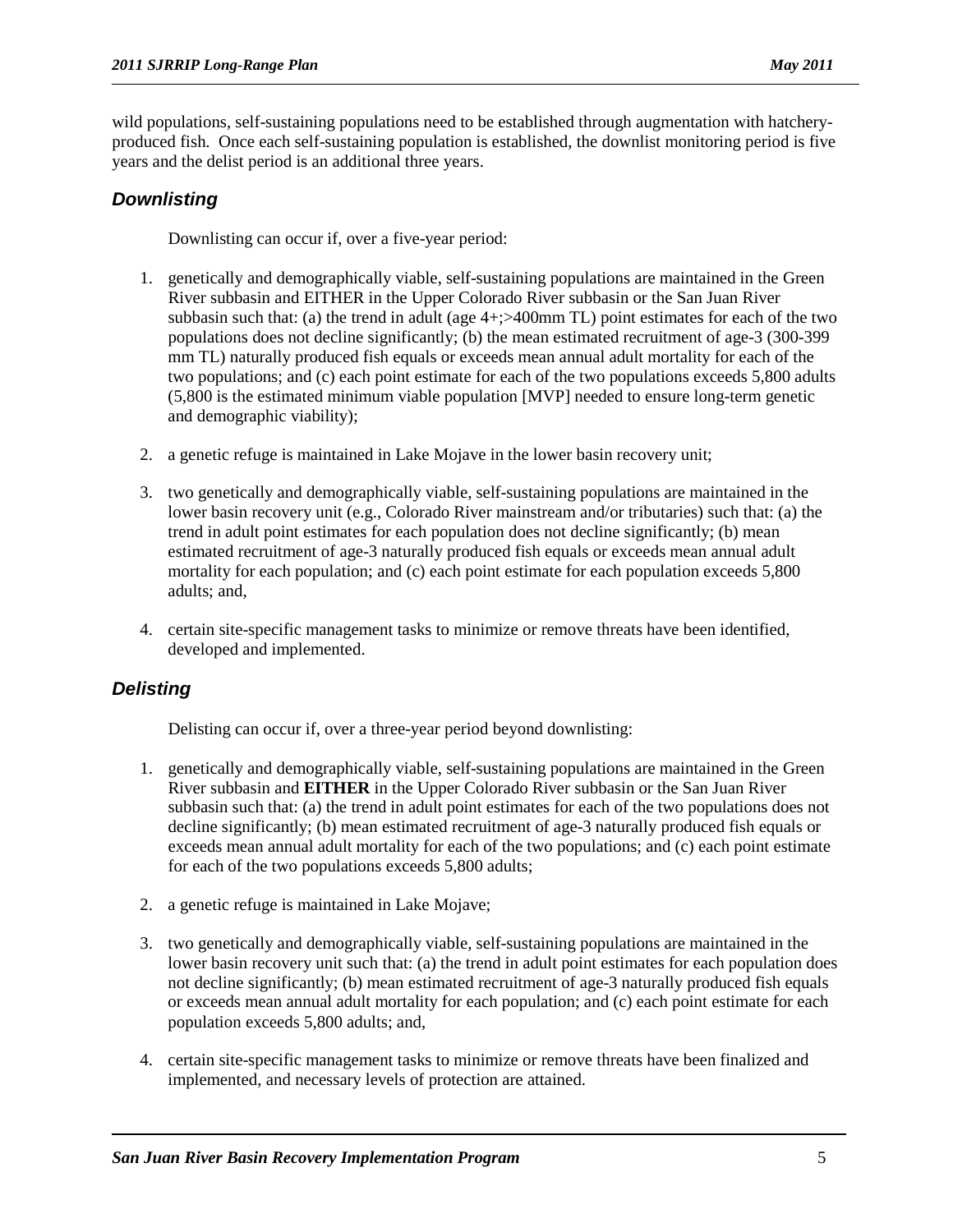### *Recovery Factor Criteria*

Recovery factor criteria in the recovery goals describe site-specific management actions necessary to minimize or remove threats to the species and support wild self-sustaining populations. This LRP incorporates these actions to ensure that this Program is carrying out activities consistent with species recovery. Actions 2 and 5 do not apply to the San Juan River, but are included to show the full scale of actions necessary to address threats to the razorback sucker. The following actions are quoted from the razorback sucker recovery goals (Service 2002b):

- 1. Reestablish populations with hatchery-produced fish.
- 2. Identify and maintain genetic variability of razorback sucker in Lake Mohave.
- 3. Provide and legally protect habitat (including flow regimes necessary to restore and maintain required environmental conditions) necessary to provide adequate habitat and sufficient range for all life stages to support recovered populations.
- 4. Provide passage over barriers within occupied habitat to allow unimpeded movement and, potentially, range expansion.
- 5. Investigate options for providing appropriate water temperatures in the Gunnison River.
- 6. Minimize entrainment of subadults and adults at diversion/out-take structures.
- 7. Ensure adequate protection from overutilization.
- 8. Ensure adequate protection from diseases and parasites.
- 9. Regulate nonnative fish releases and escapement into the main river, floodplain, and tributaries.
- 10. Control problematic nonnative fishes as needed.
- 11. Minimize the risk of hazardous-materials spills in critical habitat.
- 12. Remediate water-quality problems.<br>13. Minimize the threat of hybridization
- Minimize the threat of hybridization with white sucker.
- 14. Provide for the long-term management and protection of populations and their habitats beyond delisting (i.e., conservation plans).

# **Colorado Pikeminnow**

### *Demographic Criteria*

Objective, measurable criteria for recovery of Colorado pikeminnow in the Colorado River Basin were developed for the Upper Colorado River Basin (Service 2002a). Recovery of the species is considered necessary only in the Upper Basin because of the status of populations and because information on Colorado pikeminnow biology support application of the metapopulation concept to extant populations. The need for self-sustaining populations in the Lower Basin and associated sitespecific management actions and tasks necessary to minimize or remove threats will be reevaluated during status reviews of the species.

### *Downlisting*

Downlisting can occur if, over a five-year period, the Upper Basin metapopulation is maintained such that:

1. a genetically and demographically viable, self-sustaining population is maintained in the Green River subbasin such that: (a) the trends in separate adult (age  $7+$ ;  $>450$  mm TL) point estimates for the middle Green River and the lower Green River do not decline significantly; (b) the mean estimated recruitment of age-6 (400-449 mm TL) naturally produced fish equals or exceeds mean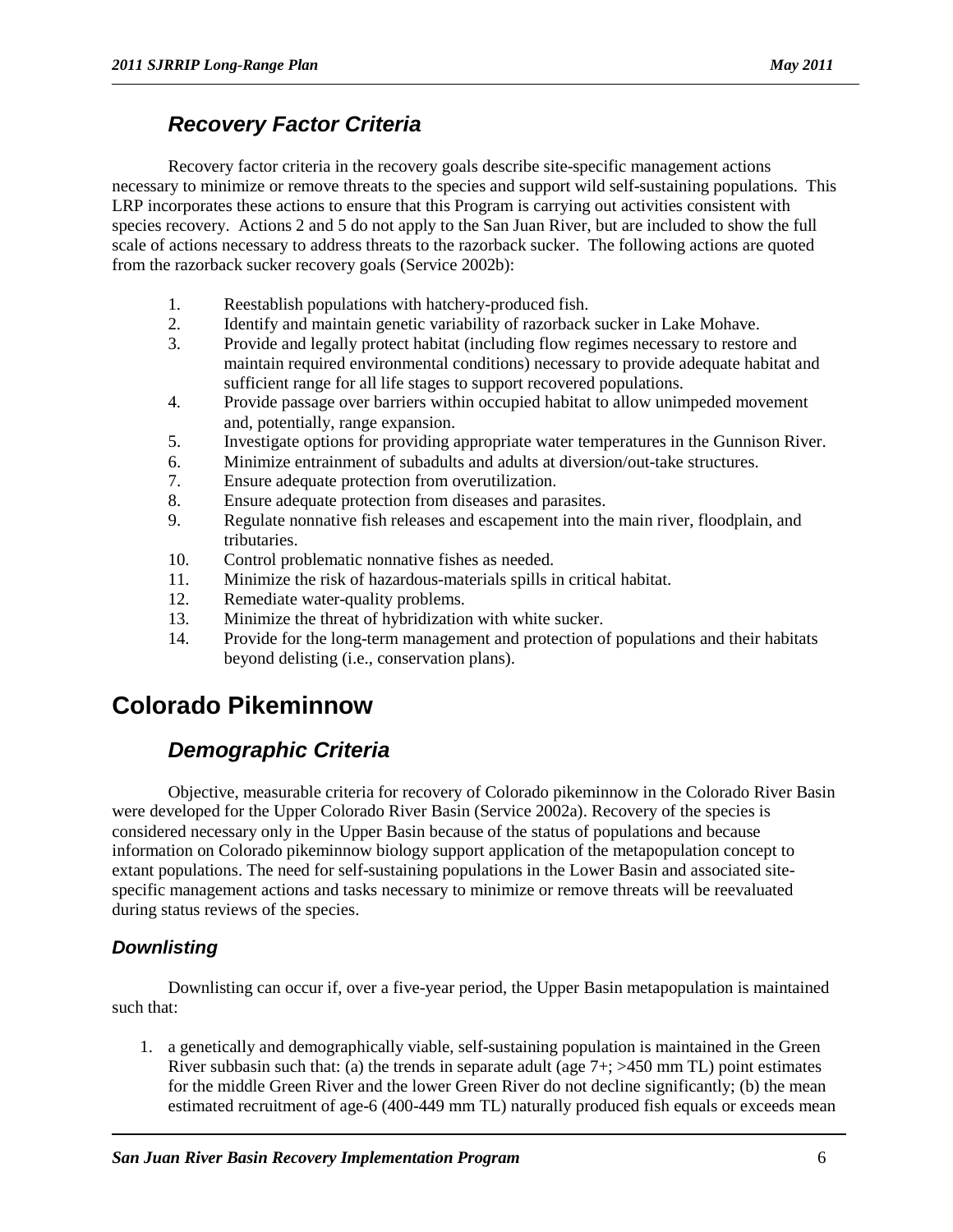annual adult mortality for the Green River subbasin; and (c) each population point estimate for the Green River subbasin exceeds 2,600 adults (2,600 is the estimated minimum viable population [MVP] needed to ensure long-term genetic and demographic viability);

- 2. a self-sustaining population of at least 700 adults (number based on inferences about carrying capacity) is maintained in the Upper Colorado River subbasin such that: (a) the trend in adult point estimates does not decline significantly; and (b) the mean estimated recruitment of age-6 naturally produced fish equals or exceeds mean annual adult mortality;
- 3. a target number of 1,000 age-5+ fish (>300 mm TL; number based on estimated survival of stocked fish and inferences about carrying capacity) is established through augmentation and/or natural reproduction in the San Juan River subbasin; and,
- 4. certain site-specific management tasks to minimize or remove threats have been identified, developed and implemented.

#### *Delisting*

Delisting can occur if, over a seven-year period beyond downlisting, the upper basin metapopulation is maintained such that:

- 1. a genetically and demographically viable, self-sustaining population is maintained in the Green River subbasin such that: (a) the trends in separate adult point estimates for the middle Green River and the lower Green River do not decline significantly; (b) the mean estimated recruitment of age-6 naturally produced fish equals or exceeds mean annual adult mortality for the Green River subbasin; and (c) each population point estimate for the Green River subbasin exceeds 2,600 adults;
- 2. either the Upper Colorado River subbasin self-sustaining population exceeds 1,000 adults **OR** the Upper Colorado River subbasin self-sustaining population exceeds 700 adults and San Juan River subbasin population is self-sustaining and exceeds 800 adults (numbers based on inferences about carrying capacity) such that for each population: (a) the trend in adult point estimates does not decline significantly; and (b) the mean estimated recruitment of age-6 naturally produced fish equals or exceeds mean annual adult mortality; and,
- 3. certain site-specific management tasks to minimize or remove threats have been finalized and implemented, and necessary levels of protection are attained.

### *Recovery Factor Criteria*

Recovery factor criteria in the recovery goals describe site-specific management actions necessary to minimize or remove threats to the species and support wild self-sustaining populations. This LRP incorporates these actions to ensure that the Program is carrying out activities consistent with species recovery. Action 3 does not apply to the San Juan River subbasin, but is included to show the full scale of actions necessary to address threats to the Colorado pikeminnow. The following actions are quoted from the recovery goals for the Colorado pikeminnow (Service 2002a):

- 1. Provide and legally protect habitat (including flow regimes necessary to restore and maintain required environmental conditions) necessary to provide adequate habitat and sufficient range for all life stages to support recovered populations.
- 2. Provide passage over barriers within occupied habitat to allow adequate movement and,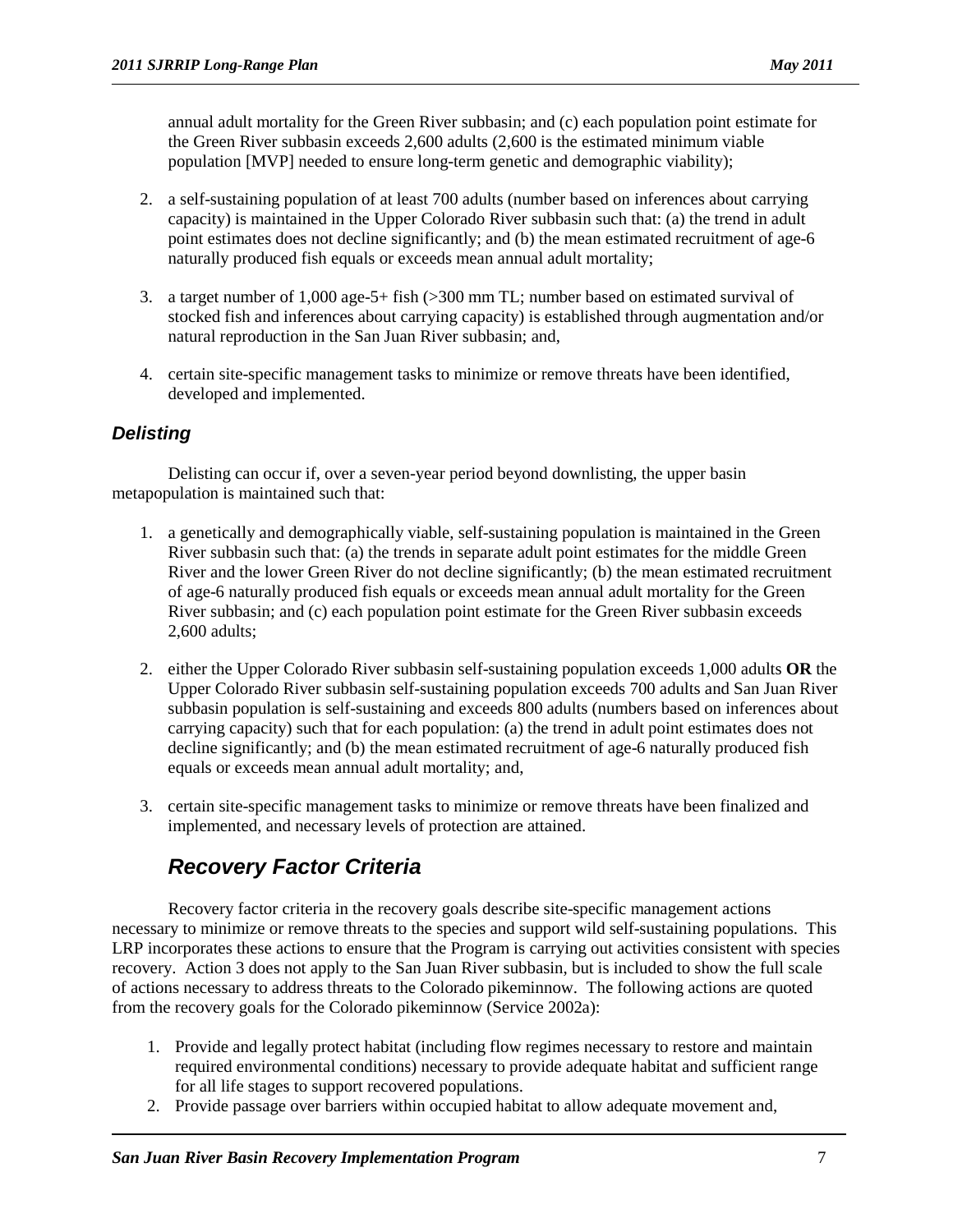potentially, range expansion.

- 3. Investigate options for providing appropriate water temperatures in the Gunnison River.
- 4. Minimize entrainment of subadults and adults in diversion canals.
- 5. Ensure adequate protection from overutilization.
- 6. Ensure adequate protection from diseases and parasites.
- 7. Regulate nonnative fish releases and escapement into the main river, floodplain, and tributaries.
- 8. Control problematic nonnative fishes as needed.
- 9. Minimize the risk of hazardous-materials spills in critical habitat.
- 10. Remediate water-quality problems.
- 11. Provide for the long-term management and protection of populations and their habitats beyond delisting (i.e., conservation plans).

# **RECOVERY ELEMENTS AND ACTIONS**

This LRP consists of the following six Program elements:

- 1. Management and Augmentation of Populations and Protection of Genetic Integrity.
- 2. Protection, Management, and Augmentation of Habitat.
- 3. Management of Nonnative Species.
- 4. Monitoring and Evaluation of Fish and Habitat in Support of Recovery Actions.
- 5. Program Coordination and Assessment of Progress toward Recovery.
- 6. Information and Education

Changes were made to the Recovery Elements for the 2011 LRP to better distinguish between monitoring; annual and long-term data management, integration, and evaluation; and assessment of progress toward recovery. The title of Element 3 was changed from "Interactions between Native and Nonnative Species" to "Management of Nonnative Species" to remove the reference that interactions within the aquatic community are evaluated under this element. That activity is conducted under Element 4. This new verbiage also reflects the need for management consideration of all potential invasive nonnative species (not just fish) and for including other potential nonnative species management activities such as prevention. Element 4 is now "Monitoring and Evaluation of Fish and Habitat" (formerly "Monitor Fish and Habitat and Conduct Research in Support of Recovery Actions"). Element 4 is intended to be the clearinghouse for all Program activities associated with monitoring including management, integration, and evaluation of all native and nonnative species and habitat data collected. Element #5 is now titled, "Program Coordination and Assessment of Progress toward Recovery" to reflect that the Service will use the information generated under Element 4 for conducting assessments of the Program's progress toward recovery.

This LRP identifies activities believed necessary to recover the Colorado pikeminnow and razorback sucker in the San Juan River Basin. The LRP describes what actions will be implemented, who will implement them, when they will be implemented, and why. Details of how actions and tasks will be carried out are left to supporting documents and plans, such as genetics management plans, augmentation plans, monitoring plans, and annual work plans. This LRP functions under the principles of adaptive management where annual updates and periodic revisions are necessary to ensure use of the best available scientific information in modifying or eliminating existing activities and formulating future Program activities.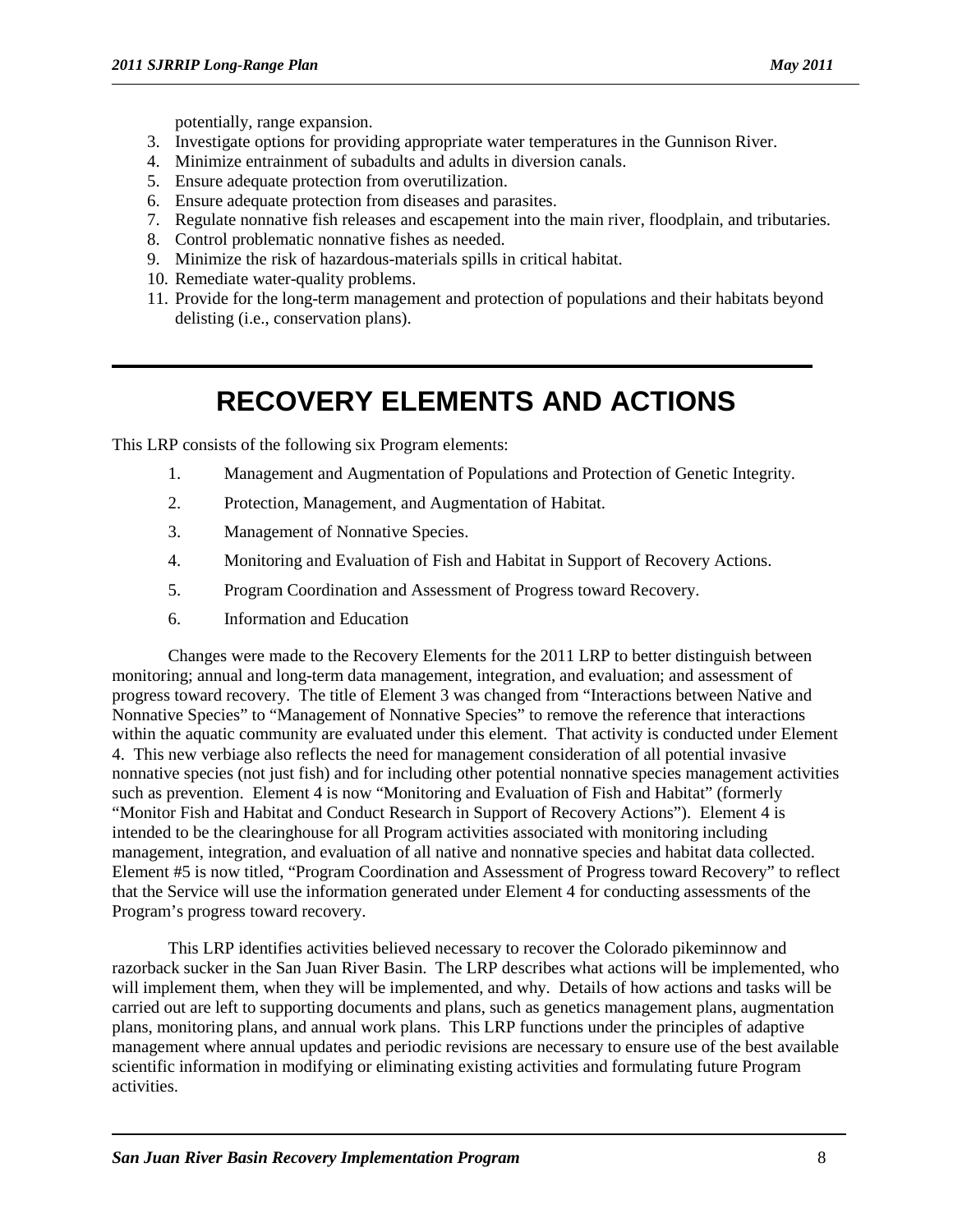The LRP is intended to facilitate evaluation of the Program's progress toward species recovery and development of sufficient progress reports for ESA Section 7 compliance. Furthermore, this LRP is designed to facilitate tracking of projects and associated budgets to assist the Program Coordinator and Reclamation's budget office. Detailed descriptions of each task with priorities, primary responsibilities, and start and end times are provided in Appendix A. Priorities assigned to tasks in Appendix A reflect necessary actions identified in recovery goals. This LRP identifies actions and tasks that began in 1992, at the initiation of the Recovery Program. Numerous tasks have been completed and that information used to develop strategies for management actions, monitoring, and research. Including past Program activities in the LRP provides documentation and accounting of activities, time schedules, and successes and failures of each. This institutional knowledge of the Program will enable interested parties to assess overall Program progress over time. Completed tasks are included in Appendix B.

Although one of the main goals of this Program is to conserve populations of Colorado pikeminnow and razorback sucker in the Basin consistent with species recovery goals, it is also important to ensure restoration and maintenance of the native fish community. Environmental conditions that support the endangered species also provide suitable conditions for the native fish community and vice versa. Native fishes provide an important food source for the predaceous Colorado pikeminnow, are important in maintaining ecological balance and food web dynamics, and serve as indicator species for a healthy ecosystem. The San Juan River Basin supports seven fish species native to the warm reaches of the drainage, including roundtail chub (*Gila robusta*), Colorado pikeminnow, speckled dace (*Rhinichthys osculus*), bluehead sucker (*Catostomus discobolus*), flannelmouth sucker (*Catostomus latipinnis*), razorback sucker, and mottled sculpin (*Cottus bairdi*) (Holden 1999).

## **Tasks That Address Recovery Goals**

This LRP addresses the species recovery goals through specific tasks that detail actions necessary to quantify demographic criteria and remove or minimize species threats (Table 1). For example, the LRP identifies tasks that reestablish populations with hatchery fish in a systematic manner and tasks for monitoring population abundance. Numerous tasks help to provide and legally protect habitat, especially flows, and also provide for fish passage, as well as minimize entrainment. A series of ongoing tasks continue to be evaluated, including protection from overutilization and diseases and parasites, as well as water-quality remediation and minimizing the risk of hazardous materials spills. Control of problematic nonnative fish, regulating their escapement, and minimizing the threat of hybridization for razorback sucker are also important activities of this Program and the subject of several tasks.

| <b>Recovery Goals Criteria</b>                            | <b>Colorado Pikeminnow</b>                  | <b>Razorback Sucker</b>                     |
|-----------------------------------------------------------|---------------------------------------------|---------------------------------------------|
| Reestablish populations with<br>hatchery-produced fish    | 1.1.1; 1.1.2; 1.2; 1.3                      | 1.1.1; 1.1.3; 1.2; 1.3                      |
| Ensure adequate protection<br>from diseases and parasites | 1.2.2.1; 4.1.6                              | 1.2.2.1; 4.1.6                              |
| Minimize threat of<br>hybridization                       | Not Applicable                              | 4.1.5                                       |
| Minimize risk of hazardous-<br>materials spills           | 2.4; 2.4.1; 2.4.3                           | 2.4; 2.4.1, 2.4.3                           |
| Remediate water-quality<br>problems                       | 2.4; 2.4.1; 2.4.2                           | 2.4; 2.4.1; 2.4.2                           |
| Provide and legally protect<br>habitat                    | 2.1; 2.1.1; 2.1.2; 2.2.1-2.2.4; 2.2.3-2.2.6 | 2.1; 2.1.1; 2.1.2; 2.2.1-2.2.4; 2.2.3-2.2.6 |

Table 1. LRP goals, actions, and tasks that address recovery goals criteria for each species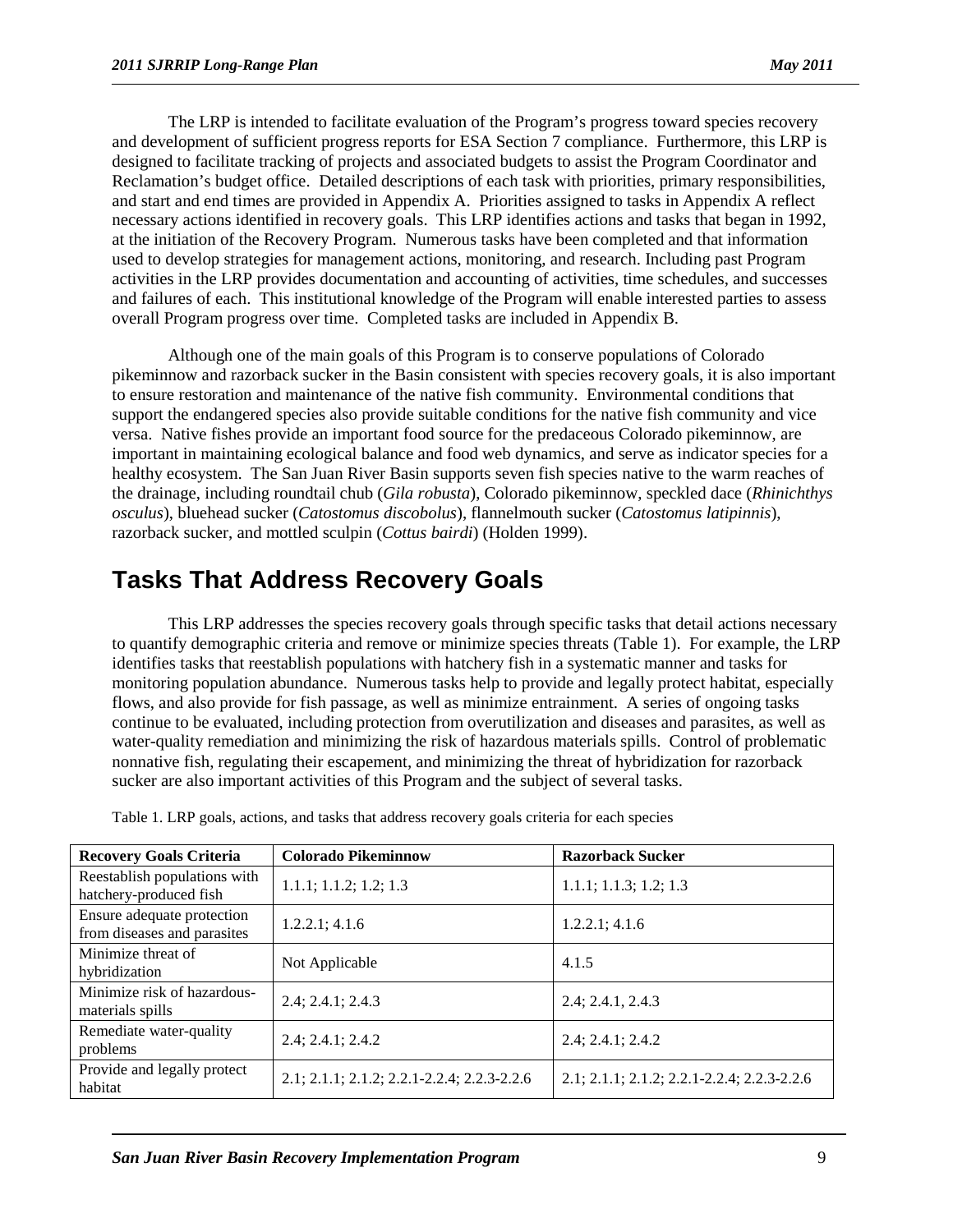| Provide passage over barriers                      | 2.3.1; 2.3.1.3-2.3.1.7            | 2.3.1; 2.3.1.3-2.3.1.7                      |
|----------------------------------------------------|-----------------------------------|---------------------------------------------|
| Minimize entrainment at<br>diversion structures.   | 2.3.3; 2.3.3.1-2.3.3.7            | 2.3.3; 2.3.3.1-2.3.3.7                      |
| Regulate nonnative fish<br>releases and escapement | $3.2; 3.2.1 - 3.2.3$              | $3.2; 3.2.1 - 3.2.3$                        |
| Ensure adequate protection<br>from overutilization | 3.2.1.1; 3.2.1.2; 3.2.2.1-3.2.2.2 | 3.2.1.1; 3.2.1.2; 3.2.2.1-3.2.2.2           |
| Control problematic<br>nonnative fishes            | $3.1.1.1 - 3.1.1.7$               | 3.1.1.1-3.1.1.7                             |
| Demographic criteria                               | 4.1.1.1; 4.1.1.2; 4.1.2; 4.1.4.   | $4.1.1.1$ ; $4.1.1.2$ ; $4.1.2$ ; $4.1.4$ . |

# **Ongoing Actions**

A series of ongoing reports and other activities are identified in this LRP. The reports are designed to provide cohesive and periodic updates on specific issues and are distinct from project reports that describe the findings of a particular study. These reports are provided to the Coordination Committee, the Program Coordinator, Reclamation, and the technical committees and are listed in Table 2. The LRP also identifies several workshops that will be held as necessary to help coordinate Program activities and to provide technical assistance to biologists on population estimators and monitoring. These workshops are also listed in Table 2.

| <b>Identified</b><br><b>Report or Workshop</b><br><b>Task</b> |                                                                                                                                                                                                                         | Schedule/Interval                                                                                                                  | <b>Status/Action(s) Required</b>                                                                                                                                                                                                                             |
|---------------------------------------------------------------|-------------------------------------------------------------------------------------------------------------------------------------------------------------------------------------------------------------------------|------------------------------------------------------------------------------------------------------------------------------------|--------------------------------------------------------------------------------------------------------------------------------------------------------------------------------------------------------------------------------------------------------------|
| 5.2.1.1                                                       | Standardized database; for all<br>stocked and recaptured Colorado<br>pikeminnow and razorback sucker in<br>order to determine the fate of stocked<br>fish.                                                              | Annual entry of data with<br>appropriate documentation.                                                                            | Program Office maintains and<br>annually updates the database;<br>Principal Investigators annually<br>provide data to Program Office<br>by Dec. 31; consolidated data<br>redistributed by Jan. 31.                                                           |
| 4.1.1.2                                                       | Annual Fish Monitoring Report; to<br>ensure that the best sampling design<br>and strategies are employed.                                                                                                               | Annual reports by Biology<br>Committee; compiled by<br>Program Office; posted on<br>Program website                                | Principal Investigators provide<br>draft reports by March 31 and<br>present results at annual meeting<br>in May. Final reports provided<br>to Program Office by June 30.                                                                                     |
| 5.2.1.3                                                       | Data synthesis and integration report;<br>evaluates progress toward<br>minimizing limiting factors, details<br>ongoing Program activities, and<br>assesses current status of native and<br>endangered fish populations. | Annually but may vary in<br>timing due to competing<br>fiscal resources, project<br>scheduling, or significant<br>new information. | Program Office conducts<br>focused data integration annually<br>to address high priority data<br>needs identified by the Biology<br>Committee. Draft reports by<br>March 31 and present results at<br>annual meeting in May. Final<br>reports due by June 30 |
| 4.1.1.1                                                       | Standardized Fish Monitoring Plan;<br>to assess the presence, status, and<br>trends of Colorado pikeminnow and<br>razorback sucker.                                                                                     | Standing report is updated<br>as necessary. The 2006<br>Monitoring Plan and<br>Protocols (Propst et al.<br>2006) is being updated. | Program Office and Biology<br>Committee currently in the<br>process of updating the<br>Program's Comprehensive<br>Monitoring Plan and Protocols;<br>to be completed in 2011.                                                                                 |

Table 2. Ongoing reports and workshops generated through this Long-Range Plan.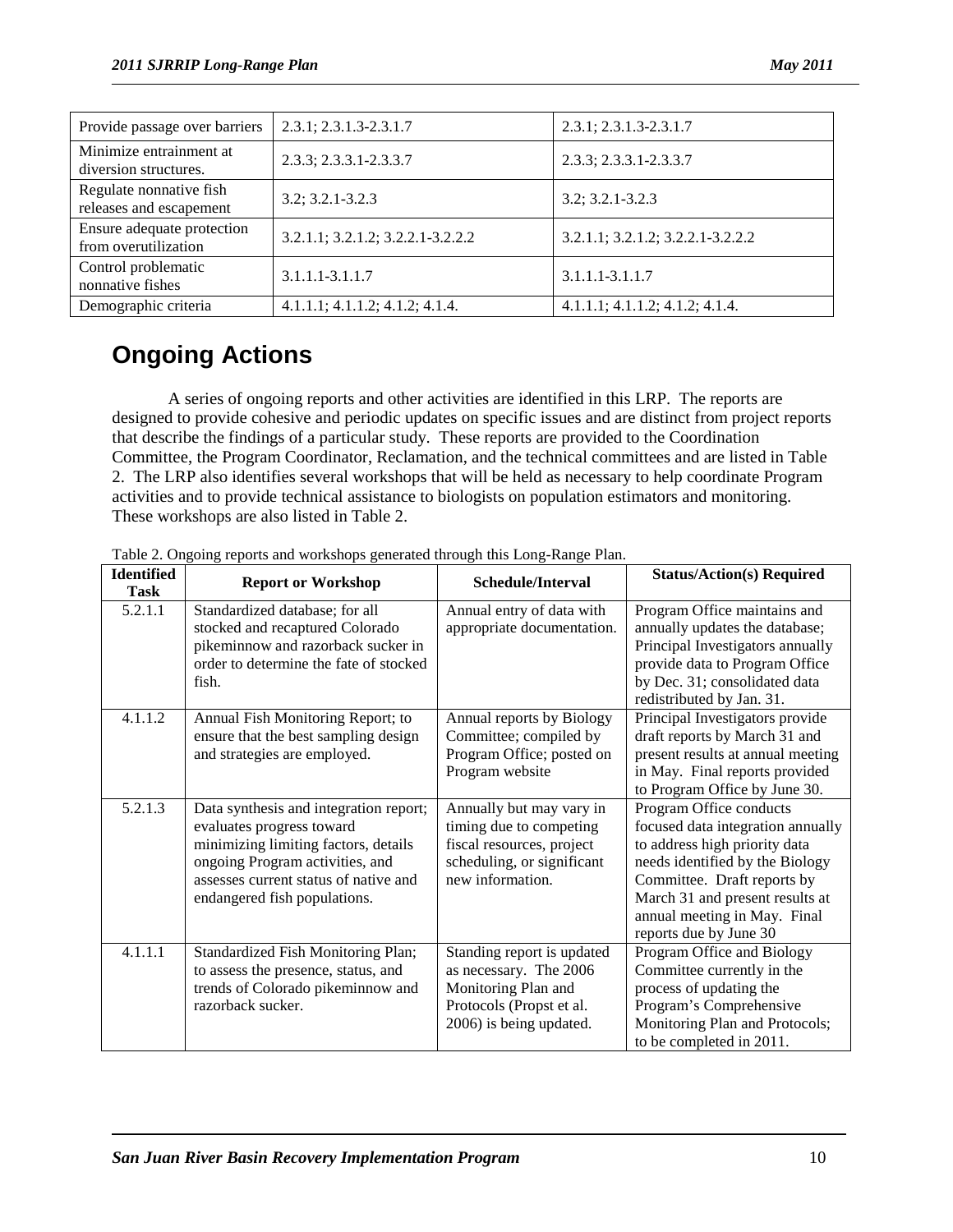| 4.2.1.1 | <b>Standardized Habitat Monitoring</b><br>Plan; to assess habitat and flow<br>relationships.                                                                                                                 | Standing report is updated<br>as necessary. Included as<br>part of the Program's<br>Comprehensive<br>Monitoring Plan. | See 4.1.1.1.                                                                                                                                                                                    |
|---------|--------------------------------------------------------------------------------------------------------------------------------------------------------------------------------------------------------------|-----------------------------------------------------------------------------------------------------------------------|-------------------------------------------------------------------------------------------------------------------------------------------------------------------------------------------------|
| 2.2.2.1 | Flow recommendations update<br>report; evaluates and updates flow<br>recommendations and response of<br>native and endangered fishes to flow<br>recommendations.                                             | As necessary.                                                                                                         | Reclamation currently<br>developing SJRB Hydrology<br>Model Gen3 after which a<br>comprehensive review and<br>revision of the flow<br>recommendations will occur;<br>expected to begin in 2012. |
| 4.1.1.3 | Monitoring Plan Workshop: to<br>coordinate sampling design, data<br>collection, and desired precision and<br>detection levels for detecting<br>responses.                                                    | As necessary.                                                                                                         | A series of three monitoring<br>workshops were held by the<br>Biology Committee in 2009.                                                                                                        |
| 4.2.1.2 | Habitat Monitoring and Mapping<br>Workshop; to refine and improve<br>habitat evaluation methods.                                                                                                             | As necessary.                                                                                                         | A workshop to address this issue<br>is planned for 2011.                                                                                                                                        |
| 4.1.4.4 | Population Estimation Workshop; to<br>evaluate population estimators used<br>in other systems to identify the most<br>reliable and suitable estimator(s) for<br>Colorado pikeminnow and razorback<br>sucker. | As necessary.                                                                                                         | A population estimate workshop<br>was held in 2007.                                                                                                                                             |
| 3.1.1.7 | Non-native fish control workshop; to<br>evaluate the non-native fish<br>management program                                                                                                                   | As necessary.                                                                                                         | A non-native fish workshop was<br>held in May 2010.                                                                                                                                             |

# **Description of Program Elements**

The elements and associated tasks are designed to guide the Program for federal fiscal years 2011 through 2023, with annual updates as new information is obtained. This schedule is consistent with the razorback sucker recovery goals that estimate recovery by the year 2023. Authorization for construction costs under P.L. 106-392 (as amended by P.L. 107-375) also extends to the year 2023.

 For each Recovery Element, a general explanation of the recovery activities and background are provided in the following narrative sections. Specific goals, actions, and tasks deemed necessary to achieve the overall Program purpose are identified and described by element in Appendix A tables. The goals under each element describe major targets that need to be achieved in order to fulfill the specified element; actions identified under each goal describe the principle actions; and the tasks describe the specific activities or projects. Appendix A tables provide the status of each task and the years in which the activity is planned. Completed tasks are included in Appendix B.

### **Element 1. Management and Augmentation of Populations and Protection of Genetic Integrity**

This element ensures that the Program's augmentation protocols maintain genetically diverse fish species while producing and rearing Colorado pikeminnow and razorback sucker to stock in the river system. Wild self-sustaining populations of Colorado pikeminnow and razorback sucker do not currently exist in the San Juan River Basin. Recovery goals for both species identify the need to establish self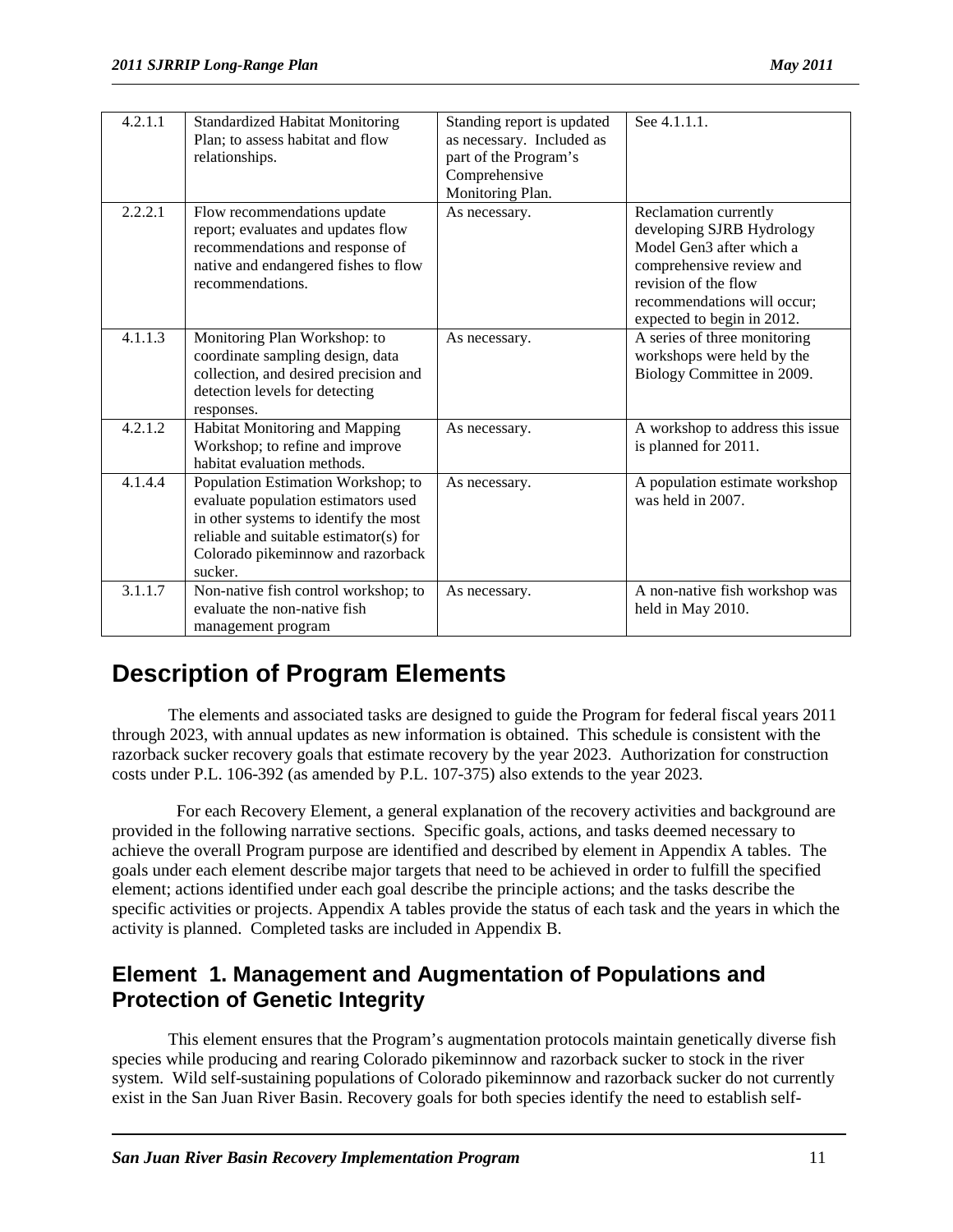sustaining populations through augmentation with hatchery-produced fish. The Program has adopted a genetics management plan (Crist and Ryden 2003) that identifies appropriate genetic lineages for use in hatchery programs and stocking efforts for the San Juan River. Augmentation plans (Ryden 2003a, 2003b) for each of the two endangered species were also developed. Production, rearing, and stocking of these fish need to continue to establish wild populations. Stocking protocols and fate of stocked fish are monitored and evaluated to determine the best strategies for enhancing survival and recruitment. Survival models are used to estimate and adjust stocking goals of augmentation plans and to ensure that sufficient numbers of genetically viable fish are being stocked.

Surveys in the late 1980s reported a few wild Colorado pikeminnow or razorback sucker in the San Juan River (Platania 1990; Platania et al. 1991). Prior to initiation of the Program, the Service proposed stocking razorback sucker into the San Juan River in 1986 to restore the species to the San Juan River. The effort was not undertaken, but Colorado pikeminnow and razorback sucker persistence in the river was documented. An experimental stocking program for razorback sucker began in 1994, under Program auspices, and experimental stocking of Colorado pikeminnow began in 1996. Brood stocks of razorback sucker are held at Dexter National Fish Hatchery and Technology Center (NFH) where fish are spawned, hatched, and reared. Brood stocks of Colorado pikeminnow are held at Dexter NFH and at the Colorado Division of Wildlife J.W. Mumma Native Species Hatchery where fish are spawned, hatched, and reared at each facility.

Since its inception, the Program continues to identify and develop strategies for producing and rearing both Colorado pikeminnow and razorback sucker, including hatchery production and grow-out facilities. In addition to using Dexter NFH for maintaining broodstock, spawning, hatching, and rearing both species, the Program uses two other grow-out facilities to produce large razorback sucker (>300 mm total length) for stocking to enhance survival. These facilities include Uvalde National Fish Hatchery and Navajo Agricultural Products Industry (NAPI) Ponds located on the Navajo Indian Irrigation Project (NIIP). The numbers of fish that need to be produced by these facilities are identified in the species augmentation plans. In addition to the fish produced by these facilities, excess fish may be stocked into the San Juan River from other facilities that raise Colorado pikeminnow and razorback sucker. In 2010, the Coordination Committee approved cost sharing with the Upper Colorado River Endangered Fish Recovery Program to construct, operate, and maintain Horse Thief Canyon Fish Rearing Ponds near Grand Junction, Colorado. This facility will include four 0.25-acre hatchery ponds for future use by the Program. Construction is proposed to begin in 2011 with ponds becoming operational in 2012.

While the overall goals for this element are the same for both the Colorado pikeminnow and razorback sucker, i.e., *Establish Genetically and Demographically Viable, Self-Sustaining Colorado Pikeminnow and Razorback Sucker Populations (Goal 1.1*), *Evaluate RBS and CPM Augmentation Program and Genetic Integrity* (Goal 1.2), and *Support Operations and Maintenance of Facilities to Support RBS and CPM Stocking Programs (Goal 1.3),* some actions and tasks vary by species.

### **Element 2. Protection, Management, and Augmentation of Habitat**

This element identifies actions and tasks that address protection, management, and augmentation of suitable flows, habitat, range, and water quality to support recovery of Colorado pikeminnow and razorback sucker populations. Flow recommendations were developed for the San Juan River (Holden 1999). The May 1999 report suggested that, based on the SJRB Hydrology Model, the flow recommendations could be met by Navajo Dam and Reservoir operations. Since 1999, Navajo Reservoir has largely been operated to meet the flow recommendations. The foundation for these flow recommendations is mimicry of the natural flow regime of the San Juan River. Ecological communities and species have adapted and evolved to temporal flow variations specific to different riverine systems (Poff et al. 1997). Providing flows that reflect a more natural regime is necessary to provide the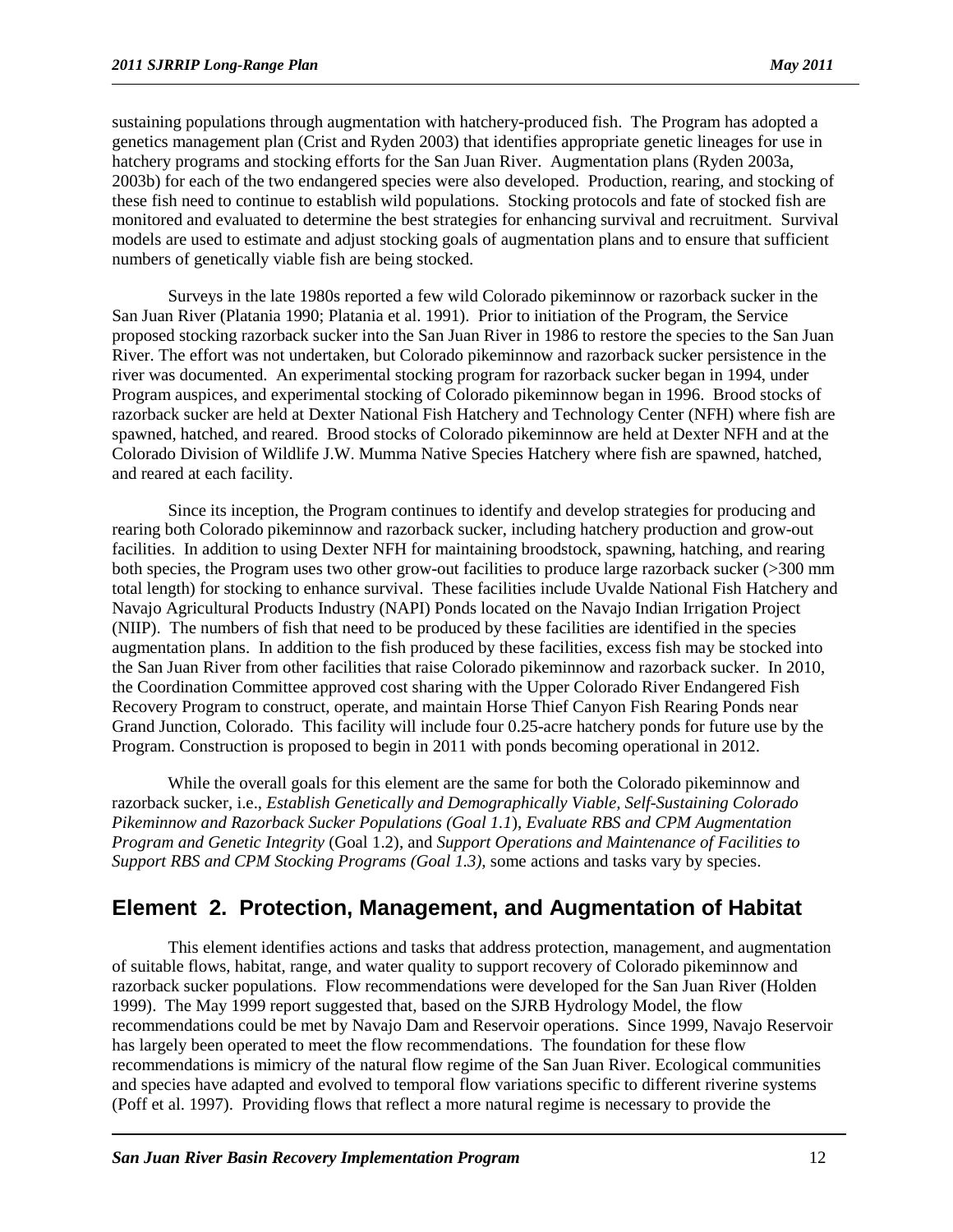ecological conditions for restoring and maintaining natural biological variability and health (Stanford et al. 1996). For the San Juan River, the intent was to use linkages between hydrology, geomorphology, habitat, and biology to define mimicry in terms of flow magnitude, duration, and frequency for runoff and base flow periods. These flow characteristics were compared with statistics of the pre-Navajo Dam river hydrology to refine the flow recommendations.

Flow recommendations for the San Juan River were developed in part to aid in the creation and maintenance of habitats important to various life stages of native and endangered fish species. Monitoring habitat availability, use, and change in availability in response to flow conditions is important to the evaluation and refinement of the flow recommendations and to the recovery of the San Juan River populations of Colorado pikeminnow and razorback sucker. The data integration analyses of 2006 indicated that complex channel reaches (those with high habitat diversity, islands, multiple channels and complex channel margins) correlate positively to native fish abundance. Backwater and low-velocity habitats are more likely to occur in these reaches, and capture locations of young-of-year (YOY) endangered fishes also tends to be correlated with channel complexity. Hence, flow management is most effective for providing suitable habitats when the processes that create and maintain complex channel reaches, or result in the loss or creation of backwaters and other habitats important to the endangered fishes are understood and monitored. In addition to providing suitable flows, it is imperative that fish have full access to important river reaches.

An important goal of this element is to provide suitable habitat to support recovered populations of Colorado pikeminnow and razorback sucker. Suitable habitat is intrinsically linked to river flows and the Program is evaluating and identifying flows that provide suitable habitat for various life stages of each of the endangered species. Backwaters are important habitats for young and adult Colorado pikeminnow and razorback sucker but are in low abundance in the San Juan River. Initial results of studies in the San Juan River suggest that stocking and holding young Colorado pikeminnow in low-velocity habitats may increase their retention and survival in the river compared to stocking them in high-velocity habitats. The ability to construct experimental backwaters to aid in the retention of stocked Colorado pikeminnow was evaluated and recommended (Bliesner and Lamarra 2000, 2002, 2007) but existing low velocity retention areas were found that negated the need for mechanically creating backwaters for stocking purposes.

Non-flow alternatives that would work in conjunction with flows to create and maintain suitable habitats are being investigated. A detailed reach study (Bliesner 2009) and associated habitat association studies demonstrated the importance of the more complex portions of the San Juan River to a range of life stages of the endangered fish. The studies found habitat types associated with larger sizes of both species are very abundant in the river, but the abundance and persistence of low velocity habitats, particularly backwaters, are low. Further, the complexity that appears to be important to all life stages is diminishing with time (Bliesner et al. 2009). These results indicate that implementation of flow recommendations alone are not creating and maintaining important suitable habitats. The Program's habitat and geomorphology studies have shown that nonnative vegetation encroachment (primarily Russian olive and tamarisk) has contributed to long-term narrowing and simplification of the river channel and may affect the ability of the river to provide important habitats for young endangered fishes (Bliesner 2004, Bliesner and Lamarra 2007). Mechanical removal of these invasive riparian species at selected locations and timed to match high flows, may be necessary and feasible to restore channel complexity. The Program is investigating the use of mechanical habitat manipulation actions by partnering with The Nature Conservancy on a New Mexico Environment Department River Ecosystem Restoration Initiative (RERI) project that will restore secondary channels along the San Juan River starting in 2011. Non-flow alternatives to creating and maintaining suitable habitat could also help offset possible effects of climate variability and to augment the beneficial effects of flow recommendations.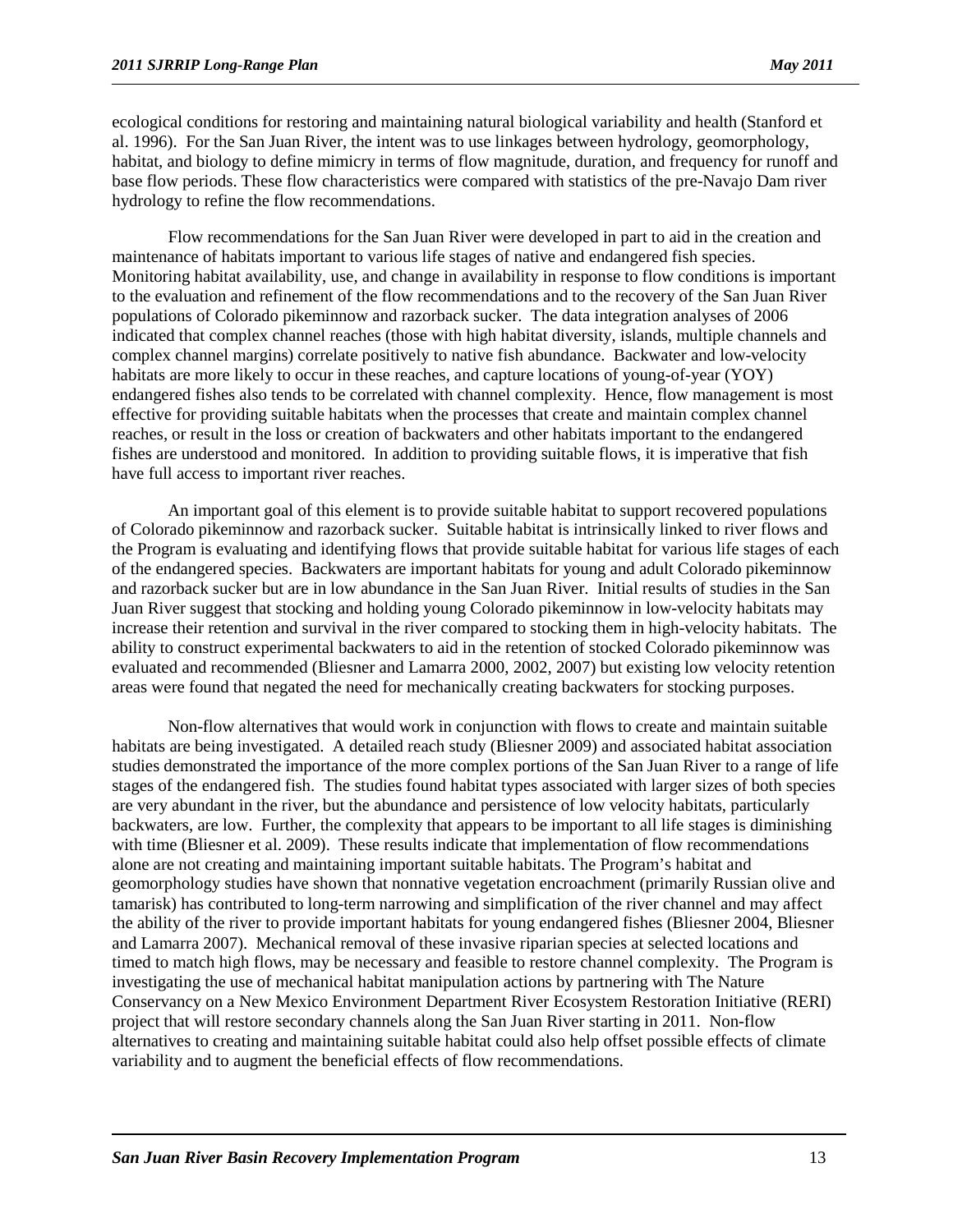Cold water releases from Navajo Dam were identified as a factor potentially limiting reproduction and upstream distribution of the endangered fishes in the San Juan River (Bliesner and Lamarra 2000). Based on modeling of reservoir and release temperatures (Cutler 2006) and an assessment of longitudinal warming and fish temperature requirements (Lamarra 2007), the Biology Committee determined a temperature control device (TCD) at Navajo Reservoir was not warranted. At that time, impacts to spawning and rearing from cold releases from Navajo Dam into the San Juan River appeared to be minimal and it was thought that spawning was determined more by time-of-year than temperature cues. A TCD may provide seasonal range expansion above critical habitat but it is unknown if range expansion above critical habitat is necessary for recovery. Larval fish surveys conducted on the San Juan River since 1991 indicate that temperature has a greater impact on the spawning period (Brandenburg and Farrington 2009). The Biology Committee surmised at their May 17-18, 2007 meeting that additional information was needed to fully address this issue.

Range fragmentation in the San Juan River impedes movement of fish and access to spawning areas and feeding grounds. Additional range for Colorado pikeminnow and razorback sucker is being provided through modification of water diversions that allow fish to move upstream and downstream. This LRP identifies actions that provide fish passage at diversions that will enable fish to move freely for over 180 miles from the Lake Powell inflow upstream past the confluence of the Animas River. Some of the fish passage facilities selectively pass fish and help to diminish movement by problematic nonnative fish to key habitats of native and endangered fishes. There are eight major diversion structures on the mainstem San Juan River in New Mexico, ranging from soil and boulder dikes to concrete and metal weirs over which the entire river flows. The most upstream of these structures are dikes and levees at the heads of the Citizens Ditch and the Hammond Canal, which are upstream of the Animas River confluence and outside of designated critical habitat for either species. These cooler reaches of river are not likely to be occupied by Colorado pikeminnow and razorback sucker. Five structures, located downstream of Farmington, were identified as impediments or partial impediments to fish movement. Fish access was restored at three sites by removing Cudei Diversion Dam at River Mile  $(RM) \sim 142$ , and constructing fish passages at Hogback Diversion Dam at RM 159 in 2001 and Public Service Company of New Mexico (PNM) Weir at RM 166.6 in 2003. Arizona Public Service Company Weir at RM 163.3 and Fruitland Diversion Dam at RM 178.5, the last two potential impediments for fish passage, are being evaluated to determine the degree of impediment to fish movement and the feasibility of modifying the structures.

Entrainment of all life stages of native and endangered fishes in diversion structures is another potential impediment to recovery. In 2005, the Program funded the design of fish screens or deflection weirs for the Hogback diversion to reduce entrainment of endangered fishes into the Hogback Canal. Construction of a deflection weir at the Hogback Canal is expected to be completed in 2012, given current budget limitations and the status of preconstruction activities. Principles for minimizing entrainment that are learned from the Hogback Canal design will be used to construct these features on other diversions and canals.

A waterfall formed at Piute Farms in the lower San Juan River at the Lake Powell inflow when the water elevation of that reservoir declined below 3,660 feet in 2003. This waterfall is an impediment to upstream movement of native and endangered fish, but also impedes nonnative fish from moving upstream from the reservoir. The Biology Committee discussed the need for an artificial barrier at the lower end of the San Juan River to exclude predators from recolonizing the river when water levels in Lake Powell rise and the waterfall is inundated. Reclamation assessed the risk of this occurring and concluded that there is a 60 to 75% chance that the waterfall will be inundated for a total of 30 months (not necessarily continuously) between 2008 and 2030. Probabilities for longer inundation are available. Strategies for providing passage of native and endangered fish from Lake Powell around the waterfall into the San Juan River (e.g., barriers, passive non-native fish removal, temporary weirs) have been evaluated. If a barrier is determined to be necessary, measures for providing selective upstream passage for native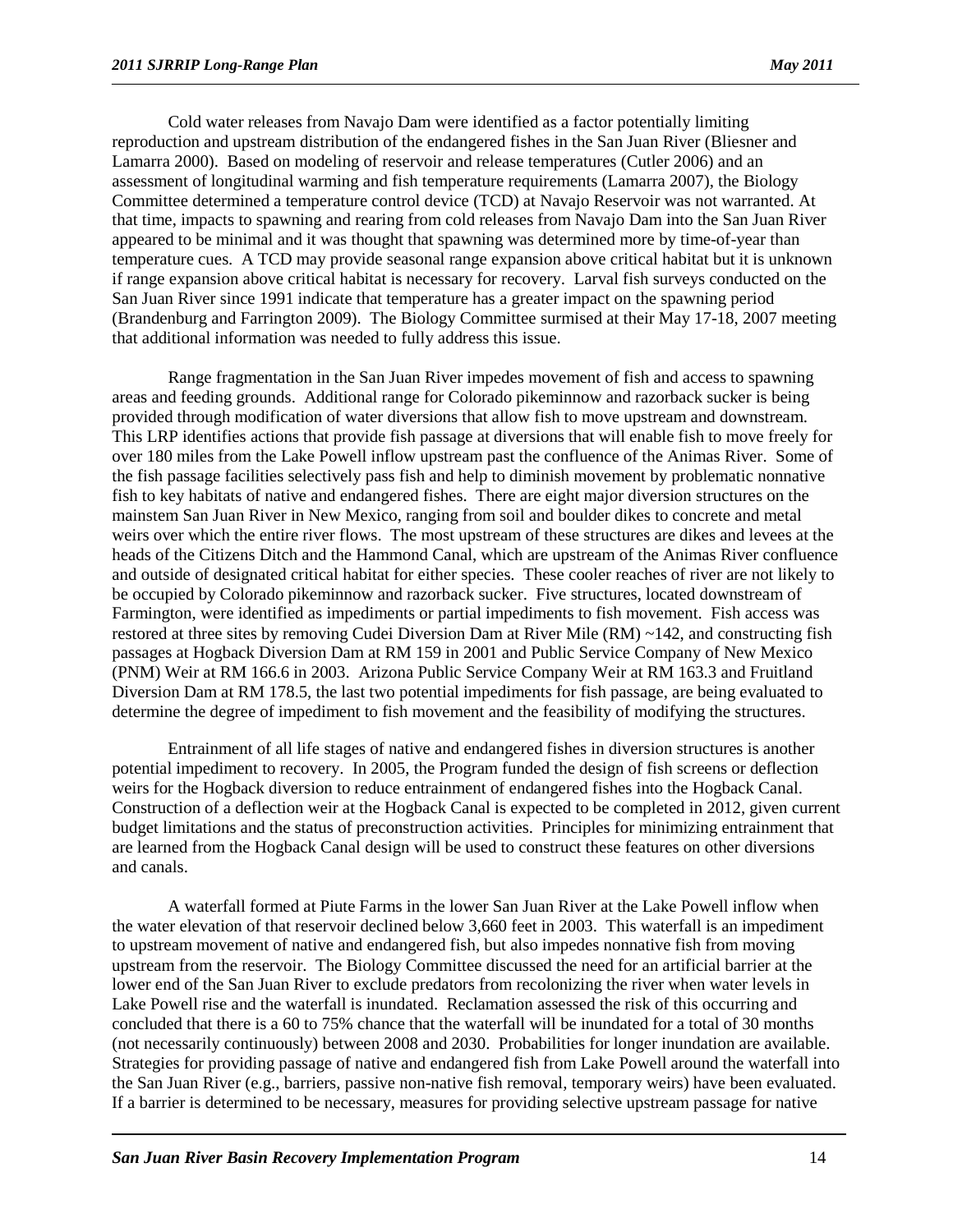species will be developed. The Biology Committee determined an assessment was also needed of the extent of San Juan River fish lost over the waterfall especially as it relates to the Program's augmentation program to recover the listed species. Designated Critical Habitat for the endangered fish in the San Juan River basin extends approximately 35 miles downstream into Lake Powell to Neskahai Canyon. Any razorback sucker or Colorado pikeminnow existing in this portion of Lake Powell are considered to be part of the San Juan River population of fish. A fish survey of the San Juan Arm of Lake Powell will be conducted in 2011.

Based on data collection and an evaluation from the 7-year research period by Holden (2000), the Biology Committee concluded that water quality in the San Juan River was not a limiting factor to recovery of the endangered fishes or to restoration and maintenance of the native fish community. In a comprehensive review of water quality and contaminants in the San Juan River, Abell (1994) found a large quantity of information available on water contaminants and pollutants, primarily abiotic data, but very little data linking those contaminants to fish health. She found many of the studies cannot be compared to each other due to varying methodologies and detection levels. She emphasized the need for agencies responsible for protecting and restoring basin fish populations to work together to insure future sampling efforts complement each other to provide as complete a picture as possible of contaminants in the basin. In a synoptic study of contaminants data from the 7-year research period, Simpson and Lusk (1999) concluded harm from selenium as a contaminant issue for the razorback sucker. The Service has serious concerns with current levels of mercury and selenium found in the tissues of razorback sucker and Colorado pikeminnow in the Upper Colorado River and believes a comprehensive contaminants monitoring and remediation plan is needed to identify sources and magnitude of water quality threats that are adversely affecting the endangered species. This type of effort will require pooling of resources within the Upper Colorado River Basin and the expertise of the Biology Committee, contaminant biologists, fish toxicologists, and management and policy experts.

To achieve this element, four recovery goals were established to provide suitable habitat (*Goal 2.1*), suitable flows (*Goal 2.2*), increased range (*Goal 2.3*), and suitable water quality (*Goal 2.4*). The suitable habitat actions and tasks focus primarily on identifying, characterizing, and quantifying habitat and on managing flows to provide and maintain suitable habitat. An action is also included to evaluate and implement habitat restoration strategies to augment the function of flow to create and maintain suitable habitat. The actions and tasks related to suitable flows focus on implementing flow regimes beneficial to both species, providing flow recommendations and guidance for releases out of Navajo Dam, and maintaining a San Juan River hydrology model to evaluate flow recommendations and basin hydrology over time. Actions and tasks to increase range include construction and maintenance of Program structures at diversions to allow for fish passage and prevent entrainment. An action is also included to evaluate passage of San Juan River fish into Lake Powell in light of the waterfall that has formed and to assess the potential for non-native fish movement into the river if the waterfall becomes inundated. Water quality actions and tasks focus on monitoring water quality and contaminants, assessing effects on species recovery, and minimizing the risk of hazardous materials spills.

### **Element 3. Management of Nonnative Species**

This element identifies actions to reduce negative interactions between the endangered fish species and problematic nonnative fish species. Over twenty species of nonnative fish have been documented from the San Juan River Basin, compared to nine native species. Nonnative fishes can numerically dominate riverine habitats and communities, negatively interacting with native and endangered fish species, and contributing to their decline (Mueller 2005). The 2002 recovery goals for Colorado pikeminnow and razorback sucker (Service 2002a, 2002b) identified predation and competition by nonnative fish species as a primary threat to these endangered species. The recovery goals state that management actions to address threats posed by nonnative fishes should be implemented in two steps: (1)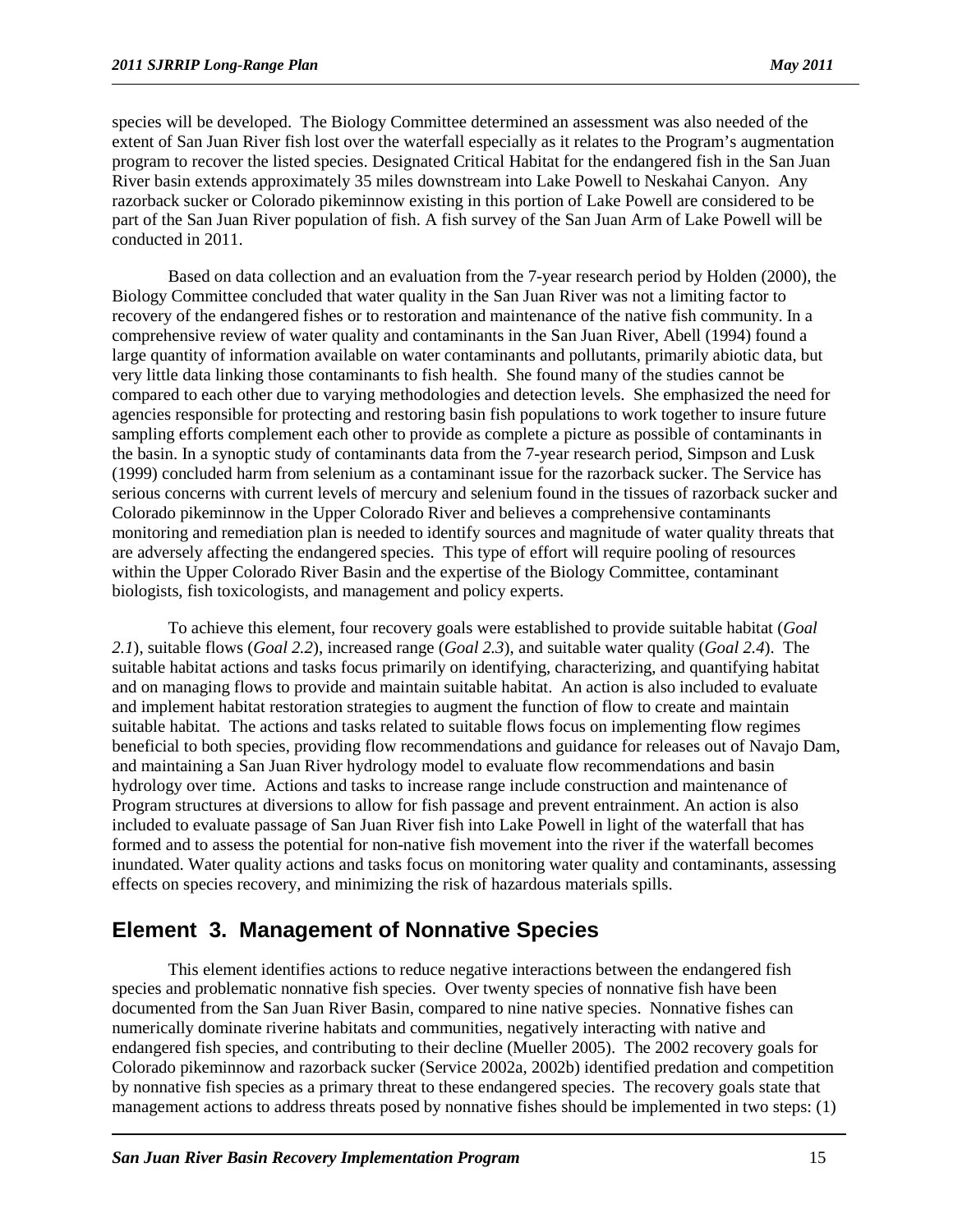develop management programs to identify the levels of management needed to minimize or remove the threat for selected species in selected river reaches (requirement for downlisting), and (2) implement the identified levels of nonnative fish management (requirement for delisting). Nonnative fish management actions conducted by the Program are consistent with these actions.

The suite of nonnative fishes in the San Juan River includes warm-water sport fishes and nonsport fishes (Brandenburg and Gido 1999; Brooks et al. 2000). Rainbow trout and brown trout comprise the tailwater trout fishery below Navajo Dam (Ahlm 1993; Larson and Ahlm 1994) and do not occupy the same river reaches as the endangered fishes, which are found further downstream in warmer water. The non-sport fish include several species of minnows and suckers with little or no commercial or sport value. No known strategy will eliminate these unwanted species from the Basin and their populations need to be reduced to a level that minimizes or removes the threat of predation and competition to native species.

Mechanical removal of nonnative fish in the San Juan River began in 1997 and is ongoing. Intensive removal efforts began in 1999 in the river near Farmington and in 2002 in the canyon section between Mexican Hat and Clay Hills, Utah. Additionally, opportunistic removal of nonnative fish during research and monitoring activities augments this effort. Other measures have been implemented such as operating the selective fish passage at PNM Weir to remove all nonnative fish that pass through the structure. Nonnative fish stocking and baitfish policies of affected states are evaluated and nonnative fish are not being stocked in critical habitat of the endangered fishes in the San Juan River. Measurable objectives and quantitative methods for assessing and maintaining effectiveness of nonnative fish control are developed and implemented through this LRP.

Sport fish are important to recreational and commercial interests throughout the southwestern United States. Management of sport fish sometimes conflicts with conservation of native fish species (Clarkson et al. 2005). The San Juan River does not receive a great deal of fishing pressure other than the blue ribbon trout fishery in the tailwaters of Navajo Dam. Nevertheless, appropriate sport fish management is necessary and important to minimize conflicts and ensure conservation of native and endangered fish species. The States of Utah and New Mexico currently have open bag limits on channel catfish and striped bass in the San Juan River. The State of Colorado allows daily bag limits of 10 fish of each species. Although recreational fishing pressure on the San Juan River is limited, maintenance of these regulations will aid the Program in the goal of limiting nonnative fish distribution and abundance. Navajo Nation sport fishing regulations are also included in meeting this goal.

The Biology Committee held a nonnative fish control workshop in 2010 to evaluate and modify, if needed, the nonnative fish management program. A strong message that came out of the workshop was the importance of prevention in managing nonnative species. Nonnative introductions are not limited to fish and all introduced nonnative aquatic species have the potential to become an invasive species. Intentionally or illicitly introduced or stocked aquatic species undermine recovery actions. For the San Juan River, a waterfall at Lake Powell currently keeps nonnative fish from entering the river from that source but other reservoirs in the basin could be sources. The Program needs to be vigilant about preventing introductions of all nonnative species. Nonnative species that are already in the system but not currently a problem need to be tracked because any number of events could potentially trigger a problem.

To achieve this element, two goals have been established to manage nonnative species that could impact the Program's ability to recover the endangered fish species in the San Juan River. These include controlling problematic nonnative fishes *(Goal 3.1)* and preventing the introduction and establishment of other nonnative invasive species (*Goal 3.2*). The actions and tasks under Goal 3.1 focus on full implementation of the nonnative fish control strategy initiated in 2008, evaluation of methods, assessment of effects on the fish community, and development of targets for nonnative fish removal. Also included and action and tasks to handle removed fish in collaboration with state and tribal agencies. Goal 3.2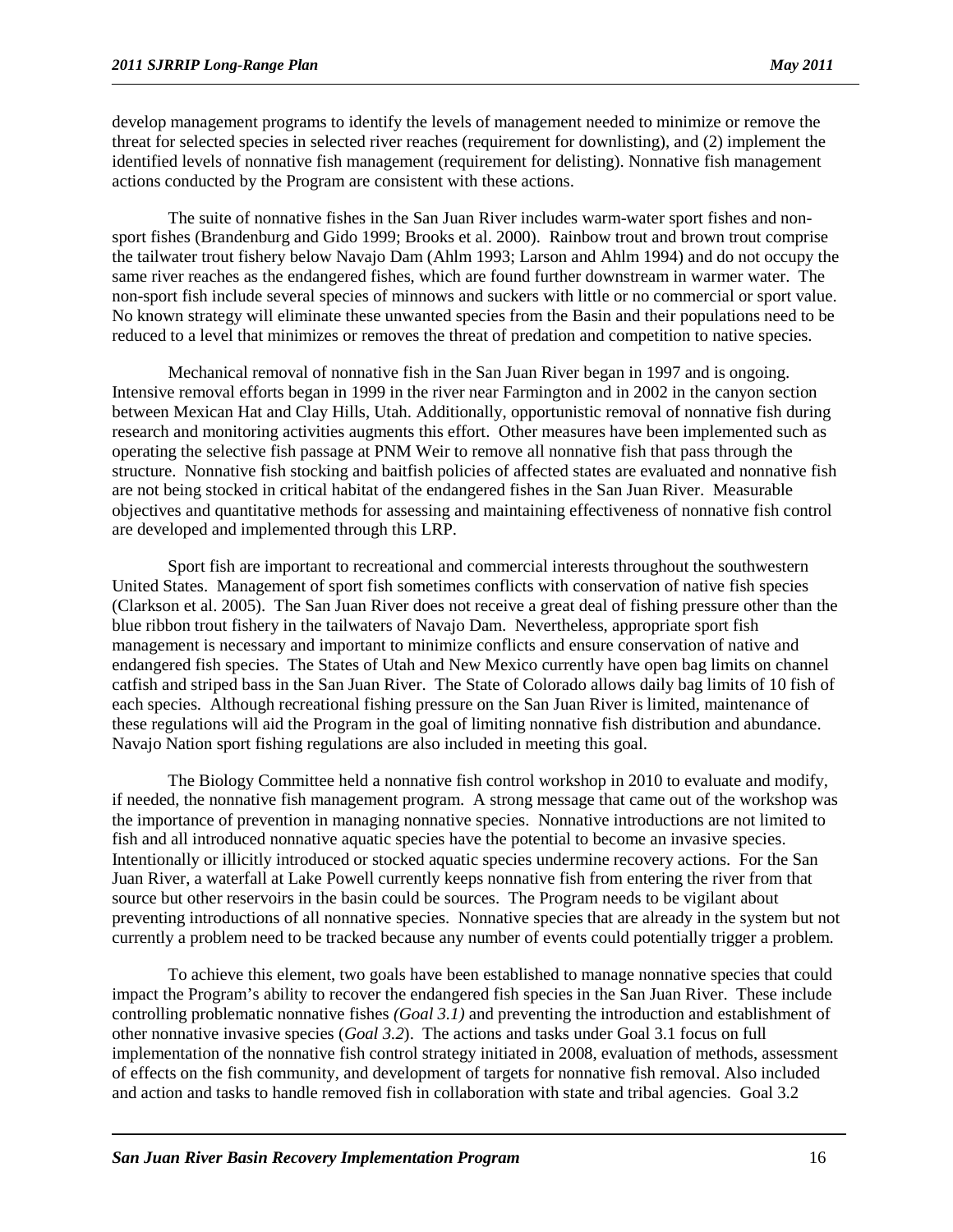includes actions and tasks that focus on establishing policies and agreements with states and tribes to manage sport fish and bait species in the San Juan River in a manner compatible with endangered fish recovery and to identify potential invasive nonnative species and control their introduction and escapement into the main river, floodplain, and tributaries. Included are tasks to assess the effects of nonnative fish from Lake Powell and from other sources on the fish community in the San Juan River and to track all nonnative species in the basin to the extent possible.

### **Element 4. Monitoring and Evaluation of Fish and Habitat in Support of Recovery Actions**

Monitoring San Juan River native and nonnative fish populations and their habitat is necessary to evaluate management actions and to document the Program's progress toward achieving species recovery. The Program developed a standardized fish monitoring plan and protocols that describes the sampling design and strategies to be used in monitoring Colorado pikeminnow and razorback sucker as part of fish community monitoring (Propst et al. 2000). Through a series of monitoring workshops held by the Biology Committee in 2009, the monitoring plan and protocols were evaluated and an updated comprehensive monitoring plan is being developed (SJRIP 2010). The new plan includes updated and expanded monitoring protocol sections and a section that addresses annual and long-term data synthesis and integration.

Monitoring the endangered fish provides information necessary to assess the status and trends of the Colorado pikeminnow and razorback sucker populations in order to gauge progress toward recovery. Ongoing monitoring of stocked and wild fish helps to evaluate the success of stocking strategies and the need for additional hatchery augmentation. Once populations are established, reliable and precise population estimates will help to determine if downlist and delist criteria of recovery goals are being achieved, as is currently being done for Colorado pikeminnow and humpback chub in the upper Colorado and Green rivers. Recovery goals for the Colorado pikeminnow and razorback sucker are closely linked between this Program and the Upper Colorado River Endangered Fish Recovery Program and continued annual monitoring of fish populations in the San Juan River is important in order to determine survival of stocked fish, reproduction, and recruitment. Bestgen (2009) used methods similar to those used in the Upper Colorado River Basin, in the Green and Colorado River subbasins, to analyze the survival of razorback suckers in the San Juan River using mark-recapture data. The results of this kind of analysis are useful in improving stocking procedures to increase survival of both species and should be repeated periodically. Because recovery goals require wild populations, criteria are needed to supplement catch rate estimators with mark-recapture population estimates of wild-produced adults and juveniles. Relationships between catch rate estimators and mark-recapture population estimates of fish in the upper basin may be helpful in developing these criteria. Implementation of mark-recapture estimators will require a comprehensive assessment of logistics, personnel, equipment, and funds.

Other native and nonnative fish populations are being monitored to better understand the status and trends of these species and their inter-relationships with the endangered fish species. To the extent possible, habitat monitoring is closely coordinated and integrated with fish community monitoring to allow assessment of changing habitat availability and fish use in response to management actions and population recovery. Standardized habitat monitoring for the San Juan River was included in the 2000 monitoring plan and was reviewed and revised for the 2011 version. The plan is designed to monitor and evaluate habitat changes through time. The data and information from habitat monitoring will be integrated with different monitoring activities to assess the effectiveness of management actions, such as flow management, fish population estimates, and nonnative fish population abundances. A focused habitat monitoring workshop is planned for 2011 to evaluate, refine, and improve habitat monitoring and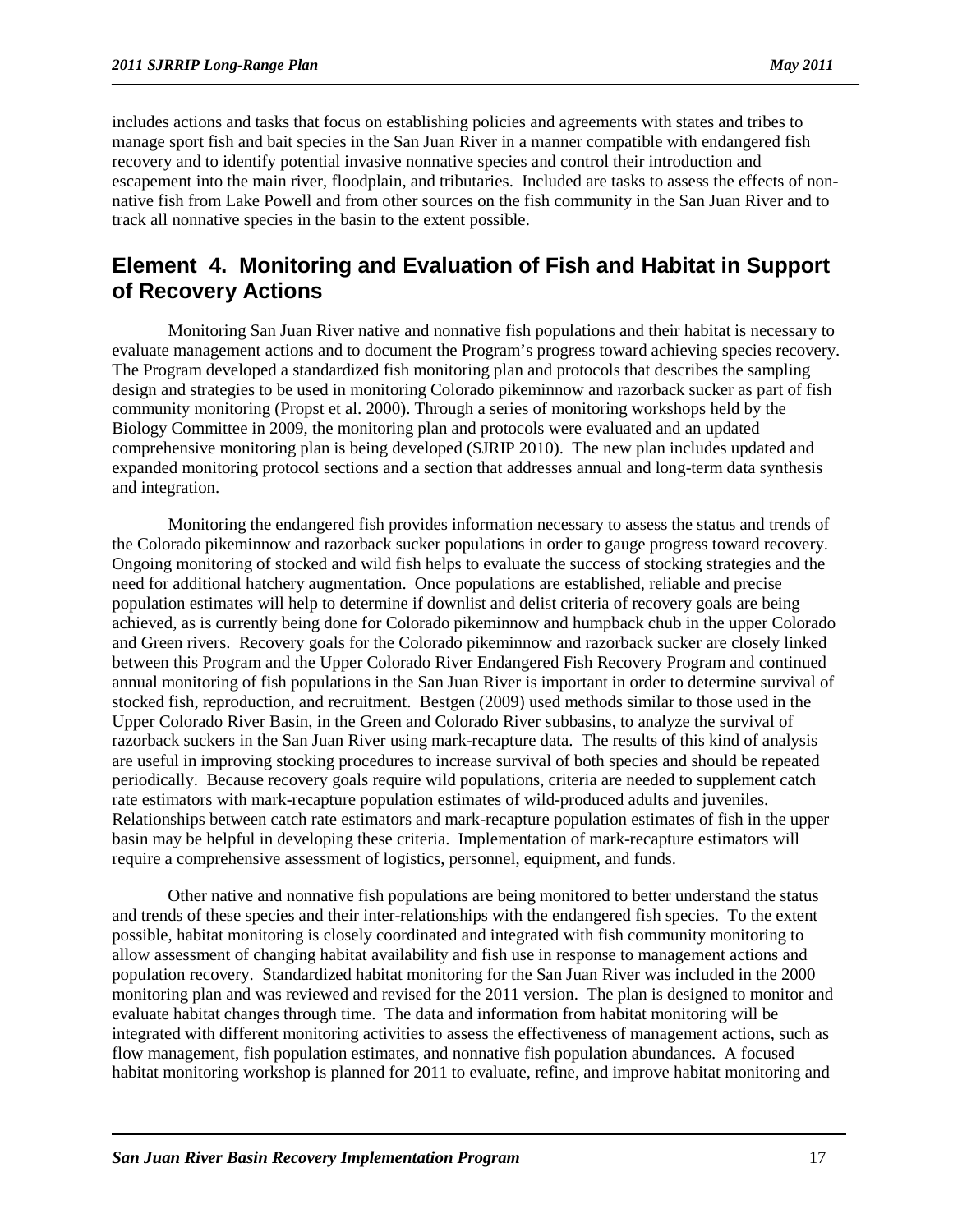mapping work on the San Juan River to insure the Program implements methodologies that are conducive to answering outstanding questions.

To adequately evaluate the management actions, the data from all monitoring, management, and research activities is collectively synthesized as a comprehensive date set. The monitoring data is analyzed for each individual protocol during annual data analysis by the principal investigator for each protocol. This annual data analysis uses statistics appropriate for each protocol to test relevant hypotheses and examine data temporally and spatially. The integrated data from individual protocols is used to address questions that synthesize data across protocols. Some synthesis questions can be addressed with the monitoring data that is collected each year while other questions require datasets over multiple years or specific research efforts. Prioritization of questions critical to Colorado pikeminnow and razorback sucker recovery in the San Juan River is a critical element in carrying out annual and long-term data integration exercises.

To achieve this element, four goals have been established to monitor fish populations (*Goal 4.1*), to monitor habitat use and availability (*Goal 4.2*), to integrate and synthesize monitoring data and other information to evaluate fish community and ecosystem responses to recovery actions (*Goal 4.3*), and to identify and conduct research and monitoring in support of recovery actions (*Goal 4.4*). The focus is on implementation of a standardized monitoring program that was developed to track the presence, status, and trends of endangered fish populations and the native fish community and to monitor habitat. In addition, data from all monitoring, management activities and research is integrated and synthesized annually to assess the status of the fish community, evaluate ecosystem responses to the management actions, and support broader, long-term data and information needs. Actions and tasks are included to use adaptive management concepts to evaluate and assess results and methods to refine current methodologies and develop and implement new monitoring and research strategies. A primary purpose of the actions and tasks under Element 4 is to collect and evaluate data in such a way that the Program's progress toward achieving recovery of razorback sucker and Colorado pikeminnow in the San Juan River can be adequately tracked and assessed.

### **Element 5. Program Coordination and Assessment of Progress toward Recovery**

The U.S. Fish and Wildlife Service is responsible for coordinating the San Juan River Basin Recovery Implementation Program. To fulfill this responsibility, the Service has appointed a Program Coordinator who is responsible for overall Program planning and management, information integration and review, and facilitation of contracting funding and management. The Bureau of Reclamation appoints a Funds Manager to maintain and distribute base and capital funds and administer contracts. The Program Coordinator, Program staff, and the Program's technical committees have developed this LRP to facilitate achievement of recovery of the endangered fish species of the San Juan River Basin. There are two major components under this element, Program coordination and data integration and evaluation to assess the Program's progress toward achieving recovery.

#### *Program Coordination*

The Program Coordinator works with the Program's technical committees to identify and expedite individual projects that are needed to accomplish the LRP tasks for each of the Recovery Elements. The Program Coordinator, together with the Program's technical committees, drafts Annual Work Plans consisting of high priority individual projects, and forwards these to the Coordination Committee for review and approval. The Program Coordinator is responsible for maintaining records showing distribution and expenditures of all annual and capital funds expended under the Annual Work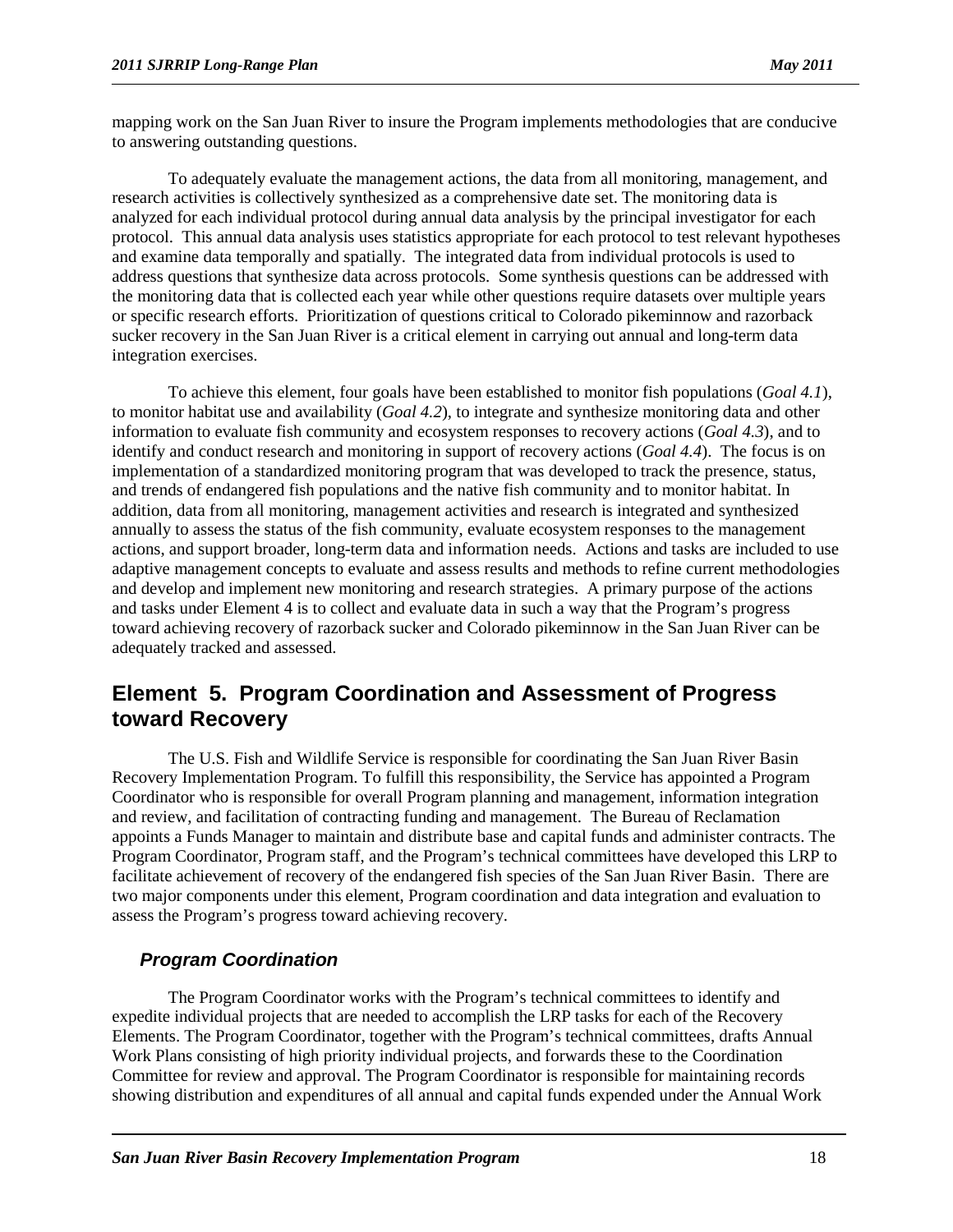Plan by each funding source. The Program Coordinator is responsible for insuring that the Program operates according to the Program Document; including the preparation of this LRP, the Annual Work Plans, budgets, and annual progress reports. In all these tasks, the Program Coordinator is assisted by the technical committees to ensure that appropriate work products are reviewed by the technical committees and all work products are approved by the Coordination Committee. The Program Coordinator annually compiles Program reports for transmittal to the involved agencies and to the Coordination Committee.

#### *Assessment of Progress toward Recovery*

Ongoing development, integration, and evaluation of information are essential for assessing progress toward species recovery as well as for guiding future Program direction. An important first step of the Program was implementation of a research phase to document distribution and abundance of resident fishes, characterize species life histories, and identify limiting factors. A 7-year research program, conducted during 1991 through 1997, provided a baseline of information and identified and characterized factors limiting the Colorado pikeminnow and razorback sucker (Holden 2000). The research program was incorporated into the Recovery Program when it was formed in 1992. An array of potential limiting factors have been investigated, including water quality, spawning habitat, nursery habitat, recruitment, hybridization, truncated range, capture-related stress, nonnative fishes, habitat quantity and diversity, flow regime, food, population size, disease, movement barriers, thermal regime, and entrainment in diversion structures. Although activities have been implemented by the Program to address these factors, much remains to be learned about the life history of the endangered fishes, their relationships with other native and nonnative fishes, their habitat associations, and components of their environment that directly and indirectly influence their welfare.

Many of the actions and tasks identified in the initial 7-year research phase of the Program have been completed and the work has contributed to understanding the San Juan River Basin. However, because contemporary Colorado pikeminnow and razorback sucker populations in the San Juan River were extremely small, there is still the need to identify and characterize limitations to the establishment and maintenance of self-sustaining populations. Once a potential limiting factor is identified and characterized through monitoring and research, efforts are made to implement activities that will eliminate or mitigate its impacts. These activities may not always successfully eliminate threats and mitigation alternatives may be developed.

The knowledge gained from the initial and future research coupled with other Program activities is valuable in evaluating progress toward species recovery and guiding future Program direction through annual revisions of the LRP. Annual data collection and analyses included under Element 4, provide the information base for assessing the Program's progress toward achieving recovery. Long-term, broaderbased integration and synthesis of this information is also vital to interpreting results of research and management so that informed decisions can be made on future management actions and strategies. The Program Office will use the information and results obtained under Element 4 to prepare on a biennial basis, a written "Sufficient Progress" assessment of the Program's progress towards recovery. This report, as mandated in the Program Document, will assess the Program's ability to provide ESA compliance for water development and management activities and identify any corrective actions needed to ensure future ESA compliance.

To achieve this element, three goals have been established as follows: *Goal 5.1)* facilitate Program planning and management; *Goal 5.2)* ensure integration and synthesis of data and information to evaluate progress toward recovery; and, *Goal 5.3)* facilitate contract and funding management. Accomplishment of *Goal 5.2* relies heavily on activities included in Element 4 such as establishing and maintaining a comprehensive Program database, annual monitoring data analyses, and synthesizing and evaluating information from all activities and studies.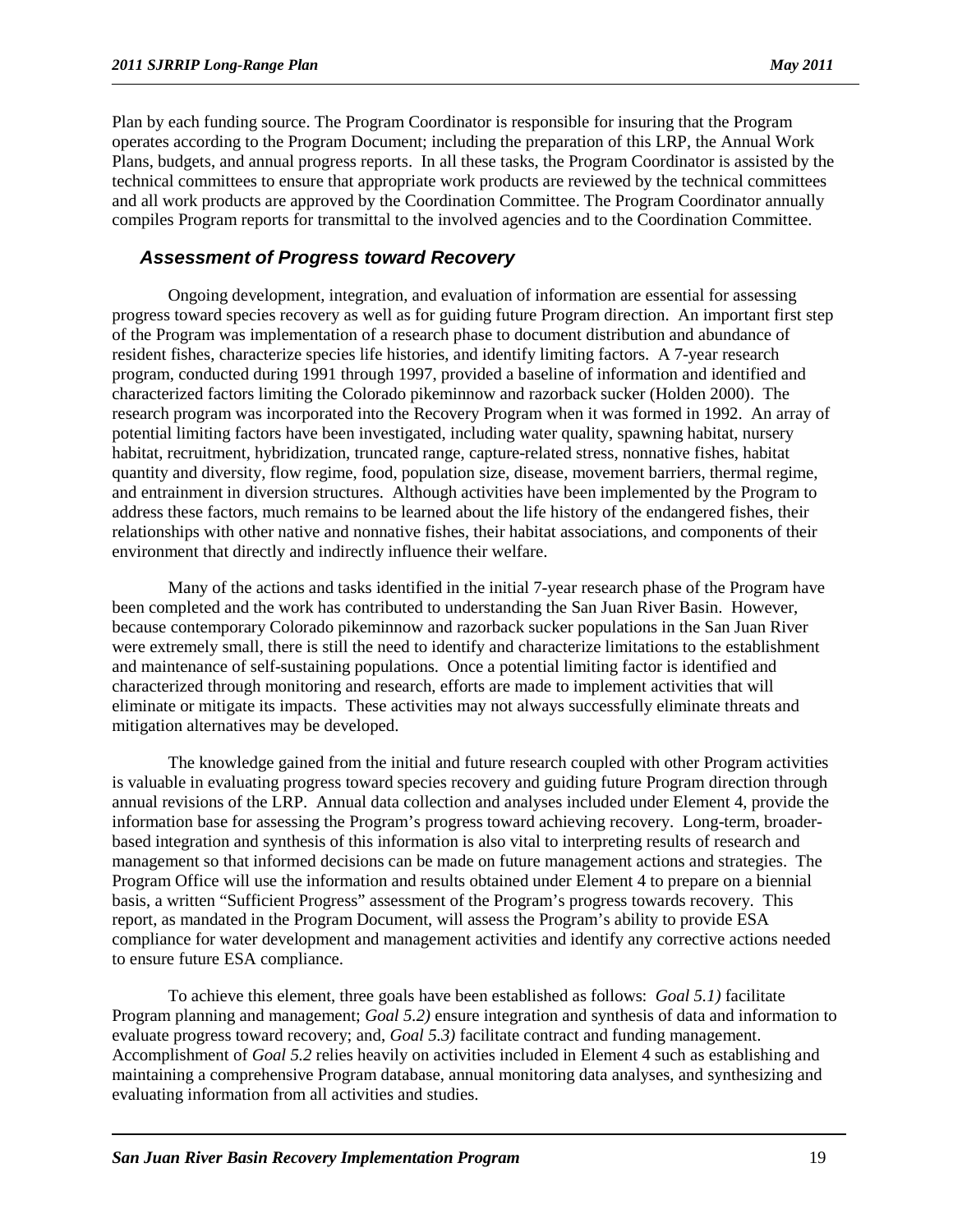### **Element 6. Information and Education**

The Upper Colorado River Endangered Fish Recovery Program and the San Juan River Basin Recovery Implementation Program each have a multi-stakeholder structure in which federal and state agencies work with public and private entities to recover endangered fish species in a manner that is consistent with federal, state, and tribal water laws. Although their structure and goals are similar, these recovery programs operate independently, working with their own program partners and governing committees to fulfill requirements detailed in their respective cooperative agreements. Nevertheless, the similarities in these programs provide for effective communication and public outreach under a coordinated effort.

Using a shared approach, the two recovery programs coordinate their outreach efforts to ensure that common audiences receive accurate and consistent information about the endangered fish species and efforts to recover them. These audiences include the general public, elected officials, Indian Tribes, landowners, anglers, river rafters and guides, environmental organizations, water and power developers, teachers, students, and Program participants. Although the geographic coverage of these recovery programs differs, the majority of affected parties are interested in the recovery efforts taking place for both programs.

To achieve this element, a goal was established to increase publish awareness and support for the endangered fish and the recovery program (*Goal 6.1*). Actions and tasks focus on providing information about the recovery program to the public and coordinating with the Upper Colorado River Endangered Fish Recovery Program to conduct an effective outreach program.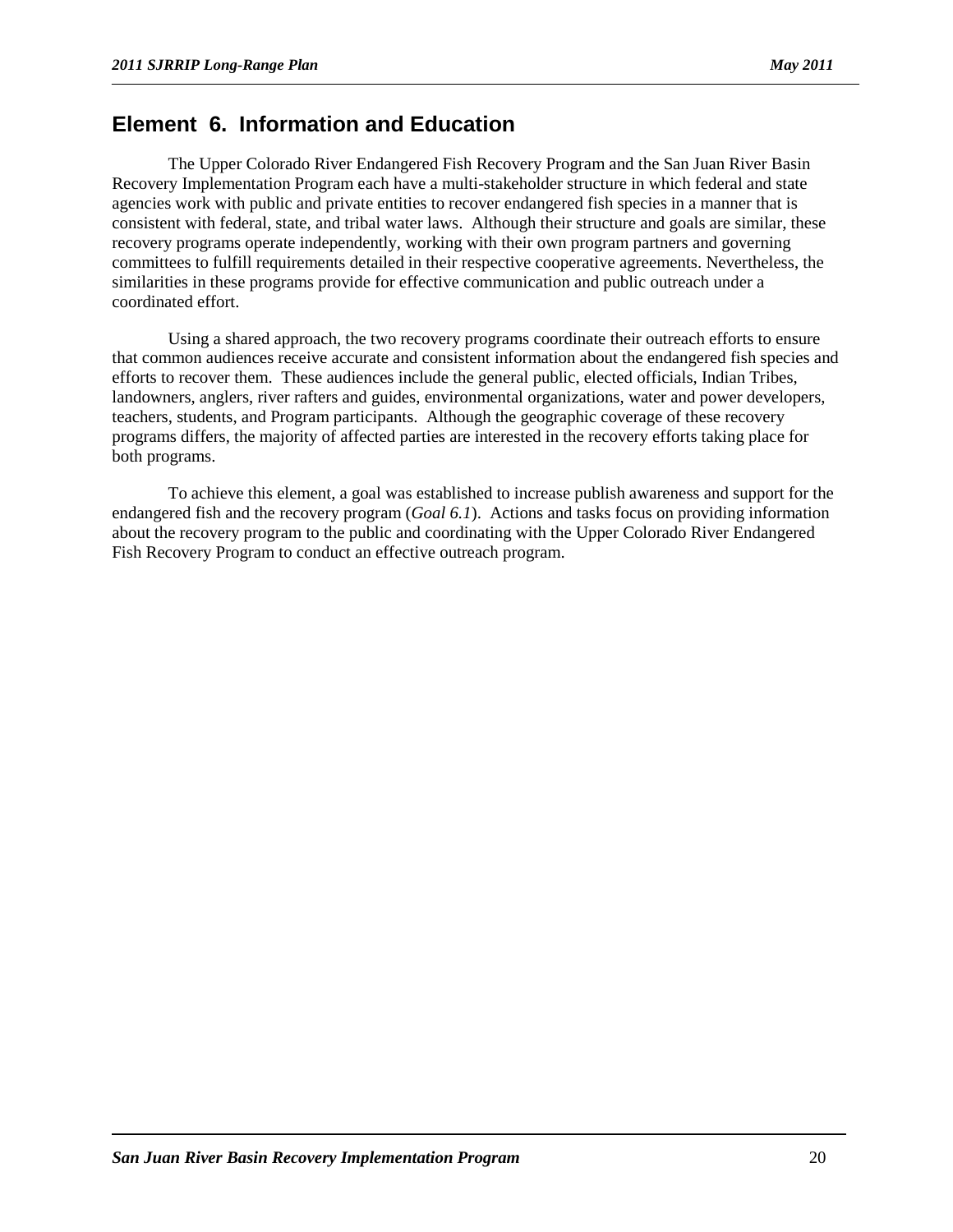# **LITERATURE CITED**

#### **(Includes literature cited in Appendices)**

- Abell, R. 1994. San Juan River Basin water quality and contaminants review. Volumes I and II. Museum of Southwestern Biology, Department of Biology, University of New Mexico.
- Ahlm, L. A., 1993. San Juan River tailwater trout fishery investigations 1992 Annual Report. New Mexico Department of Game and Fish, Navajo Dam, New Mexico.
- Archer, E. 2000. Appendix B: effects of food availability and competition on age-0 Colorado pikeminnow growth and lipid accrual in the San Juan River. Pages B-1 to B-42 in Archer, E., T.A. Crowl, and M. Trammell, editors. Age-0 native species abundances and nursery habitat quality and availability in the San Juan River, New Mexico, Colorado, and Utah. Utah Division of Wildlife Resources, Salt Lake City, Utah.
- Archer, E., and T. A. Crowl. 2000a. Chapter 2: age-0 native fish year class abundances and size in relation to flow and temperature patterns in the San Juan River 1991-1997. Pages 2-1 to 2-19 in Archer, E., T.A. Crowl, and M. Trammell, editors. Age-0 native species abundances and nursery habitat quality and availability in the San Juan River, New Mexico, Colorado, and Utah. Utah Division of Wildlife Resources, Salt Lake City, Utah.
- Archer, E., and T. A. Crowl. 2000b. Chapter 3: nursery habitat survey of the San Juan River, New Mexico and Utah, 1994-1997. Pages 3-1 to 3-36 in Archer, E., T.A. Crowl, and M. Trammell, editors. Age-0 native species abundances and nursery habitat quality and availability in the San Juan River, New Mexico, Colorado, and Utah. Utah Division of Wildlife Resources, Salt Lake City, Utah.
- Archer, E., T. A. Crowl, and M. Trammell. 2000. Age-0 native species abundances and nursery habitat quality and availability in the San Juan River, New Mexico, Colorado, and Utah. Utah Division of Wildlife Resources, Salt Lake City, Utah.
- Bestgen, K., K. Zelasko, and G. White. 2009. Survival of hatchery-reared razorback suckers *xyrauchen texanus* stocked in the San Juan River Basin, New Mexico, Colorado, and Utah. Final Report submitted to the San Juan River Recovery Implementation Program. Larval Fish Laboratory, Colorado State University. 46 pp.
- Bliesner, R., and V. Lamarra. 2000. Hydrology, geomorphology, and habitat studies. Final Draft Report of Keller-Bliesner Engineering and Ecosystem Research Institute to San Juan River Basin Recovery Implementation Program, U.S. Fish and Wildlife Service, Albuquerque, NM.
- Bliesner, R., and V. Lamarra. 2002. Hydrology, geomorphology, and habitat studies; final report. San Juan River Basin Recovery Implementation Program, U.S. Fish and Wildlife Service, Albuquerque, New Mexico.
- Bliesner, R. 2004. San Juan River Basin Recovery Implementation Program Habitat Response Analysis 1992-2002. Keller-Bliesner Engineering, Logan, Utah.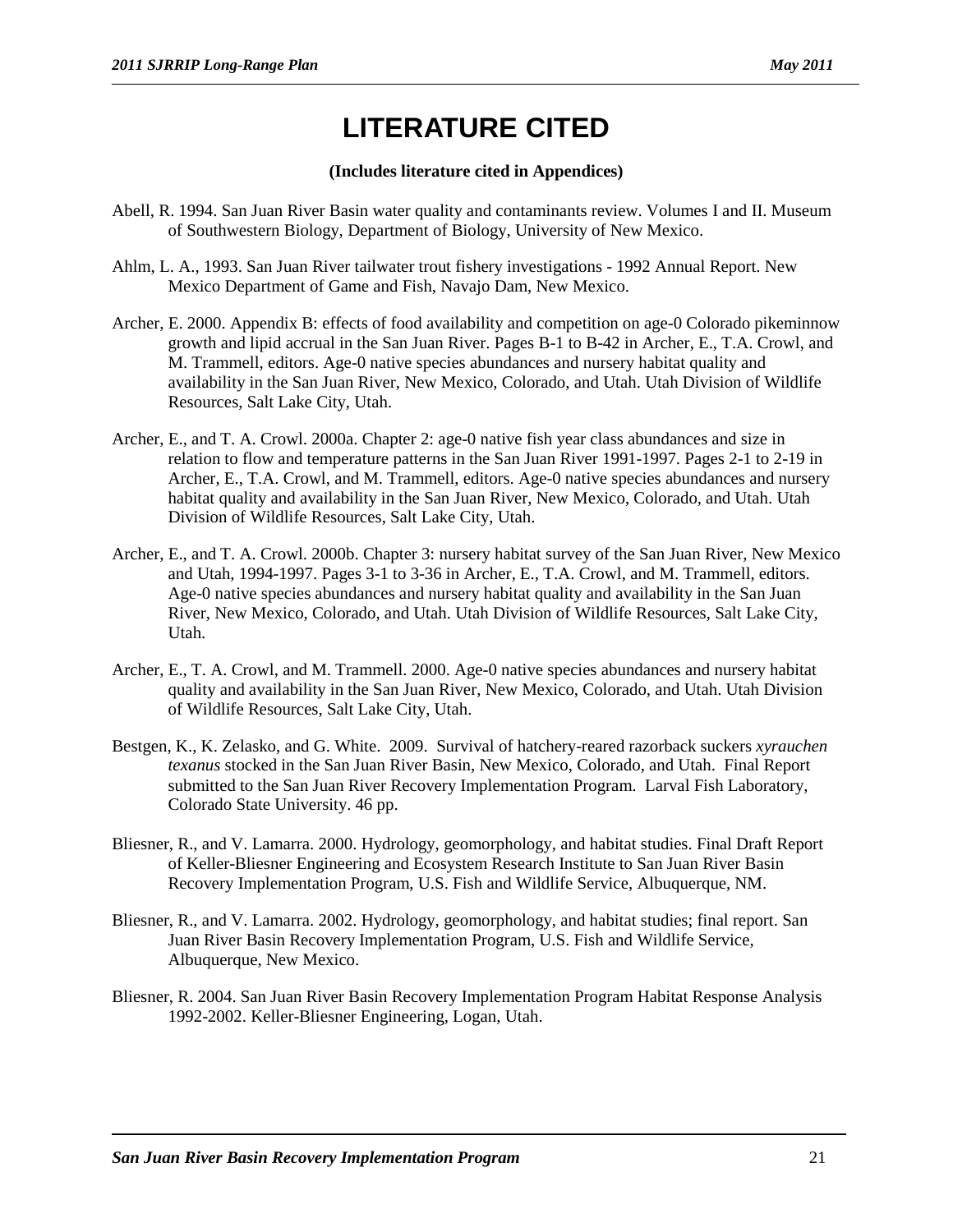- Bliesner, R., and V. Lamarra. 2007. San Juan River habitat studies; evaluation of constructed experimental backwaters to aid in the retention of stocked Colorado Pikeminnow. Annual Research Report of Keller-Bliesner Engineering and Ecosystems Research Institute to San Juan River Basin Recovery Implementation Program, U.S. Fish and Wildlife Service, Albuquerque, NM.
- Brandenburg, W. H. and K. B. Gido. 1999. Predation by Nonnative Fish on Native Fishes in the San Juan River, New Mexico and Utah. Southwest Naturalist 44(3):392-394.
- Brandenburg, W. H., M. A. Farrington, and S. J. Gottlieb. 2003. Razorback sucker larval fish survey in the San Juan River during 2002. University of New Mexico, Albuquerque, New Mexico.
- Brandenburg, W. H., M. A. Farrington, and S. J. Gottlieb. 2004a. Razorback sucker larval fish survey in the San Juan River during 1999-2002 three-year summary. University of New Mexico, Albuquerque, New Mexico.
- Brandenburg, W. H., M. A. Farrington, and S. J. Gottlieb. 2004b. Razorback sucker larval fish survey in the San Juan River during 2003. University of New Mexico, Albuquerque, New Mexico.
- Brandenburg, W. H. and M. A. Farrington. 2009. San Juan River 2008 Colorado pikeminnow and razorback sucker larval fish surveys. American Southwest Ichthyological Researchers L.L.C., New Mexico, Albuquerque, New Mexico.
- Brooks, J. E., M. J. Buntjer, and J. R. Smith. 2000. Non-native species interactions: management implications to aid in recovery of the Colorado pikeminnow *Ptychocheilus lucius* and razorback sucker *Xyrauchen texanus* in the San Juan River, Colorado, New Mexico, Utah. San Juan River Basin Recovery Implementation Program, U.S. Fish and Wildlife Service, Albuquerque, New Mexico.
- Buhl, K. J. and S. J. Hamilton. 2000. The chronic toxicity of dietary and waterborne selenium to adult Colorado pikeminnow (*Ptychocheilus lucius*) in a water quality simulating that in the San Juan River. U.S. Geological Survey, Yankton, South Dakota.
- Buntjer, M., T. Chart, and L. Lentsch. 1993. Early life history fisheries survey of the San Juan River, New Mexico and Utah, 1992. Utah Division of Wildlife Resources for San Juan River Basin Recovery Implementation Program, U.S. Fish and Wildlife Service, Albuquerque, New Mexico.
- Buntjer, M., T. Chart, and L. Lentsch. 1994. Early life history fisheries survey of the San Juan River, New Mexico and Utah, 1993. Utah Division of Wildlife Resources for San Juan River Basin Recovery Implementation Program, U.S. Fish and Wildlife Service, Annual Research Report, Fiscal Year 1993, Albuquerque, New Mexico.
- Clarkson, R.W., P.C. Marsh, S.E. Stefferud, and J.A. Stefferud. 2005. Conflicts between native fish and nonnative sport fish management in the southwestern United States. Fisheries 30(9):20-27.
- Crist, L.W. and D.W. Ryden. 2003. Genetics management plan for the endangered fishes of the San Juan River. Report of Bureau of Reclamation and U.S. Fish and Wildlife Service, San Juan River Basin Recovery Implementation Program, U.S. Fish and Wildlife Service, Albuquerque, NM.
- Cutler, A. 2006. Navajo Reservoir and San Juan River temperature study. Final Report. U.S. Department of the Interior, Bureau of Reclamation, Upper Colorado Regional Office, Salt Lake City, UT.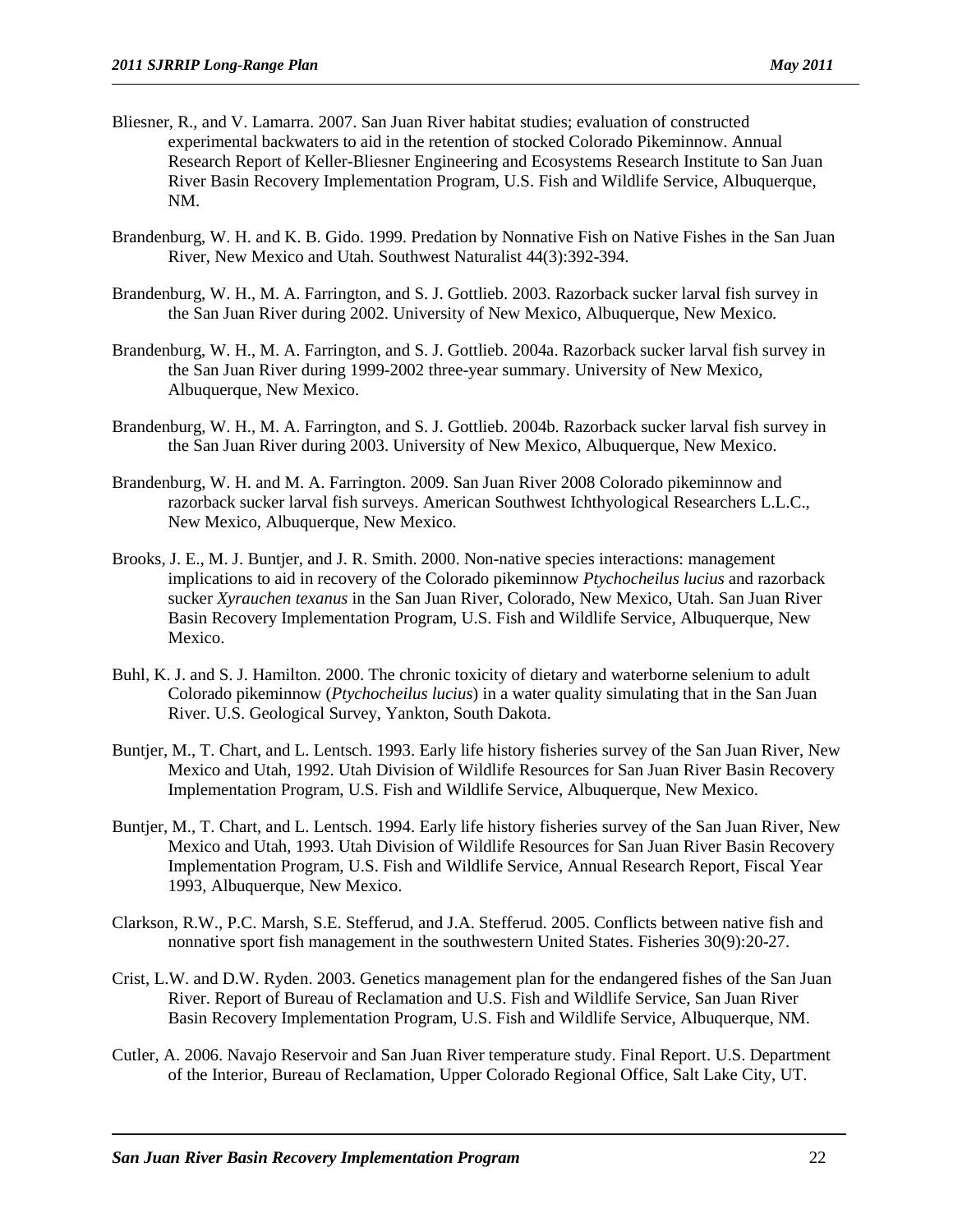- Dowling, T. E., and W. L. Minckley. 1993. Genetic diversity of razorback sucker as determined by restriction endonuclease analysis of mitochondrial DNA. Report of Arizona State University, Department of Zoology for U.S. Bureau of Reclamation, Final Report, Arizona.
- Farrington, M. A., W. H. Brandenburg, and S. J. Gottlieb. 2003. Colorado pikeminnow larval fish survey in the San Juan River during 2002. University of New Mexico, Albuquerque, New Mexico.
- Farrington, M. A., W. H. Brandenburg, and S. J. Gottlieb. 2004. Colorado pikeminnow larval fish survey in the San Juan River during 2003. University of New Mexico, Albuquerque, New Mexico.
- Gido, K. B., and D. L. Propst. 1994. San Juan River secondary channel community studies, permanent study sites, 1993 Annual Report. U.S. Fish and Wildlife Service for San Juan River Basin Recovery Implementation Program, Annual Research Report, Fiscal Year 1993, U.S. Fish and Wildlife Service, Albuquerque, New Mexico.
- Gido, K. B., and D. L. Propst. 1995. San Juan River secondary channel community studies, permanent study sites, 1994 Draft Annual Report. Museum of Southwestern Biology, Department of Biology, University of New Mexico and New Mexico Department of Game and Fish, Albuquerque.
- Gido, K. B., and D. L. Propst. 1999. Habitat use and association of native and nonnative fishes in the San Juan River, New Mexico and Utah. Copeia 1999(2):321-332.
- Goettlicher, W. P., and M. J. Pucherelli. 1994. Mapping instream habitat on the San Juan River using airborne videography, 1993. For Bureau of Reclamation, Annual Progress Report, Denver, Colorado.
- Golden, M. E., and P. B. Holden. 2003. Summary of monitoring activities and other studies conducted by the San Juan River Basin Recovery Implementation Program, 1999-2002. Bio-West, Inc., Logan, Utah.
- Hamilton, S. J., and K. J. Buhl. 1997a. Hazard assessment of inorganics, individually and in mixtures, to two endangered fish in the San Juan River, New Mexico. Environmental Toxicology and Water Quality 12:195-209.
- Hamilton, S. J., and K. J. Buhl. 1997b. Hazard evaluation of inorganics, singly and in mixtures, to flannelmouth sucker Catostomus latipinnis in the San Juan River, New Mexico. Ecotoxicology and Environmental Safety 1997 (38):296-308.
- Holden, P.B. (Ed.) 1999. Flow recommendations for the San Juan River. San Juan River Basin Recovery Implementation Program, Biology Committee. U.S. Fish and Wildlife Service, Albuquerque, NM.
- Holden, P.B. (Ed.) 2000. Program evaluation report for the 7-year research period (1991–1997). San Juan River Basin Recovery Implementation Program, U.S. Fish and Wildlife Service, Albuquerque, NM.
- Lamarra, V. 2004. Statistical analysis of habitat availability and fish abundance in the San Juan River. Ecosystems Research Institute, Logan, Utah.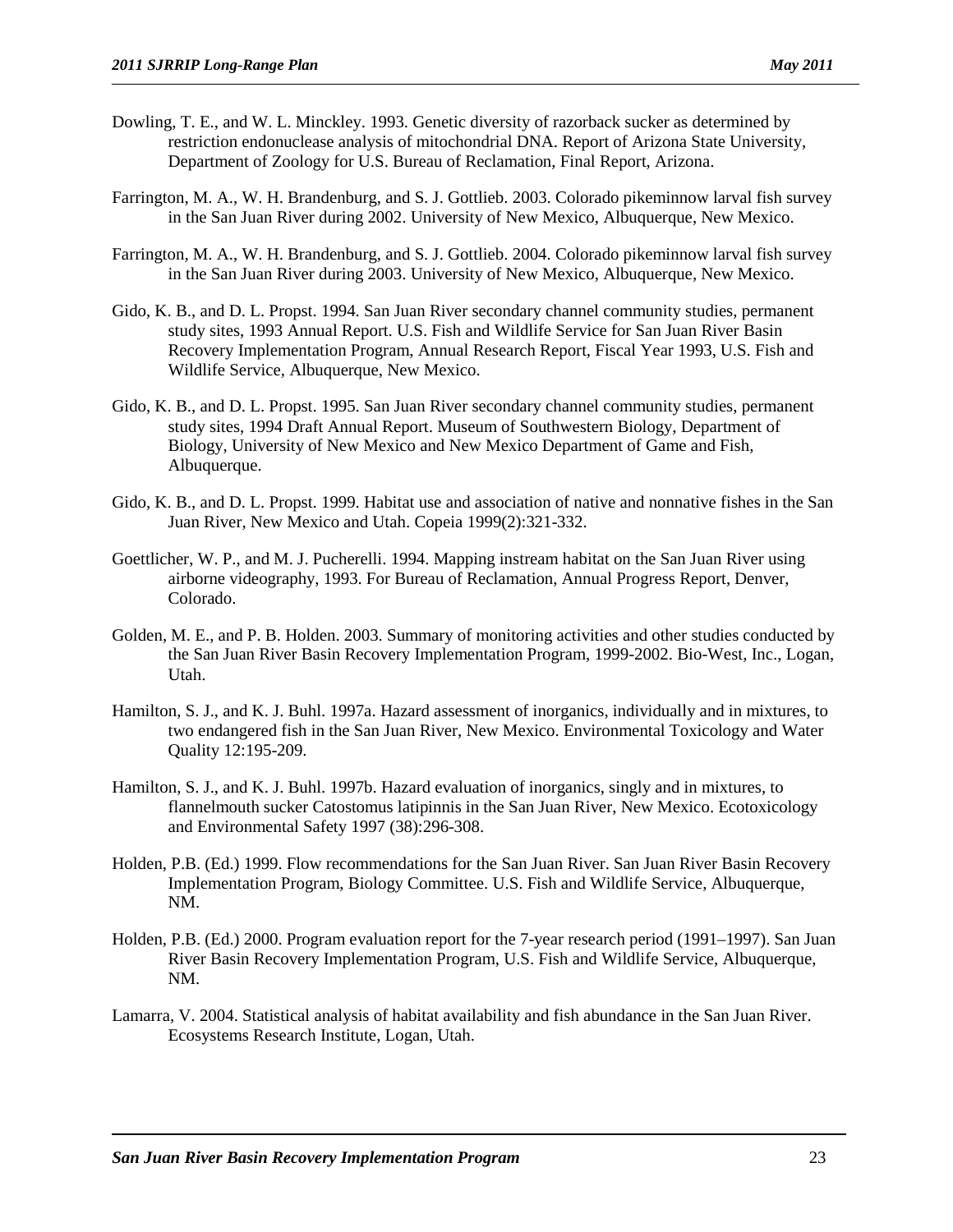- Landye, J., B. McCasland, C. Hart, K. Hayden, and J. C. Thoesen. 2000. San Juan River fish health surveys, 1992-1999. U.S. Fish and Wildlife Service, Pinetop Fish Health Center, Pinetop, Arizona.
- Larson, R. D., and L. A. Ahlm. 1994. San Juan River tailwater trout fishery investigations, 1993 Annual Report. New Mexico Department of Game and Fish, Navajo Dam, New Mexico.
- Lashmett, K. 1993. Fishery survey of the lower San Juan River and the upper arm of Lake Powell (RMI 4.0 - 11.0), 1991/92 Annual Report. Report of U.S. Bureau of Reclamation for San Juan River Basin Recovery Implementation Program, U.S. Fish and Wildlife Service, Albuquerque, New Mexico.
- Lashmett, K. 1994. Fishery survey of the lower San Juan River and the upper arm of Lake Powell (RMI 4.0 - 0.8), 1993 Annual Report. U.S. Bureau of Reclamation for San Juan River Basin Recovery Implementation Program, U.S. Fish and Wildlife Service, Annual Research Report, Fiscal Year 1993, Albuquerque, New Mexico.
- Lashmett, K. 1995. Fishery survey of the lower San Juan River and the upper arm of Lake Powell (RMI 4.0 - 1.9), 1994 Annual Report. Report of U.S. Bureau of Reclamation for San Juan River Basin Recovery Implementation Program, U.S. Fish and Wildlife Service, Annual Research Report, Fiscal Year 1994, Albuquerque, New Mexico.
- Masslich, W., and P.B. Holden. 1996. Expanding distribution of Colorado squawfish in the San Juan River: a discussion paper. Report of Bio/West, Inc. for the San Juan River Basin Recovery Implementation Program, U.S. Fish and Wildlife Service, Albuquerque, NM.
- Miller, W. J. 2006. Standardized monitoring program five-year data integration report. San Juan River Basin Recovery Implementation Program, U.S. Fish and Wildlife Service, Albuquerque, NM.
- Miller, W. J., A. L. Hobbes, and D. L. Propst. 1993. Ichthyofaunal surveys of the Animas, La Plata, Florida, Los Pinos, and San Juan rivers, New Mexico and Colorado, August and September, 1992 Annual Report. Report of W.J. Miller and Associates and Endangered Species Program, New Mexico Department of Fish and Game for San Juan River Basin Recovery Implementation Program, U.S. Fish and Wildlife Service, Albuquerque, New Mexico.
- Miller, W. J., and J. Ptacek. 2000. Colorado pikeminnow habitat use in the San Juan River, New Mexico and Utah. Miller Ecological Consultants, Inc., for San Juan River Basin Recovery Implementation Program, U.S. Fish and Wildlife Service, Albuquerque, New Mexico.
- Miller, W. J., and D. E. Rees. 2000. Ichthyofaunal surveys of tributaries of the San Juan River, New Mexico. Report of Miller Ecological Consultants, Inc., for San Juan River Basin Recovery Implementation Program, U.S. Fish and Wildlife Service, Albuquerque, New Mexico.
- Mueller, G.A. 2005. Predatory fish removal and native fish recovery in the Colorado River mainstem: what have we learned? Fisheries 30(9):10-19.
- Odell, S. 1995. Polynuclear aromatic hydrocarbon study: 1994 annual report of data collection activities concerning suspected contributions of polynuclear aromatic hydrocarbons by oil and gas leasing on public lands in the San Juan Basin, New Mexico. Bureau of Land Management for San Juan River Basin Recovery Implementation Program, U.S. Fish and Wildlife Service, Annual Research Report, Fiscal Year 1994, Albuquerque, New Mexico.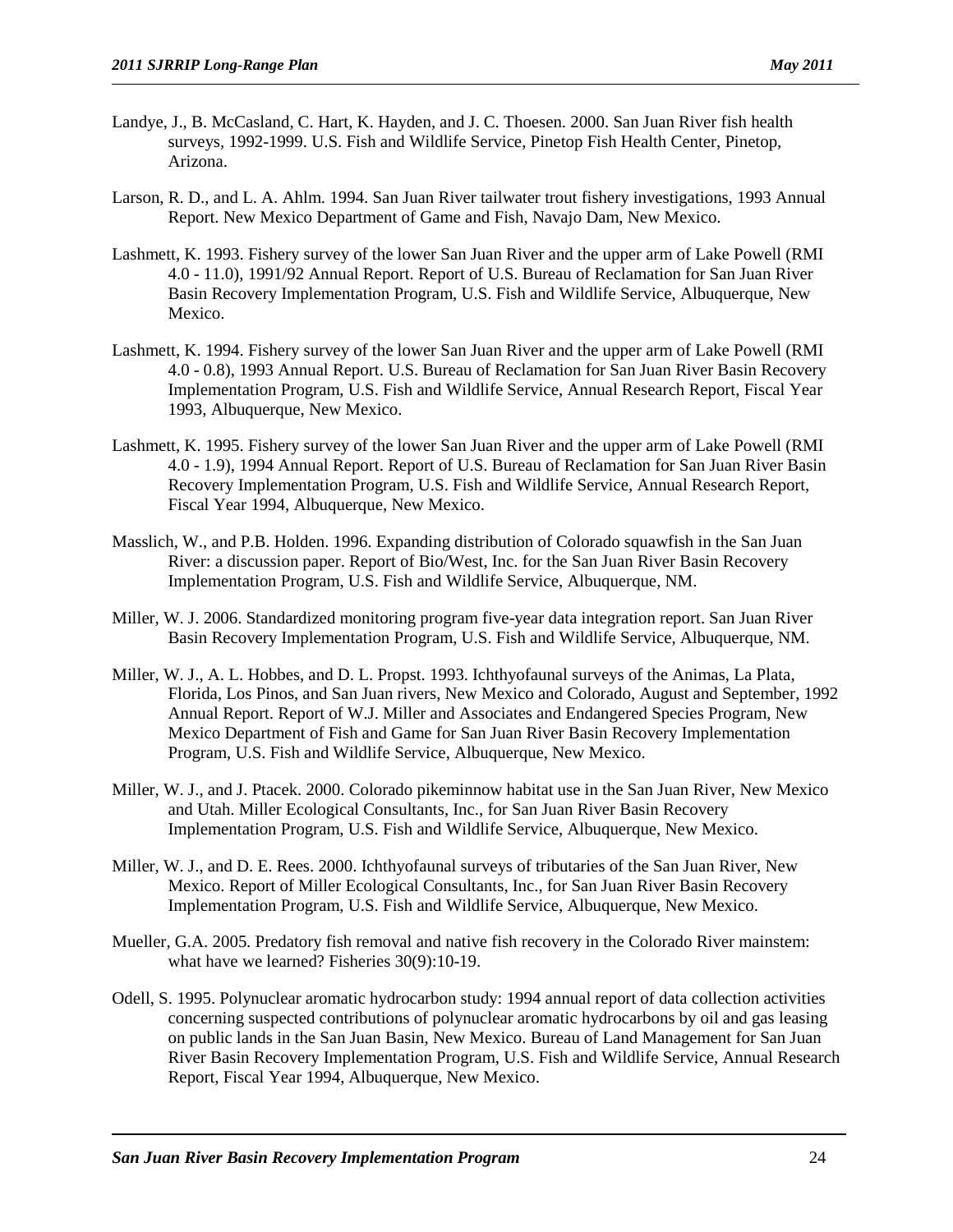- Odell, S. 1997. Polynuclear aromatic hydrocarbon study: 1996 annual report of data collection activities concerning suspected contributions of polynuclear aromatic hydrocarbons by oil and gas leasing on public land in the San Juan Basin, New Mexico. U.S. Bureau of Land Management for San Juan River Basin Recovery Implementation Program, U.S. Fish and Wildlife Service, 1996 Annual Report, Albuquerque, New Mexico.
- Platania, S. P. 1990. Biological summary: San Juan River ichthyofaunal study, New Mexico-Utah, 1987 to 1989. Museum of Southwestern Biology, Department of Biology, University of New Mexico for U.S. Bureau of Reclamation, Salt Lake City, Utah.
- Platania, S.P., K.R. Bestgen, M.A. Moretti, D.L. Propst and J.E. Brooks. 1991. Status of Colorado squawfish and razorback sucker in the San Juan River, Colorado, New Mexico, and Utah. Southwestern Naturalist 36 (1):147-150.
- Platania, S. P., R. K. Dudley, and S. L. Maruca. 2000. Drift of fishes in the San Juan River 1991-1997, Final Report. Division of Fishes, Museum of Southwestern Biology, Department of Biology, University of New Mexico, Albuquerque, New Mexico.
- Poff, N.L., J.D. Allan, M.B. Bain, J.R. Karr, K.L. Prestegaard, B.D. Richter, R.E. Sparks, and J.C. Stromberg. 1997. The natural flow regime: a paradigm for river conservation and restoration. BioScience 47:769–784.
- Propst, D. L., A. Hobbes, and K. Lawrence. 1999. Chapter 4: physical and biological response to test flows, red shiner section. Pages 4-1 to 4-88 in P.B. Holden, editor. Flow recommendations for the San Juan River. San Juan River Basin Recovery Implementation Program, USFWS, Albuquerque, New Mexico.
- Propst, D. L., and A. L. Hobbes. 2000. Seasonal abundance, distribution, and population size-structure of fishes in San Juan River secondary channels 1991-1997. Conservation Services Division, New Mexico Department of Game and Fish, Santa Fe, New Mexico.
- Propst, D.L., S. P. Platania, D. W. Ryden, and R. L. Bliesner. 2000. San Juan River monitoring plan and protocols. San Juan River Basin Recovery Implementation Program, U.S. Fish and Wildlife Service, Albuquerque, New Mexico.
- Propst, D. L., A. H. Kingsburg, and R. D. Larson. 2004. Small-bodied fish monitoring San Juan River, 1998-2002. U.S. Fish and Wildlife Service, Albuquerque, New Mexico.
- Pucherelli, M. J., and R. C. Clark. 1990. San Juan River habitat mapping using remote sensing techniques. U.S. Bureau of Reclamation, AP-90-4-2, Denver, Colorado.
- Pucherelli, M. J., and W. P. Goettlicher. 1992. Mapping instream habitat on the San Juan River using airborne videography. U.S. Bureau of Reclamation Technical Report, R-92-16, Denver, Colorado.
- Ryden, D. W. 1997. Five-year augmentation plan for razorback sucker in the San Juan River. U.S. Fish and Wildlife Service, Grand Junction, CO.
- Ryden, D.W. 2000a. Adult fish community monitoring on the San Juan River, 1991-1997. U.S. Fish and Wildlife Service, Grand Junction, CO.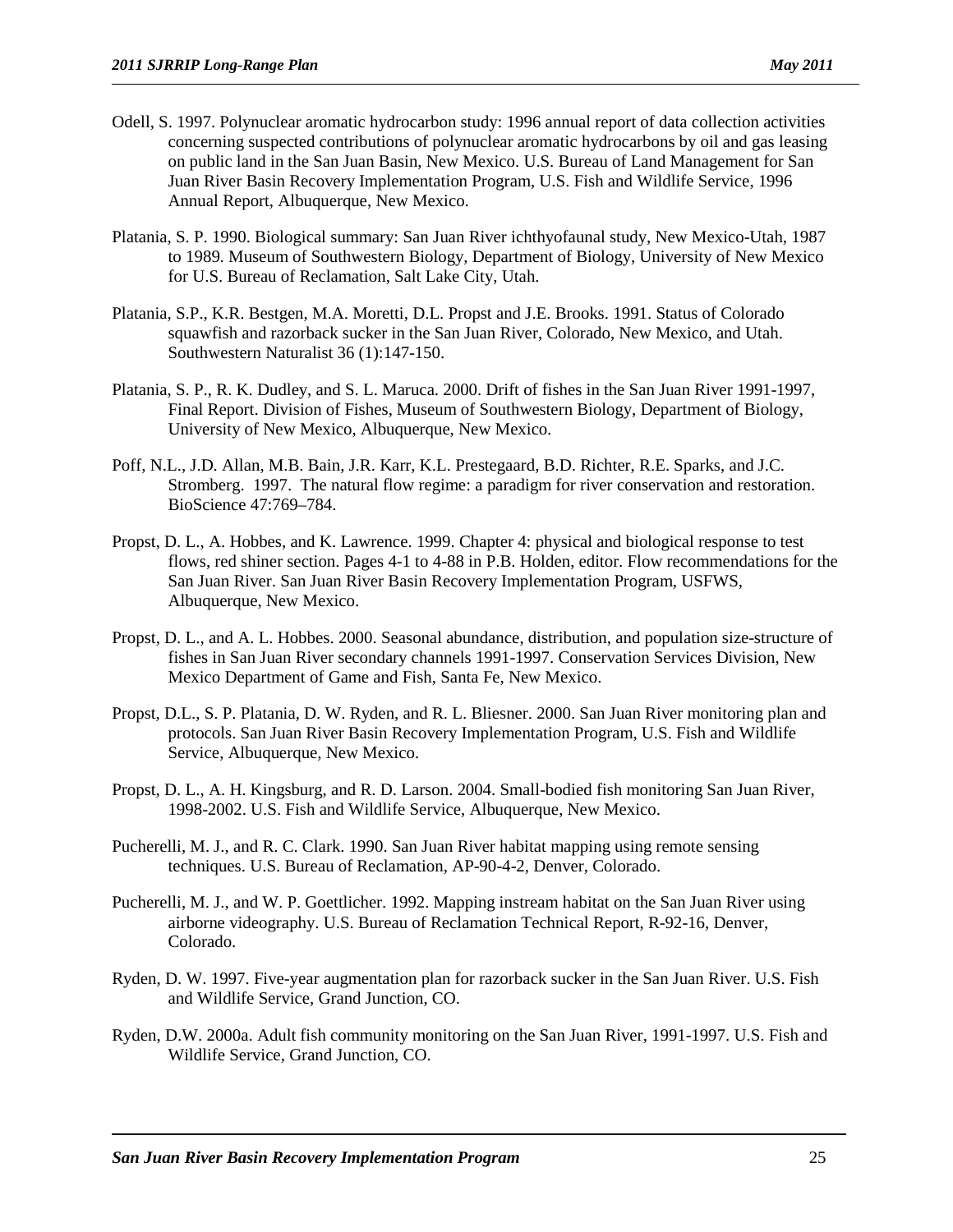- Ryden, D.W. 2000b. Monitoring of experimentally stocked razorback sucker in the San Juan River: March 1994 through October 1997. Final Report, U.S. Fish and Wildlife Service, Grand Junction, CO.
- Ryden, D. W. 2003a. An augmentation plan for Colorado pikeminnow in the San Juan River. U.S. Fish and Wildlife Service, Grand Junction, CO.
- Ryden, D. W. 2003b. An augmentation plan for razorback sucker in the San Juan River; an addendum to the five-year augmentation plan for razorback sucker in the San Juan River (Ryden 1997). U.S. Fish and Wildlife Service, Grand Junction, CO.
- Ryden, D. W. 2003c. Long term monitoring of sub-adult and adult large-bodied fishes in the San Juan River: 1999-2001 integration report. U.S. Fish and Wildlife Service, Grand Junction, Colorado.
- Ryden, D. W. 2003d. Long term monitoring of sub-adult and adult large-bodied fishes in the San Juan River: 2002, interim progress report. U.S. Fish and Wildlife Service, Grand Junction, Colorado.
- Ryden, D. W. 2004a. Long term monitoring of sub-adult and adult large-bodied fishes in the San Juan River: 2003, interim progress report. U.S. Fish and Wildlife Service, Grand Junction, Colorado.
- Ryden, D. W. 2004b. Sub-adult and adult large bodied fish community monitoring trip, fall 2003. U.S. Fish and Wildlife Service, Grand Junction, CO.
- Ryden, D. W. 2005. Sub-adult and adult large bodied fish community monitoring trip, fall 2004. U.S. Fish and Wildlife Service, Grand Junction, CO. San Juan River Basin Recovery Implementation Program. 1995. I. Program Document, II. Cooperative Agreement, III. Long-Range Plans, IV. Rip Side By Side Analysis. San Juan River Basin Recovery Implementation Program, U.S. Fish and Wildlife Service, Albuquerque, N.M.
- Ryden, D. W., and L. A. Alm. 1996. Observations on the distribution and movements of Colorado squawfish, *Ptychocheilus lucius*, in the San Juan River, New Mexico, Colorado, and Utah. Southwestern Naturalist 41(2):161-168.
- San Juan River Basin Recovery Implementation Program. 2010. San Juan River Recovery Implementation Program Comprehensive Monitoring Plan, *draft*. U.S. Fish and Wildlife Service, Albuquerque, New Mexico.
- San Juan River Basin Recovery Implementation Program. 2009. Long-Range Plan. San Juan River Basin Recovery Implementation Program, U.S. Fish and Wildlife Service, Albuquerque, New Mexico.
- San Juan River Basin Recovery Implementation Program (SJRIP). 2006. Final Program Document. San Juan River Basin Recovery Implementation Program, U.S. Fish and Wildlife Service, Albuquerque, N.M.
- San Juan River Basin Recovery Implementation Program (SJRIP). 1995. I. Program Document, II. Cooperative Agreement, III. Long-Range Plans, IV. Rip Side By Side Analysis. San Juan River Basin Recovery Implementation Program, U.S. Fish and Wildlife Service, Albuquerque, N.M.
- Simpson, Z. R., and J. D. Lusk. 1999. Environmental contaminants in aquatic plants, invertebrates, and fishes of the San Juan River mainstem, 1990-1996. U.S. Fish and Wildlife Service, Albuquerque, New Mexico.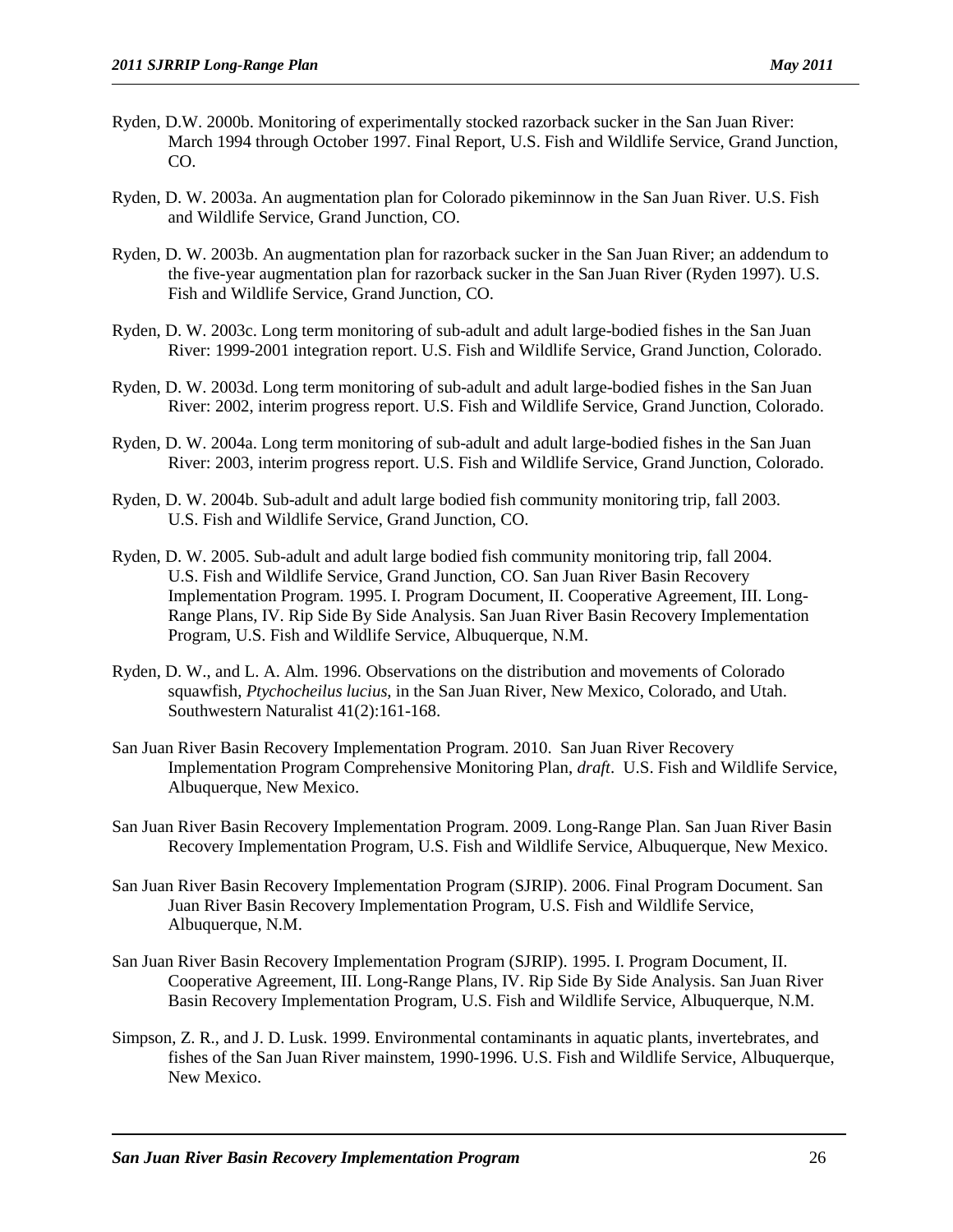- Stanford, J.A., J.V. Ward, W.J. Liss, C.A. Frizzell, R.N. Williams, J.A. Lichatowich, and C.C. Coutant. 1996. A general protocol for restoration of regulated rivers. Regulated Rivers: Research and Management 12:391–413.
- Trammell, M. A., and E. Archer. 2000. Chapter 4: evaluation of reintroduction of young of year Colorado pikeminnow in the San Juan River 1996-1998. Pages 4-1 to 4-33 in Archer, E., T.A. Crowl, and M. Trammell, editors. Age-0 native species abundances and nursery habitat quality and availability in the San Juan River, New Mexico, Colorado, and Utah. Utah Division of Wildlife Resources, Salt Lake City, Utah.
- Turner, T. F., M. V. McPhee, D. Alò, W. H. Brandenburg, and S. P. Platania. 2002. Determination of occurrence of hybridization of San Juan River razorback sucker through genetic screening of larval fishes. Draft Report submitted to SJRIP.
- Turner, T. F., T. E. Dowling, M. J. Osborne, M. V. McPhee, R. E. Broughton, and J. R. Gold. 2008. Microsatellite markers for the endangered razorback sucker, *Xyrauchen texanus*, are widely applicable to genetic studies of other catostomine fishes. Conservation Genetics, In press (available online at Springer).
- U.S. Fish and Wildlife Service. 2010. Review and Assessment of the San Juan River Basin Recovery Implementation Program. U.S. Fish and Wildlife Service, Southwest Region (2), Albuquerque, New Mexico.
- U.S. Fish and Wildlife Service. 2002a. Colorado pikeminnow (*Ptychocheilus lucius*) Recovery Goals: amendment and supplement to the Colorado Squawfish Recovery Plan. U.S. Fish and Wildlife Service, Mountain-Prairie Region (6), Denver, Colorado. Available in pdf format at http://www/r6.fws.gov/crrip/rg.htm.
- U.S. Fish and Wildlife Service. 2002b. Razorback sucker (*Xyrauchen texanus*) Recovery Goals: amendment and supplement to the Razorback Sucker Recovery Plan. U.S. Fish and Wildlife Service, Mountain-Prairie Region (6), Denver, Colorado. Available in pdf format at http://www/r6.fws.gov/crrip/rg.htm.
- Wilson, R.M., J.D. Lusk, S. Bristol, B. Waddell, and C. Wiens. 1995. Environmental contaminants in biota from the San Juan River and selected tributaries in Colorado, New Mexico, and Utah. Regions 2 and 6, U.S. Fish and Wildlife Service for San Juan River Basin Recovery Implementation Program, Annual Research Report, Fiscal Year 1994, U.S. Fish and Wildlife Service, Albuquerque, New Mexico.
- Wirth, D. 1999. Annual report on data collection activities for 1997 and 1998 concerning suspected contributions of polynuclear aromatic hydrocarbon by oil and gas leasing on public lands in the San Juan Basin, New Mexico. Bureau of Land Management, Farmington, New Mexico.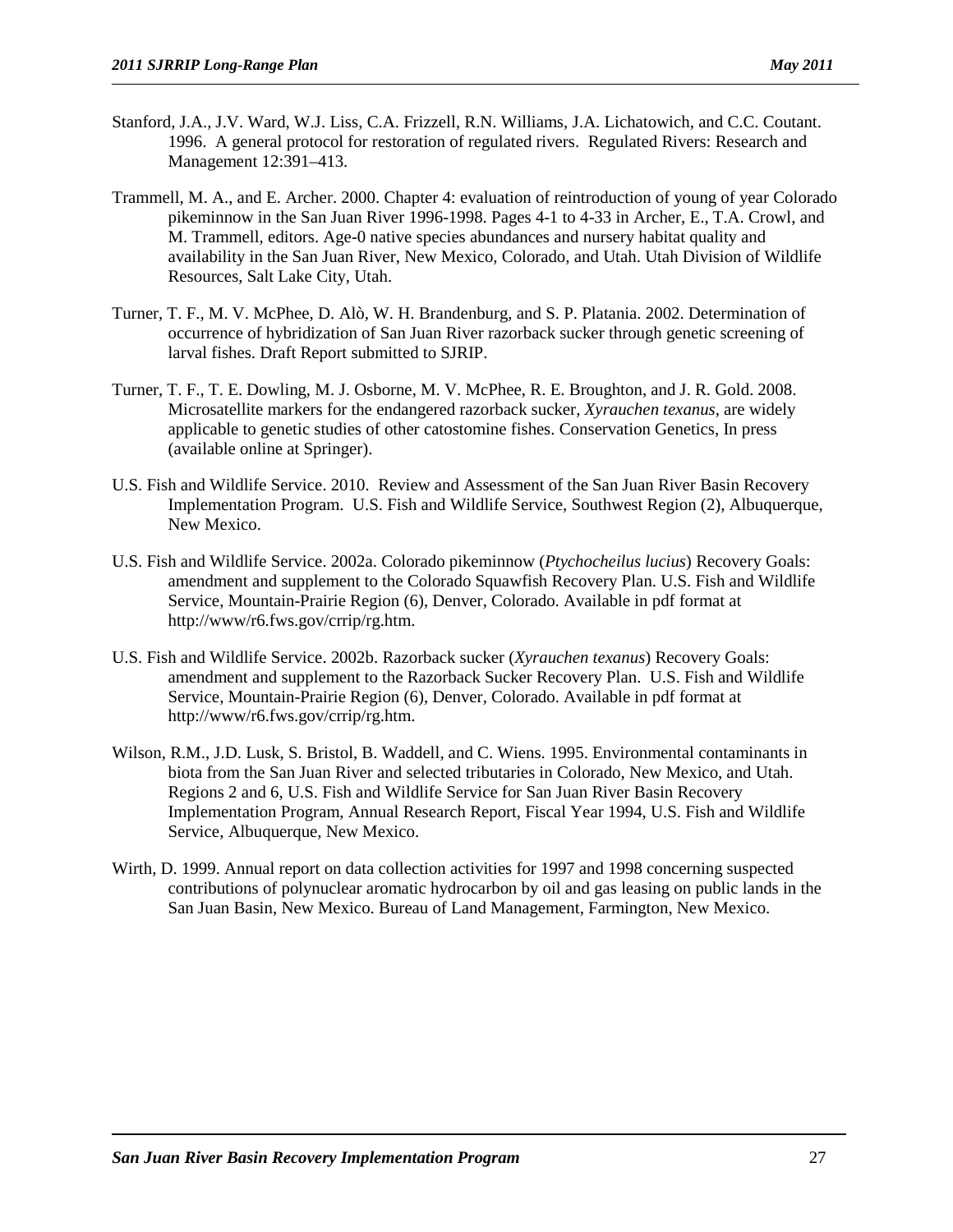#### *Appendix A. Tasks, priorities, responsibilities, dates, and descriptions for elements of the Long-Range Plan*

The following Recovery Element Tables 1-6 are included:

- 1. Management and Augmentation of Populations and Protection of Genetic Integrity
- 2. Protection, Management, and Augmentation of Habitat
- 3. Management of Nonnative Species
- 4. Monitoring and Evaluation of Fish and Habitat in Support of Recovery Actions
- 5. Program Coordination and Assessment of Progress toward Recovery
- 6. Information and Education

The following are criteria used as guidance for "Recovery Goals Priority" used in the *P* column of the following tables:

| Low $(L)$                 | The task is not linked to site-specific management actions of recovery goals<br>and is not necessary for species recovery.                                                                                   |
|---------------------------|--------------------------------------------------------------------------------------------------------------------------------------------------------------------------------------------------------------|
| Medium $(M)$              | The task is indirectly linked to site-specific management actions and may be<br>supportive of species recovery.                                                                                              |
| High $(H)$                | The task is linked or related to a site-specific management action cited in<br>recovery goals and may be necessary to achieve species recovery goals.                                                        |
| Critical/Compliance $(C)$ | The task reflects a site-specific management action cited in recovery goals or<br>biological opinions as a compliance measure and is considered necessary to<br>achieve species recovery (formerly Highest). |

Status Categories: Ongoing, Annually, Pending, As Needed, As Requested, On Hold, Completed

The following are abbreviations used in the following Tables:

| BС              | <b>Biology Committee</b>                            |
|-----------------|-----------------------------------------------------|
| ВIА             | <b>Bureau of Indian Affairs</b>                     |
| <b>BOR</b>      | Bureau of Reclamation                               |
| CC              | <b>Coordination Committee</b>                       |
| <b>CPM</b>      | Colorado pikeminnow                                 |
| DNFH            | Dexter National Fish Hatchery and Technology Center |
| <b>FWS</b>      | U.S. Fish and Wildlife Service                      |
| GJ              | <b>Grand Junction</b>                               |
| <b>NMDGF</b>    | New Mexico Game and Fish Department                 |
| NN              | Navajo Nation                                       |
| PO <sub>1</sub> | Program Office                                      |
| <b>RBS</b>      | Razorback sucker                                    |
| <b>UNFH</b>     | Uvalde National Fish Hatchery                       |
|                 |                                                     |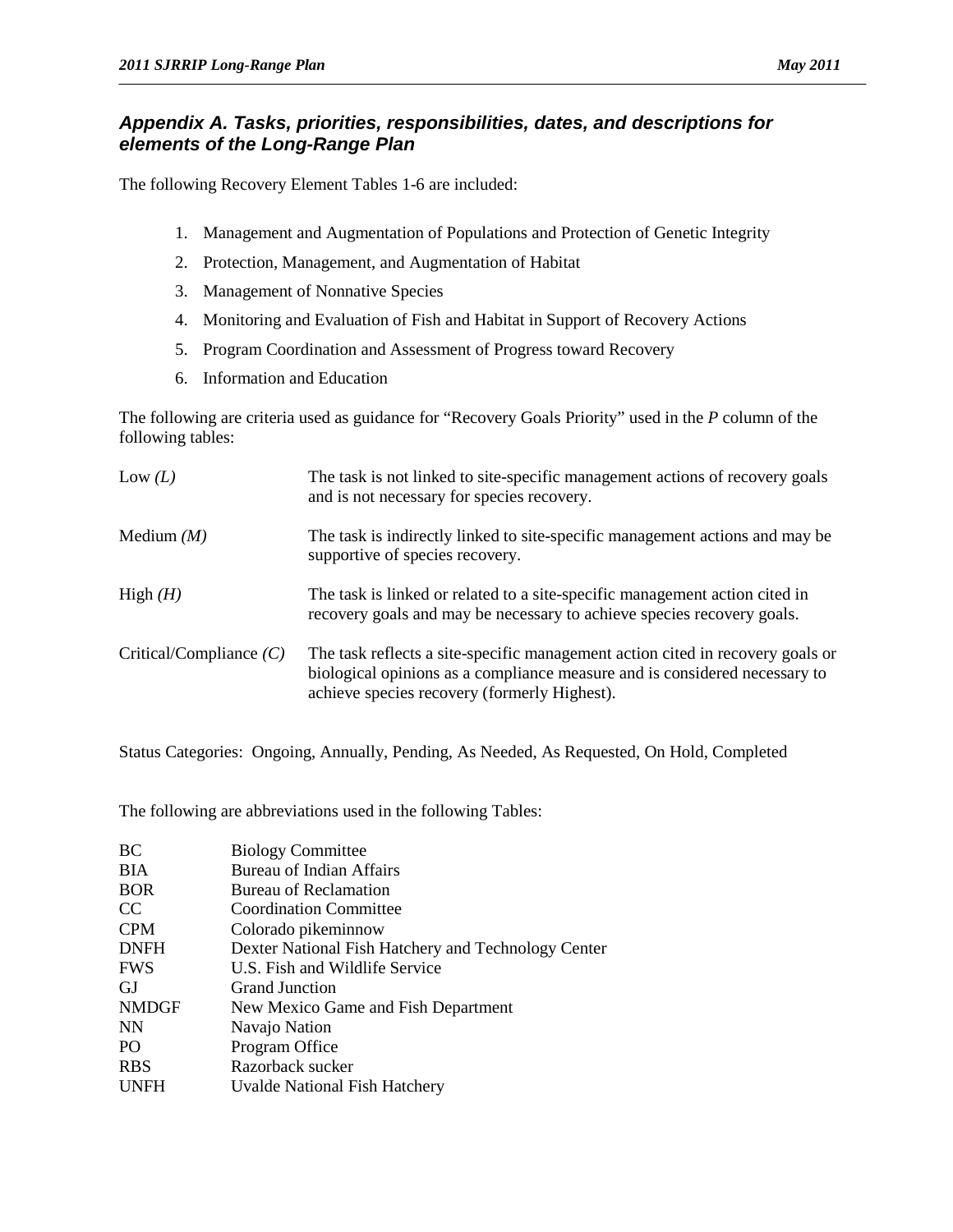|                                      | Table A1. Tasks, priorities, responsibilities, dates, and descriptions for Element 1—Management and Augmentation of Populations |  |
|--------------------------------------|---------------------------------------------------------------------------------------------------------------------------------|--|
| and Protection of Genetic Integrity. |                                                                                                                                 |  |

| $\boldsymbol{P}$      | <b>Tasks</b>                                                                                                              | <b>Who</b>          | <b>Status</b> | <b>FY</b><br>11           | <b>FY</b><br>12 | FY<br>13 | <b>FY</b><br>14 | <b>FY</b><br>15 | Out<br><b>Years</b> | <b>Description</b>                                                                                                                                                                                                                                                                                                                                                                                                                                          |
|-----------------------|---------------------------------------------------------------------------------------------------------------------------|---------------------|---------------|---------------------------|-----------------|----------|-----------------|-----------------|---------------------|-------------------------------------------------------------------------------------------------------------------------------------------------------------------------------------------------------------------------------------------------------------------------------------------------------------------------------------------------------------------------------------------------------------------------------------------------------------|
|                       | Goal 1.1-Establish a Genetically and<br><b>Demographically Viable, Self-Sustaining</b><br><b>CPM and RBS Populations.</b> |                     |               |                           |                 |          |                 |                 |                     |                                                                                                                                                                                                                                                                                                                                                                                                                                                             |
|                       | Action 1.1.1 Develop plans for rearing and<br>stocking CPM and RBS.                                                       |                     |               |                           |                 |          |                 |                 |                     |                                                                                                                                                                                                                                                                                                                                                                                                                                                             |
| H                     | Task 1.1.1.1 Review and update augmentation<br>plan for CPM and adjust stocking goals as<br>scheduled.                    | FWS,<br>BC, PO      | Ongoing       | X                         | X               | X        | X               | X               | X                   | An annual review of the CPM augmentation plan (Ryden 2005,<br>2003) will evaluate whether the stocking goals are being met<br>and if the plan is adequate to achieve goals. The augmentation<br>plan will be updated as needed. Stocking protocols for<br>acclimation were developed in 2009 (draft, Furr and Davis<br>2009). A draft CPM Stocking Plan for 2010-2020 is currently<br>under review.                                                         |
| Н                     | Task 1.1.1.2 Review and update augmentation<br>plan for RBS and adjust stocking goals as needed.                          | FWS.<br>PO. BC      | Ongoing       | X                         | X               | X        | X               | X               | X                   | An annual review of the RBS augmentation plan (Ryden 2005,<br>2003, 1997) will evaluate whether the stocking goals are being<br>met and if the plan is adequate to achieve species recovery<br>goals. A 2005 addendum to the stocking plan suggested the 8-<br>year stocking period (2003-2011) begin when the production<br>program was at full implementation, estimated to start no later<br>than 2007. The augmentation plan will be updated as needed. |
|                       | Action 1.1.2 Produce, rear, and stock sufficient<br>numbers of CPM to meet stocking goals of<br>augmentation plan.        |                     |               |                           |                 |          |                 |                 |                     |                                                                                                                                                                                                                                                                                                                                                                                                                                                             |
| $\overline{C}$        | Task 1.1.2.1 Annually produce and rear at least<br>400,000 age-0 CPM (50-55 mm TL) at Dexter<br>NFH.                      | FWS,<br><b>DNFH</b> | Ongoing       | $\overline{X}$            |                 |          |                 |                 |                     | At least 400,000 age-0 (50-55 mm TL) CPM will be produced<br>and reared annually at the Dexter NFH for an 8-year period<br>beginning in 2011 (see Task 1.1.1.1).<br>SOW 11-9                                                                                                                                                                                                                                                                                |
| $\mathcal{C}_{0}^{0}$ | Task 1.1.2.2 Annually stock >400,000 age-0<br>CPM into the San Juan River                                                 | FWS.<br><b>DNFH</b> | Ongoing       | $\mathbf{X}$              |                 |          |                 |                 |                     | At least 400,000 age-0 (50-55 mm TL) CPM will be released<br>annually from the Dexter NFH, into the San Juan River for an<br>8- year period beginning in 2011.<br>SOWs 11-7 and 11-8                                                                                                                                                                                                                                                                        |
| M                     | Task 1.1.2.3 Opportunistically stock available<br>CPM in excess of those described above.                                 | FWS.<br>PO, BC      | Ongoing       | $\boldsymbol{\mathrm{X}}$ |                 |          |                 |                 |                     | Excess CPM may be available from the upper basin or other<br>sources. These should be procured and stocked<br>opportunistically in excess of the numbers described above.                                                                                                                                                                                                                                                                                   |
|                       | Action 1.1.3 Produce, rear, and stock sufficient<br>numbers of RBS to meet stocking goals of<br>augmentation plan.        |                     |               |                           |                 |          |                 |                 |                     |                                                                                                                                                                                                                                                                                                                                                                                                                                                             |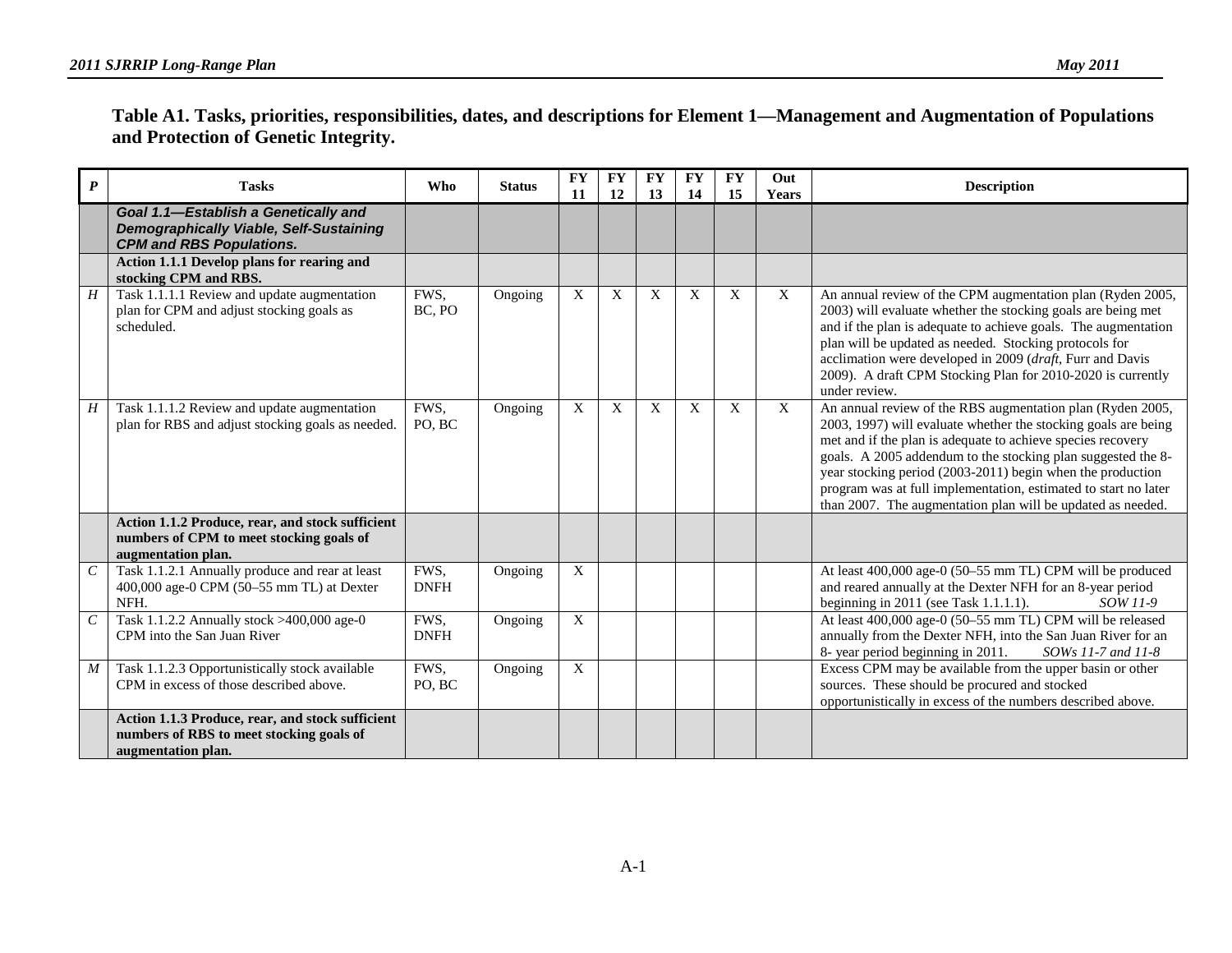| $\boldsymbol{P}$            | <b>Tasks</b>                                                                                                                                 | <b>Who</b>   | <b>Status</b> | <b>FY</b><br>11           | ${\bf F}{\bf Y}$<br>12 | <b>FY</b><br>13 | <b>FY</b><br>14 | ${\bf F}{\bf Y}$<br>15 | Out<br>Years | <b>Description</b>                                                                                                                                                                                                                                                                                                                                                                                                                                                                       |
|-----------------------------|----------------------------------------------------------------------------------------------------------------------------------------------|--------------|---------------|---------------------------|------------------------|-----------------|-----------------|------------------------|--------------|------------------------------------------------------------------------------------------------------------------------------------------------------------------------------------------------------------------------------------------------------------------------------------------------------------------------------------------------------------------------------------------------------------------------------------------------------------------------------------------|
| $\mathcal{C}_{\mathcal{C}}$ | Task 1.1.3.1 Produce and rear RBS at Dexter<br>NFH for stocking to grow-out facilities.                                                      | <b>DNFH</b>  | Ongoing       | $\overline{X}$            |                        |                 |                 |                        |              | RBS will be produced and reared annually at Dexter NFH in<br>accordance with the genetics management plan and stocked<br>into grow-out facilities, currently NAPI ponds and Uvalde<br>NFH. Fish of sufficient size should be marked with PIT tags.<br>Eight-year time period, 2003-2011 (see Task 1.1.1.2).<br>SOWs 11-7 and 11-10                                                                                                                                                       |
| $\mathcal{C}_{\mathcal{C}}$ | Task 1.1.3.2 Rear and stock hatchery-reared RBS<br>from three NAPI grow-out ponds (3,000-3,500<br>fish per pond, $> 200$ mm TL).             | DNFH,<br>NN. | Ongoing       | $\boldsymbol{\mathrm{X}}$ |                        |                 |                 |                        |              | RBS will be stocked annually into three NAPI grow-out ponds<br>with $3,000-3,500$ ( $> 200$ mm TL) hatchery-reared RBS<br>produced at Dexter NFH (expectation to harvest 40-60%) using<br>a single cohort strategy; pit tag and stock 300 mm fish in 12<br>months. Eight-year time period, 2003-2011 (see Task 1.1.1.2).<br>SOW 11-12                                                                                                                                                    |
| $\,$                        | Task 1.1.3.3 Produce 12,000 RBS per year (>300<br>mm TL) at Uvalde NFH.                                                                      | <b>UNFH</b>  | Ongoing       | $\mathbf X$               |                        |                 |                 |                        |              | A total of 12,000 RBS per year (>300 mm TL) will be<br>produced annually at Uvalde NFH. Eight-year time period,<br>2003-2011 (see Task 1.1.1.2). SOWs 11-11                                                                                                                                                                                                                                                                                                                              |
| $\mathcal{C}$               | Task 1.1.3.4 Stock at least 91,200 RBS (> 300<br>mm TL) during 2003-2011 or 11,400 per year.                                                 | <b>FWS</b>   | Ongoing       | $\overline{X}$            |                        |                 |                 |                        |              | At least $91,200$ RBS ( $> 300$ mm TL) will be harvested annually<br>from grow-out ponds and/or supplemental hatchery facilities<br>and stocked into the San Juan River over an 8-year period,<br>2003-2011, or 11,400 per year. A 2005 addendum to the<br>stocking plan specified the eight-year stocking period to begin<br>when the production program was at full implementation,<br>estimated to start no later than 2007 (see Task 1.1.1.2).<br>SOWs 11-7, 11-10, 11-11, and 11-12 |
| $\boldsymbol{M}$            | Task 1.1.3.5 Opportunistically stock available<br>RBS in excess of the 11,400 described above.                                               | PO, FWS      | Ongoing       | $\overline{X}$            |                        |                 |                 |                        |              | Excess RBS may be available from the upper basin or other<br>sources. These should be procured and stocked<br>opportunistically in excess of the 12,000 described above.                                                                                                                                                                                                                                                                                                                 |
|                             | <b>Goal 1.2-Evaluate RBS and CPM</b><br><b>Augmentation Program and Genetic</b><br>Integrity.                                                |              |               |                           |                        |                 |                 |                        |              |                                                                                                                                                                                                                                                                                                                                                                                                                                                                                          |
|                             | Action 1.2.1 Evaluate status and success of<br>stocked RBS and CPM.                                                                          |              |               |                           |                        |                 |                 |                        |              |                                                                                                                                                                                                                                                                                                                                                                                                                                                                                          |
| H                           | Task 1.2.1.1 Develop a standardized database for<br>all stocked and recaptured RBS and CPM in<br>order to determine the fate of stocked fish | PO           | Ongoing       | X                         | X                      | $\mathbf{X}$    | X               | X                      | X            | All RBS and CPM released into the San Juan River will be<br>tabulated and tracked to understand survival of fish and success<br>of the augmentation program. Fish of sufficient size will be<br>PIT-tagged and a standardized database will be established and<br>updated annually for access by researchers. This database is<br>part of the overall Program database.                                                                                                                  |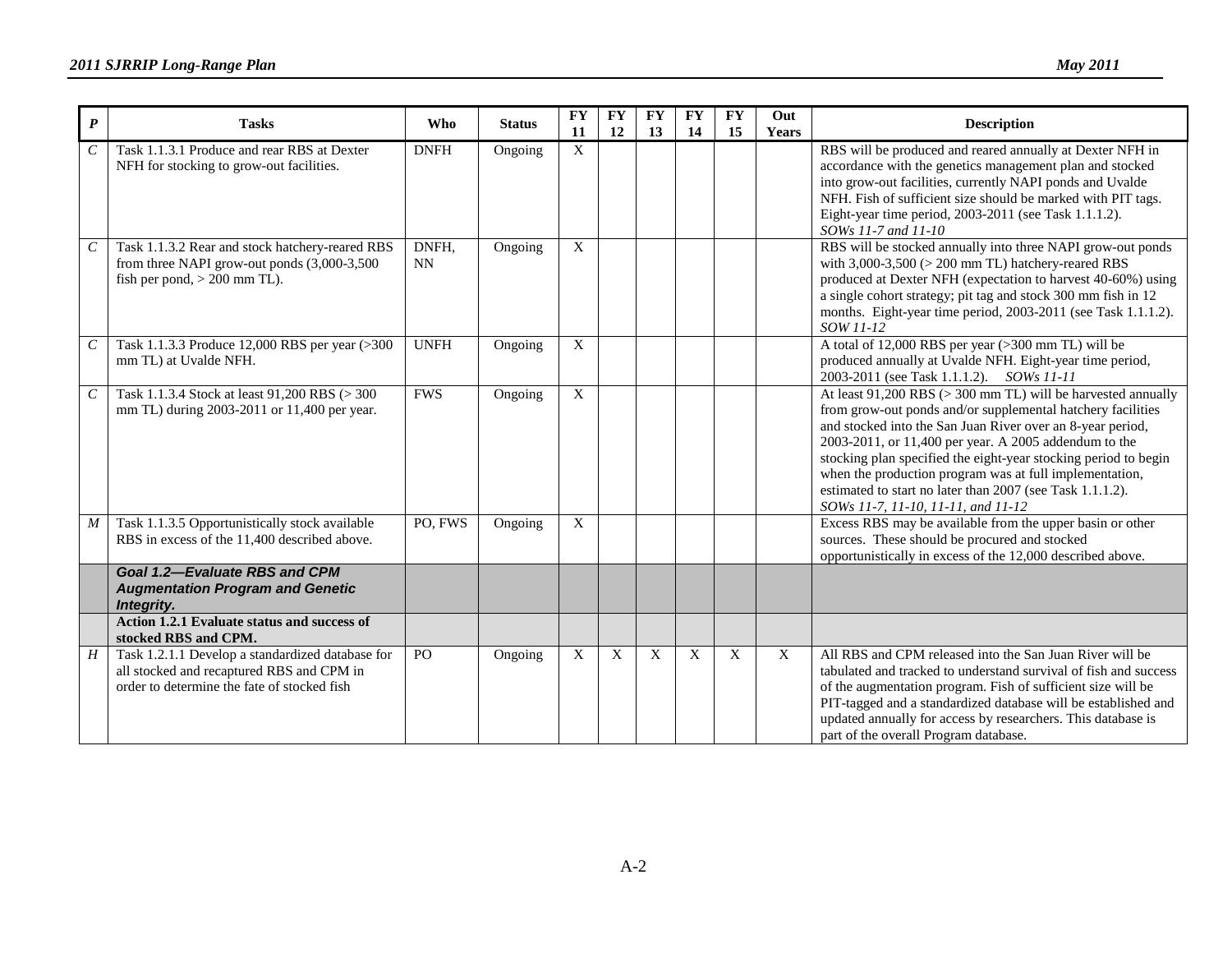| $\pmb{P}$      | <b>Tasks</b>                                                                                                                                                                                                                                                                                                           | Who                 | <b>Status</b> | <b>FY</b><br>11           | <b>FY</b><br><b>12</b> | <b>FY</b><br>13           | <b>FY</b><br>14 | <b>FY</b><br>15 | Out<br>Years | <b>Description</b>                                                                                                                                                                                                                                                                                                                                                                                                                                                                                                                                |
|----------------|------------------------------------------------------------------------------------------------------------------------------------------------------------------------------------------------------------------------------------------------------------------------------------------------------------------------|---------------------|---------------|---------------------------|------------------------|---------------------------|-----------------|-----------------|--------------|---------------------------------------------------------------------------------------------------------------------------------------------------------------------------------------------------------------------------------------------------------------------------------------------------------------------------------------------------------------------------------------------------------------------------------------------------------------------------------------------------------------------------------------------------|
| $H_{\rm}$      | Task 1.2.1.2 Determine survival and recruitment<br>of stocked RBS and CPM to assess stocking<br>success and to determine when to implement<br>mark-recapture population estimates.                                                                                                                                     | FWS, BC             | Ongoing       | X                         | X                      | $\boldsymbol{\mathrm{X}}$ | X               | X               | X            | Every RBS and CPM captured will be examined for marks<br>(e.g., coded wire tag, PIT tag, etc.) and information will be<br>assimilated on these marked fish to estimate survival and<br>recruitment. The numbers of stocked RBS surviving in the wild<br>will be estimated from the monitoring program (see Goal 4.1<br>Monitor Fish Populations). These surviving fish will help to<br>contribute toward reproduction in the wild and eventual species<br>recovery.                                                                               |
|                | Action 1.2.2 Evaluate methods to improve<br>RBS and CPM stocking successes.                                                                                                                                                                                                                                            |                     |               | X                         |                        |                           |                 |                 |              |                                                                                                                                                                                                                                                                                                                                                                                                                                                                                                                                                   |
| $\overline{H}$ | Task 1.2.2.1 Identify, describe, and implement<br>strategies for improving survival and retention of<br>stocked razorback sucker and Colorado<br>pikeminnow, including acclimation prior to<br>stocking, size of fish stocked, time and location<br>of stocking, physiological conditioning, and<br>predator avoidance | <b>FWS</b>          | Ongoing       | X                         | X                      | X                         | X               | X               | X            | Factors that limit or impede survival of stocked RBS and CPM<br>will be identified and strategies will be developed to eliminate<br>or ameliorate these factors. Scientific evidence shows that<br>acclimation by fish before release may reduce dispersal and<br>increase survival. Experiments should be conducted to evaluate<br>dispersal and survival of fish released directly into the wild vs.<br>fish held at on-site acclimation pens.<br>Protocols for acclimating stocked CPM were developed in 2009<br>(draft, Furr and Davis 2009). |
| H              | Task 1.2.2.2 Assimilate the genetics information<br>on CPM and RBS to describe best strategies for<br>establishing and maintaining genetically viable<br>wild populations of endangered fish.                                                                                                                          | FWS,<br><b>NMGF</b> | Ongoing       |                           |                        |                           |                 | X               |              | Although a genetics management plan has been developed,<br>ongoing genetic monitoring of fish stocks is necessary to<br>ensure genetic integrity of CPM and RBS.                                                                                                                                                                                                                                                                                                                                                                                  |
| L              | Task 1.2.2.3 Monitor genetics of Colorado<br>pikeminnow and razorback sucker in the San<br>Juan River to determine if and to what extent<br>wild produced individuals depart from genetic<br>structure of parental stock (hatchery derived).                                                                           | <b>FWS</b>          | As needed     |                           |                        |                           |                 |                 |              |                                                                                                                                                                                                                                                                                                                                                                                                                                                                                                                                                   |
|                | <b>Goal 1.3- Support Operations and</b><br><b>Maintenance of Facilities to Support RBS</b><br>and CPM Stocking Programs.                                                                                                                                                                                               |                     |               |                           |                        |                           |                 |                 |              |                                                                                                                                                                                                                                                                                                                                                                                                                                                                                                                                                   |
|                | Action 1.3.1. Support Production and Grow-<br>out Facilities.                                                                                                                                                                                                                                                          |                     |               |                           |                        |                           |                 |                 |              |                                                                                                                                                                                                                                                                                                                                                                                                                                                                                                                                                   |
| H              | Task 1.3.1.1 Support operation and maintenance<br>of hatchery facilities (Dexter and Uvalde NFH)<br>for RBS production.                                                                                                                                                                                                | PO, FWS             | Ongoing       | X                         | X                      | X                         | X               | X               | X            | The operation and maintenance of hatchery facilities at Dexter<br>and Uvalde NFH will be supported for RBS and CPM<br>production.                                                                                                                                                                                                                                                                                                                                                                                                                 |
| M              | Task 1.3.1.2 Operate and maintain NAPI grow-<br>out ponds.                                                                                                                                                                                                                                                             | NN, FWS             | Ongoing       | $\boldsymbol{\mathrm{X}}$ | X                      | X                         | X               | X               | X            | The operation and maintenance of Navajo Agricultural<br>Products Industry (NAPI) grow-out ponds will be supported for<br>RBS production.                                                                                                                                                                                                                                                                                                                                                                                                          |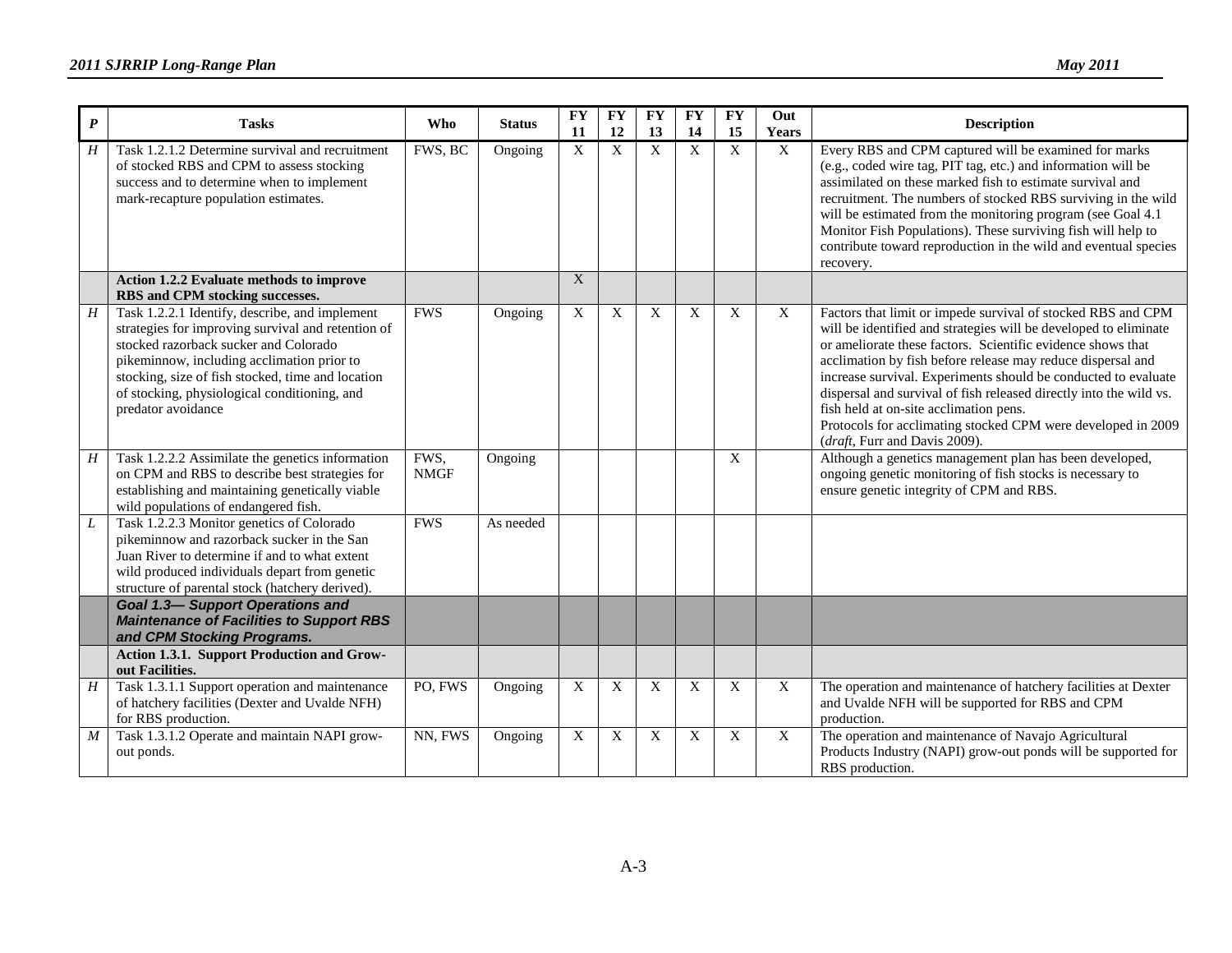| <b>Tasks</b>                                                                                                        | Who                   | Status  | ${\bf F}{\bf Y}$<br>11 | FY<br>12 | FY<br>14 | FY<br>15 | Out  <br>Years | <b>Description</b>                                                                                                                                                                                                                                                                                                                                                                               |
|---------------------------------------------------------------------------------------------------------------------|-----------------------|---------|------------------------|----------|----------|----------|----------------|--------------------------------------------------------------------------------------------------------------------------------------------------------------------------------------------------------------------------------------------------------------------------------------------------------------------------------------------------------------------------------------------------|
| Task 1.3.1.3 Support construction, operation, and<br>maintenance of Horse Thief Canyon Fish<br><b>Rearing Ponds</b> | PO, BR.<br><b>FWS</b> | Ongoing |                        | X        |          | X        |                | The Program is cost sharing with the Upper Colorado River<br>Endangered Fish Recovery Program to construct, operate, and<br>maintain Horse Thief Canyon Fish Rearing Ponds near Grand<br>Junction, Colorado. This facility will include four 0.25-acre<br>hatchery ponds for future use by the Program. Construction is<br>proposed to begin in 2011 with ponds becoming operational in<br>2012. |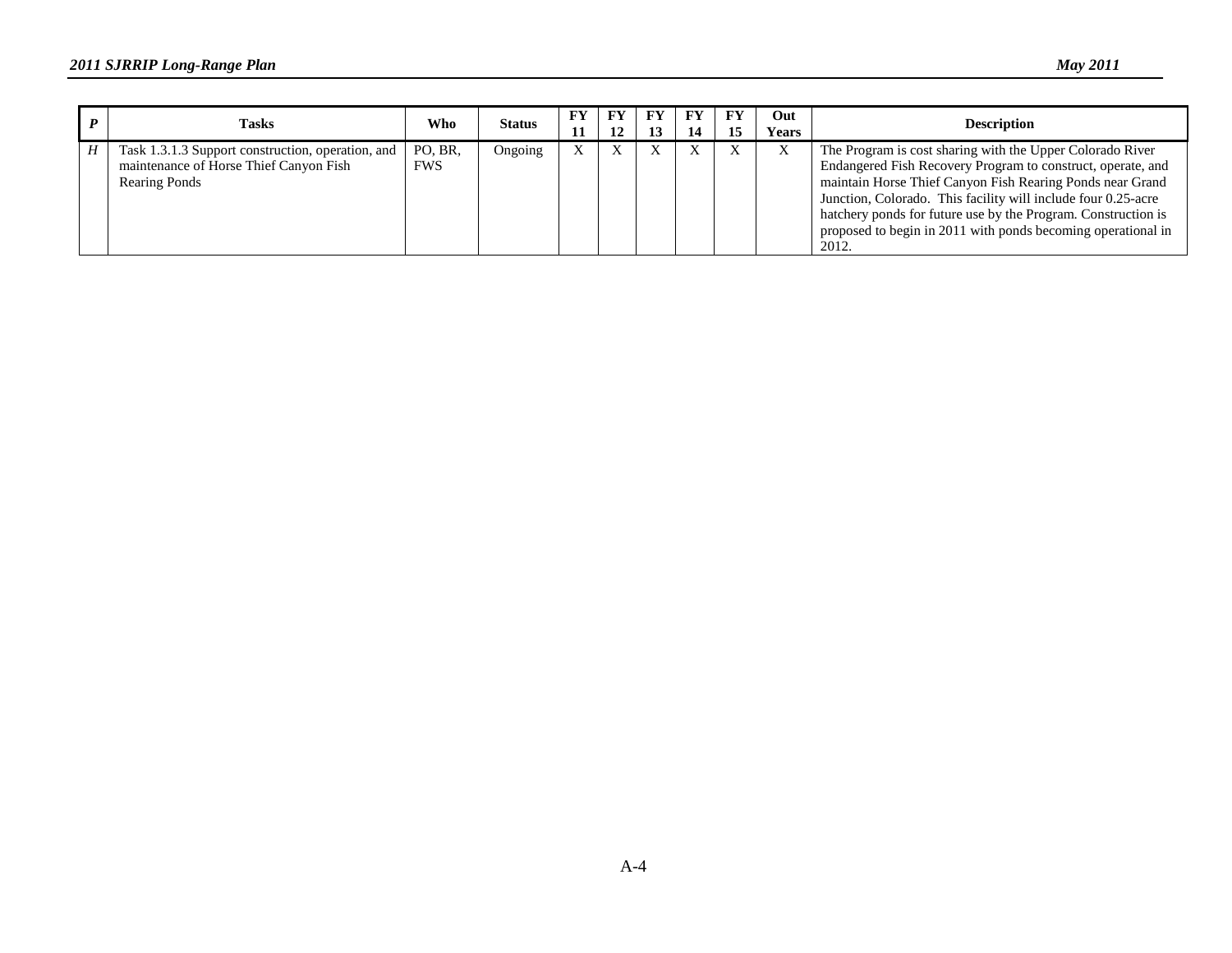#### **Table A2. Tasks, priorities, responsibilities, dates, and descriptions for Element 2—Protection, Management, and Augmentation of Habitat.**

| $\boldsymbol{P}$            | <b>Tasks</b>                                                                                                                                                                                   | <b>Who</b> | <b>Status</b> | <b>FY</b><br>11 | <b>FY</b><br>12 | <b>FY</b><br>13 | <b>FY</b><br>14 | <b>FY</b><br>15 | Out<br>Years | <b>Description</b>                                                                                                                                                                                                                                                                                                                                                                                                                                                                          |
|-----------------------------|------------------------------------------------------------------------------------------------------------------------------------------------------------------------------------------------|------------|---------------|-----------------|-----------------|-----------------|-----------------|-----------------|--------------|---------------------------------------------------------------------------------------------------------------------------------------------------------------------------------------------------------------------------------------------------------------------------------------------------------------------------------------------------------------------------------------------------------------------------------------------------------------------------------------------|
|                             | <b>Goal 2.1-Provide Suitable Habitat to Support</b><br><b>Recovery of CPM and RBS Populations.</b>                                                                                             |            |               |                 |                 |                 |                 |                 |              |                                                                                                                                                                                                                                                                                                                                                                                                                                                                                             |
|                             | Action 2.1.1 Identify, characterize, and quantify<br>suitable habitat.                                                                                                                         |            |               |                 |                 |                 |                 |                 |              |                                                                                                                                                                                                                                                                                                                                                                                                                                                                                             |
| H                           | Task 2.1.1.1 Assess data collected to identify and<br>describe flow-habitat relationships.                                                                                                     | PO, BC     | Ongoing       | X               |                 |                 |                 |                 |              | Use available data collected to date to accomplish task.                                                                                                                                                                                                                                                                                                                                                                                                                                    |
| M                           | Task 2.1.1.2 Identify habitats and areas of essential<br>habitat to native and endangered fishes at different<br>volumes of water released (including timing and<br>duration) from Navajo Dam. | PO, BC     | Ongoing       | $\overline{X}$  |                 |                 |                 |                 |              | Fish may change distributional patterns with different flow<br>regimes. These changes may be seasonal or caused by<br>changes in habitat.                                                                                                                                                                                                                                                                                                                                                   |
| $\mathcal{C}_{\mathcal{C}}$ | Task 2.1.1.3 Assess to endangered fishes (or suitable<br>native fish surrogate if needed)) response to various<br>flow releases from Navajo Dam can be determined.                             | PO, BC     | Ongoing       | X               |                 |                 |                 |                 |              | Flow recommendations were designed to maintain channel<br>complexity and provide necessary habitats for native and<br>endangered fishes. This task will link information gathered<br>under Tasks 1.3.1.1 and 1.3.1.2 with the hydrology of flow<br>recommendations to evaluate endangered fish response to the<br>flow recommendations.                                                                                                                                                     |
| M                           | Task 2.1.1.4 Characterize channel geomorphology and<br>river channel dynamics to better understand flow-<br>habitat relationships.                                                             | PO, BC     | Ongoing       | X               |                 |                 |                 |                 |              | Use available data collected to date to accomplish task.                                                                                                                                                                                                                                                                                                                                                                                                                                    |
|                             | Action 2.1.2 Create and maintain habitat<br>complexity to minimize loss and degradation of<br>habitat for the endangered fish in the SJR                                                       |            |               |                 |                 |                 |                 |                 |              |                                                                                                                                                                                                                                                                                                                                                                                                                                                                                             |
| $\cal C$                    | Task 2.1.2.1 Support implementation of TNC's<br>Conservation/Habitat Planning Project (RERI).                                                                                                  | <b>TNC</b> | Ongoing       | X               | X               |                 |                 |                 |              | Habitat monitoring and research has shown a downward trend<br>in channel complexity, an important habitat component for the<br>endangered fishes. Flow management coupled with<br>mechanical methods may be needed to create and maintain<br>backwaters and side channels. TNC's Conservation/Habitat<br>Planning Project (RERI) will restore several backwater and<br>side channel projects along the river in 2011. Site monitoring<br>will be conducted in 2012 to assess functionality. |
|                             | <b>Goal 2.2-Provide Suitable Flows to Support</b><br><b>Recovery of CPM and RBS Populations.</b>                                                                                               |            |               |                 |                 |                 |                 |                 |              |                                                                                                                                                                                                                                                                                                                                                                                                                                                                                             |
|                             | Action 2.2.1 Develop flow regimes to provide<br>adequate flow and function to maintain habitat for<br>CPM and RBS.                                                                             |            |               |                 |                 |                 |                 |                 |              |                                                                                                                                                                                                                                                                                                                                                                                                                                                                                             |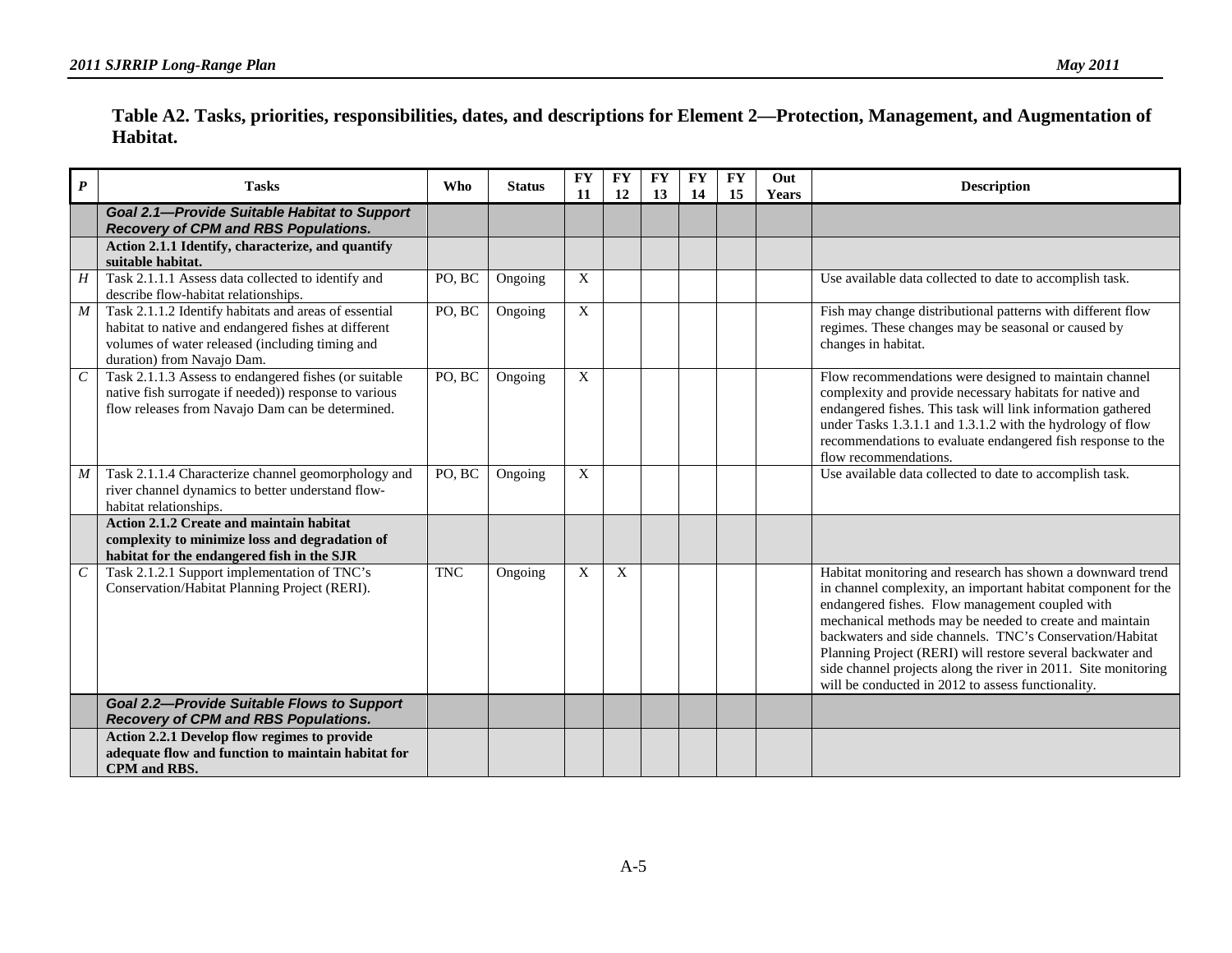| $\boldsymbol{P}$ | <b>Tasks</b>                                                                                                                                                                                                                                                              | Who                       | <b>Status</b> | <b>FY</b><br>11 | <b>FY</b><br>12 | $\mathbf{F}\mathbf{Y}$<br>13 | <b>FY</b><br>14 | $\overline{\mathbf{FY}}$<br>15 | Out<br><b>Years</b> | <b>Description</b>                                                                                                                                                                                                                                                                                                                                                                                                                                                                                                                                                                                                                                                                                                                                          |
|------------------|---------------------------------------------------------------------------------------------------------------------------------------------------------------------------------------------------------------------------------------------------------------------------|---------------------------|---------------|-----------------|-----------------|------------------------------|-----------------|--------------------------------|---------------------|-------------------------------------------------------------------------------------------------------------------------------------------------------------------------------------------------------------------------------------------------------------------------------------------------------------------------------------------------------------------------------------------------------------------------------------------------------------------------------------------------------------------------------------------------------------------------------------------------------------------------------------------------------------------------------------------------------------------------------------------------------------|
| $\boldsymbol{C}$ | Task 2.2.1.1 Implement flows that provide suitable<br>habitat for endangered fishes and other native fishes in<br>the San Juan River.                                                                                                                                     | BOR,<br>FWS,<br><b>BC</b> | Ongoing       | $\mathbf X$     | $\mathbf X$     | $\mathbf X$                  | $\mathbf X$     | $\overline{X}$                 | $\mathbf X$         | Flow recommendations were developed in 1999 (Holden<br>1999). Reclamation is implementing the flow<br>recommendations through the operations decision criteria of<br>Navajo Dam. Releases are made to provide sufficient releases<br>of water at times, quantities, and durations necessary to<br>protect the endangered fish and their designated critical<br>habitat while maintaining the other authorized purposes of the<br>Navajo Unit.                                                                                                                                                                                                                                                                                                               |
| $\mathcal C$     | Task 2.2.1.2 Use data and information gathered from<br>habitat assessments as the foundation for evaluating the<br>effectiveness of the flow recommendations and<br>operations decision criteria for Navajo Dam in<br>providing suitable habitat for the endangered fish. | FWS,<br>BC                | Ongoing       | X               | X               | X                            | X               | X                              |                     | Flow recommendations continue to be implemented and<br>evaluated. A great deal of data and information has been<br>collected, and continues to be collected on the San Juan River<br>riverine habitats. This information needs to be continually<br>assimilated, synthesized, and interpreted to assess and<br>evaluate the habitat response to flow recommendations to<br>determine if the habitat response is consistent with the<br>objective of the flow recommendations.                                                                                                                                                                                                                                                                               |
| $H_{\rm}$        | Task 2.2.1.3 Develop and implement a process for<br>revising flow recommendations.                                                                                                                                                                                        | BOR,<br><b>FWS</b>        | Pending       | X               | $\overline{X}$  |                              |                 |                                |                     | The process for revising flow recommendations uses<br>information from habitat to flow relationships and the<br>hydrology model. The flow recommendations will continue to<br>be evaluated and revised for long-term flow management for<br>the San Juan River and the RBS and CPM are recovered.                                                                                                                                                                                                                                                                                                                                                                                                                                                           |
| H                | Task 2.2.1.4 Evaluate and update flow<br>recommendations and response of native and<br>endangered fishes to flow recommendations.                                                                                                                                         | BC,<br><b>FWS</b>         | As needed     | X               | X               |                              |                 |                                |                     | Upon completion of Gen3 of the San Juan Basin Hydrology<br>Model (SJBHM), the BC will assemble a report that evaluates<br>and updates the flow recommendations. This report will be<br>provided to the CC for approval.                                                                                                                                                                                                                                                                                                                                                                                                                                                                                                                                     |
|                  | Action 2.2.2 Develop and maintain a hydrology<br>model to evaluate flow recommendations in the<br>context of water supply and demand in the Basin.                                                                                                                        |                           |               |                 |                 |                              |                 |                                |                     |                                                                                                                                                                                                                                                                                                                                                                                                                                                                                                                                                                                                                                                                                                                                                             |
| $\cal C$         | Task 2.2.2.1 Develop, evaluate, and refine a San Juan<br>Basin hydrology model that provides a scientifically<br>sound and biologically relevant representation of the<br>San Juan River.                                                                                 | FWS,<br>BOR,<br><b>BC</b> | Ongoing       | $\overline{X}$  |                 |                              |                 |                                |                     | The SJBHM was developed to provide a tool to analyze ways<br>to manage flows in the San Juan River Basin for the benefit of<br>endangered fish while allowing water development to<br>proceed. The purpose of the model is to: a) provide input to<br>the development and periodic evaluation and analysis of flow<br>recommendations, and b) assess the impact of project<br>development on basin depletions and recommended flows for<br>endangered fish. Model development has undergone two<br>generations (Generations I and II) and development of a third<br>(Generation III) is in progress. The utility and effectiveness<br>of the hydrology model is evaluated periodically by technical<br>experts appointed by Program participants. SOW 11-13 |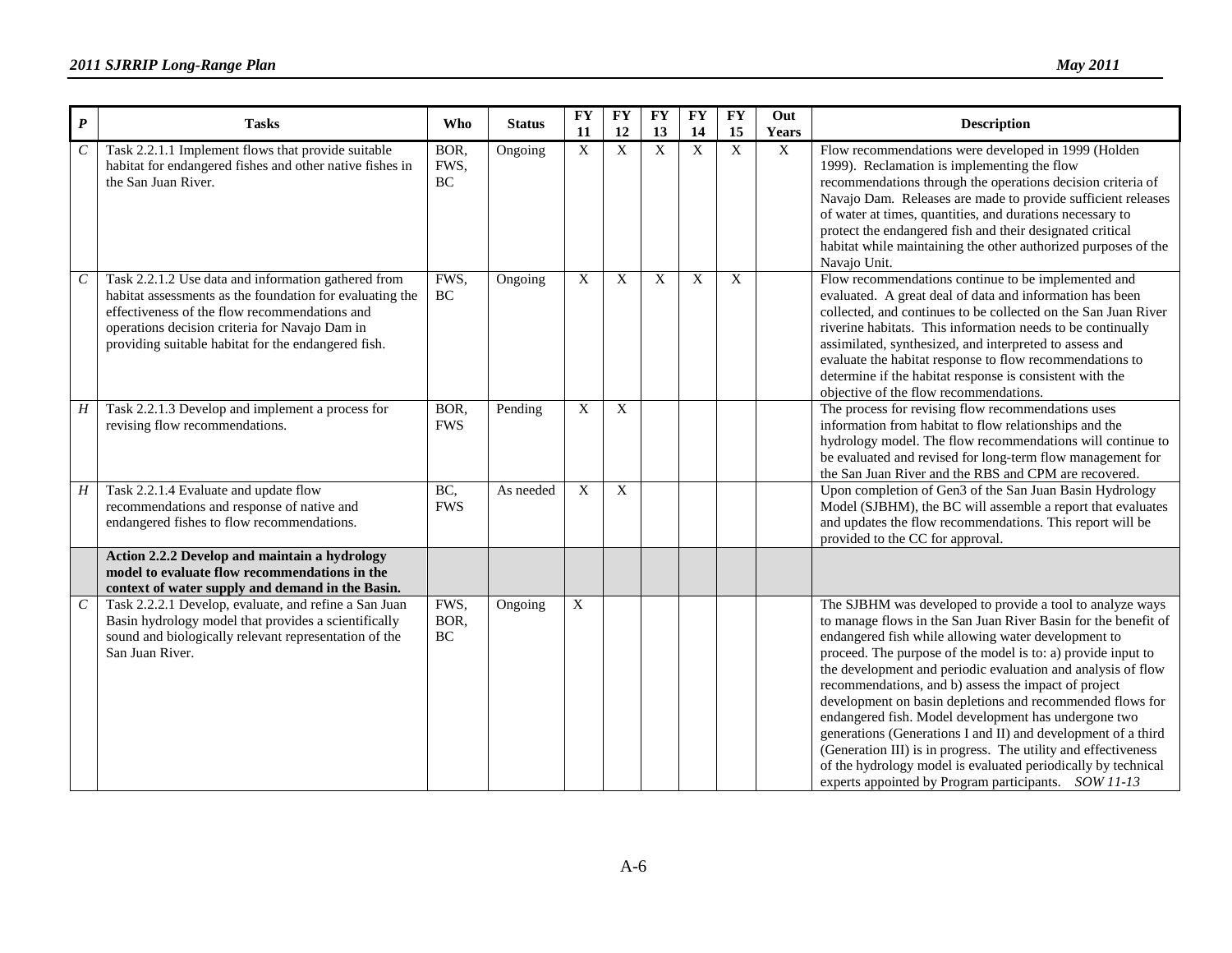| $\boldsymbol{P}$ | <b>Tasks</b>                                                                                                                                                                                                     | <b>Who</b>                          | <b>Status</b>   | <b>FY</b><br>11           | <b>FY</b><br>12 | <b>FY</b><br>13           | <b>FY</b><br>14 | <b>FY</b><br>15           | Out<br>Years   | <b>Description</b>                                                                                                                                                                                                                               |
|------------------|------------------------------------------------------------------------------------------------------------------------------------------------------------------------------------------------------------------|-------------------------------------|-----------------|---------------------------|-----------------|---------------------------|-----------------|---------------------------|----------------|--------------------------------------------------------------------------------------------------------------------------------------------------------------------------------------------------------------------------------------------------|
| $\boldsymbol{M}$ | Task 2.2.2.2 Conduct peer review of the hydrology<br>model by qualified specialists not affiliated with the<br>Program.                                                                                          | P <sub>O</sub>                      | Pending         | $\mathbf X$               |                 |                           |                 |                           |                | An independent peer review will be conducted of Generation<br>III of the hydrology model to determine if the model properly<br>represents San Juan River hydrology and to ensure that the<br>model can be used to evaluate flow recommendations. |
| H                | Task 2.2.2.3 Provide model analysis for the evaluation<br>of flow recommendations.                                                                                                                               | BOR.<br>BC                          | As<br>requested |                           |                 |                           |                 |                           |                | Model analyses for the evaluation of flow recommendations<br>and project impacts will be conducted by the Program's<br>technical committees and experts at the request of the<br>Coordination Committee or FWS.                                  |
| H                | Task 2.2.2.4 Support operation and maintenance of<br>stream gauges for San Juan River as needed                                                                                                                  | BOR,<br>PO                          | Annually        | $\boldsymbol{\mathrm{X}}$ | X               | X                         | $\mathbf X$     | X                         | $\overline{X}$ | Stream gauges necessary for monitoring flow of the San Juan<br>River will be supported with supplemental discharge rating<br>measurements as may be needed for improving gaging<br>reliability.                                                  |
|                  | Action 2.2.3 Coordinate with BOR on Navajo Dam<br>operations.                                                                                                                                                    |                                     |                 |                           |                 |                           |                 |                           |                |                                                                                                                                                                                                                                                  |
| $\boldsymbol{M}$ | Task 2.2.3.1 Provide input and recommendations to<br>Fish and Wildlife Service and Reclamation on alternate<br>dam operations when extreme hydrologic conditions<br>prevent flow recommendations from being met. | BC, PO                              | Ongoing         |                           |                 |                           |                 |                           |                | BOR will organize semi-annual meetings with stakeholders<br>on operations of Navajo Dam. BOR will coordinate these<br>meetings and solicit input from stakeholders.                                                                              |
| $\overline{H}$   | Task 2.2.3.2 Make determination of perturbation for<br>Navajo Dam operations.                                                                                                                                    | BC                                  | Annually        | $\mathbf X$               | $\mathbf X$     | X                         | X               | $\boldsymbol{\mathrm{X}}$ | X              | The BC will provide a determination of perturbation year to<br>Reclamation in January of each year.                                                                                                                                              |
|                  | Action 2.2.4 Provide and protect flows in the San<br>Juan River consistent with flow recommendations.                                                                                                            |                                     |                 |                           |                 |                           |                 |                           |                |                                                                                                                                                                                                                                                  |
| $\overline{C}$   | Task 2.2.4.1 Develop and implement mechanisms for<br>protecting water required to meet flow<br>recommendations.                                                                                                  | <b>BOR</b>                          | Ongoing         | X                         | $\mathbf X$     | $\boldsymbol{\mathrm{X}}$ | X               | X                         | X              | BOR will coordinate with the States of New Mexico and<br>Colorado to ensure protection of water released from Navajo<br>Reservoir storage intended to fulfill flow recommendations.                                                              |
|                  | <b>Action 2.2.5 Review and evaluate San Juan River</b><br>stream flow in light of hydrology variability.                                                                                                         |                                     |                 |                           |                 |                           |                 |                           |                |                                                                                                                                                                                                                                                  |
| $\boldsymbol{H}$ | Task 2.2.5.1 Conduct a comprehensive analysis of<br>hydrologic variability in the San Juan River.                                                                                                                | BOR,<br><b>FWS</b>                  | Pending         | $\mathbf X$               |                 |                           |                 |                           |                |                                                                                                                                                                                                                                                  |
| $\boldsymbol{H}$ | Task 2.2.5.2 Evaluate the possible and most probable<br>impacts of hydrologic variability on future water<br>availability.                                                                                       | BOR,<br><b>FWS</b>                  | Pending         | $\mathbf X$               |                 |                           |                 |                           |                | The long-term consequences of climate change are unknown.<br>Possible impacts on stream flow and other environmental<br>variables need to be evaluated in order to identify possible<br>contingencies and alternative management actions.        |
| H                | Task 2.2.5.3 Evaluate ability of the river to meet the<br>functions provided by the flow recommendations<br>during extended periods of drought.                                                                  | BOR,<br>FWS,<br><b>BC</b>           | Pending         |                           |                 |                           |                 |                           |                | An evaluation of the river's ability to meet flow<br>recommendations under periods of extended drought should<br>be evaluated.                                                                                                                   |
| $\mathcal C$     | Task 2.2.5.4 Develop contingency strategies to meet<br>the functions provided by flow recommendations<br>during extended periods of droughts.                                                                    | BOR,<br>FWS,<br>$\operatorname{BC}$ | Pending         |                           |                 |                           |                 |                           |                | Alternative strategies for meeting the functions provided by<br>flow recommendations during extended periods of droughts<br>should be developed.                                                                                                 |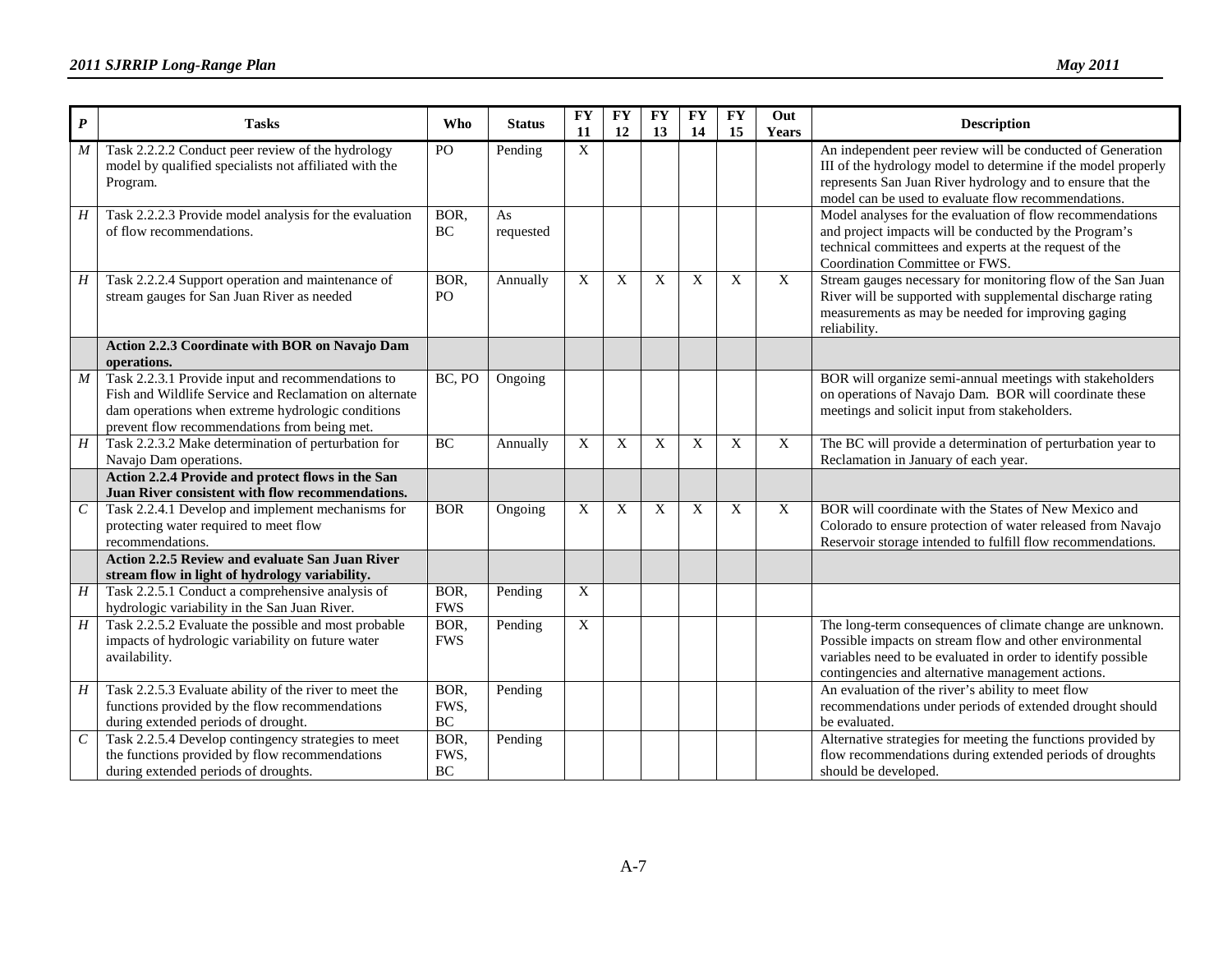| $\boldsymbol{P}$ | <b>Tasks</b>                                                                                                                                                                                                                                                                                         | Who                                               | <b>Status</b> | <b>FY</b>      | <b>FY</b> | <b>FY</b> | <b>FY</b> | <b>FY</b> | Out          | <b>Description</b>                                                                                                                                                                                                                                                                                                                                                                |
|------------------|------------------------------------------------------------------------------------------------------------------------------------------------------------------------------------------------------------------------------------------------------------------------------------------------------|---------------------------------------------------|---------------|----------------|-----------|-----------|-----------|-----------|--------------|-----------------------------------------------------------------------------------------------------------------------------------------------------------------------------------------------------------------------------------------------------------------------------------------------------------------------------------------------------------------------------------|
|                  |                                                                                                                                                                                                                                                                                                      |                                                   |               | 11             | 12        | 13        | 14        | 15        | <b>Years</b> |                                                                                                                                                                                                                                                                                                                                                                                   |
|                  | Action 2.2.6 Evaluate and implement habitat<br>restoration strategies to augment the function of<br>river flow to create and maintain suitable habitat.                                                                                                                                              |                                                   |               |                |           |           |           |           |              |                                                                                                                                                                                                                                                                                                                                                                                   |
| $\mathcal C$     | Task 2.2.6.1 Use data and information gathered from<br>habitat assessments as the foundation for identifying<br>and evaluating the need to implement other recovery<br>actions, including but not limited to, habitat<br>modification (flow or mechanically induced) and<br>population augmentation. | FWS,<br>BC                                        | Ongoing       | X              | X         | X         | X         | X         | 2015         | Flow recommendations continue to be implemented and<br>evaluated. A great deal of data and information has been<br>collected, and continues to be collected, on the San Juan River<br>fishes. This information needs to be continually assimilated,<br>synthesized, and interpreted to describe best strategies for<br>providing suitable habitat for native and endangered fish. |
| $\boldsymbol{H}$ | Task 2.2.6.2 Evaluate construction of backwater<br>habitats to serve as low-velocity nursery habitat if lack<br>of backwater habitat is found to be limiting recovery.                                                                                                                               | BOR,<br>PO,<br>$\rm BC$<br><b>NN</b>              | Ongoing       |                |           |           |           |           |              | Backwaters serve as low-velocity nursery habitats for native<br>and endangered fish. Backwaters will be mechanically<br>created. Included as compliance measure in Navajo-Gallup<br>BO.                                                                                                                                                                                           |
| H                | Task 2.2.6.3 Evaluate selective nonnative vegetation<br>removal in conjunction with high flow conditions for<br>habitat creation and maintenance.                                                                                                                                                    | BOR,<br>BC,<br>FWS,<br>$\mathbf{N} \mathbf{N}$    | Ongoing       | X              |           |           |           |           |              | Tamarisk and Russian olive have encroached into riparian<br>areas, stabilized the channel, and reduced channel complexity<br>that is selected by native and endangered fishes.                                                                                                                                                                                                    |
| $\boldsymbol{M}$ | Task 2.2.6.4 Evaluate large-scale nonnative vegetation<br>control, as feasible and necessary.                                                                                                                                                                                                        | BOR,<br>BC,<br>FWS.<br>$\mathop{\rm NN}\nolimits$ | As needed     |                |           |           |           |           |              | Tamarisk and Russian olive have encroached into riparian<br>areas, stabilized the channel, and reduced channel complexity<br>that is selected by native and endangered fishes.                                                                                                                                                                                                    |
| H                | Task 2.2.6.5 Evaluate non-flow alternatives that would<br>work in conjunction with flows to meet the functions<br>provided by flow recommendations.                                                                                                                                                  | BOR,<br>FWS,<br>BC.                               | Ongoing       | $\overline{X}$ |           |           |           |           |              | Non-flow alternatives should be evaluated to help offset<br>possible effects of climate variability and to augment the<br>beneficial effects of flow recommendations. The Program is<br>working on this task through development of SJBHM Gen III<br>and TNC's Conservation/Habitat Planning Project                                                                              |
| $H_{\rm}$        | Task 2.2.6.6 Develop and implement a plan for feasible<br>habitat restoration strategies and implement such plan<br>as funding becomes available.                                                                                                                                                    | BOR,<br>BC,<br>FWS,<br>NN                         | Ongoing       | $\overline{X}$ |           |           |           |           |              | Other habitat creation and restoration strategies will be<br>developed and implemented (2010-2012), as identified by<br>Program review processes.                                                                                                                                                                                                                                 |
|                  | <b>Goal 2.3-Provide Increased Range to Support</b><br><b>Recovery of CPM and RBS Populations.</b>                                                                                                                                                                                                    |                                                   |               |                |           |           |           |           |              |                                                                                                                                                                                                                                                                                                                                                                                   |
|                  | Action 2.3.1 Provide and maintain fish passage at<br>diversion structures.                                                                                                                                                                                                                           |                                                   |               |                |           |           |           |           |              |                                                                                                                                                                                                                                                                                                                                                                                   |
| $\mathcal C$     | Task 2.3.1.3 Provide and maintain fish passage at the<br>Hogback Diversion.                                                                                                                                                                                                                          | BIA,<br>$\mathbf{N} \mathbf{N}$                   | Ongoing       | X              | X         | X         | X         | X         | 2023         | Passive fish passage at Hogback Diversion was completed in<br>2002. The Hogback Diversion is owned by the Navajo Nation                                                                                                                                                                                                                                                           |
| $\mathcal C$     | Task 2.3.1.4 Provide and maintain fish passage at the<br>Public Service Company of New Mexico (PNM) Weir.                                                                                                                                                                                            | FWS,<br>$\mathop{\rm NN}\nolimits$                | Ongoing       | X              | X         | X         | X         | X         | 2023         | Selective fish passage at Public Service Company of New<br>Mexico (PNM) Weir was completed in 2003. SOW 11-13                                                                                                                                                                                                                                                                     |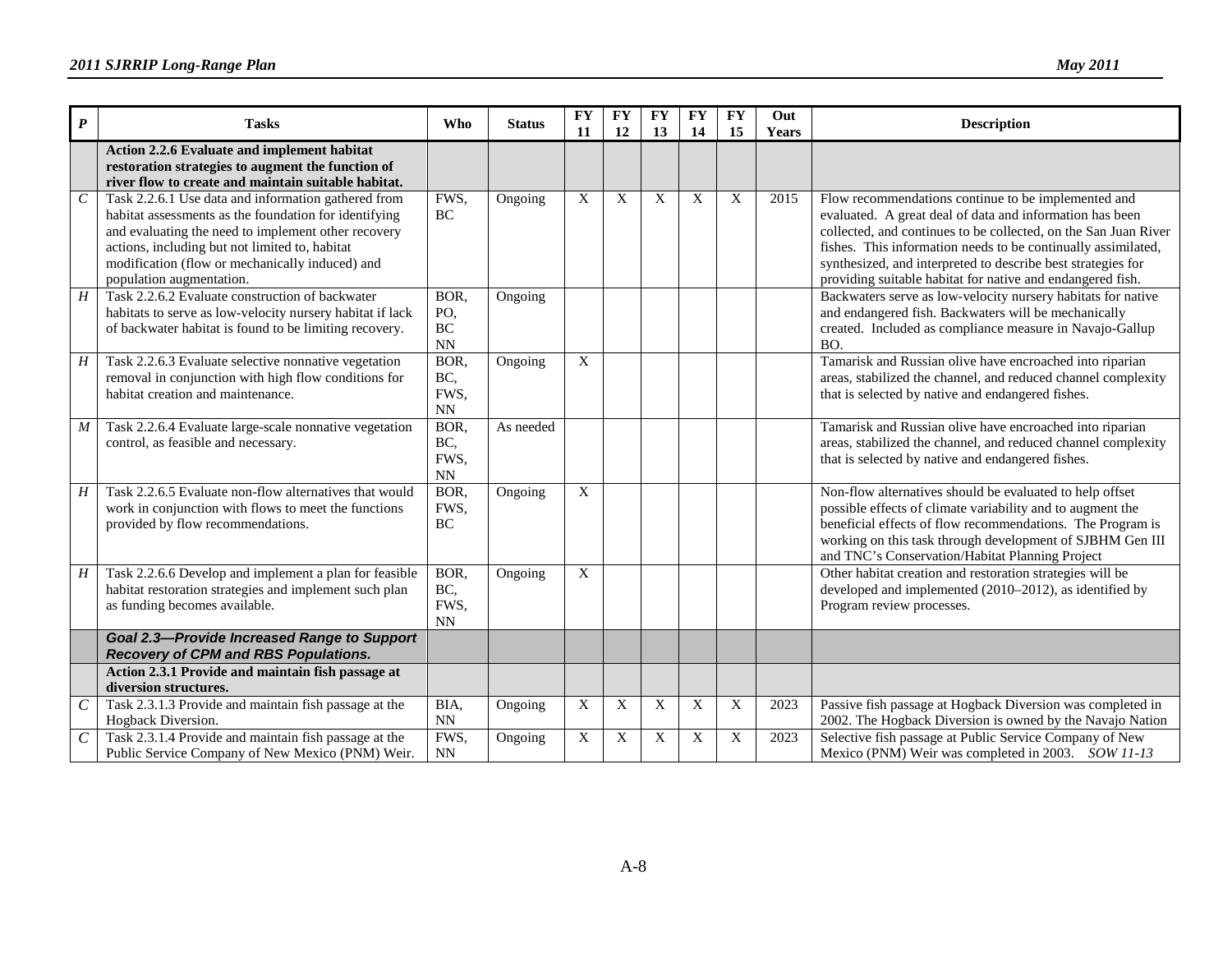| $\boldsymbol{P}$      | <b>Tasks</b>                                                                                                                                               | Who                                     | <b>Status</b> | <b>FY</b><br>11           | <b>FY</b><br>12 | <b>FY</b><br>13           | <b>FY</b><br>14 | <b>FY</b><br>15 | Out<br><b>Years</b> | <b>Description</b>                                                                                                                                                                                                                                                                                                                                               |
|-----------------------|------------------------------------------------------------------------------------------------------------------------------------------------------------|-----------------------------------------|---------------|---------------------------|-----------------|---------------------------|-----------------|-----------------|---------------------|------------------------------------------------------------------------------------------------------------------------------------------------------------------------------------------------------------------------------------------------------------------------------------------------------------------------------------------------------------------|
| $\mathcal{C}_{0}^{0}$ | Task 2.3.1.5 Provide and maintain fish passage at the<br>Arizona Public Service Company (APS) Weir.                                                        | <b>BOR</b>                              | Pending       | $\boldsymbol{X}$          | X               | $\boldsymbol{\mathrm{X}}$ | X               | $\mathbf X$     | 2015                | An evaluation of the need for fish passage at the APS<br>diversion structure was done in 2005 (Stamp et al. 2005).<br>Design for fish passage at the Arizona Public Service<br>Company (APS) Weir was completed in 2008.                                                                                                                                         |
| $\boldsymbol{C}$      | Task 2.3.1.6 Evaluate fish passage at the Fruitland<br>Diversion.                                                                                          | BOR,<br><b>NN</b>                       | Pending       | $\boldsymbol{\mathrm{X}}$ | X               | X                         | X               | $\mathbf X$     | 2015                | The Fruitland Diversion is owned by the Navajo Nation. An<br>evaluation of the need for fish passage at the Fruitland<br>diversion structure was done in 2005 (Stamp et al. 2005). A<br>feasibility study was completed in 2008 for a simple but<br>effective approach to improving fish passage at the Fruitland<br>Diversion.                                  |
| $H_{\rm}$             | Task 2.3.1.7 Evaluate strategies for providing passage<br>of native and endangered fish from Lake Powell<br>around the waterfall into the San Juan River.  | FWS,<br>BOR,<br>BC                      |               |                           |                 |                           |                 |                 |                     | If necessary, strategies for providing fish passage at this<br>natural barrier should be developed. If a barrier is determined<br>to be necessary, the BC believes it should provide selective<br>upstream passage for native species and should be built in a<br>location where it can be operated, possibly at Mexican Hat<br>(see Tasks 3.1.3.1 and 3.1.3.2). |
|                       | <b>Action 2.3.3 Minimize fish entrainment at diversion</b><br>structures.                                                                                  |                                         |               |                           |                 |                           |                 |                 |                     |                                                                                                                                                                                                                                                                                                                                                                  |
| $\mathcal C$          | Task 2.3.3.1 Identify and evaluate diversions with<br>potential endangered fish entrainment in the San Juan<br>River.                                      | BC                                      | Ongoing       | $\overline{X}$            |                 |                           |                 |                 |                     | Diversions and canals will be evaluated for potential<br>entrainment of fish. This may lead to design and construction<br>of fish screens or deflection weirs to address significant<br>entrainment issues.                                                                                                                                                      |
| $\boldsymbol{C}$      | Task 2.3.3.2 Design and construct a fish deflection<br>weir at the Hogback Diversion.                                                                      | BOR,<br>BC,<br>PO,<br>FWS.<br><b>NN</b> | Ongoing       | X                         | X               |                           |                 |                 |                     | A fish deflection weir has been designed for the Hogback<br>Diversion. BOR is working on securing a long-term contract<br>for O&M and on NEPA and ESA compliance. A contract for<br>construction may be awarded in FY2011.                                                                                                                                       |
| $\mathcal{C}_{0}^{0}$ | Task 2.3.3.3 Evaluate the need for and construct, if<br>appropriate, a fish screen or deflection weir at the<br>Arizona Public Service Company (APS) Weir. | BOR,<br>BC,<br><b>POFW</b><br>S         | Pending       |                           |                 |                           |                 |                 |                     | Need for a fish screen or deflection weir will be evaluated at<br>the Arizona Public Service Company (APS) Weir.                                                                                                                                                                                                                                                 |
| $\mathcal{C}$         | Task 2.3.3.4 Evaluate the need for and construct, if<br>appropriate, a fish screen or deflection weir at the<br>Fruitland Canal.                           | BOR,<br>BC,<br>PO,<br><b>FWS</b>        | Pending       |                           |                 |                           |                 |                 |                     | Need for a fish screen or deflection weir will be evaluated at<br>the Fruitland Canal.                                                                                                                                                                                                                                                                           |
| $\mathcal{C}_{0}^{0}$ | Task 2.3.3.5 Evaluate the need for and construct, if<br>appropriate, a fish screen or deflection weir at the<br>Jewett Valley Ditch.                       | BOR.<br><b>FWS</b>                      | Pending       |                           |                 |                           |                 |                 |                     | Need for a fish screen or deflection weir will be evaluated at<br>the Jewett Valley Ditch.                                                                                                                                                                                                                                                                       |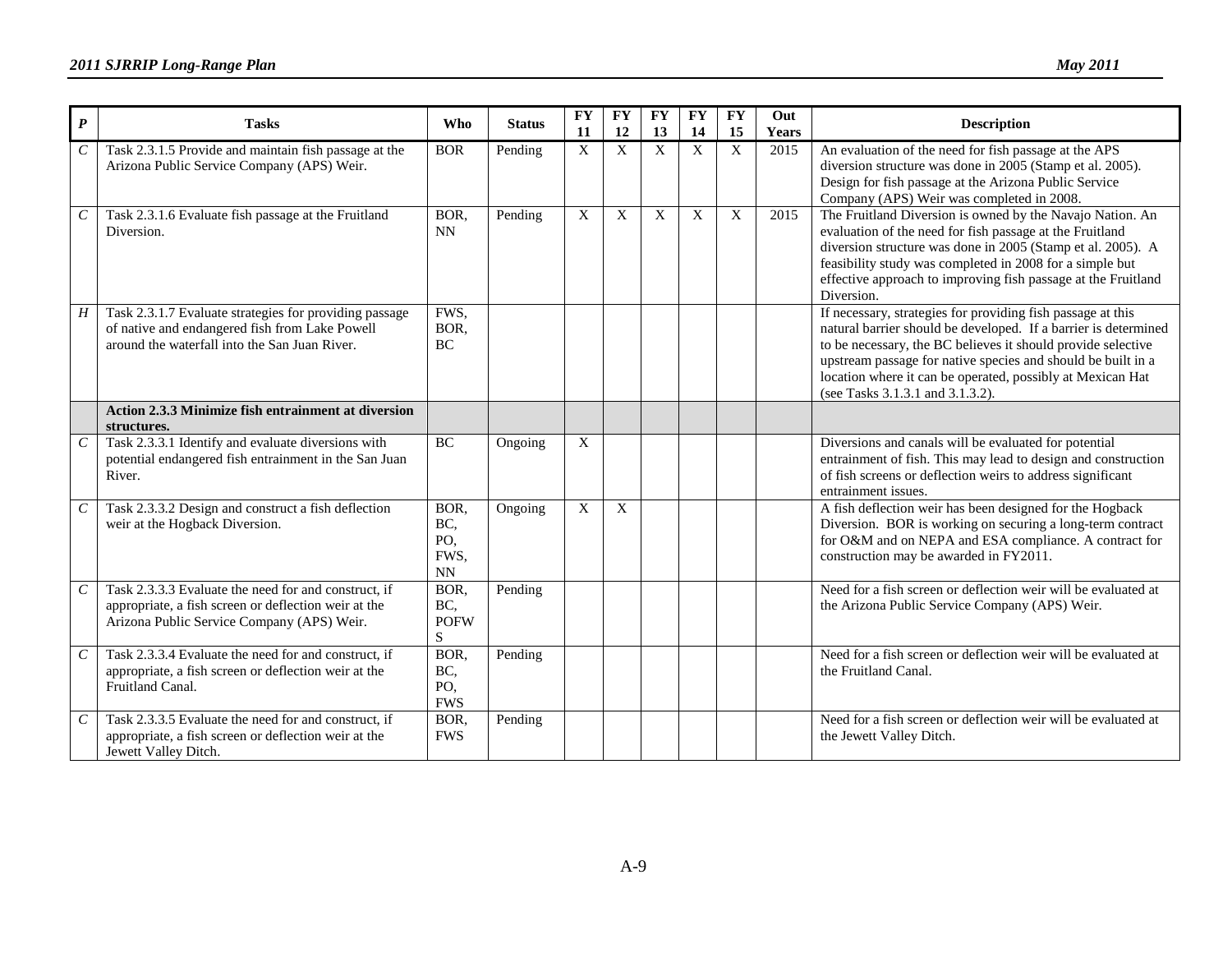| $\boldsymbol{P}$      | <b>Tasks</b>                                                                                                                                                                                                                                                                                     | <b>Who</b>                       | <b>Status</b> | <b>FY</b><br>11           | <b>FY</b><br><b>12</b> | <b>FY</b><br>13           | <b>FY</b><br>14 | <b>FY</b><br>15 | Out<br>Years | <b>Description</b>                                                                                                                                                                                                                                                                                                                                                                                                                                                                                                                                                          |
|-----------------------|--------------------------------------------------------------------------------------------------------------------------------------------------------------------------------------------------------------------------------------------------------------------------------------------------|----------------------------------|---------------|---------------------------|------------------------|---------------------------|-----------------|-----------------|--------------|-----------------------------------------------------------------------------------------------------------------------------------------------------------------------------------------------------------------------------------------------------------------------------------------------------------------------------------------------------------------------------------------------------------------------------------------------------------------------------------------------------------------------------------------------------------------------------|
| $\mathcal{C}$         | Task 2.3.3.6 Evaluate the need for and construct, if<br>appropriate, a fish screen or deflection weir at the San<br>Juan Generating Station.                                                                                                                                                     | BOR,<br>BC,<br>PO,<br><b>FWS</b> | Pending       |                           |                        |                           |                 |                 |              | Need for a fish screen or deflection weir will be evaluated at<br>the San Juan Generating Station.                                                                                                                                                                                                                                                                                                                                                                                                                                                                          |
| $\mathcal{C}$         | Task 2.3.3.7 Evaluate the need for and construct, if<br>appropriate, a fish screen or deflection weir at the<br>Farmer's Mutual Ditch.                                                                                                                                                           | BOR,<br>BC,<br>PO,<br><b>FWS</b> | Pending       |                           |                        |                           |                 |                 |              | Need for a fish screen or deflection weir will be evaluated at<br>Farmer's Mutual Ditch. Diversions on the San Juan River and<br>Animas River should be evaluated.                                                                                                                                                                                                                                                                                                                                                                                                          |
|                       | Goal 2.4-Provide Suitable Water Quality to<br><b>Support Recovery of CPM and RBS</b><br><b>Populations.</b>                                                                                                                                                                                      |                                  |               |                           |                        |                           |                 |                 |              |                                                                                                                                                                                                                                                                                                                                                                                                                                                                                                                                                                             |
|                       | Action 2.4.1 Describe water quality and identify<br>potential problems to native and endangered fish.                                                                                                                                                                                            |                                  |               |                           |                        |                           |                 |                 |              |                                                                                                                                                                                                                                                                                                                                                                                                                                                                                                                                                                             |
| $\mathcal{C}_{0}^{0}$ | Task 2.4.1.1 Evaluate water quality of the San Juan<br>River Basin, in coordination with other agencies, and<br>identify potential effects to native and endangered fish.                                                                                                                        | FWS,<br>BOR,<br>BC               | Ongoing       | $\boldsymbol{\mathrm{X}}$ | X                      | X                         | X               | X               | X            | Initial investigations revealed a suite of water quality issues<br>on the San Juan River, but none could be independently or<br>synergistically linked to failure of the CPM or RBS<br>populations. In coordination with other agencies, strategies<br>for research and monitoring will be developed.                                                                                                                                                                                                                                                                       |
| $\mathcal{C}$         | Task 2.4.1.2 Compile, evaluate, and synthesize historic<br>water quality information on the San Juan River to<br>identify water quality parameters that may be<br>detrimental to native and endangered fish species (e.g.,<br>mercury, selenium, polycyclic aromatic hydrocarbons<br>$[PAHs]$ ). | BC,<br><b>BOR</b>                | Ongoing       | $\mathbf{X}$              | X                      | X                         | X               | X               | X            | Historic water quality information for the San Juan River was<br>compiled and evaluated in 1994 to identify water quality<br>parameters that may be potentially detrimental to native and<br>endangered fish species (Abell 1994). Results of the 7-year<br>research period were assimilated by Holden (2000). Simpson<br>and Lusk (1999) summarized contaminants data from the 7-<br>year research period. Continuation of water quality<br>monitoring and compilation of information is needed to<br>evaluate trends and patterns of various water quality<br>components. |
| $\mathcal{C}$         | Task 2.4.1.3 Evaluate water quality as potential<br>limiting factors.                                                                                                                                                                                                                            | <b>FWS</b>                       | Ongoing       | $\boldsymbol{X}$          | X                      | $\boldsymbol{\mathrm{X}}$ | $\mathbf X$     | $\mathbf X$     | X            | Various studies have been completed that assessed various<br>aspects of water quality (e.g., Abell 1994; Buhl and Hamilton<br>2000; Hamilton and Buhl 1997a, 1997b; Odell 1995, 1997;<br>Wilson et al. 1995).                                                                                                                                                                                                                                                                                                                                                               |
|                       | <b>Action 2.4.2 Remediate Water Quality Problems</b>                                                                                                                                                                                                                                             |                                  |               |                           |                        |                           |                 |                 |              |                                                                                                                                                                                                                                                                                                                                                                                                                                                                                                                                                                             |
| $\mathcal{C}_{0}^{0}$ | Task 2.4.2.1 Develop and implement a comprehensive<br>contaminants monitoring plan to identify water quality<br>threats to the endangered species.                                                                                                                                               | <b>FWS</b>                       |               |                           |                        |                           |                 |                 |              | The steps to developing this plan would include:<br>• Defining issues and the process for plan development.<br>• Defining the role of the Program in contaminants<br>assessment with concurrence by the CC.<br>• Identifying specific monitoring tasks for the Program and<br>incorporate into the LRP                                                                                                                                                                                                                                                                      |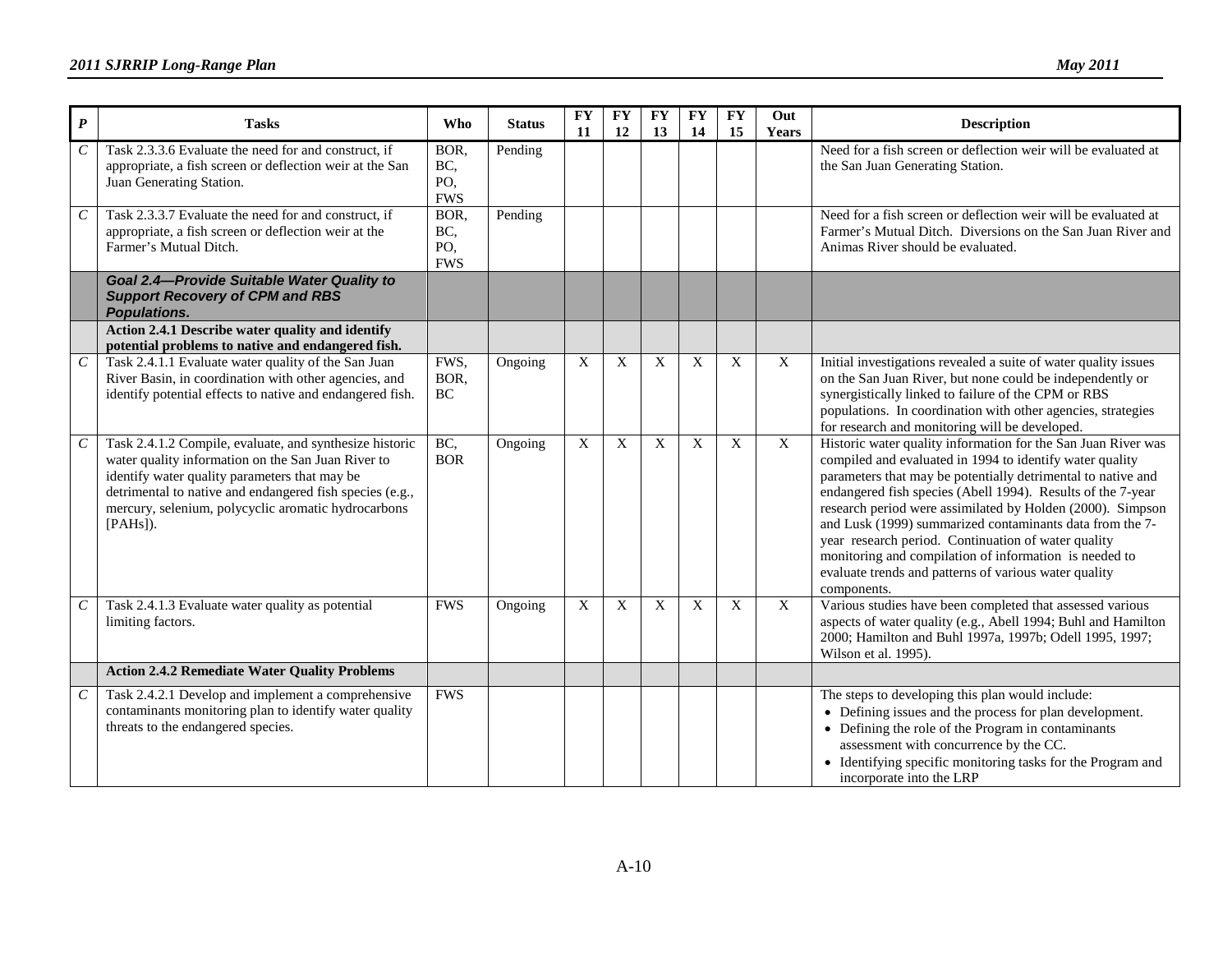| $\boldsymbol{P}$            | <b>Tasks</b>                                              | <b>Who</b> | <b>Status</b> | <b>FY</b> | <b>FY</b> | <b>FY</b> | <b>FY</b> | <b>FY</b> | Out          | <b>Description</b>                                            |
|-----------------------------|-----------------------------------------------------------|------------|---------------|-----------|-----------|-----------|-----------|-----------|--------------|---------------------------------------------------------------|
|                             |                                                           |            |               | 11        | 12        | 13        | 14        | 15        | <b>Years</b> |                                                               |
|                             | Task 2.4.2.2 Identify effects of contaminants on          | FWS.       |               |           |           |           |           |           |              |                                                               |
|                             | recovery of endangered fish.                              | <b>BC</b>  |               |           |           |           |           |           |              |                                                               |
|                             | Task 2.4.2.3 Provide assistance in developing             | <b>FWS</b> |               |           |           |           |           |           |              |                                                               |
|                             | recommended water quality criteria for problematic        |            |               |           |           |           |           |           |              |                                                               |
|                             | contaminants for consideration by state and federal       |            |               |           |           |           |           |           |              |                                                               |
|                             | water quality regulatory agencies when those agencies     |            |               |           |           |           |           |           |              |                                                               |
|                             | adopt enforceable water quality standards.                |            |               |           |           |           |           |           |              |                                                               |
|                             | Action 2.4.3 Minimize the risk of hazardous-              |            |               |           |           |           |           |           |              |                                                               |
|                             | materials spills in critical habitat.                     |            |               |           |           |           |           |           |              |                                                               |
| $\mathcal{C}_{\mathcal{C}}$ | Task 2.4.3.1 Identify and remediate potential sources     | <b>FWS</b> | Ongoing       | X         |           |           |           |           |              | The Program will identify and remediate any potential sources |
|                             | of hazardous materials to areas of designated critical    |            |               |           |           |           |           |           |              | of hazardous materials, such as gas lines, oil product        |
|                             | habitat (e.g., oil pipelines, riverside retention ponds). |            |               |           |           |           |           |           |              | pipelines, riverside retention ponds, etc.                    |
| $\mathcal{C}_{0}^{0}$       | Task 2.4.3.2 Review and recommend modifications to        | <b>FWS</b> |               |           |           |           |           |           |              |                                                               |
|                             | state and federal hazardous-materials spills emergency-   |            |               |           |           |           |           |           |              |                                                               |
|                             | response plans to ensure adequate protection for          |            |               |           |           |           |           |           |              |                                                               |
|                             | razorback sucker and Colorado pikeminnow                  |            |               |           |           |           |           |           |              |                                                               |
|                             | populations from hazardous-materials spills, including    |            |               |           |           |           |           |           |              |                                                               |
|                             | prevention and quick response to hazardous-materials      |            |               |           |           |           |           |           |              |                                                               |
|                             | spills.                                                   |            |               |           |           |           |           |           |              |                                                               |
| $\mathcal{C}$               | Task 2.4.3.3 Implement State and Federal emergency-       | <b>FWS</b> |               |           |           |           |           |           |              |                                                               |
|                             | response plans that contain the necessary preventive      |            |               |           |           |           |           |           |              |                                                               |
|                             | measures for hazardous-materials spill.                   |            |               |           |           |           |           |           |              |                                                               |
| $\mathcal{C}_{\mathcal{C}}$ | Task 2.4.3.4 Identify the locations of all petroleum-     | <b>FWS</b> |               |           |           |           |           |           |              |                                                               |
|                             | product pipelines within the 100-year floodplain of       |            |               |           |           |           |           |           |              |                                                               |
|                             | critical habitat.                                         |            |               |           |           |           |           |           |              |                                                               |
| $\mathcal{C}_{\mathcal{C}}$ | Task 2.4.3.5 Assess the need for and install emergency    | <b>FWS</b> |               |           |           |           |           |           |              |                                                               |
|                             | shut-off valves on problematic petroleum-product          |            |               |           |           |           |           |           |              |                                                               |
|                             | pipelines within the 100-year floodplain of critical      |            |               |           |           |           |           |           |              |                                                               |
|                             | habitat to minimize the potential of spills.              |            |               |           |           |           |           |           |              |                                                               |
| $\mathcal{C}_{0}^{0}$       | Task 2.4.3.6 Develop Best Management Practices for        | <b>FWS</b> |               |           |           |           |           |           |              |                                                               |
|                             | heavy equipment use within the 100 year floodplain.       |            |               |           |           |           |           |           |              |                                                               |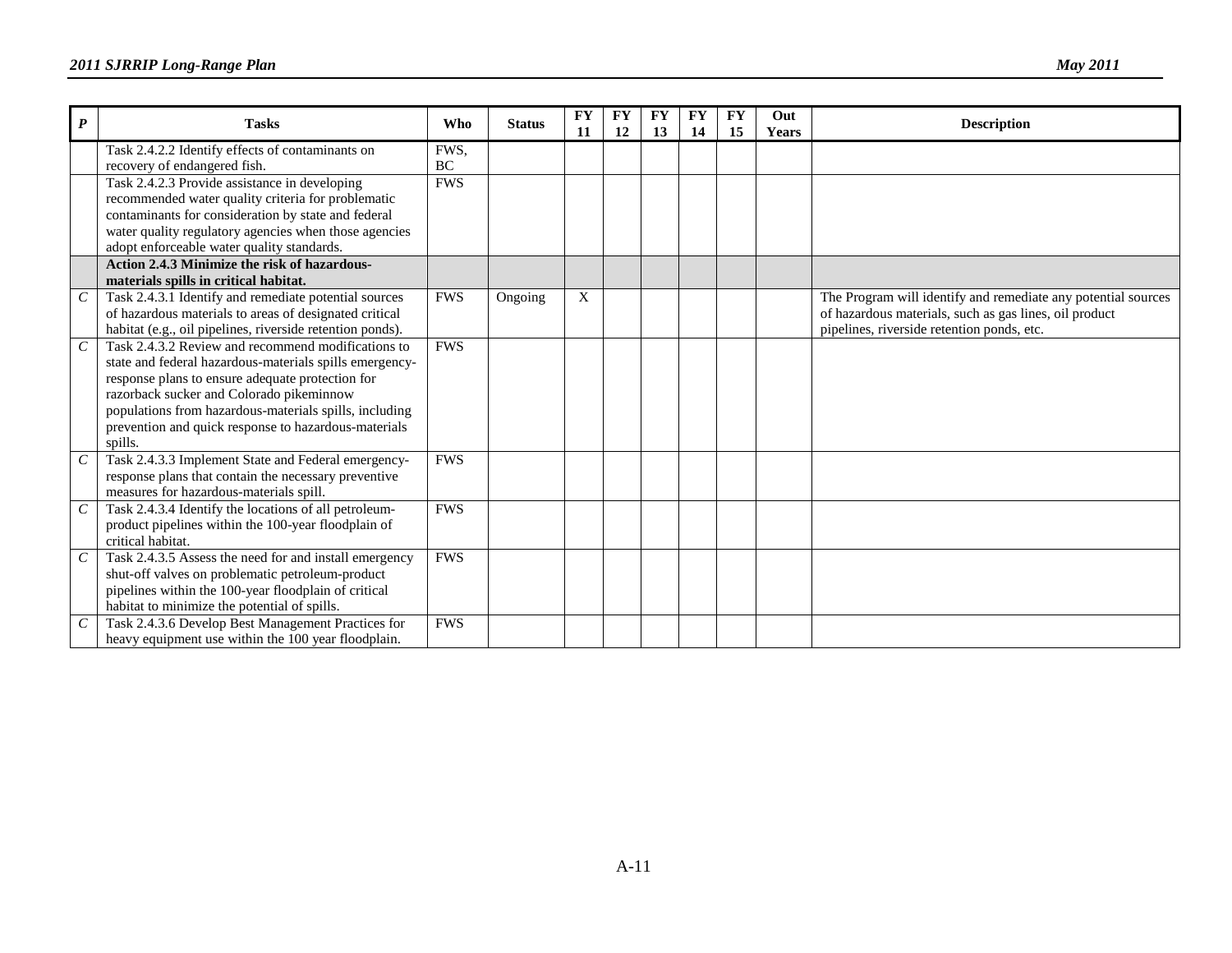#### **Table A3. Tasks, priorities, responsibilities, dates, and descriptions for Element 3—Management of Nonnative Species.**

| $\boldsymbol{P}$      | <b>Tasks</b>                                                                                                                                                                                       | <b>Who</b>          | <b>Status</b> | <b>FY</b><br>11           | <b>FY</b><br>12 | <b>FY</b><br>13 | <b>FY</b><br>14 | <b>FY</b><br>15           | Out<br>Years | <b>Description</b>                                                                                                                                                                                                                                                                                                                                                                                                                                                                                                                                                                                                                                                                      |
|-----------------------|----------------------------------------------------------------------------------------------------------------------------------------------------------------------------------------------------|---------------------|---------------|---------------------------|-----------------|-----------------|-----------------|---------------------------|--------------|-----------------------------------------------------------------------------------------------------------------------------------------------------------------------------------------------------------------------------------------------------------------------------------------------------------------------------------------------------------------------------------------------------------------------------------------------------------------------------------------------------------------------------------------------------------------------------------------------------------------------------------------------------------------------------------------|
|                       | <b>Goal 3.1-Control Problematic Nonnative</b><br><b>Fishes as Needed.</b>                                                                                                                          |                     |               |                           |                 |                 |                 |                           |              |                                                                                                                                                                                                                                                                                                                                                                                                                                                                                                                                                                                                                                                                                         |
|                       | Action 3.1.1 Develop, implement, and evaluate the<br>most effective strategies for reducing problematic<br>nonnative fish.                                                                         |                     |               |                           |                 |                 |                 |                           |              |                                                                                                                                                                                                                                                                                                                                                                                                                                                                                                                                                                                                                                                                                         |
| $\mathcal{C}$         | Task 3.1.1.1 Mechanically remove nonnative fish to<br>achieve objectives.                                                                                                                          | FWS,<br><b>UDWR</b> | Ongoing       | X                         | X               | X               | X               | X                         | X            | Full implementation of the nonnative fish control strategy<br>began in 2008. Principal Investigators: upper river control -<br>Davis; lower river control - Elverud SOWs 11-17 and 11-18                                                                                                                                                                                                                                                                                                                                                                                                                                                                                                |
| $\mathcal{C}$         | Task 3.1.1.2 Remove nonnative fish at selective fish<br>passage structures.                                                                                                                        | NN,<br><b>FWS</b>   | Ongoing       | X                         | X               | X               | X               | X                         | X            | Nonnative fish will be removed at PNM selective fish passage<br>structure (see Task 2.3.1.4). SOW 11-15                                                                                                                                                                                                                                                                                                                                                                                                                                                                                                                                                                                 |
| $\mathcal{C}_{0}^{0}$ | Task 3.1.1.3 Remove nonnative fish during Program<br>research and monitoring activities.                                                                                                           | P.I.s               | Ongoing       | $\mathbf X$               | $\mathbf X$     | X               | X               | $\boldsymbol{\mathrm{X}}$ | X            | Nonnative fish captured during other Program activities will<br>be removed when possible.                                                                                                                                                                                                                                                                                                                                                                                                                                                                                                                                                                                               |
| $\mathcal C$          | Task 3.1.1.4 Conduct annual review of success<br>nonnative fish control strategy.                                                                                                                  | <b>BC</b>           | Annually      | $\boldsymbol{\mathrm{X}}$ | X               | X               | X               | X                         | X            | The nonnative fish reduction strategy will be evaluated<br>annually to determine if current efforts are meeting<br>established criteria (Task 3.1.2.1). If criteria are not being<br>met, increases or reallocation of effort may be necessary or<br>alternative strategies identified and implemented. Data will be<br>integrated with other Program data (Element 4)                                                                                                                                                                                                                                                                                                                  |
|                       | Task 3.1.1.5 Develop a comprehensive non-native<br>species management plan, including measurable river<br>wide objective to determine effects of removal effort<br>on native and nonnative fishes. |                     |               |                           |                 |                 |                 |                           |              |                                                                                                                                                                                                                                                                                                                                                                                                                                                                                                                                                                                                                                                                                         |
| H                     | Task 3.1.1.6 Establish target criteria for reduction of<br>problematic nonnative fish species to estimate time,<br>effort, and cost for controlling nonnative fishes.                              | BC,<br><b>FWS</b>   | Ongoing       | X                         |                 |                 |                 |                           |              | Target criteria will be established for reduction of the most<br>problematic nonnative fish species. These criteria will<br>describe annual and long-term target removal levels. These<br>criteria may be expressed as percentage reduction of the total<br>population, as generated by Ricker stock-recruitment models;<br>or as exploitation rate, such as the Kwak and Peterson model.<br>These models estimate the proportion of population reduction<br>necessary to cause recruitment failure; i.e., mortality exceeds<br>survival (lambda < $1.0$ ). Bioenergetics models may also<br>apply. The BC held a workshop in 2010 to evaluate the non-<br>native fish control program. |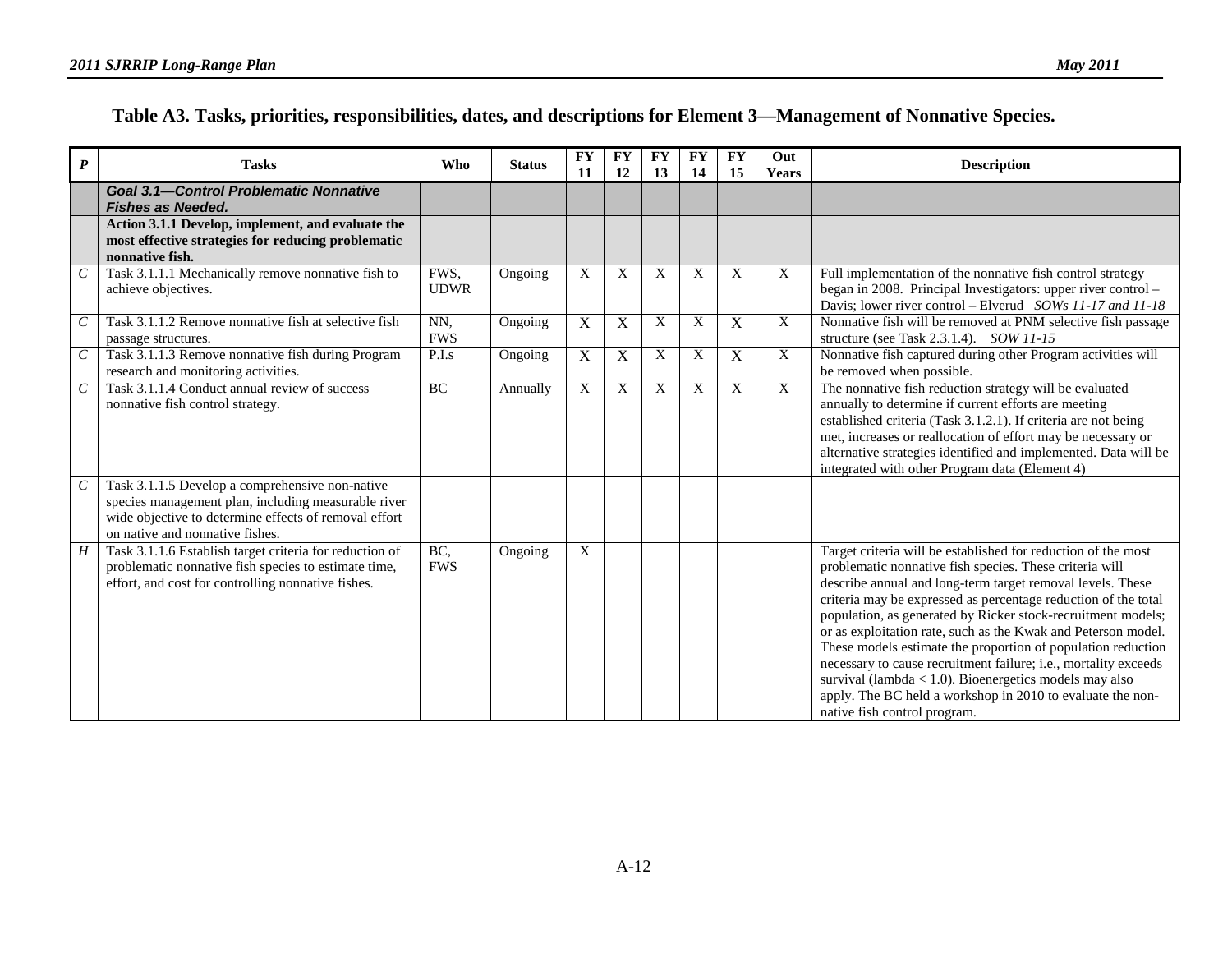| $\pmb{P}$        | <b>Tasks</b>                                                                                                                              | <b>Who</b>                      | <b>Status</b> | <b>FY</b><br>11           | <b>FY</b><br>12 | <b>FY</b><br>13 | <b>FY</b><br>14 | <b>FY</b><br>15 | Out<br><b>Years</b> | <b>Description</b>                                                                                                                                                                                                                                                                                                                                                                                                                                                                                                                                                                                                                                                                                                |
|------------------|-------------------------------------------------------------------------------------------------------------------------------------------|---------------------------------|---------------|---------------------------|-----------------|-----------------|-----------------|-----------------|---------------------|-------------------------------------------------------------------------------------------------------------------------------------------------------------------------------------------------------------------------------------------------------------------------------------------------------------------------------------------------------------------------------------------------------------------------------------------------------------------------------------------------------------------------------------------------------------------------------------------------------------------------------------------------------------------------------------------------------------------|
| $\boldsymbol{C}$ | Task 3.1.1.7 Evaluate and implement effective<br>alternative nonnative fish reduction methods.                                            | FWS,<br><b>BC</b>               | Ongoing       | X                         |                 |                 |                 |                 |                     | The effectiveness of mechanical removal will be evaluated by<br>analyzing trends in catch rates, length distributions,<br>population size of nonnative fishes, and determining if<br>removal criteria are being met. If mechanical removal is<br>determined to be ineffective, alternative methods will be<br>developed, evaluated, and implemented. These may include<br>use of chemicals (e.g., rotenone, cyanide), species-specific<br>viruses (e.g., carp viremia), and genetic manipulation (e.g.,<br>Trojan gene). The BC held a workshop in 2010 to evaluate the<br>non-native fish control program and make adjustments as<br>appropriate. Data will be integrated with other Program data<br>(Element 4) |
|                  | Action 3.1.2 Establish and evaluate strategies for<br>handling removed nonnative fish in collaboration<br>with state and tribal agencies. |                                 |               |                           |                 |                 |                 |                 |                     |                                                                                                                                                                                                                                                                                                                                                                                                                                                                                                                                                                                                                                                                                                                   |
| $\boldsymbol{M}$ | Task 3.1.2.1 Evaluate and revise, as necessary,<br>translocation strategy for channel catfish removed<br>from the San Juan River.         | <b>FWS</b>                      | Ongoing       | $\mathbf X$               | X               | X               | X               | $\mathbf X$     | X                   | Channel catfish removed from the San Juan River are<br>translocated to closed impoundments within the San Juan<br>River Basin. These translocations will be evaluated and<br>revised, as necessary, to ensure compliance with all state,<br>federal and tribal regulations.                                                                                                                                                                                                                                                                                                                                                                                                                                       |
| $\boldsymbol{M}$ | Task 3.1.2.2 Implement standardized fish health<br>analysis for translocated channel catfish to avoid<br>transfer of harmful pathogens.   | <b>FWS</b>                      | Ongoing       | $\mathbf X$               | $\mathbf X$     | X               | X               | $\mathbf X$     | X                   | Standardized fish health analysis will be implemented on<br>channel catfish every 2 years to identify and prevent the<br>unintentional spread of harmful pathogens to local<br>impoundments. If potential fish health problems are detected,<br>the translocation strategy will be appropriately revised.                                                                                                                                                                                                                                                                                                                                                                                                         |
| H                | Task 3.1.2.3 Develop, evaluate, and implement<br>standard procedures for disposal of fish that cannot be<br>translocated.                 | <b>FWS</b>                      | Ongoing       | $\mathbf X$               | X               | X               | X               | $\mathbf X$     | X                   | Procedures for disposal of fish are important to maintain good<br>relationships with affected stakeholders and the public.                                                                                                                                                                                                                                                                                                                                                                                                                                                                                                                                                                                        |
|                  | <b>Goal 3.2-Prevent introduction and</b><br>establishment of other nonnative invasive<br>species.                                         |                                 |               |                           |                 |                 |                 |                 |                     |                                                                                                                                                                                                                                                                                                                                                                                                                                                                                                                                                                                                                                                                                                                   |
|                  | Action 3.2.1 Ensure that sport fishing regulations<br>and enforcement are consistent with endangered<br>fish recovery.                    |                                 |               |                           |                 |                 |                 |                 |                     |                                                                                                                                                                                                                                                                                                                                                                                                                                                                                                                                                                                                                                                                                                                   |
| $\boldsymbol{M}$ | Task 3.2.1.1 Review sport fishing regulations and<br>revise, as necessary, to ensure consistency with<br>endangered fish recovery.        | PO, BC,<br>NN,<br><b>States</b> | Ongoing       | $\boldsymbol{\mathrm{X}}$ | X               | X               | X               | X               | X                   | State and tribal fishing regulations will be reviewed.<br>Recommendations may be made for new regulations or<br>revision of existing regulations that are consistent with<br>endangered fish recovery. An example is to increase or<br>remove bag limits for problematic nonnative species.                                                                                                                                                                                                                                                                                                                                                                                                                       |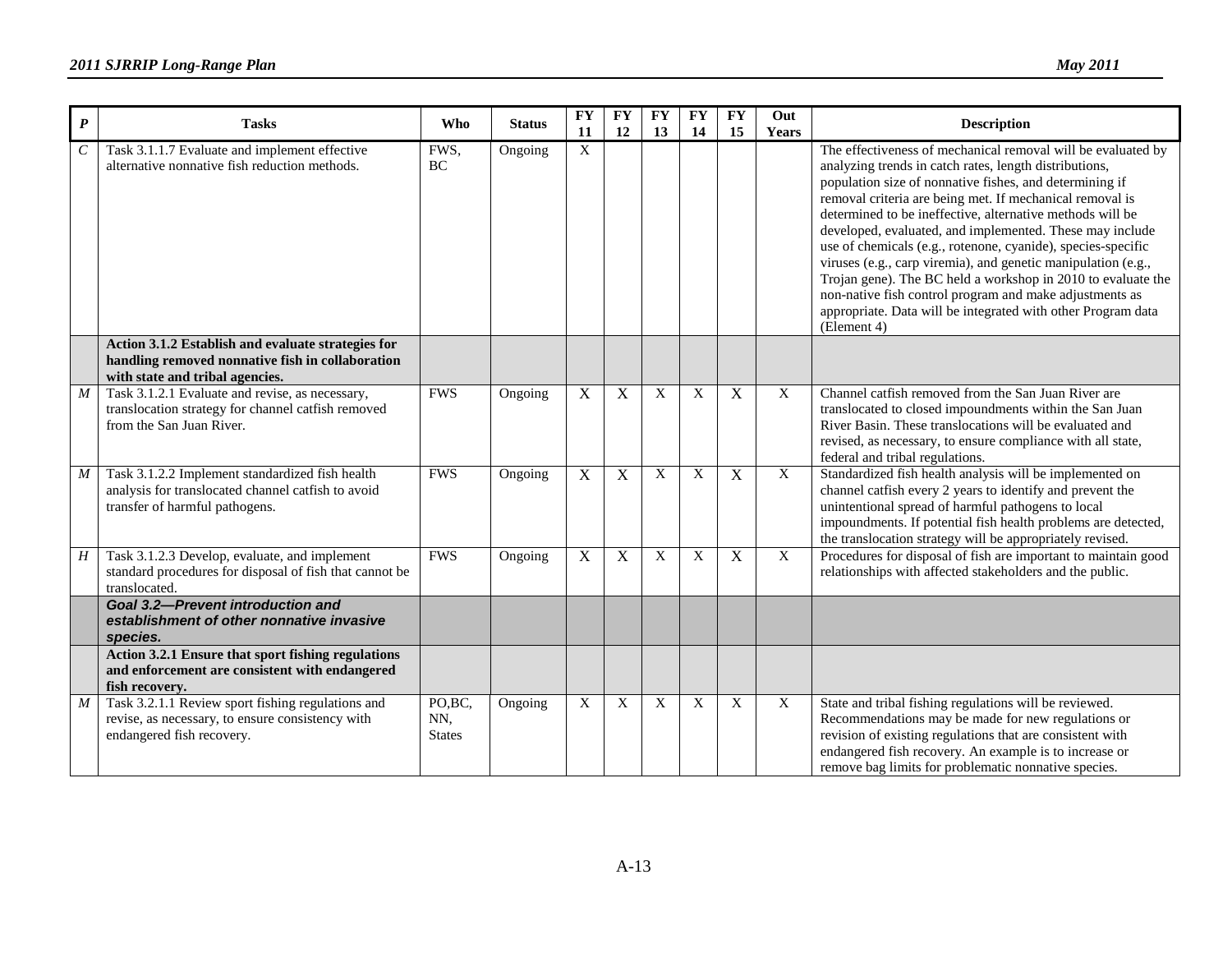| $\boldsymbol{P}$      | <b>Tasks</b>                                                                                                                                                                                                                                                      | Who                                 | <b>Status</b> | <b>FY</b><br>11           | <b>FY</b><br>12           | <b>FY</b><br>13 | <b>FY</b><br>14  | <b>FY</b><br>15 | Out<br>Years | <b>Description</b>                                                                                                                                                                                                                                                                                                                                                                                                                                                                                                    |
|-----------------------|-------------------------------------------------------------------------------------------------------------------------------------------------------------------------------------------------------------------------------------------------------------------|-------------------------------------|---------------|---------------------------|---------------------------|-----------------|------------------|-----------------|--------------|-----------------------------------------------------------------------------------------------------------------------------------------------------------------------------------------------------------------------------------------------------------------------------------------------------------------------------------------------------------------------------------------------------------------------------------------------------------------------------------------------------------------------|
| $\boldsymbol{M}$      | Task 3.2.1.2 Collaborate with state and tribal agencies<br>to enforce fishing regulations.                                                                                                                                                                        | PO,BC,<br>NN,<br><b>States</b>      | Ongoing       | $\mathbf X$               | $\boldsymbol{\mathrm{X}}$ | $\mathbf X$     | X                | $\mathbf X$     | $\mathbf X$  | Illicit translocation of nonnative fish can introduce new<br>problematic species and expands their range. The Recovery<br>Program will collaborate with state and Navajo Nation law<br>enforcement agencies to reduce illicit translocations,<br>including baitfish and live-well releases.                                                                                                                                                                                                                           |
|                       | Action 3.2.2 Develop and implement policies and<br>agreements among stakeholders on nonnative<br>game fish management to prevent introduction of<br>invasive species                                                                                              |                                     |               |                           |                           |                 |                  |                 |              |                                                                                                                                                                                                                                                                                                                                                                                                                                                                                                                       |
| $\mathcal{C}_{0}^{0}$ | Task 3.2.2.1 Develop and implement a sport fish<br>stocking policy among the states and tribes.                                                                                                                                                                   | PO, CC,<br>BC, NN,<br><b>States</b> | Pending       | X                         | X                         | X               | X                | X               | X            | A sport fish stocking policy among the States and Tribes for<br>the San Juan River Basin has been developed and is currently<br>in the signature process. The plan will be implemented upon<br>completion.                                                                                                                                                                                                                                                                                                            |
| $\boldsymbol{H}$      | Task 3.2.2.2 Execute agreements among the states and<br>tribes to prevent the spread of nonnative invasive<br>species.                                                                                                                                            | PO, CC,<br>BC, NN,<br><b>States</b> | Pending       | $\overline{X}$            | $\mathbf X$               | $\mathbf X$     | $\boldsymbol{X}$ | $\mathbf X$     | $\mathbf X$  | One or more agreements will be executed, as needed, among<br>the States of New Mexico, Utah, Colorado, and the Tribes to<br>implement a nonnative sport fish stocking policy.                                                                                                                                                                                                                                                                                                                                         |
|                       | Action 3.2.3 Identify potential invasive nonnative<br>species and control their introduction and<br>escapement into the main river, floodplain, and<br>tributaries.                                                                                               |                                     |               |                           |                           |                 |                  |                 |              |                                                                                                                                                                                                                                                                                                                                                                                                                                                                                                                       |
|                       | Task 3.2.3.1 Consolidate all information for a<br>comprehensive report and risk assessment of waterfall<br>inundation and associated immigration of nonnative<br>fish from Lake Powell including options and<br>recommendations for potential management actions. | PO, BC                              | As<br>needed  |                           |                           |                 |                  |                 |              | At present, a natural waterfall exists at the outflow of the San<br>Juan River that prevents access by most fish from Lake<br>Powell. The risk of immigration of nonnative fishes from<br>Lake Powell into the San Juan River were assessed and<br>measures will be identified to reduce the risk, if necessary.                                                                                                                                                                                                      |
| $\mathcal{C}$         | Task 3.2.3.2 Develop a plan to control non-native fish<br>entering the SJR from Lake Powell and be prepared to<br>implement when the lake refills.                                                                                                                | PO, BC                              | Pending       |                           |                           |                 |                  |                 |              | Measures identified necessary in Task 2.3.1.7 will be<br>implemented to reduce the risk of immigration of nonnative<br>fish from Lake Powell, as feasible and necessary. If a barrier<br>is determined to be necessary, the BC believes it should<br>provide selective upstream passage for native species and<br>should be built in a location where it can be operated, possibly<br>at Mexican Hat (see Tasks 2.3.2.2).                                                                                             |
| H                     | Task 3.2.3.3 Identify major sources of nonnative fish<br>from tributaries and off-channel features to minimize<br>reinvasion of riverine habitats by problematic species.                                                                                         | BC                                  | Ongoing       | $\boldsymbol{\mathrm{X}}$ | X                         | X               | X                | X               | X            | Major sources of nonnative fish from tributaries and off-<br>channel features will be identified, including inflowing<br>streams, riverside ponds, canals, or other features. Isotopes<br>may be used to locate sources of nonnative fish with<br>established signatures of source waters. Measures to reduce<br>escapement of nonnative fish from these sources will be<br>identified. The BC will hold a workshop in 2010 to evaluate<br>the non-native fish control program and make adjustments if<br>appropriate |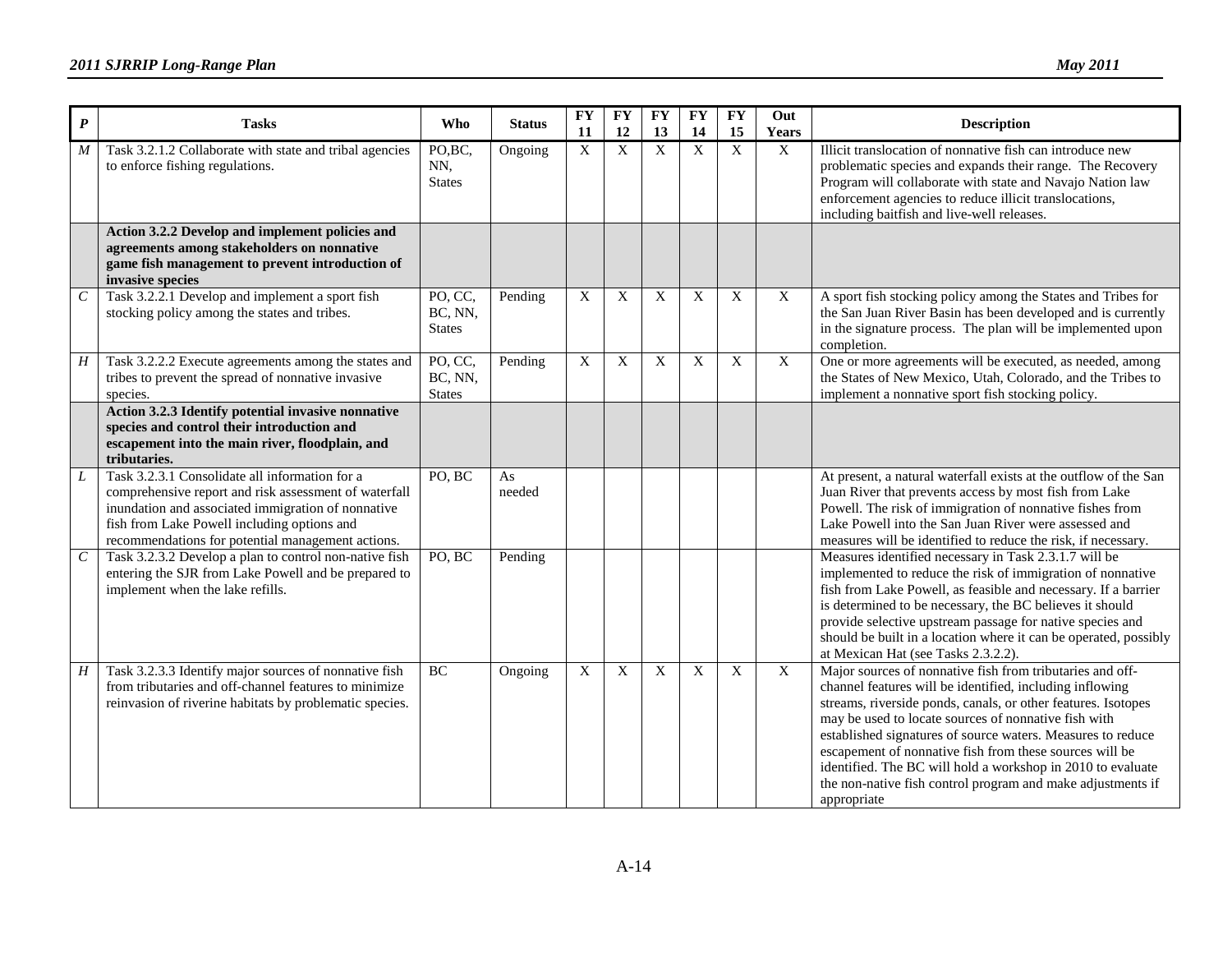|   | <b>Tasks</b>                                                                                                                                                                                                                                                                    | Who                       | <b>Status</b> | FY<br>11 | FY<br>12 | 13 | 14 | FY<br>15  | Out.<br><b>Years</b> | <b>Description</b>                                                                                                                                                                                                                                                                                                                                                                                                                                                                                                                 |
|---|---------------------------------------------------------------------------------------------------------------------------------------------------------------------------------------------------------------------------------------------------------------------------------|---------------------------|---------------|----------|----------|----|----|-----------|----------------------|------------------------------------------------------------------------------------------------------------------------------------------------------------------------------------------------------------------------------------------------------------------------------------------------------------------------------------------------------------------------------------------------------------------------------------------------------------------------------------------------------------------------------------|
|   | Task 3.2.3.4 Implement measures to reduce<br>escapement of nonnative fish from tributaries and off-<br>channel features, as necessary.                                                                                                                                          | PO.<br>BOR.<br><b>FWS</b> | Pending       |          |          |    |    |           |                      | Measures identified necessary in Task 3.1.3.3 will be<br>implemented to reduce escapement of nonnative fish from<br>tributaries and off-channel features, as necessary. Potential<br>problems have been identified at the newly filling Lake<br>Nighthorse. Warm water fish stocking was not originally<br>anticipated; the BO assumes no escapement; the "bassomatic"<br>may not prevent 100% escapement as originally anticipated;<br>Animas River fish have been found in the reservoir (Contact:<br>Rob Waldman, Reclamation). |
| H | Task 3.2.3.5 Coordinate with other programs,<br>agencies, and activities to track occurrences of<br>nonnative species in the San Juan River Basin and, if<br>a potential invasive species problem is identified,<br>develop and implement preventive actions as<br>appropriate. | PO, BC,<br><b>States</b>  | Ongoing       | X        | X        | X  | X  | $\lambda$ | X                    |                                                                                                                                                                                                                                                                                                                                                                                                                                                                                                                                    |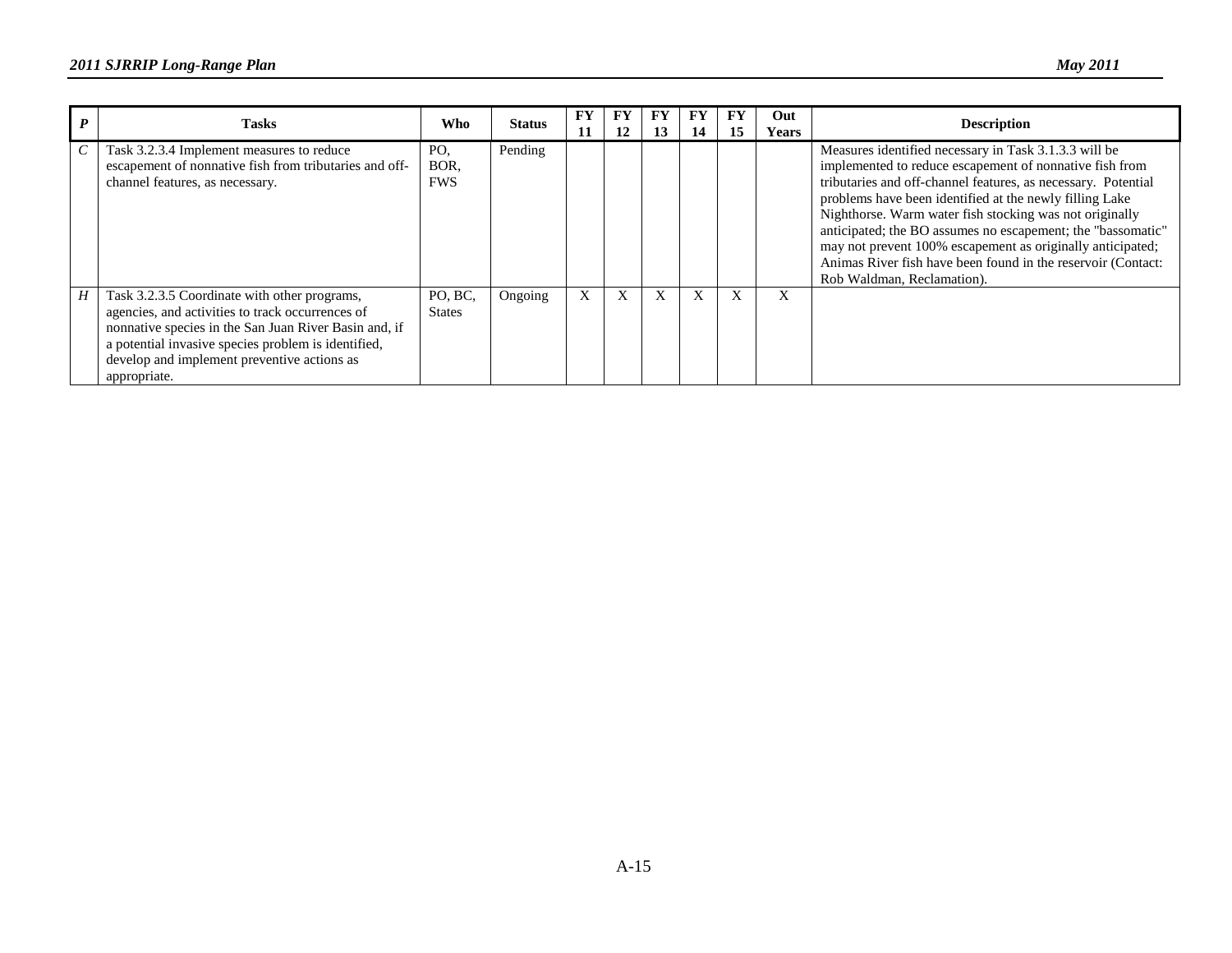| Table A4. Tasks, priorities, responsibilities, dates, and descriptions for Element 4— Monitoring and Evaluation of Fish and |  |
|-----------------------------------------------------------------------------------------------------------------------------|--|
| <b>Habitat in Support of Recovery Actions.</b>                                                                              |  |

| $\boldsymbol{P}$ | <b>Tasks</b>                                                                                                                                                                                            | <b>Who</b>                         | <b>Status</b> | <b>FY</b><br>11 | <b>FY</b><br>12 | <b>FY</b><br>13 | <b>FY</b><br>14 | <b>FY</b><br>15 | Out<br>Years   | <b>Description</b>                                                                                                                                                                                                                                                                                                                                                                                                                                                                                                                                                                                                                                                                                                                                                                                                                                                                                                                                                                                           |
|------------------|---------------------------------------------------------------------------------------------------------------------------------------------------------------------------------------------------------|------------------------------------|---------------|-----------------|-----------------|-----------------|-----------------|-----------------|----------------|--------------------------------------------------------------------------------------------------------------------------------------------------------------------------------------------------------------------------------------------------------------------------------------------------------------------------------------------------------------------------------------------------------------------------------------------------------------------------------------------------------------------------------------------------------------------------------------------------------------------------------------------------------------------------------------------------------------------------------------------------------------------------------------------------------------------------------------------------------------------------------------------------------------------------------------------------------------------------------------------------------------|
|                  | Goal 4.1-Monitor Fish Populations of the<br>San Juan River.                                                                                                                                             |                                    |               |                 |                 |                 |                 |                 |                |                                                                                                                                                                                                                                                                                                                                                                                                                                                                                                                                                                                                                                                                                                                                                                                                                                                                                                                                                                                                              |
|                  | Action 4.1.1 Develop a standardized monitoring<br>program for fish.                                                                                                                                     |                                    |               |                 |                 |                 |                 |                 |                |                                                                                                                                                                                                                                                                                                                                                                                                                                                                                                                                                                                                                                                                                                                                                                                                                                                                                                                                                                                                              |
| $\boldsymbol{M}$ | Task 4.1.1.1 Develop and revise a Standardized Fish<br>Monitoring Plan to assess the presence, status, and<br>trends of Colorado pikeminnow and razorback sucker<br>and fish community.                 | BC,<br>FWS,<br>PO,<br><b>NMDGF</b> | Ongoing       | $\mathbf X$     | $\mathbf X$     | X               | X               | $\mathbf X$     | X              | A Monitoring Plan And Protocols was developed for the San<br>Juan River Bain in 2000 and updated in 2006 (Propst et al.<br>2006) to identify changes in the endangered and other native<br>fish populations, status, distributions, and habitat conditions.<br>The goals of the plan are to: 1) track the status and trends of<br>endangered and other fish populations in the San Juan River,<br>2) track changes in abiotic parameters, including water<br>quality, channel morphology, and habitat, important to the<br>fish community, and 3) utilize data collected under Goals 1<br>and 2 to help assess progress towards recovery of<br>endangered fish species. This monitoring plan describes<br>protocols for monitoring larval drift, YOY and small-bodied<br>fish, subadults and adults; and channel geomorphology,<br>cobble bars, backwaters, habitat mapping; as well as water<br>temperature, and water quality. BC held workshops in 2009<br>and an update of the plan is expected in 2011. |
| H                | Task 4.1.1.2 Analyze and evaluate monitoring data<br>and produce Annual Fish Monitoring Reports to<br>ensure that the best sampling design and strategies are<br>employed.                              | <b>BC</b>                          | Annually      | X               | $\mathbf X$     | X               | $\mathbf{X}$    | X               | $\overline{X}$ | As a goal of the monitoring plan, this task will a) determine<br>relative annual reproductive success of CPM and RBS; and<br>b) determine population trends, including size-structure of<br>adult and juvenile fishes.                                                                                                                                                                                                                                                                                                                                                                                                                                                                                                                                                                                                                                                                                                                                                                                       |
| H                | Task 4.1.1.3 Organize and conduct Monitoring Plan<br>Workshops, as necessary, to coordinate sampling<br>design, data collection, and desired precision and<br>detection levels for detecting responses. | PO, BC                             | As<br>needed  |                 |                 |                 |                 |                 |                | Monitoring workshops were held 2009 to coordinate<br>sampling design, data collection, and desired precision and<br>detection levels for detecting responses. An update of the<br>plan is expected in 2011. Additional workshops will be held<br>as necessary to accomplish Task 4.1.1.1.                                                                                                                                                                                                                                                                                                                                                                                                                                                                                                                                                                                                                                                                                                                    |
|                  | <b>Action 4.1.2 Implement a Standardized</b><br>Monitoring Plan to track the presence, status and<br>trends of endangered fish populations.                                                             |                                    |               |                 |                 |                 |                 |                 |                |                                                                                                                                                                                                                                                                                                                                                                                                                                                                                                                                                                                                                                                                                                                                                                                                                                                                                                                                                                                                              |
| H                | Task 4.1.2.1 Conduct larval fish studies to determine<br>if reproduction is occurring, locate spawning and<br>nursery areas, and to gauge the extent of annual<br>reproduction.                         | P.I.s                              | Ongoing       | X               | X               | X               | X               | X               | X              | Long-term CPM and RBS sucker larval fish surveys have<br>been conducted since 2003. Principal Investigators: Monie,<br>Brandenburg, and Farrington. SOW 11-21                                                                                                                                                                                                                                                                                                                                                                                                                                                                                                                                                                                                                                                                                                                                                                                                                                                |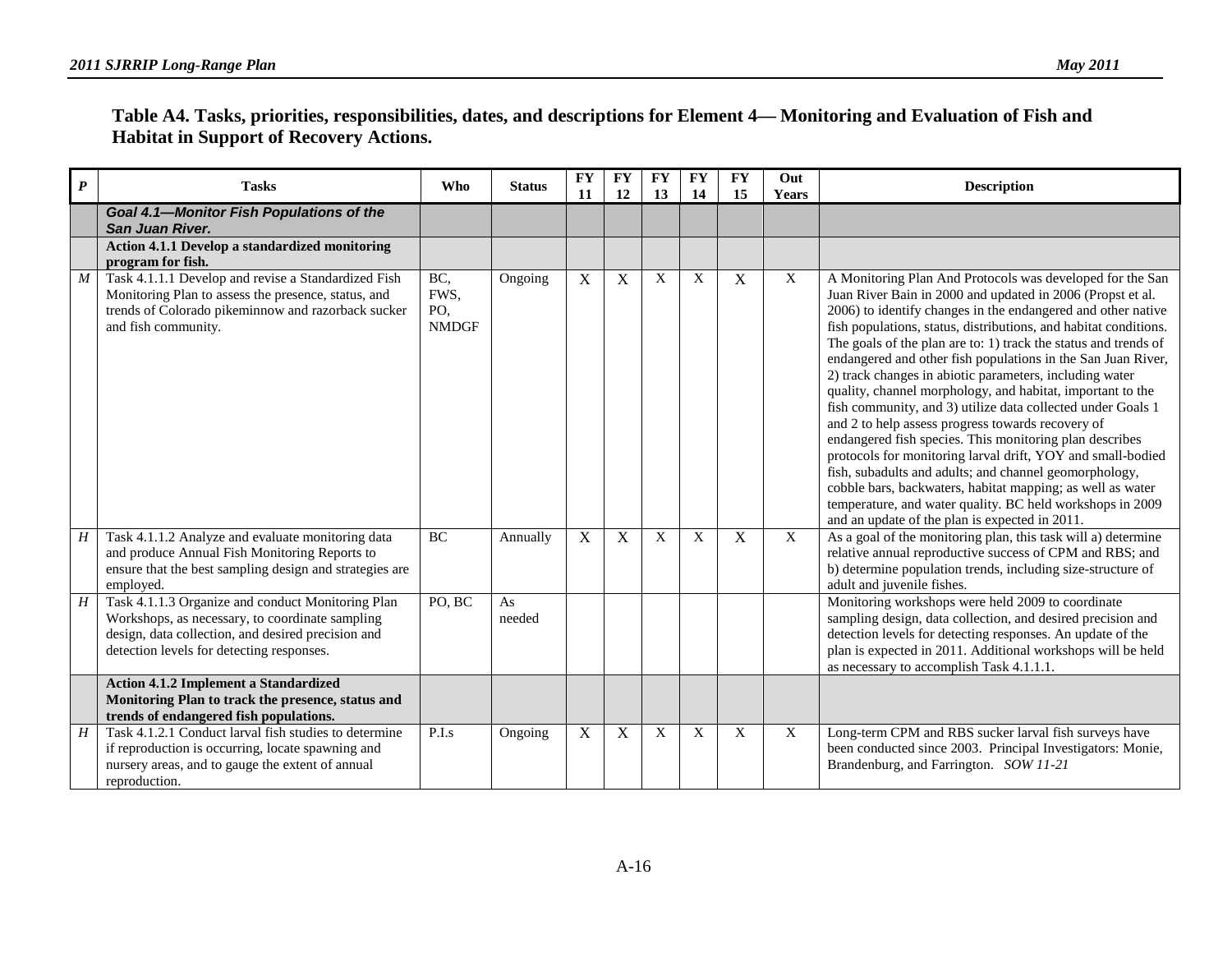| $\boldsymbol{P}$ | <b>Tasks</b>                                                                                                                                                                                                        | Who                | <b>Status</b> | <b>FY</b><br>11           | <b>FY</b><br>12         | <b>FY</b><br>13 | $\overline{\mathbf{F}\mathbf{Y}}$<br>14 | <b>FY</b><br>15 | Out<br>Years   | <b>Description</b>                                                                                                                                                                                                                                                                                                                                                                                                                                                 |
|------------------|---------------------------------------------------------------------------------------------------------------------------------------------------------------------------------------------------------------------|--------------------|---------------|---------------------------|-------------------------|-----------------|-----------------------------------------|-----------------|----------------|--------------------------------------------------------------------------------------------------------------------------------------------------------------------------------------------------------------------------------------------------------------------------------------------------------------------------------------------------------------------------------------------------------------------------------------------------------------------|
| H                | Task 4.1.2.2 Conduct juvenile and small-bodied fish<br>studies to determine if young fish are surviving and<br>recruiting and the areas and habitat used for rearing.                                               | P.I.s              | Ongoing       | $\mathbf X$               | X                       | X               | X                                       | X               | X              | Long-term small-bodied fish monitoring has been in place<br>since 2003. Principal Investigator: Monie SOW 11-20                                                                                                                                                                                                                                                                                                                                                    |
| M                | Task 4.1.2.3 Conduct adult fish studies to estimate<br>densities of fish (CPUE) and estimates of population<br>size (mark-recapture estimates).                                                                     | $\overline{P.I.s}$ | Ongoing       | $\overline{X}$            | $\overline{\mathrm{X}}$ | X               | $\mathbf X$                             | $\mathbf X$     | $\overline{X}$ | Long term monitoring of sub-adult and adult large-bodied<br>fishes has been in place since 2003. Principal Investigator:<br>Ryden. SOW 11-19                                                                                                                                                                                                                                                                                                                       |
|                  | Task 4.1.2.4 Deposit, process, and secure SJR fish<br>specimens, field notes, and associated data at an<br>organized permanent repository.                                                                          | $\overline{P.I.s}$ | Ongoing       | $\mathbf X$               | $\mathbf X$             | X               | $\mathbf X$                             | X               | $\overline{X}$ | UNM Div. of Fisheries Museum of Southwestern Biology<br>currently provides this service for the Program. In addition to<br>curation and deposition, species identification and data are<br>verified, entered into an electronic catalog, and<br>georeferenced in ArcView. SOW 11-12                                                                                                                                                                                |
| H                | Task 4.1.2.5 Collect catch rate statistics to estimate<br>relative abundance of endangered fish populations.                                                                                                        | P.I.s              | Ongoing       | $\mathbf X$               | X                       | X               | X                                       | X               | $\mathbf X$    | Implemented via long-term monitoring, non-native fish<br>removal, and stocking programs.                                                                                                                                                                                                                                                                                                                                                                           |
|                  | Action 4.1.3 Collect data on the endangered fish<br>and native and nonnative fish communities during<br>other Program management activities, when<br>possible                                                       |                    |               |                           |                         |                 |                                         |                 |                |                                                                                                                                                                                                                                                                                                                                                                                                                                                                    |
| $\boldsymbol{H}$ | Task 4.1.3.1 Collect data on the endangered fish and<br>native fish community during nonnative fish control<br>activities to aid in tracking the presence, status and<br>trends of endangered fish populations.     | FWS,<br>BC         | Ongoing       | $\boldsymbol{\mathrm{X}}$ | X                       | X               | X                                       | X               |                | See SOW 11-17 and 11-18                                                                                                                                                                                                                                                                                                                                                                                                                                            |
| H                | Task 4.1.3.2 Collect data on the endangered fish and<br>native fish community during PNM selective fish<br>passage operations to aid in tracking the presence,<br>status and trends of endangered fish populations. | FWS,<br><b>NN</b>  | Ongoing       | $\overline{X}$            | X                       | $\mathbf X$     | X                                       | X               |                | See SOW 11-15                                                                                                                                                                                                                                                                                                                                                                                                                                                      |
|                  | Action 4.1.4 Obtain reliable population estimates<br>of RBS and CPM.                                                                                                                                                |                    |               |                           |                         |                 |                                         |                 |                |                                                                                                                                                                                                                                                                                                                                                                                                                                                                    |
| H                | Task 4.1.4.1 Implement pilot mark-recapture<br>population estimates to develop target criteria for full<br>implementation of population estimates consistent<br>with recovery goals requirements.                   | <b>BC</b>          | Pending       |                           |                         |                 |                                         |                 |                | Reliable and precise mark-recapture population estimates are<br>required for recovery goals. Criteria will be developed to<br>transition from catch rate indices to mark-recapture<br>population estimators for subadult and adult RBS and CPM.<br>These criteria may be numbers of fish per kilometer or a<br>similar metric that signals when population sizes are<br>sufficiently large to implement mark-recapture sampling.<br>See Tasks 4.1.4.2 and 4.1.4.3. |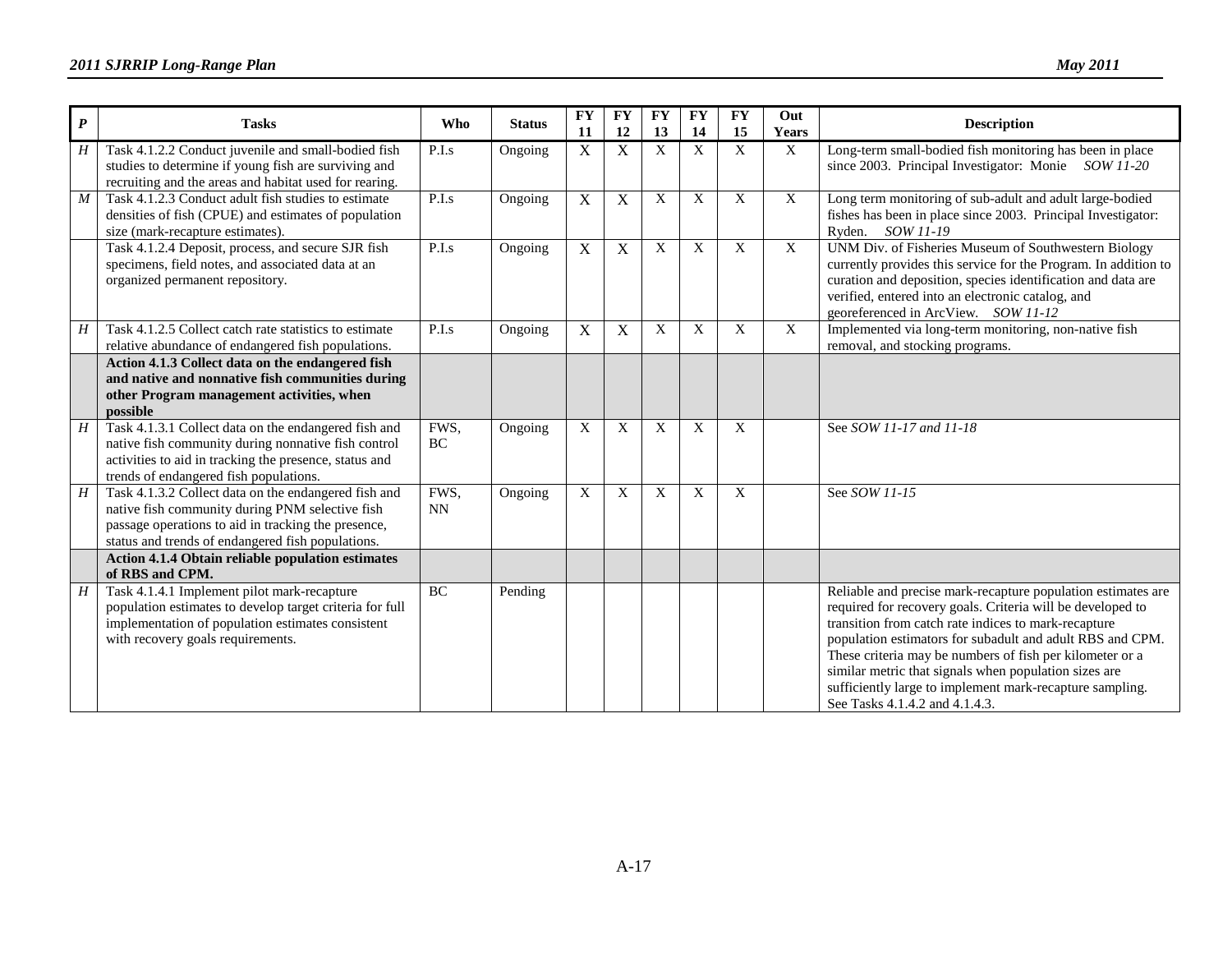| $\boldsymbol{P}$ | <b>Tasks</b>                                                                                                                                                                                                                                                                                | Who                  | <b>Status</b> | <b>FY</b><br>11 | <b>FY</b><br>12 | <b>FY</b><br>13 | <b>FY</b><br>14 | <b>FY</b><br>15           | Out<br>Years | <b>Description</b>                                                                                                                                                                                                                                                                                                                                                                                                   |
|------------------|---------------------------------------------------------------------------------------------------------------------------------------------------------------------------------------------------------------------------------------------------------------------------------------------|----------------------|---------------|-----------------|-----------------|-----------------|-----------------|---------------------------|--------------|----------------------------------------------------------------------------------------------------------------------------------------------------------------------------------------------------------------------------------------------------------------------------------------------------------------------------------------------------------------------------------------------------------------------|
| $H_{\rm}$        | Task 4.1.4.2 Use mark-recapture population<br>estimators, when feasible, and in conjunction with<br>catch rate estimators, to provide reliable estimates of<br>adults, subadults, survival, and recruitment consistent<br>with recovery goals criteria to gauge recovery of CPM<br>and RBS. | FWS,<br>BC,<br>P.I.s | Ongoing       | $\mathbf X$     | X               | X               | X               | X                         | X            | Via long-term monitoring, non-native fish removal, and<br>stocking programs, implement and refine mark-recapture<br>population estimates for RBS and CPM that provide reliable<br>and precise estimates of subadult and adults, as well as<br>estimates of survival. After workshops in 2009, the BC<br>determined existing Program mark-recapture data will be<br>used to do population estimates in the near term. |
|                  | Task 4.1.4.3 Analyze mark-recapture data with<br>methods used by Bestgen (2009) to estimate survival<br>rates of razorback sucker.                                                                                                                                                          | PO<br>$\rm BC$       | Ongoing       |                 | $\mathbf X$     |                 |                 | $\boldsymbol{\mathrm{X}}$ |              | Bestgen (2009) used methods similar to those used in the<br>Upper Colorado River Basin, in the Green and Colorado<br>River subbasins, to analyze the survival of razorback suckers<br>in the San Juan River using mark-recapture data. These<br>analyses will be replicated every 3-5 years.                                                                                                                         |
| H                | Task 4.1.4.4 Conduct Population Estimation<br>Workshops and evaluate population estimators used in<br>other systems to identify the most reliable and suitable<br>estimator(s) for Colorado pikeminnow and razorback<br>sucker.                                                             | PO, BC               | As<br>needed  |                 |                 |                 |                 |                           |              | Monitoring workshops were held in 2009 to evaluate<br>population estimators to be used for RBS and CPM in the<br>San Juan River. Estimation techniques used in other systems<br>were evaluated to identify the most reliable and suitable<br>estimators. The monitoring plan is being updated and will<br>address this issue.                                                                                        |
| H                | Task 4.1.4.5 Procure adequate numbers of PIT tags<br>for marking native and endangered fish.                                                                                                                                                                                                | <b>BOR</b>           | Ongoing       | $\mathbf X$     | $\mathbf X$     | X               | X               | X                         | $\mathbf X$  | PIT tags are the standard marking tool for the endangered<br>fishes. $SOW11-27$                                                                                                                                                                                                                                                                                                                                      |
|                  | Action 4.1.5 Evaluate the risk of hybridization<br>among sucker species.                                                                                                                                                                                                                    |                      |               |                 |                 |                 |                 |                           |              |                                                                                                                                                                                                                                                                                                                                                                                                                      |
| $\cal M$         | Task 4.1.5.1 Quantify the extent of hybridization<br>among native suckers to determine if releasing large<br>numbers of hatchery razorback suckers into the San<br>Juan River will reduce genetic diversity and viability<br>of razorback sucker and/or flannelmouth sucker.                | BC                   | Ongoing       |                 | $\mathbf X$     |                 |                 |                           |              | Hybridization may be reducing genetic viability of native<br>suckers and may require actions such as mechanical removal<br>to reduce white suckers. There is some information on the<br>extent of hybridization between native suckers (i.e.,<br>razorback, flannelmouth, bluehead) and nonnative white<br>suckers in the San Juan River (Turner et al. 2002, 2008). A<br>reassessment should be conducted in 2012.  |
| M                | Task 4.1.5.2 Quantify the extent of hybridization<br>between native suckers with nonnative white suckers to<br>determine if hybridization is reducing genetic diversity<br>and viability of native suckers (i.e., razorback sucker,<br>flannelmouth sucker, bluehead sucker).               | BC                   | Ongoing       |                 | X               |                 |                 | X                         |              | Observational surveys are conducted during other Program<br>activities. Hybridization between native suckers and<br>nonnative white suckers does not currently appear to be a<br>problem in the San Juan River. A reassessment should be<br>conducted in 2012.                                                                                                                                                       |
| $\boldsymbol{M}$ | Task 4.1.5.3 Identify and implement necessary actions<br>to minimize hybridization among native suckers and<br>nonnative suckers.                                                                                                                                                           | BC                   | As<br>needed  |                 | X               |                 |                 |                           |              | Reassessment should be conducted in 2012.                                                                                                                                                                                                                                                                                                                                                                            |
|                  | Action 4.1.6. Ensure adequate protection from<br>diseases and parasites.                                                                                                                                                                                                                    |                      |               |                 |                 |                 |                 |                           |              |                                                                                                                                                                                                                                                                                                                                                                                                                      |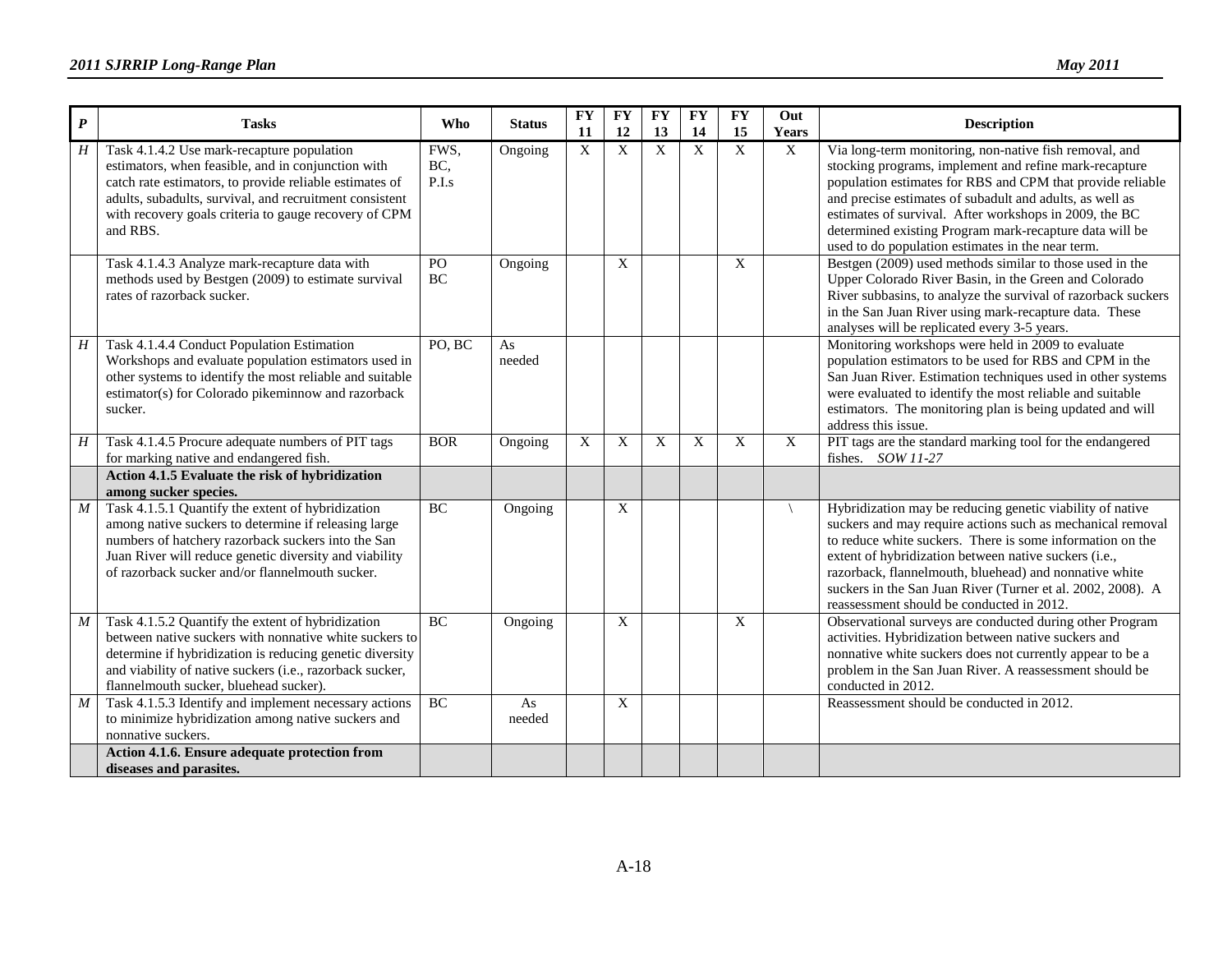| P                | <b>Tasks</b>                                                                                                                                      | <b>Who</b>         | <b>Status</b> | <b>FY</b><br><b>11</b> | <b>FY</b><br>12 | FY<br>13 | <b>FY</b><br>14 | <b>FY</b><br>15 | Out<br>Years | <b>Description</b>                                                                                                                                                                                                                                                                                                                                                                                                                                |
|------------------|---------------------------------------------------------------------------------------------------------------------------------------------------|--------------------|---------------|------------------------|-----------------|----------|-----------------|-----------------|--------------|---------------------------------------------------------------------------------------------------------------------------------------------------------------------------------------------------------------------------------------------------------------------------------------------------------------------------------------------------------------------------------------------------------------------------------------------------|
| $\,c\,$          | Task 4.1.6.1 Track health of fish in the San Juan<br>River to ensure adequate protection from diseases and<br>parasites.                          | PO, P.I.s          | Ongoing       | $\boldsymbol{X}$       | $\overline{X}$  | X        | X               | X               | $\mathbf X$  | Ensuring adequate protection from diseases and parasites is<br>indentified as a potential limiting factor for RBS and CPM<br>population recovery. During fish handling and capture<br>activities on the San Juan River, optical inspections of<br>general fish health and condition is conducted and any<br>indication of poor health of endangered fishes is logged and<br>reported. If any indications of poor health are found                 |
| $\,$             | Task 4.1.6.2 Identify causes and recommend<br>corrective actions if any indications of poor health are<br>of concern.                             | P.O.,<br>BC, P.I.s | As<br>needed  |                        |                 |          |                 |                 |              |                                                                                                                                                                                                                                                                                                                                                                                                                                                   |
|                  | Goal 4.2-Monitor Habitat Use and<br>Availability.                                                                                                 |                    |               |                        |                 |          |                 |                 |              |                                                                                                                                                                                                                                                                                                                                                                                                                                                   |
|                  | <b>Action 4.2.1 Develop a standardized monitoring</b><br>program for habitat.                                                                     |                    |               |                        |                 |          |                 |                 |              |                                                                                                                                                                                                                                                                                                                                                                                                                                                   |
| $\overline{M}$   | Task 4.2.1.1 Develop and revise Standardized Habitat<br>Monitoring Plan.                                                                          | $\rm BC$           | Ongoing       | X                      |                 |          |                 |                 |              | BC workshops were conducted in 2009 to evaluate current<br>fish and habitat monitoring and develop a comprehensive<br>plan for both fish and habitat monitoring. Final results of the<br>detailed reach results were available in 2010. A<br>comprehensive monitoring plan is being developed and will<br>incorporate this information. A habitat monitoring workshop<br>to refine and improve habitat evaluation methods is planned<br>for 2011. |
| $\boldsymbol{M}$ | Task 4.2.1.2 Organize and conduct Habitat<br>Monitoring and Mapping Workshops, as necessary, to<br>refine and improve habitat evaluation methods. | PO, BC             | As<br>needed  | X                      |                 |          |                 |                 |              | BC workshops were conducted in 2009 to evaluate current<br>fish and habitat monitoring and develop a comprehensive<br>plan for both fish and habitat monitoring. A focused habitat<br>monitoring workshop to refine and improve habitat<br>evaluation methods is planned for 2011.                                                                                                                                                                |
|                  | <b>Action 4.2.2 Implement a standardized monitoring</b><br>program for habitat.                                                                   |                    |               |                        |                 |          |                 |                 |              |                                                                                                                                                                                                                                                                                                                                                                                                                                                   |
| H                | Task 4.2.2.1 Quantify attributes of habitats important<br>to each life stage of endangered fish.                                                  | FWS,<br>$\rm BC$   | Ongoing       |                        |                 |          |                 |                 |              | Habitats used by various life stages of CPM and RBS should<br>be monitored and related to flow and river location.                                                                                                                                                                                                                                                                                                                                |
|                  | Task 4.2.2.2 Map habitat at different flows as<br>described in the Standardized Habitat Monitoring Plan                                           | P.I.s              | Ongoing       |                        | X               | X        | X               | X               | $\mathbf X$  | SOW 11-24                                                                                                                                                                                                                                                                                                                                                                                                                                         |
| H                | Task 4.2.2.3 Monitor long-term habitat response of<br>the river channel to flow recommendations.                                                  | BC                 | Ongoing       |                        | X               | X        | X               | X               | $\mathbf X$  | Long-term river-wide response of the river channel (i.e.,<br>aggradation or degradation) will be monitored and related to<br>the flow recommendations to assess gross overall channel<br>change (as needed).                                                                                                                                                                                                                                      |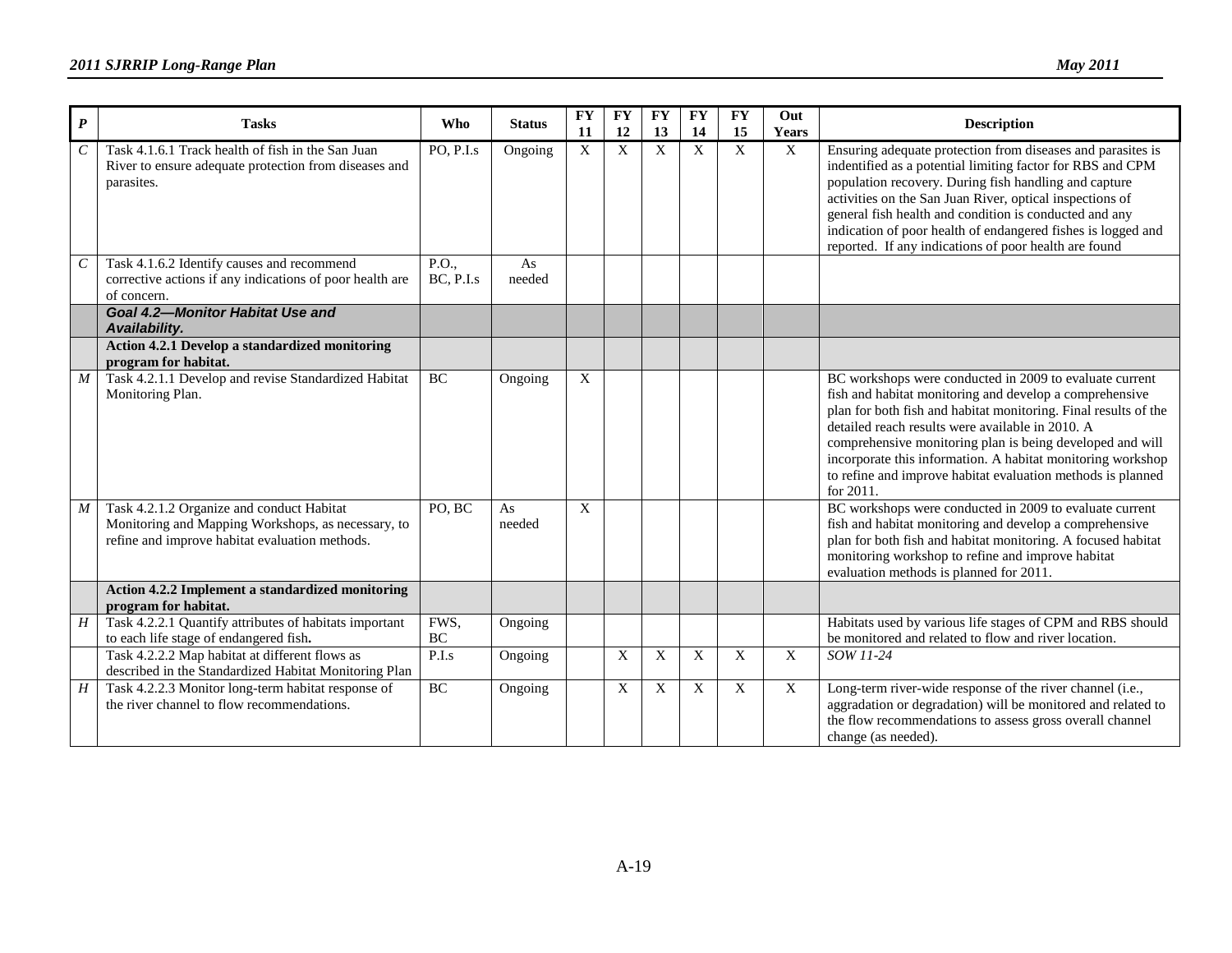| $\boldsymbol{P}$      | <b>Tasks</b>                                                                                                                                                                                 | <b>Who</b>                 | <b>Status</b> | $\mathbf{F}\mathbf{Y}$<br>11 | <b>FY</b><br>12 | <b>FY</b><br>13 | <b>FY</b><br>14 | <b>FY</b><br>15 | Out<br>Years              | <b>Description</b>                                                                                                                                                                                                                                                                                                                                                                                                                                                                                   |
|-----------------------|----------------------------------------------------------------------------------------------------------------------------------------------------------------------------------------------|----------------------------|---------------|------------------------------|-----------------|-----------------|-----------------|-----------------|---------------------------|------------------------------------------------------------------------------------------------------------------------------------------------------------------------------------------------------------------------------------------------------------------------------------------------------------------------------------------------------------------------------------------------------------------------------------------------------------------------------------------------------|
| $\mathcal{C}_{0}^{0}$ | Task 4.2.2.4 Monitor water quality in the San Juan<br>River (see Action 2.4.1.).                                                                                                             | FWS,<br>BIA,<br><b>BOR</b> | Ongoing       |                              | X               | $\mathbf X$     | X               | X               | $\boldsymbol{\mathrm{X}}$ | Elevated levels of selenium and mercury have been detected<br>in the San Juan River and identified by the FWS as potential<br>causes of failure of CPM or RBS populations. Continued<br>monitoring of critical water quality parameters is needed to<br>track and assess water quality effects on the endangered fish.<br>Long-term monitoring for selenium and temperature is a<br>required measure in the NIIP BO. The Program currently<br>monitors temperature. Principle Investigator: Bliesner |
| Η                     | Task 4.2.2.5 Monitor stream flows                                                                                                                                                            | P.L <sub>s</sub>           | Annually      | X                            | X               | X               | X               | X               | $\mathbf{X}$              | Five USGS streamflow gaging stations on the mainstem of<br>the SJR provide flow data. USGS takes additional flow<br>measurements at Archuleta, Farmington, Shiprock, and Four<br>Corners. SOW 11-14                                                                                                                                                                                                                                                                                                  |
| $\cal C$              | Task 4.2.2.6 Monitor water temperature                                                                                                                                                       | P.I.s                      | Annually      | $\mathbf X$                  | $\overline{X}$  | X               | $\mathbf X$     | X               | $\mathbf X$               | Daily water temperature data at key locations are used by all<br>researchers and allow future assessment of the impact of<br>releases from Navajo Dam on critical habitat. SOW 11-24                                                                                                                                                                                                                                                                                                                 |
|                       | Task 4.2.2.7 Obtain river videography                                                                                                                                                        | P.I.s                      | Annually      | X                            | X               | X               | X               | X               | X                         | High definition videography taken in late summer during<br>base flow conditions is used for developing maps of the<br>river, evaluating habitat relationships, and providing a<br>database for comparing future conditions. SOW 11-25                                                                                                                                                                                                                                                                |
|                       | Action 4.2.3 Identify and refine habitat/fish<br>relationships.                                                                                                                              |                            |               |                              |                 |                 |                 |                 |                           |                                                                                                                                                                                                                                                                                                                                                                                                                                                                                                      |
| $\boldsymbol{H}$      | Task 4.2.3.1 Determine if a habitat/fish relationship<br>can be defined, the probability of success, the level of<br>data needed to accomplish this, and the cost of<br>collecting the data. | FWS,<br>$\rm BC$           |               |                              |                 |                 |                 |                 |                           | Workshops were conducted in 2009 to evaluate and modify<br>current monitoring and data collection methodologies and<br>address data integration. A comprehensive fish and habitat<br>monitoring plan will be completed in 2011                                                                                                                                                                                                                                                                       |
| H                     | Task 4.2.3.2 Identify principal river reaches and<br>habitats used by various life-stages of endangered<br>fish.                                                                             | FWS,<br>BC                 |               |                              |                 |                 |                 |                 |                           | An understanding of river reaches and habitats used by CPM<br>and RBS is important in understanding how flows benefit<br>these habitats.                                                                                                                                                                                                                                                                                                                                                             |
|                       | Task 4.2.3.3 Relate geo-referenced fish capture data<br>to habitat data.                                                                                                                     | P.I.s, PO                  | Ongoing       | $\overline{X}$               |                 |                 |                 |                 |                           | This was initiated by Bliesner during the detailed reach<br>study. Starting in 2010, P.I.s will record GPS coordinates<br>for all captures and recaptures during monitoring and<br>nonnative fish removal activities.                                                                                                                                                                                                                                                                                |
|                       | Goal 4.3-Integrate And Synthesize<br><b>Monitoring Data And Information To Evaluate</b><br><b>Fish Community And Ecosystem Responses</b><br><b>To Recovery Actions.</b>                      |                            |               |                              |                 |                 |                 |                 |                           |                                                                                                                                                                                                                                                                                                                                                                                                                                                                                                      |
|                       | Action 4.3.1 Describe life history parameters of<br>wild CPM and RBS.                                                                                                                        |                            |               |                              |                 |                 |                 |                 |                           |                                                                                                                                                                                                                                                                                                                                                                                                                                                                                                      |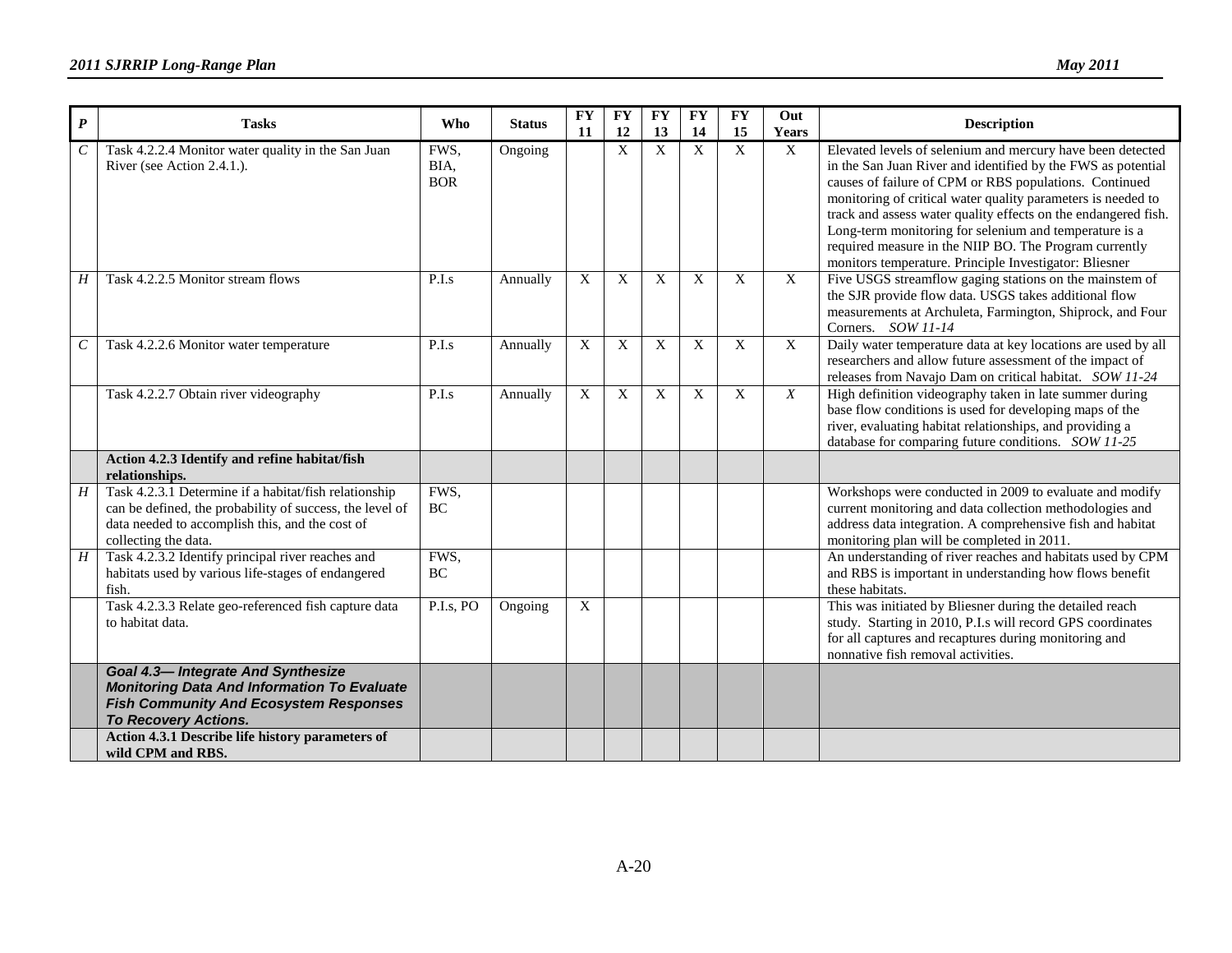| $\boldsymbol{P}$ | <b>Tasks</b>                                                                                                                                                                                                                                                                                                                       | <b>Who</b>          | <b>Status</b> | <b>FY</b><br>11           | <b>FY</b><br>12 | <b>FY</b><br>13 | FY<br>14 | <b>FY</b><br>15 | Out<br>Years              | <b>Description</b>                                                                                                                                                                                                                                                                                                                                               |
|------------------|------------------------------------------------------------------------------------------------------------------------------------------------------------------------------------------------------------------------------------------------------------------------------------------------------------------------------------|---------------------|---------------|---------------------------|-----------------|-----------------|----------|-----------------|---------------------------|------------------------------------------------------------------------------------------------------------------------------------------------------------------------------------------------------------------------------------------------------------------------------------------------------------------------------------------------------------------|
| C                | Task 4.3.1.1 Document and quantify reproduction,<br>survival, and recruitment.                                                                                                                                                                                                                                                     | FWS,<br><b>BC</b>   | Ongoing       | X                         | X               | $\mathbf X$     | X        | $\mathbf X$     | $\mathbf X$               | Survival will be estimated by age group for RBS and CPM.<br>Survival can be estimated from periodic comparison of<br>abundance estimates and from mark-recapture analyses.<br>Recruitment will be estimated from periodic abundance<br>estimates of subadults and adults. Estimates of recruitment<br>are demographic criteria of recovery goals. 1992 - present |
|                  | Action 4.3.2 Develop fish community and<br>ecosystem response strategies                                                                                                                                                                                                                                                           |                     |               |                           |                 |                 |          |                 |                           |                                                                                                                                                                                                                                                                                                                                                                  |
| H                | Task 4.3.2.1 Develop a centralized database that<br>incorporates all data from standardized monitoring<br>and integrate into the Program database.                                                                                                                                                                                 | $PO, \overline{BC}$ | Ongoing       | X                         | X               | X               | X        | X               | $\mathbf{X}$              | The San Juan River Basin Recovery Implementation<br>Program maintains a centralized database of all monitoring<br>activities. This database is part of the overall Program<br>database—see Task 5.2.1.1.                                                                                                                                                         |
| $H_{-}$          | Task 4.3.2.2 Use previous and current data collected<br>during ongoing investigations to characterize<br>dynamics of native fishes and their response to<br>management activities intended to improve status of<br>listed species.                                                                                                 | PO, BC              | Ongoing       | X                         | X               | X               | X        | X               | $\overline{X}$            | In coordination with the BC, the Program Office is<br>responsible for ensuring that information is integrated and<br>synthesized to evaluate Program progress toward recovery-<br>see Goal 5.2.                                                                                                                                                                  |
| M                | Task 4.3.2.3 Evaluate and review available fisheries<br>data for use in the model to evaluate recovery actions.                                                                                                                                                                                                                    | PO, BC              | As<br>needed  |                           |                 |                 |          |                 |                           | A great deal of information has been gathered on the fish<br>community of the San Juan River. This information should<br>be assimilated. Data Integration and Habitat and Fish<br>Monitoring Workshops were held in 2009.                                                                                                                                        |
| M                | Task 4.3.2.4 Update population model specific to the<br>San Juan River and use with other existing data to<br>evaluate fish community response to recovery actions.                                                                                                                                                                | $PO, \overline{BC}$ | As<br>needed  | X                         |                 |                 |          |                 |                           | The population model will be updated to assist in evaluating<br>possible responses by fish species to management actions.                                                                                                                                                                                                                                        |
|                  | Action 4.3.3 Identify and implement appropriate<br>monitoring and research strategies to evaluate<br>ecosystem response                                                                                                                                                                                                            |                     |               |                           |                 |                 |          |                 |                           |                                                                                                                                                                                                                                                                                                                                                                  |
| H                | Task 4.3.3.1 Develop and implement an integrated<br>fish and habitat monitoring plan that includes an<br>annual process for assessing and modifying<br>monitoring activities so that current status of native<br>and endangered fish populations and habitat can be<br>assessed and progress toward recovery can be<br>determined. | PO, BC              | Ongoing       | $\boldsymbol{\mathrm{X}}$ | X               | X               | X        | X               | $\boldsymbol{\mathrm{X}}$ | Workshops were conducted in 2009 to evaluate current fish<br>and habitat monitoring. A stated purpose of the workshops<br>was to develop an integrated fish and habitat monitoring plan<br>that includes annual evaluation and data integration, and an<br>adaptive management component. The plan is being<br>developed and should be complete in 2010.         |
|                  | Action 4.3.4 Use data from monitoring and<br>management actions and research information to<br>evaluate and modify recovery activities, as<br>necessary, to ensure progress toward recovery.                                                                                                                                       |                     |               |                           |                 |                 |          |                 |                           |                                                                                                                                                                                                                                                                                                                                                                  |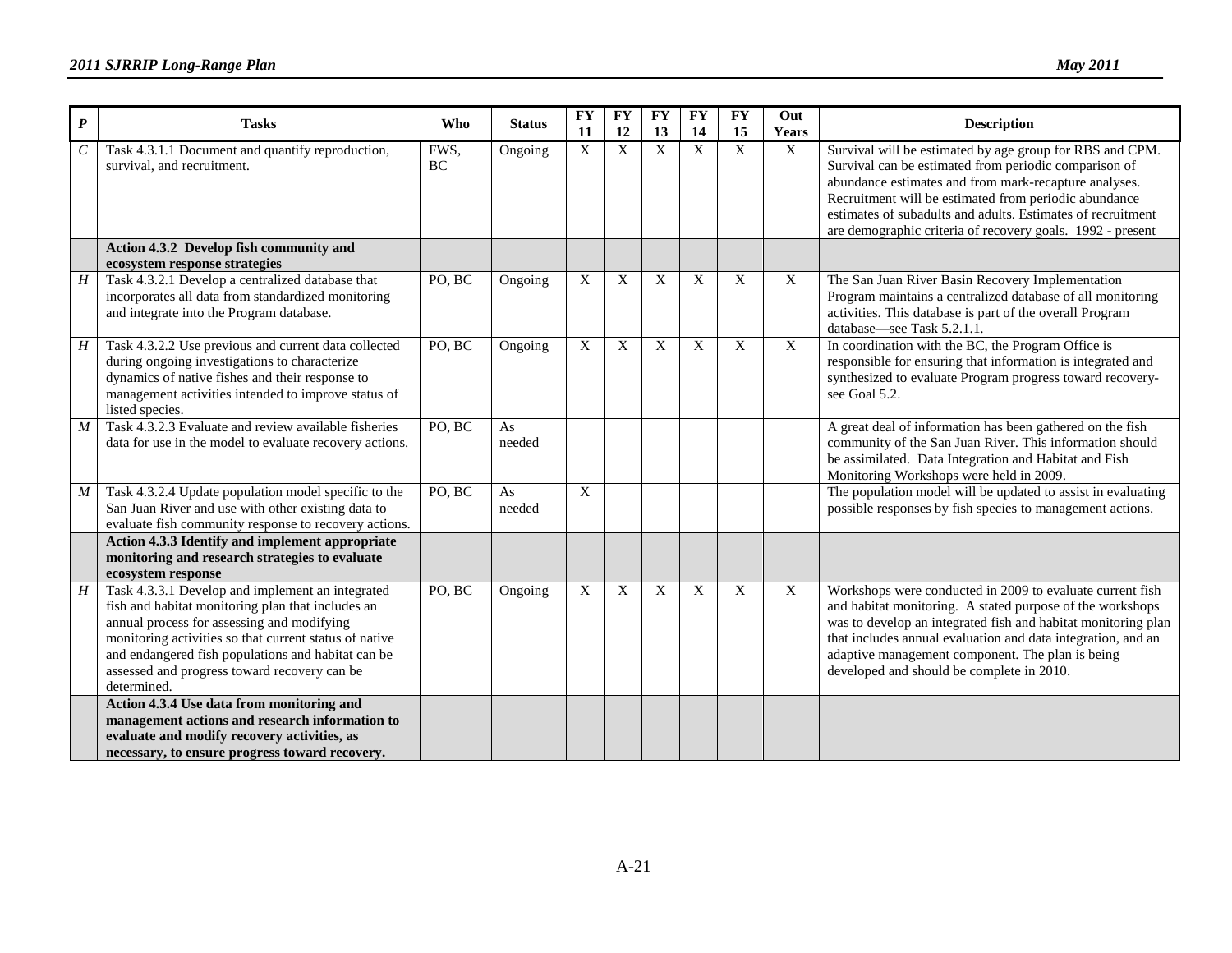| $\boldsymbol{P}$            | <b>Tasks</b>                                                                                                                                                                                                                                                                                                                                                   | <b>Who</b> | <b>Status</b> | <b>FY</b><br>11 | <b>FY</b><br>12 | ${\bf F}{\bf Y}$<br>13 | <b>FY</b><br>14 | <b>FY</b><br>15 | Out<br><b>Years</b>       | <b>Description</b>                                                                                                                                                                                                                                                                                                                                                                    |
|-----------------------------|----------------------------------------------------------------------------------------------------------------------------------------------------------------------------------------------------------------------------------------------------------------------------------------------------------------------------------------------------------------|------------|---------------|-----------------|-----------------|------------------------|-----------------|-----------------|---------------------------|---------------------------------------------------------------------------------------------------------------------------------------------------------------------------------------------------------------------------------------------------------------------------------------------------------------------------------------------------------------------------------------|
| $\mathcal{C}_{\mathcal{C}}$ | Task 4.3.4.1 Identify, describe, and implement<br>strategies for improving long-term survival and<br>recruitment of razorback sucker and Colorado<br>pikeminnow including but not limited to nonnative<br>fish removal, enhancing habitat and food resources,<br>enhancing genetic diversity and viability, and<br>mitigating barriers to range fragmentation. | PO, BC     | Ongoing       | X               | X               | $\mathbf X$            | X               | X               | $\boldsymbol{\mathrm{X}}$ | Use adaptive management strategies to eliminate, add, or<br>adjust monitoring and research activities and management<br>actions to obtain needed information and improve species<br>and habitat status and condition.                                                                                                                                                                 |
| H                           | Task 4.3.4.2 Use data and information gathered from<br>fish surveys, hatchery augmentation, and survival<br>studies to describe best strategies for establishing wild<br>populations of endangered fish and restoring the<br>native fish community.                                                                                                            | PO, BC     | Ongoing       |                 |                 |                        |                 |                 |                           | Information will be assimilated and evaluated on a continual<br>basis to assess stocking success and establishment of wild<br>populations of CPM and RBS.                                                                                                                                                                                                                             |
| $\overline{H}$              | Task 4.3.4.3 Use data and information gathered from<br>nonnative fish efforts to evaluate effects of nonnative<br>fish control on distribution, abundance, and<br>demographics (e.g., fish size, age, sexual maturity) of<br>the endangered fish populations and native fish<br>community.                                                                     | FWS,<br>BC | Ongoing       |                 |                 |                        |                 |                 |                           | Fish population respond in various ways to severe reduction<br>from mechanical removal. These responses need to be<br>evaluated to determine if removal will require different<br>strategies for minimizing negative impacts to native and<br>endangered fish species. Ongoing evaluation is needed,<br>including assessment of new technologies for controlling<br>nonnative fishes. |
| H                           | Task 4.3.4.4 Evaluate effects of nonnative fish control<br>on distribution, abundance, and demographics (e.g.,<br>fish size, age, and sexual maturity) of nonnative fish<br>populations.                                                                                                                                                                       | FWS,<br>BC | Ongoing       |                 |                 |                        |                 |                 |                           | Full implementation of the nonnative fish control strategy<br>began in 2008. The BC will hold a workshop in 2010 to<br>evaluate the non-native fish control program and make<br>adjustments if appropriate                                                                                                                                                                            |
|                             | <b>Goal 4.4-Identify and Conduct Research</b><br>and Monitoring in Support of Recovery<br><b>Actions</b>                                                                                                                                                                                                                                                       |            |               |                 |                 |                        |                 |                 |                           |                                                                                                                                                                                                                                                                                                                                                                                       |
|                             | <b>Action 4.4.1 Annually identify potential</b><br>project/activities/questions/information needs                                                                                                                                                                                                                                                              |            |               |                 |                 |                        |                 |                 |                           |                                                                                                                                                                                                                                                                                                                                                                                       |
|                             | Lake Powell endangered fish                                                                                                                                                                                                                                                                                                                                    |            |               |                 |                 |                        |                 |                 |                           |                                                                                                                                                                                                                                                                                                                                                                                       |
|                             | Passive Pit Tag Detection Methods                                                                                                                                                                                                                                                                                                                              |            |               |                 |                 |                        |                 |                 |                           |                                                                                                                                                                                                                                                                                                                                                                                       |
|                             | Radiotelemetry Study                                                                                                                                                                                                                                                                                                                                           |            |               |                 |                 |                        |                 |                 |                           |                                                                                                                                                                                                                                                                                                                                                                                       |
|                             | <b>Tributary Sampling</b>                                                                                                                                                                                                                                                                                                                                      |            |               |                 |                 |                        |                 |                 |                           | e.g., Yellow Jacket Canyon                                                                                                                                                                                                                                                                                                                                                            |
|                             | Conduct Inventory of all potential problematic<br>reservoirs (i.e., potential sources of nonnative species)                                                                                                                                                                                                                                                    |            |               |                 |                 |                        |                 |                 |                           |                                                                                                                                                                                                                                                                                                                                                                                       |
|                             | Action 4.4.2 Implement project/activities as<br>necessary to obtain needed information                                                                                                                                                                                                                                                                         |            |               |                 |                 |                        |                 |                 |                           |                                                                                                                                                                                                                                                                                                                                                                                       |
| $\boldsymbol{H}$            | Task 4.4.2.1 Conduct fish studies in the SJR Arm of<br>Lake Powell as needed to assess presence/absence of<br>SJR endangered fish populations                                                                                                                                                                                                                  | P.I.s      | As<br>needed  | $\mathbf X$     |                 |                        |                 |                 |                           | A fish survey of Lake Powell will be conducted in 2011.<br>Principal Investigator: Ryden SOW 11-28                                                                                                                                                                                                                                                                                    |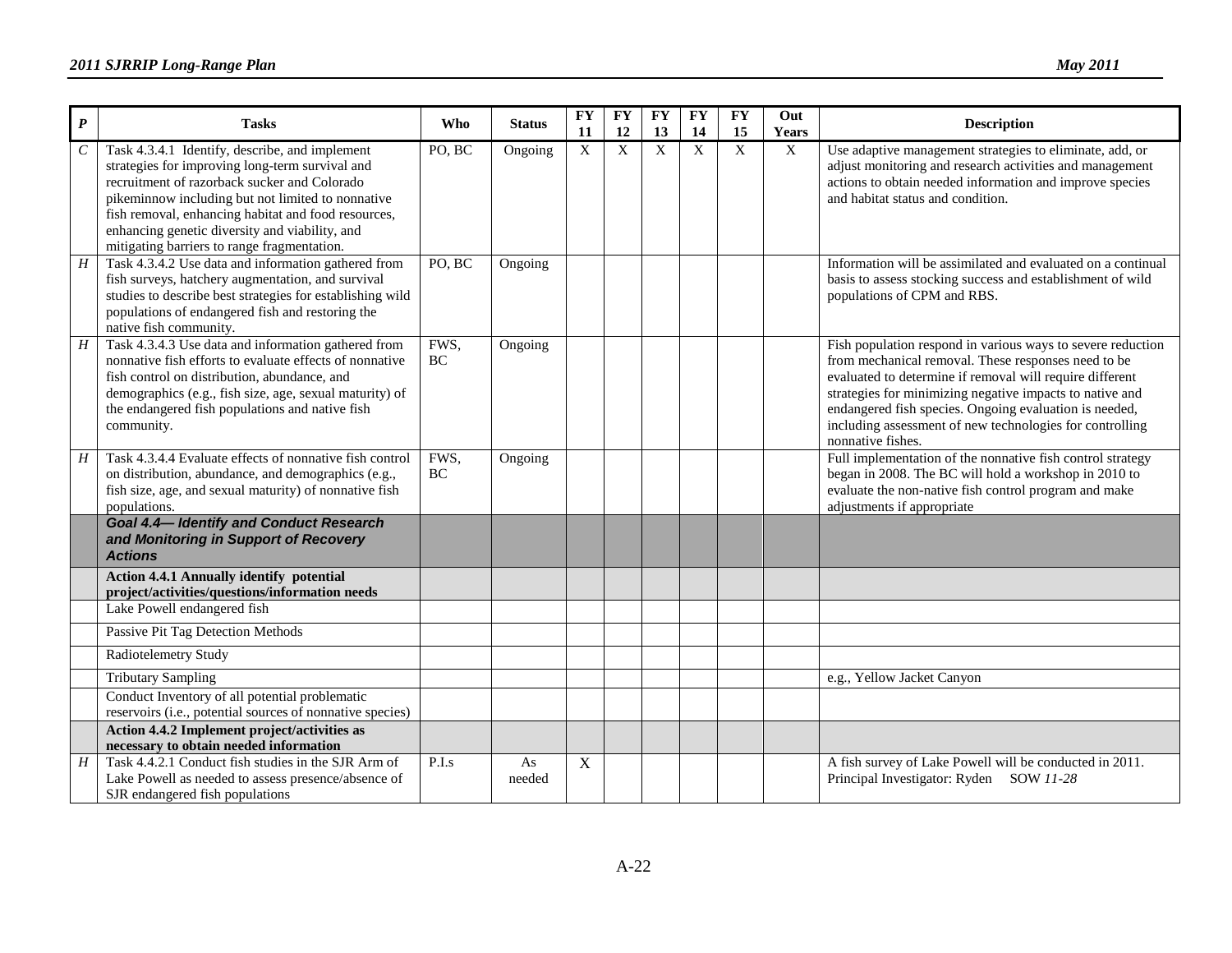#### **Table A5. Tasks, priorities, responsibilities, dates, and descriptions for Element 5.— Program Coordination and Assessment of Progress toward Recovery.**

| $\boldsymbol{P}$ | <b>Tasks</b>                                                                                                                                                                                                                             | Who               | <b>Status</b> | <b>FY</b><br>11 | <b>FY</b><br>12 | <b>FY</b><br>13 | <b>FY</b><br>14 | <b>FY</b><br>15 | Out<br>Years | <b>Description</b>                                                                                                                                                                                                                                                                                                                                                                                                                                                                                                                                                                                                                              |
|------------------|------------------------------------------------------------------------------------------------------------------------------------------------------------------------------------------------------------------------------------------|-------------------|---------------|-----------------|-----------------|-----------------|-----------------|-----------------|--------------|-------------------------------------------------------------------------------------------------------------------------------------------------------------------------------------------------------------------------------------------------------------------------------------------------------------------------------------------------------------------------------------------------------------------------------------------------------------------------------------------------------------------------------------------------------------------------------------------------------------------------------------------------|
|                  | Goal 5.1-Facilitate Program Planning and<br><b>Management.</b>                                                                                                                                                                           |                   |               |                 |                 |                 |                 |                 |              |                                                                                                                                                                                                                                                                                                                                                                                                                                                                                                                                                                                                                                                 |
|                  | <b>Action 5.1.1 Provide Ongoing Program</b><br><b>Management</b><br>SOW 11-29                                                                                                                                                            |                   |               |                 |                 |                 |                 |                 |              |                                                                                                                                                                                                                                                                                                                                                                                                                                                                                                                                                                                                                                                 |
| H                | Task 5.1.1.1 Coordinate and schedule meetings and<br>activities of the Coordination Committee and the<br>technical committees, as necessary.                                                                                             | PO                | As Needed     | X               | X               | X               | X               | X               | X            | The Program Office will coordinating the activities of the<br>Coordination Committee and the Program's technical<br>committees, including providing notices, agendas,<br>information packets, and providing draft and final summaries<br>for committee and subcommittee meetings and conference<br>calls as per the committee meeting.                                                                                                                                                                                                                                                                                                          |
| H                | Task 5.1.1.2 Annually review and update the Long-<br>Range Plan to reflect new information, new projects<br>and Program progress.                                                                                                        | PO,<br>BC, CC     | Annually      | X               | X               | X               | X               | $\mathbf{X}$    | $\mathbf{X}$ | The LRP is a living document that will be reviewed and<br>revised annually according to the process described in the<br>SJRRIP Program Document (2006). The Program Office<br>will update the LRP in coordination with the CC and<br>technical committees to reflect accomplishments during the<br>past year, new projects needed to achieve goals, and changes<br>in timing of projects. The LRP will include those actions the<br>Program and Service believe are necessary to achieve<br>recovery and those ESA compliance actions identified in the<br>biological opinions that the Program has assumed<br>responsibility for implementing. |
| Н                | Task 5.1.1.3 Convene annual Program coordination<br>meetings to review the preceding year's monitoring,<br>recovery and research data; assess progress toward<br>recovery; and provide recommendations to modify the<br>Long-Range Plan. | PO,<br><b>BOR</b> | Annually      | X               | X               | X               | $\mathbf X$     | X               | X            | The Program Coordinator will chair an annual meeting of the<br>Coordination and Biology committees and the Service to<br>review the preceding year's monitoring, recovery and<br>research data, assess progress toward recovery, and provide<br>recommendations to modify monitoring, recovery and<br>research actions, as appropriate.                                                                                                                                                                                                                                                                                                         |
| H                | Task 5.1.1.4 Develop list of prioritized actions and<br>projects for the Annual Work Plan that most benefit<br>recovery of the endangered fish populations.                                                                              | BC, PO            | Annually      | X               | X               | X               | X               | X               | X            | Based on the Long-Range Plan, the Program Office will<br>work with the technical committees to develop a list of<br>prioritized projects for the next Annual Work Plan. The<br>prioritized list will be consistent with the Long Rang Plan,<br>include input from the technical committees, and be<br>approved by the Coordination Committee.                                                                                                                                                                                                                                                                                                   |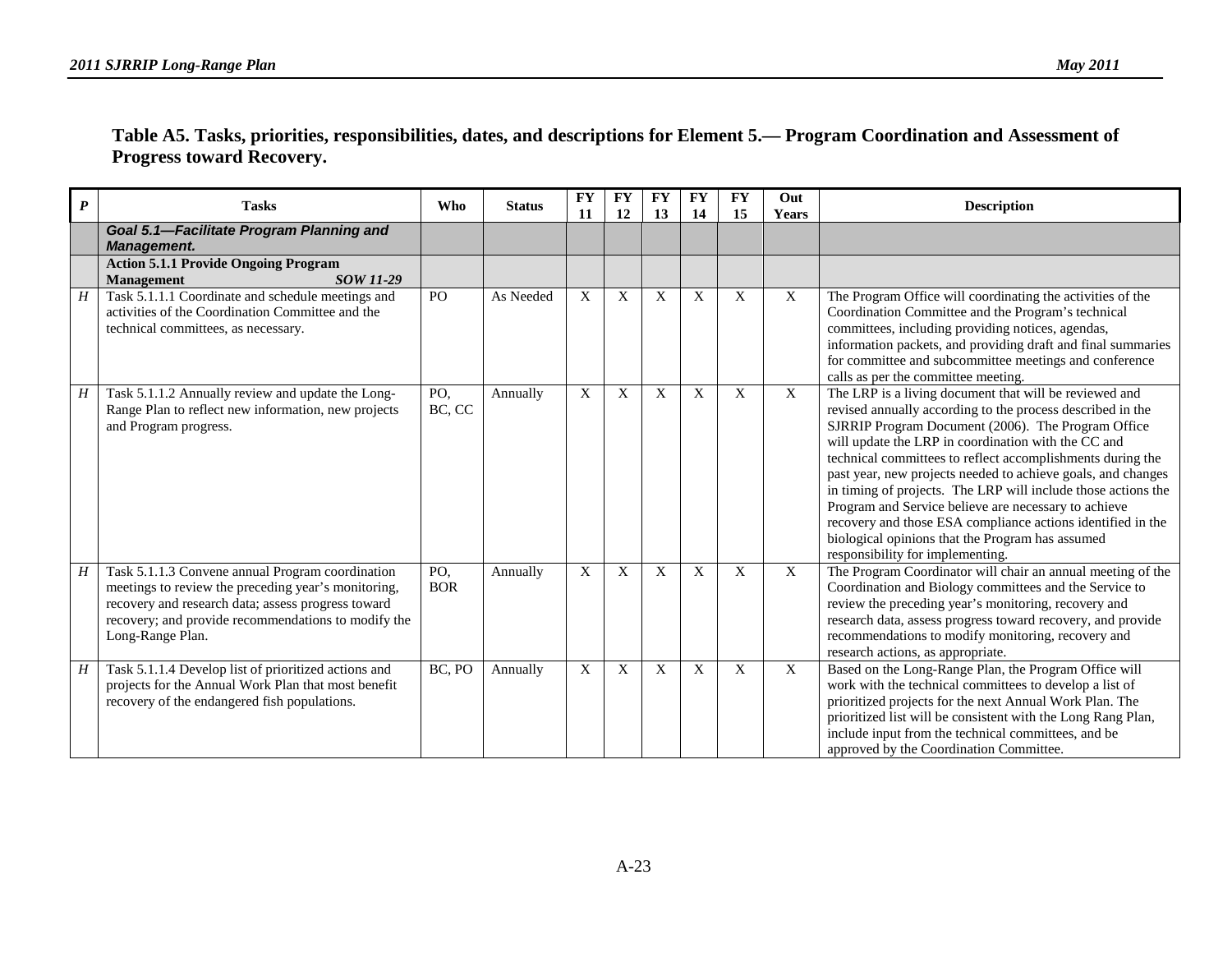| $\boldsymbol{P}$ | <b>Tasks</b>                                                                                                                                                                        | Who               | <b>Status</b> | <b>FY</b><br>11           | <b>FY</b><br>12 | <b>FY</b><br>13           | <b>FY</b><br>14           | $\mathbf{F}\mathbf{Y}$<br>15 | Out<br>Years | <b>Description</b>                                                                                                                                                                                                                                                                                                                                                                                                                                                                                                                                                                                                                                                                                                                                                                                                           |
|------------------|-------------------------------------------------------------------------------------------------------------------------------------------------------------------------------------|-------------------|---------------|---------------------------|-----------------|---------------------------|---------------------------|------------------------------|--------------|------------------------------------------------------------------------------------------------------------------------------------------------------------------------------------------------------------------------------------------------------------------------------------------------------------------------------------------------------------------------------------------------------------------------------------------------------------------------------------------------------------------------------------------------------------------------------------------------------------------------------------------------------------------------------------------------------------------------------------------------------------------------------------------------------------------------------|
| H                | Task 5.1.1.5 Develop and issue Requests for<br>Proposals (RFPs) and request Scopes of Work<br>(SOWs) for projects that most benefit recovery of the<br>endangered fish populations. | PO,<br><b>BOR</b> | Annually      | X                         | X               | $\overline{X}$            | $\overline{X}$            | X                            | $\mathbf{X}$ | Scopes of work will be prepared for the list of prioritized<br>projects and requests for proposals will be solicited. Upon<br>receipt of the scopes of work, and responses to requests for<br>proposals, the prioritized projects will have associated<br>budgets. These will be compared to the availability of funds.<br>Projects that are low on the priority list will not be included<br>in the Work Plan if funding is not available to fund all<br>projects in that fiscal year. This effort will be conducted by<br>the Program Coordinator. Unfunded, low priority, projects<br>may be considered in the next Annual Work Plan.                                                                                                                                                                                     |
| H                | Task 5.1.1.6 Assemble and review annual Scopes of<br>Work to identify most suitable projects for funding<br>and implementation.                                                     | PO,<br><b>BOR</b> | Annually      | X                         | X               | $\mathbf X$               | $\boldsymbol{\mathrm{X}}$ | X                            | $\mathbf X$  | If the Program Office, in consultation with the Service and<br>the Program's Coordination Committee and technical<br>committees, identifies an action that may facilitate the<br>recovery of the endangered fish populations in the San Juan<br>River and the action is not included in the Long-Range Plan,<br>the Program Coordinator will forward to the Coordination<br>Committee a recommendation for the inclusion of the action<br>in the LRP, along with information on the identified action<br>that the Coordination Committee needs to complete its<br>review and approval of the recommendation. Approval will<br>be based on whether the LRP accurately reflects the best<br>scientific information available, the efficient implementation<br>of recovery goals, and the management actions of the<br>Program. |
|                  | <b>Action 5.1.2 Oversee and Conduct Endangered</b><br><b>Species Act Compliance</b>                                                                                                 |                   |               |                           |                 |                           |                           |                              |              |                                                                                                                                                                                                                                                                                                                                                                                                                                                                                                                                                                                                                                                                                                                                                                                                                              |
| $\boldsymbol{H}$ | Task 5.1.2.1 Administer Program and review BOs<br>consistent with the Program's Principles                                                                                          | PO                | Ongoing       | X                         | X               | $\mathbf{X}$              | $\boldsymbol{\mathrm{X}}$ | X                            | X            | The Program is intended to provide measures for compliance<br>with the ESA for water development and water management<br>activities in the San Juan River Basin. The Coordination<br>Committee in 2001 adopted the Principles for Conducting<br>Endangered Species Act section 7 Consultations on Water<br>Development and Water Management Activities Affecting<br>Endangered Fish in the San Juan River Basin (Principles).<br>The Principles constitute a guide to define how Program<br>actions will be used to provide ESA compliance for water<br>development and water management activities.                                                                                                                                                                                                                         |
| H                | Task 5.1.2.2 Monitor and ensure implementation of<br>Program actions identified as RPAs and RPMs in BOs                                                                             | PO                | Ongoing       | $\boldsymbol{\mathrm{X}}$ | X               | $\boldsymbol{\mathrm{X}}$ | $\boldsymbol{\mathrm{X}}$ | X                            | $\mathbf{X}$ | The Program Office will ensure necessary actions are being<br>implemented to meet the requirements of the BOs that rely<br>on the Program for ESA compliance. The Coordination<br>Committee will be informed of any problems or issues that<br>may arise according to the Principles                                                                                                                                                                                                                                                                                                                                                                                                                                                                                                                                         |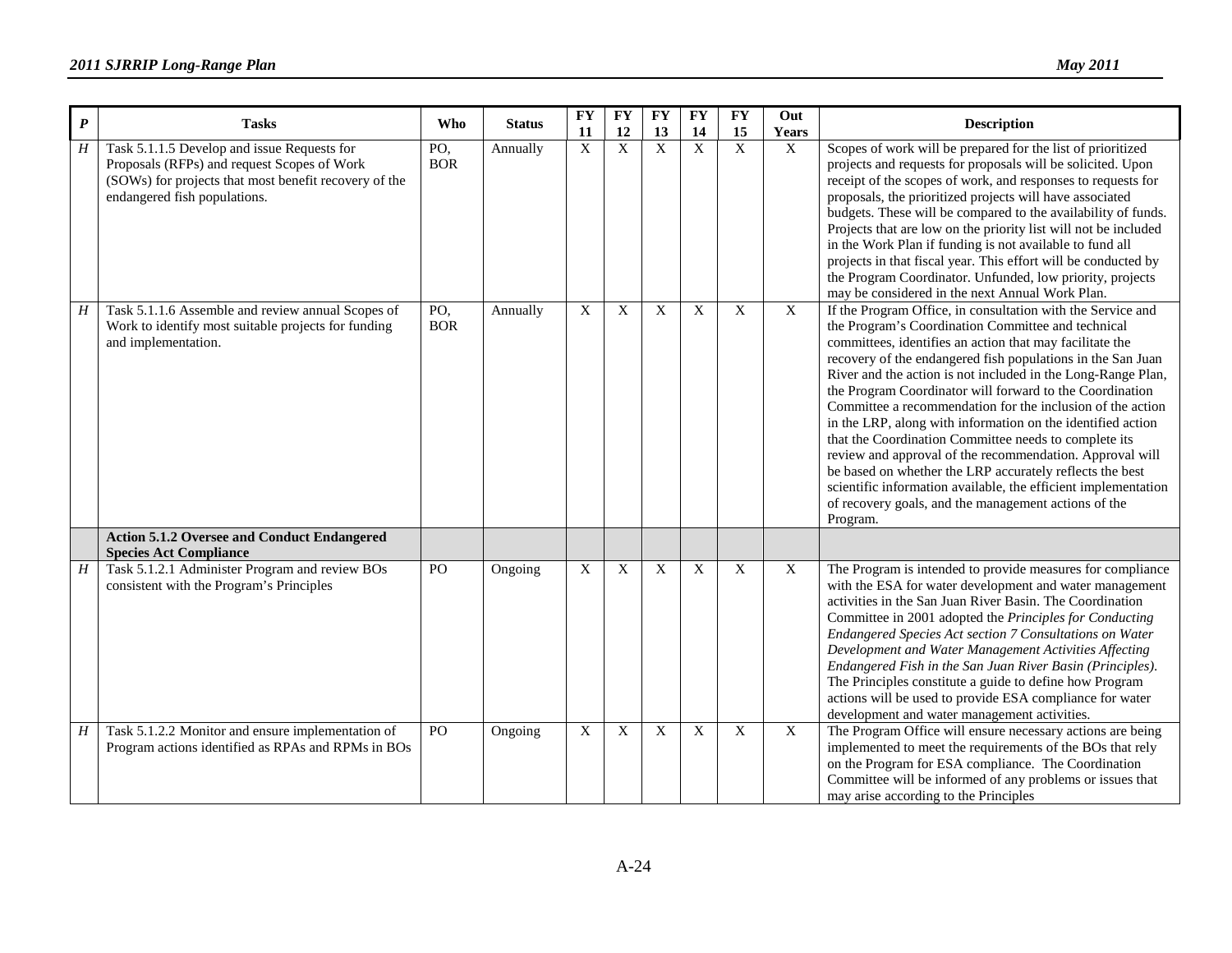| $\boldsymbol{P}$ | <b>Tasks</b>                                                                                                                                                                                         | Who               | <b>Status</b>      | <b>FY</b><br>11           | <b>FY</b><br>12 | <b>FY</b><br>13 | <b>FY</b><br>14 | <b>FY</b><br>15 | Out<br>Years | <b>Description</b>                                                                                                                                                                                                                                                                                                                                                                                                                                                                                                                                                                                                                                                                                                  |
|------------------|------------------------------------------------------------------------------------------------------------------------------------------------------------------------------------------------------|-------------------|--------------------|---------------------------|-----------------|-----------------|-----------------|-----------------|--------------|---------------------------------------------------------------------------------------------------------------------------------------------------------------------------------------------------------------------------------------------------------------------------------------------------------------------------------------------------------------------------------------------------------------------------------------------------------------------------------------------------------------------------------------------------------------------------------------------------------------------------------------------------------------------------------------------------------------------|
|                  | <b>Goal 5.2- Ensure Integration and Synthesis</b><br>of Information to Evaluate Program Progress<br><b>Toward Recovery</b><br><b>SOW 11-29</b>                                                       |                   |                    |                           |                 |                 |                 |                 |              |                                                                                                                                                                                                                                                                                                                                                                                                                                                                                                                                                                                                                                                                                                                     |
|                  | Action 5.2.1 Synthesize and evaluate information<br>from all studies for Program to evaluate progress<br>toward recovery.                                                                            |                   |                    |                           |                 |                 |                 |                 |              |                                                                                                                                                                                                                                                                                                                                                                                                                                                                                                                                                                                                                                                                                                                     |
| $\boldsymbol{H}$ | Task 5.2.1.1 Establish and maintain a Program<br>database of information collected under the various<br>Program projects including all rare fish collections.                                        | PO                | Annually           | $\boldsymbol{\mathrm{X}}$ | X               | X               | X               | X               | X            | The Program Office will maintain and continually improve a<br>comprehensive database to centralize data for all Program<br>activities, including monitoring, stocked fish, nonnative fish<br>control, etc. The database includes all rare fish collection<br>information in a relational database for use by Program<br>participants.                                                                                                                                                                                                                                                                                                                                                                               |
| H                | Task 5.2.1.2 Conduct annual Program reviews and<br>develop annual reports that integrate monitoring and<br>research data and results to track and assess yearly<br>Program progress toward recovery. | PO, BC            | Annually           | $\boldsymbol{X}$          | X               | X               | X               | X               | X            | The Program Office will annually review Program progress<br>to include review and evaluation of progress, annual, and<br>final reports; as well as all monitoring, recovery and research<br>activities, data and results. The Program Office will ensure,<br>in coordination with Program committees, that all required<br>Program documents are completed on schedule and as<br>needed to accomplish the Program purpose and goals. This<br>report will assess the preceding year's monitoring data,<br>progress toward recovery, and adaptive management<br>recommendations, including recommendations for changes<br>in direction, termination of projects, new projects, or other<br>pertinent recommendations. |
| $\overline{H}$   | Task 5.2.1.3 Conduct a biennial comprehensive<br>review and assessment of Program progress towards<br>recovery (i.e., Sufficient Progress Report).                                                   | PO, BC            | Every two<br>years |                           | X               |                 | X               |                 | $\mathbf X$  | The Program Office will prepare on a biennial basis a<br>"Sufficient Progress" assessment of the Program's progress<br>towards recovery, the Program's ability to provide ESA<br>compliance for water development and management<br>activities, and any corrective actions needed to ensure future<br>ESA compliance. A "Sufficient Progress" Report was<br>completed in 2010.                                                                                                                                                                                                                                                                                                                                      |
|                  | Action 5.2.2 Ensure new information is identified<br>and developed, as necessary to achieve Program<br>goals and Assess Progress Toward Recovery                                                     | PO                |                    |                           |                 |                 |                 |                 |              |                                                                                                                                                                                                                                                                                                                                                                                                                                                                                                                                                                                                                                                                                                                     |
| $\boldsymbol{C}$ | Task 5.2.2.1 Coordinate and oversee development of<br>revisions to the SJRB Hydrology Model and the<br>Program's flow recommendations                                                                | PO,<br><b>BOR</b> | Ongoing            | $\boldsymbol{\mathrm{X}}$ | X               |                 |                 |                 |              | The Program Office will work with Reclamation and other<br>Program participants to improve, maintain, and utilize the<br>Hydrology Model for use in revising the SJR flow<br>recommendations. Hydrology Model Gen 3 will be<br>completed in 2011; flow recommendations revisions will<br>begin in 2012.                                                                                                                                                                                                                                                                                                                                                                                                             |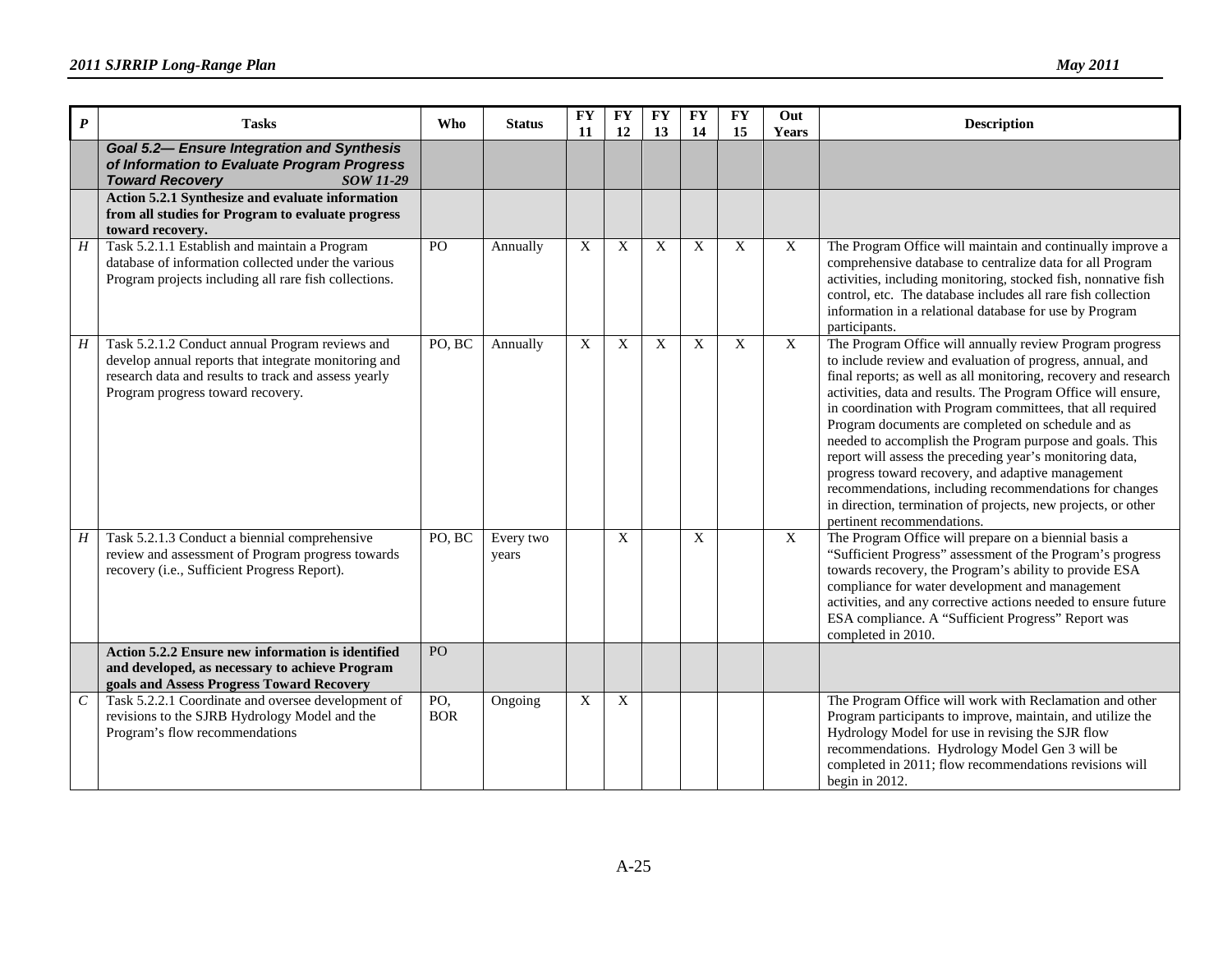| $\boldsymbol{P}$ | <b>Tasks</b>                                                                                                                                                                                                                                   | Who               | <b>Status</b> | <b>FY</b><br>11           | <b>FY</b><br>12 | <b>FY</b><br>13 | <b>FY</b><br>14 | <b>FY</b><br>15 | Out<br>Years   | <b>Description</b>                                                                                                                                                                                                                                                                                                                                                                                                                                                                                                    |
|------------------|------------------------------------------------------------------------------------------------------------------------------------------------------------------------------------------------------------------------------------------------|-------------------|---------------|---------------------------|-----------------|-----------------|-----------------|-----------------|----------------|-----------------------------------------------------------------------------------------------------------------------------------------------------------------------------------------------------------------------------------------------------------------------------------------------------------------------------------------------------------------------------------------------------------------------------------------------------------------------------------------------------------------------|
| $\boldsymbol{C}$ | Task 5.2.2.2 Develop positive population response<br>criteria for the Colorado pikeminnow for 2012-2016<br>to meet recovery demographic criteria for downlisting<br>and delisting specified in recovery goals/plans<br>adopted by the Service. | FWS,<br>PO, BC    |               | X                         |                 |                 |                 |                 |                | This process will involve coordinating with the BC to: 1)<br>evaluate past positive population response criteria for<br>Colorado pikeminnow to develop reasonable criteria for the<br>future; 2) determine the cause of not meeting 2007-2011<br>positive population response criteria; 3) Identify any<br>additional management actions necessary to attain those<br>criteria that should be carried out by the Program; and, 4)<br>revaluate and update the criteria in 2016.                                       |
| $\mathcal C$     | Task 5.2.2.3 Develop positive population response<br>criteria for the razorback sucker for 2012-2016 to<br>meet recovery demographic criteria for downlisting<br>and delisting specified in recovery goals/plans<br>adopted by the Service.    | FWS,<br>PO, BC    |               |                           |                 |                 |                 |                 |                | This process will involve coordinating with the BC to: $1$ )<br>evaluate past positive population response criteria 2007-<br>2011; 2) develop a new set of criteria for 2012 and beyond<br>that leads to achievement of demographic criteria for down<br>listing and delisting consistent with the revised recovery<br>goals; 3) Identify any additional management actions<br>necessary to attain those criteria that should be carried out by<br>the Program; and, 4) revaluate and update the criteria in<br>2016. |
| $\boldsymbol{C}$ | Task 5.2.2.4 Identify and evaluate limiting factors and<br>determine necessary research to identity actions that<br>will minimize or remove these limiting factors                                                                             | <b>FWS</b>        | Ongoing       | X                         | X               | X               | X               | X               | $\mathbf X$    | The Program Office will use previous and current data and<br>information from habitat assessments, nonnative fish efforts,<br>ongoing investigations to characterize dynamics of native<br>fishes and their response to management activities intended<br>to improve status of listed species, water quality<br>assessments, and data collected to better define the<br>interdependence of protected and unprotected native species<br>to evaluate and identify potential limiting factors.                           |
| $\cal C$         | Task 5.2.2.5 Use monitoring and research information<br>to evaluate and use adaptive management strategies to<br>modify recovery activities, as necessary, to ensure<br>progress toward recovery.                                              | <b>FWS</b>        | Ongoing       | $\boldsymbol{\mathrm{X}}$ | X               | X               | $\mathbf{X}$    | $\mathbf{X}$    | $\overline{X}$ | In coordination with the Program's technical committees,<br>use adaptive management strategies to eliminate, add, or<br>adjust monitoring and research activities and management<br>actions to obtain needed information and improve species<br>and habitat status and condition.                                                                                                                                                                                                                                     |
|                  | <b>Action 5.2.3 Ensure Scientific Integrity of Program</b><br><b>Information and Coordination with other</b><br><b>Associated Programs, Projects, and Studies</b>                                                                              |                   |               |                           |                 |                 |                 |                 |                |                                                                                                                                                                                                                                                                                                                                                                                                                                                                                                                       |
| H                | Task 5.2.3.1 Maintain a standardized process for peer<br>review by qualified specialists in appropriate technical<br>disciplines for significant Program science projects<br>and reports.                                                      | PO,<br><b>BOR</b> | Annually      | X                         | X               | X               | X               | X               | $\mathbf{X}$   | The Program Office will ensure that a standardized process<br>for peer review is maintained. This review will be done by<br>qualified specialists in appropriate technical disciplines for<br>significant Program science projects and reports. SOW 11-31                                                                                                                                                                                                                                                             |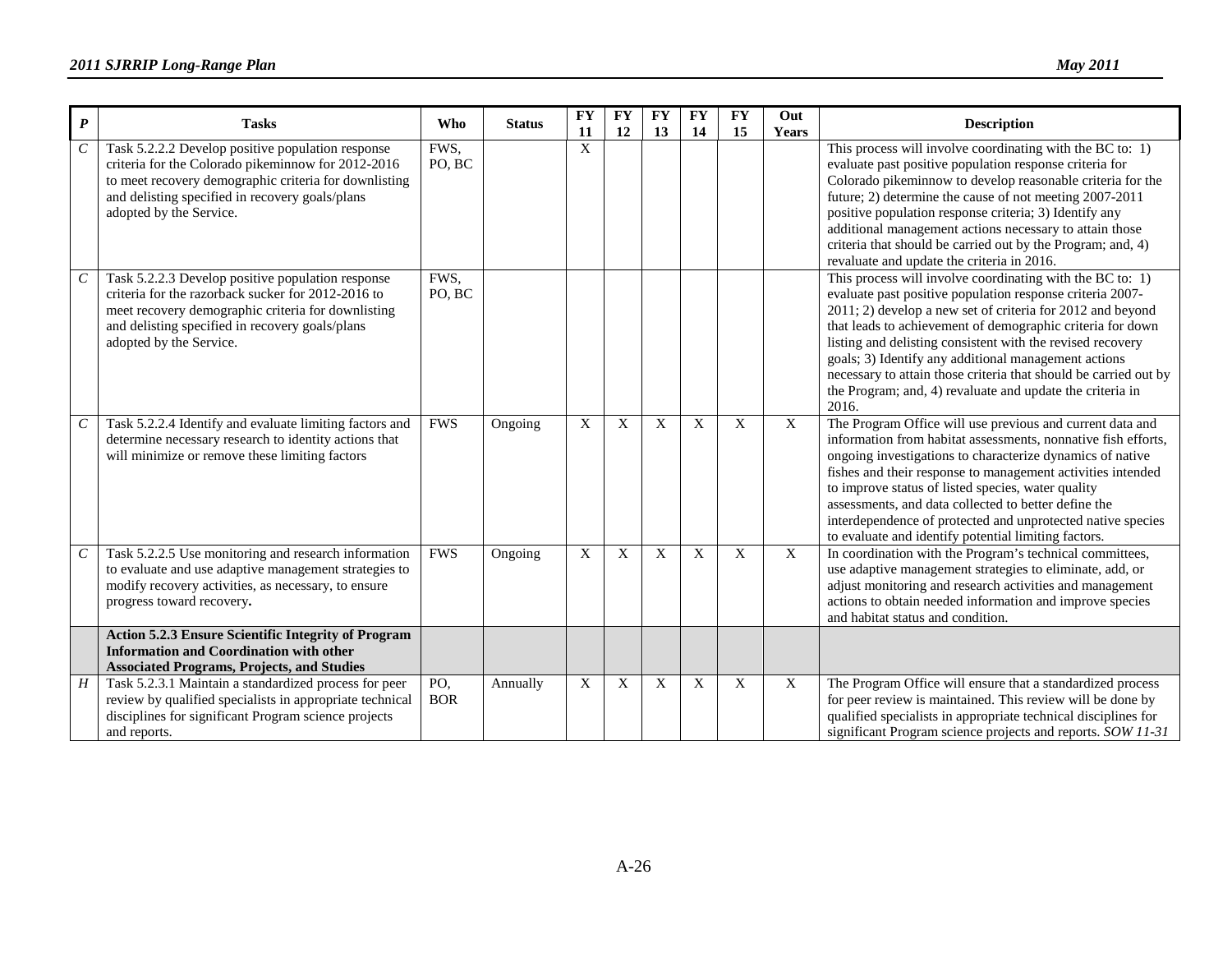| $\boldsymbol{P}$ | <b>Tasks</b>                                                                                                                                                                                                                                                                         | <b>Who</b>             | <b>Status</b> | <b>FY</b>   | <b>FY</b>    | <b>FY</b>                 | <b>FY</b>   | <b>FY</b>    | Out                       | <b>Description</b>                                                                                                                                                                                                                                                                                                                                                                                                                                                                                                                                                                                                                          |
|------------------|--------------------------------------------------------------------------------------------------------------------------------------------------------------------------------------------------------------------------------------------------------------------------------------|------------------------|---------------|-------------|--------------|---------------------------|-------------|--------------|---------------------------|---------------------------------------------------------------------------------------------------------------------------------------------------------------------------------------------------------------------------------------------------------------------------------------------------------------------------------------------------------------------------------------------------------------------------------------------------------------------------------------------------------------------------------------------------------------------------------------------------------------------------------------------|
|                  |                                                                                                                                                                                                                                                                                      |                        |               | 11          | 12           | 13                        | 14          | 15           | Years                     |                                                                                                                                                                                                                                                                                                                                                                                                                                                                                                                                                                                                                                             |
| $\boldsymbol{H}$ | Task 5.2.3.2 Coordinate in activities of the Upper<br>Colorado River Endangered Fish Program and other<br>related programs and promote participation by<br>SJRRIP partners.                                                                                                          | PO, BC                 | Ongoing       | $\mathbf X$ | $\mathbf{X}$ | $\boldsymbol{\mathrm{X}}$ | X           | $\mathbf{X}$ | $\overline{X}$            | The Program Office will participate in the five-year status<br>review, updating of recovery goals for Colorado pikeminnow<br>and razorback sucker, and preparing combined documents<br>and reports (e.g., Report to Congress). SJR researchers and<br>partners will be encouraged to participate in meetings such<br>as the Upper Basin Researcher's Meeting to exchange<br>information, reduce redundancy, and learn new techniques.                                                                                                                                                                                                       |
|                  | <b>Goal 5.3-Facilitate Contract and Funding</b><br><b>Management.</b><br>SOW 11-33                                                                                                                                                                                                   |                        |               |             |              |                           |             |              |                           |                                                                                                                                                                                                                                                                                                                                                                                                                                                                                                                                                                                                                                             |
|                  | Action 5.3.1 Ensure appropriate and legal contract<br>and funding practices.                                                                                                                                                                                                         |                        |               |             |              |                           |             |              |                           |                                                                                                                                                                                                                                                                                                                                                                                                                                                                                                                                                                                                                                             |
| $\mathcal{C}$    | Task 5.3.1.1 Maintain and distribute annual base and<br>capital funds allocated under the Annual Work Plan<br>by each funding source.                                                                                                                                                | BOR,<br>P <sub>O</sub> | Annually      | X           | X            | X                         | X           | X            | X                         | The Program Office will work with the Bureau of<br>Reclamation to maintain and distribute all annual base and<br>capital funds allocated under the Work Plan by each funding<br>source. Reclamation will administer the Program contracts<br>funded with power revenues or state/local cost-shares. This<br>task includes development of scopes of work, advertising of<br>requests for proposals, managing the contractor selection<br>process, contracting with the selected contractor, monitoring<br>and reporting of performance to the Program, ensuring<br>contractor compliance with the contract, and closeout of the<br>contract. |
| H                | Task 5.3.1.2 Administer Program contracts and<br>provide an accounting of Program funds expended at<br>the end of each federal fiscal year.                                                                                                                                          | BOR,<br>PO             | Annually      | X           | X            | X                         | X           | X            | $\boldsymbol{\mathrm{X}}$ | Reclamation will provide an accounting of Program funds<br>and any matching funds from other sources within 60 days<br>of the end of each federal fiscal year. An accounting of funds<br>expended during the preceding year will be provided to the<br>Program after the end of each federal fiscal year.                                                                                                                                                                                                                                                                                                                                   |
| $H_{\rm}$        | Task 5.3.1.3 Manage Capital Improvement Program<br>to maintain records showing the distribution and<br>expenditures of capital funds under the Annual Work<br>Plan by each funding source, and provide an<br>accounting of funds expended at the end of each<br>federal fiscal year. | BOR,<br>PO.            | Annually      | X           | $\mathbf X$  | X                         | $\mathbf X$ | X            | X                         | Reclamation will manage the Capital Improvement Program<br>and work with the Program Office to maintain records<br>showing the distribution and expenditures of capital funds<br>expended under the Work Plan by each funding source. An<br>accounting of funds expended during the preceding year will<br>be provided at the end of each federal fiscal year.                                                                                                                                                                                                                                                                              |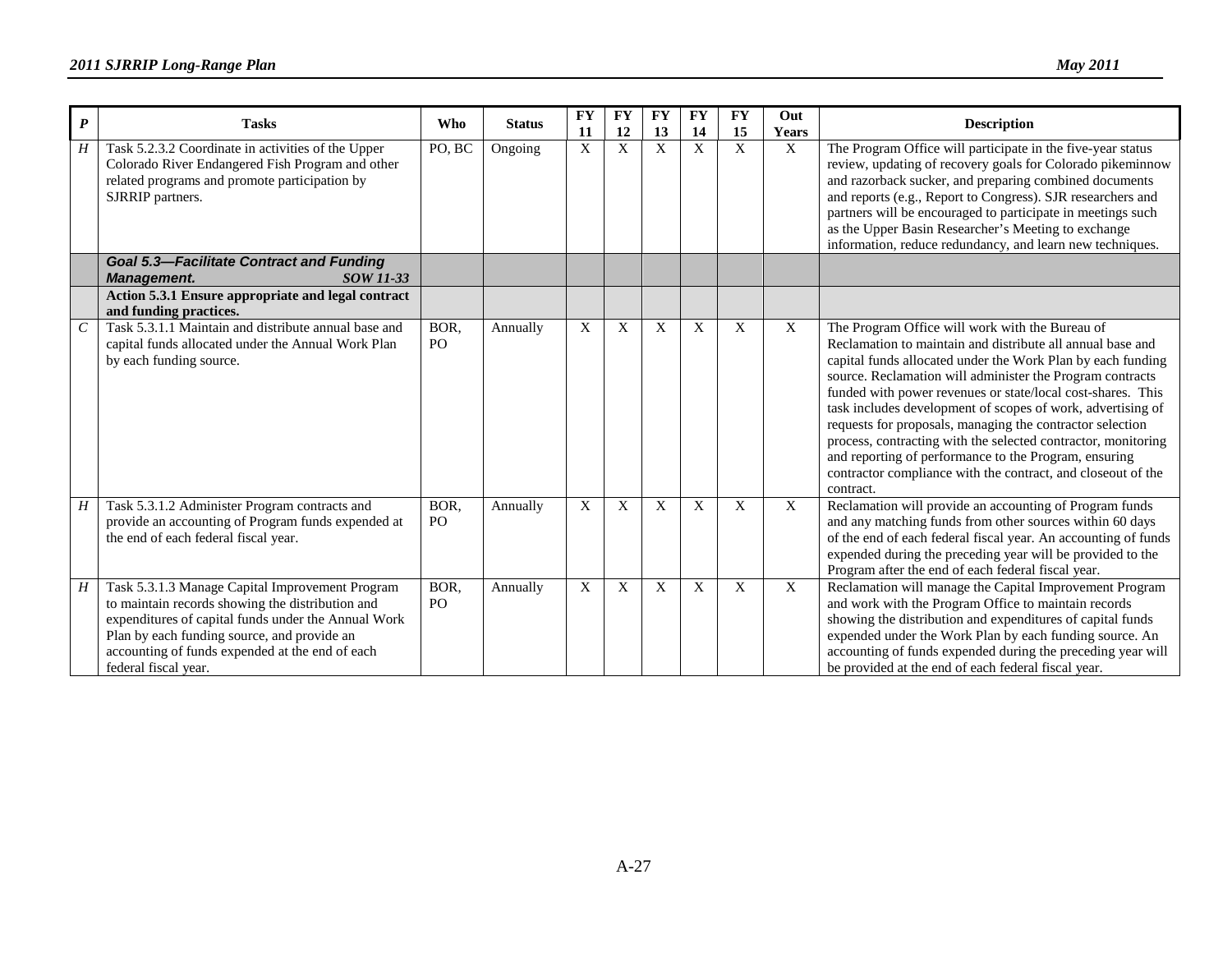### **Table A6. Tasks, priorities, responsibilities, dates, and descriptions for Element 6.—Information and Education.**

| $\boldsymbol{P}$ | <b>Tasks</b>                                                                                                                                                                                                                                                                                                                                                                     | <b>Who</b>     | <b>Status</b> | <b>FY</b><br>11 | <b>FY</b><br>12 | <b>FY</b><br>13 | <b>FY</b><br>14 | <b>FY</b><br>15 | Out<br><b>Years</b> | <b>Description</b>                                                                                                                                                                                           |
|------------------|----------------------------------------------------------------------------------------------------------------------------------------------------------------------------------------------------------------------------------------------------------------------------------------------------------------------------------------------------------------------------------|----------------|---------------|-----------------|-----------------|-----------------|-----------------|-----------------|---------------------|--------------------------------------------------------------------------------------------------------------------------------------------------------------------------------------------------------------|
|                  | Goal 6.1-Increase Public Awareness and<br><b>Support for the Endangered Fishes and the</b><br><b>Recovery Program.</b><br>SOW 11-34                                                                                                                                                                                                                                              |                |               |                 |                 |                 |                 |                 |                     |                                                                                                                                                                                                              |
|                  | Action 6.1.1 Provide information to the public on the<br><b>Recovery Program.</b>                                                                                                                                                                                                                                                                                                |                |               |                 |                 |                 |                 |                 |                     |                                                                                                                                                                                                              |
| H                | Task 6.1.1.1 Provide public information through news<br>articles, press releases, radio and television ads, and<br>other media to inform the public of Program activities<br>in collaboration with the UCRRP I&E Coordinator.<br>Provide press releases routinely on the SJRIP for<br>distribution to the media in Farmington, Durango,<br>Albuquerque, and others in the basin. | PO             | Ongoing       | X               | X               | X               | X               | X               | X                   | Public information will be provided through news<br>articles, press releases, radio and television ads, and other<br>media to inform the public of Program activities.                                       |
| H                | Task 6.1.1.2 Maintain a Recovery Program Website.                                                                                                                                                                                                                                                                                                                                | P <sub>O</sub> | Ongoing       | X               | X               | X               | X               | X               | X                   | http://www.fws.gov/southwest/sirip/                                                                                                                                                                          |
| H                | Task 6.1.1.3 Develop SJRRIP brochure.                                                                                                                                                                                                                                                                                                                                            | PO             | Ongoing       | X               |                 |                 |                 |                 |                     | A primary purpose of the brochure will be to give<br>Principle Investigators Program information that can be<br>given to individuals encountered on the river.                                               |
|                  | Action 6.1.2 Coordinate public outreach with Upper<br><b>Basin Recovery Program.</b>                                                                                                                                                                                                                                                                                             |                |               |                 |                 |                 |                 |                 |                     |                                                                                                                                                                                                              |
| $\boldsymbol{H}$ | Task 6.1.2.1 Develop and maintain a formal outreach<br>support agreement between the San Juan River Basin<br>Recovery Implementation Program and the Upper<br>Colorado River Endangered Fish Recovery Program.                                                                                                                                                                   | P <sub>O</sub> | Annually      | X               | X               | X               | X               | X               | X                   | A formal outreach support agreement will be executed<br>and maintained between the San Juan River Basin<br>Recovery Implementation Program and the Upper<br>Colorado River Endangered Fish Recovery Program. |
| H                | Task 6.1.2.2 Develop and exchange information and<br>materials to incorporate into PowerPoint presentations,<br>newsletters, Program highlights and Program displays.                                                                                                                                                                                                            | PO             | Ongoing       | X               | X               | X               | X               | X               | X                   | The I&E coordinator will develop and exchange<br>information and materials to incorporate into PowerPoint<br>presentations, newsletters, Program highlights and<br>Program displays.                         |
| H                | Task 6.1.2.3 Participate in selected outreach efforts at<br>local, state, and regional water development<br>conferences.                                                                                                                                                                                                                                                         | PO             | Ongoing       | X               | X               | X               | X               | X               | X                   | The I&E program will participate in selected outreach<br>efforts at local, state, and regional water development<br>conferences.                                                                             |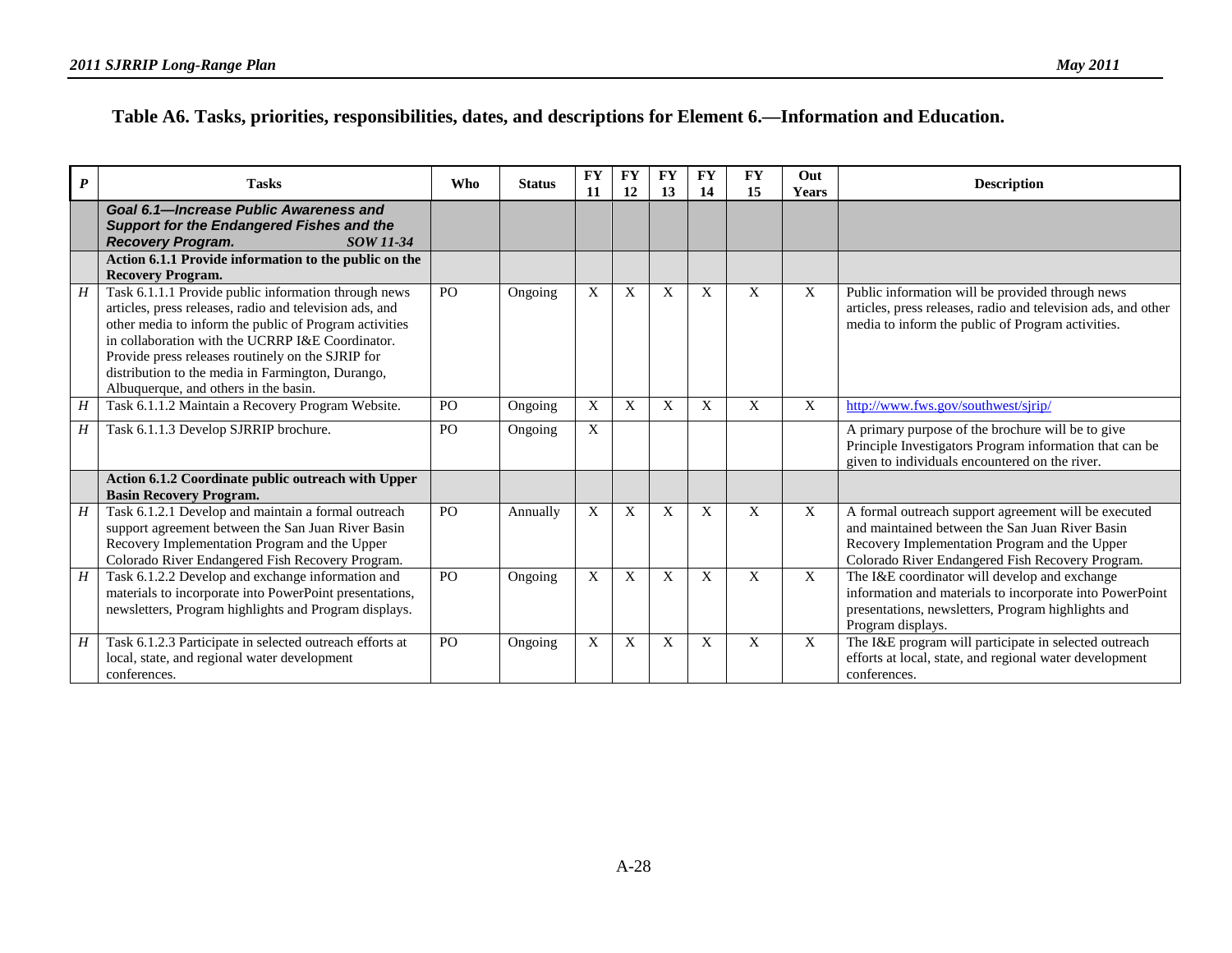### *Appendix B. Completed Long-Range Plan Tasks (from 2009 LRP Elements 1-7)*

| <b>Tasks</b>                                                                                                                                                                             | <b>Recovery</b><br><b>Goals Priority</b> | Primary<br><b>Responsibility</b> | <b>Start</b><br><b>Date</b> | Completion<br>Date | <b>Description and Comments</b>                                                                                                                                                                                                                                                                                                                                                                |
|------------------------------------------------------------------------------------------------------------------------------------------------------------------------------------------|------------------------------------------|----------------------------------|-----------------------------|--------------------|------------------------------------------------------------------------------------------------------------------------------------------------------------------------------------------------------------------------------------------------------------------------------------------------------------------------------------------------------------------------------------------------|
| Goal 1.1-Describe Biotic and<br><b>Abiotic Baseline Conditions.</b>                                                                                                                      |                                          |                                  |                             |                    |                                                                                                                                                                                                                                                                                                                                                                                                |
| <b>Action 1.1.1 Determine the relative</b><br>abundance and distribution of<br>endangered fishes, as well as other native<br>and nonnative fishes in the San Juan<br><b>River Basin.</b> |                                          |                                  |                             |                    |                                                                                                                                                                                                                                                                                                                                                                                                |
| Task 1.1.1.1 Conduct ichthyofaunal surveys<br>of mainstem, tributary streams, and<br>secondary channels to determine fish<br>species associated with these habitats.                     | Medium<br>(Completed)                    | FWS, NMGF,<br>BC                 | 1987                        | 1997               | Ichthyofaunal surveys were during 1987-1989<br>(Platania 1990) to determine the size of the<br>remaining CPM population and to characterize the<br>fish population of the San Juan River. Additional<br>surveys were done during the 7-Year Research<br>Program.                                                                                                                               |
| Task 1.1.1.2 Conduct radio telemetry<br>investigations to help define species<br>distributions, movements, spawning sites,<br>and habitat use.                                           | Medium<br>(Completed)                    | <b>FWS</b>                       | 1991                        | 2000               | Although this task was completed (Ryden 2000;<br>Miller and Ptacek 2000), more radiotelemetry<br>work may be necessary to better understand<br>habitat use and movement of newly established<br>populations of CPM and RBS.                                                                                                                                                                    |
| Task 1.1.1.3 Monitor the distribution and<br>abundance of wild fish populations in the<br>San Juan River to document status and<br>trends.                                               | High<br>(Completed)                      | <b>BC</b>                        | 1991                        | 1997               | Results of the 7-Year Research Program were<br>assimilated (Holden 2000) and strategies for<br>research and monitoring were developed.                                                                                                                                                                                                                                                         |
| <b>Action 1.1.2 Describe life history</b><br>parameters of wild CPM and RBS.                                                                                                             |                                          |                                  |                             |                    |                                                                                                                                                                                                                                                                                                                                                                                                |
| Task 1.1.2.2 Locate and describe areas of<br>reproductive activity and nursery habitats to<br>better understand species spawning needs.                                                  | High<br>(Completed)                      | FWS, BC,<br><b>NMGF</b>          | 1991                        | 1997               | Reproduction should be documented from capture<br>of ripe and gravid fish, drifting larvae, and age-0<br>fish. Wild adult CPM were radio-tracked during<br>1991-1997 (Ryden 2000) and in 1993-1994 to<br>assess habitat use (Miller and Ptacek 2000).<br>Results of the 7-Year Research Program were<br>assimilated (Holden 2000) and strategies for<br>research and monitoring were developed |
| Task 1.1.2.3 Describe and quantify habitats                                                                                                                                              | High                                     | FWS, NMGF                        | 1991                        | 1997               | Capture locations of RBS and CPM should be                                                                                                                                                                                                                                                                                                                                                     |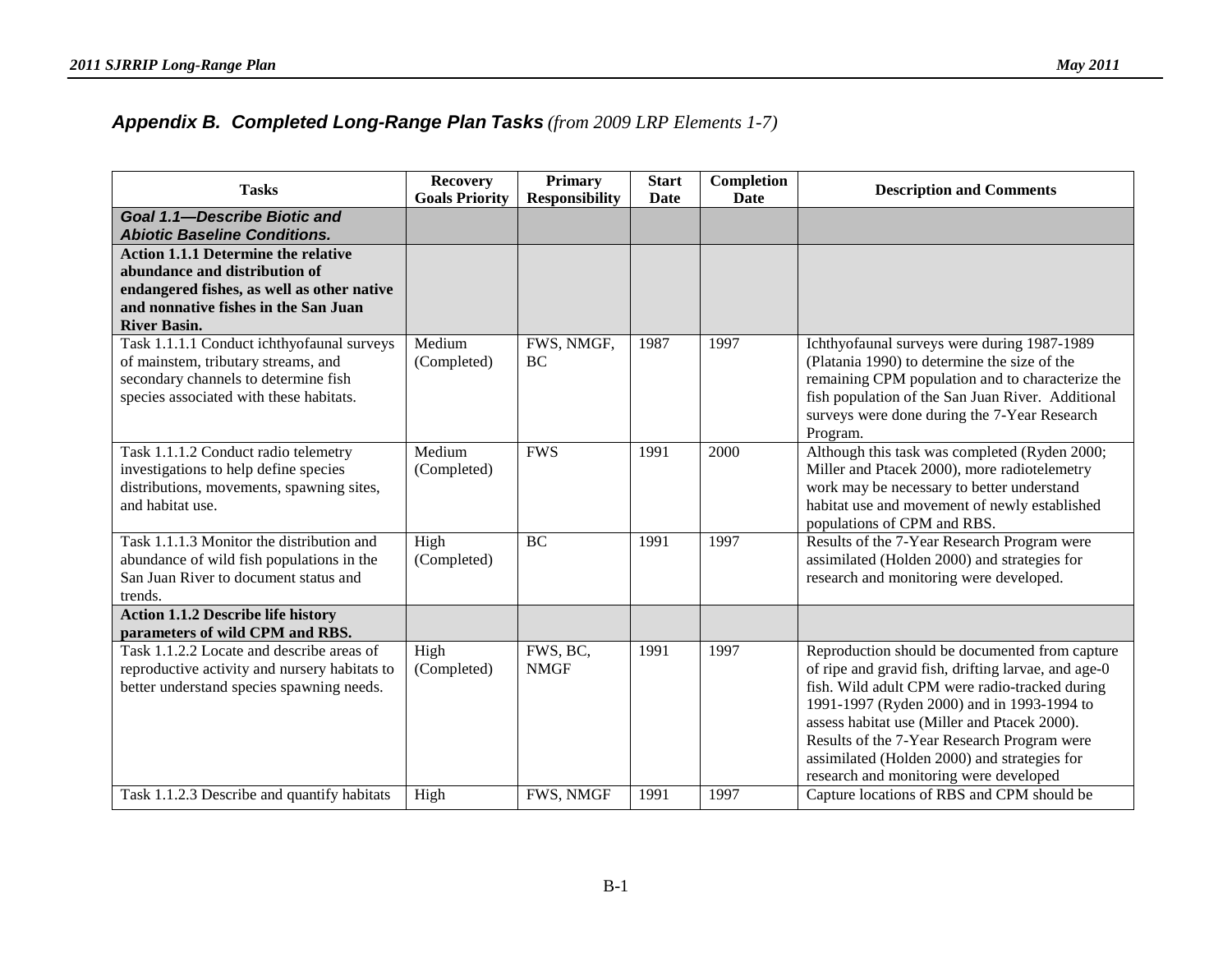| <b>Tasks</b>                                                                                                                                                                                                                                                                                    | <b>Recovery</b><br><b>Goals Priority</b> | <b>Primary</b><br><b>Responsibility</b> | <b>Start</b><br>Date | Completion<br><b>Date</b> | <b>Description and Comments</b>                                                                                                                                                                                                                                                                                                                                                                                                                                        |
|-------------------------------------------------------------------------------------------------------------------------------------------------------------------------------------------------------------------------------------------------------------------------------------------------|------------------------------------------|-----------------------------------------|----------------------|---------------------------|------------------------------------------------------------------------------------------------------------------------------------------------------------------------------------------------------------------------------------------------------------------------------------------------------------------------------------------------------------------------------------------------------------------------------------------------------------------------|
| selected by various life stages of CPM and<br>RBS.                                                                                                                                                                                                                                              | (Completed)                              |                                         |                      |                           | described and quantified and river flows<br>documented. Results of the 7-Year Research<br>Program were assimilated (Holden 2000) and<br>strategies for research and monitoring were<br>developed                                                                                                                                                                                                                                                                       |
| Action 1.1.3 Describe and evaluate flow,<br>habitat, and other abiotic relationships.                                                                                                                                                                                                           |                                          |                                         |                      |                           |                                                                                                                                                                                                                                                                                                                                                                                                                                                                        |
| Task 1.1.3.1 Describe, model and evaluate<br>different flow regimes.                                                                                                                                                                                                                            | High<br>(Completed)                      | FWS, BOR                                | 1995                 | 1997                      | Requested releases have been evaluated for<br>response of habitat (Pucherelli and Clark 1990;<br>Pucherelli and Goettlicher 1992; Goettlicher and<br>Pucherelli 1994; Bliesner and Lamarra 2002) and<br>fish (Propst et al. 1999).                                                                                                                                                                                                                                     |
| Task 1.1.3.2 Determine response of<br>geomorphology and habitat to flow with the<br>use of habitat mapping and river<br>geomorphology.                                                                                                                                                          | High<br>(Completed)                      | FWS, NMGF                               | 1995                 | 1997                      | Relationships have been developed between<br>channel geomorphology, mesohabitats, and river<br>flow to identify flows that maximize habitat of<br>various life stages of RBS and CPM (Archer and<br>Crowl 2000b; Archer et al. 2000; Bliesner and<br>Lamarra 2000, 2007; Gido and Propst 1999;<br>Lamarra 2004; Miller and Ptacek 2000). River<br>reaches with simple, moderate, and complex<br>channels have been mapped for geomorphic<br>features and mesohabitats. |
| <b>Action 1.1.4 Identify and evaluate</b><br>limiting factors and determine necessary<br>research to identity actions that will<br>minimize or remove these limiting<br>factors.                                                                                                                |                                          |                                         |                      |                           |                                                                                                                                                                                                                                                                                                                                                                                                                                                                        |
| Task1.1.4.1 Compile, evaluate, and<br>synthesize historic water quality<br>information on the San Juan River to<br>identify water quality parameters that may<br>be detrimental to native and endangered fish<br>species (e.g., mercury, selenium, polycyclic<br>aromatic hydrocarbons [PAHs]). | Highest                                  | BC, BOR                                 | 1991                 | 1997                      | Based on data collection and evaluation during the<br>7-year research period, the BC concluded that<br>water quality in the San Juan River was not a<br>limiting factor to recovery of the endangered<br>fishes or to restoration and maintenance of the<br>native fish community. Years of monitoring and<br>research have not clearly linked water<br>contaminants and pollutants with adverse effects to<br>the Colorado pikeminnow and razorback sucker            |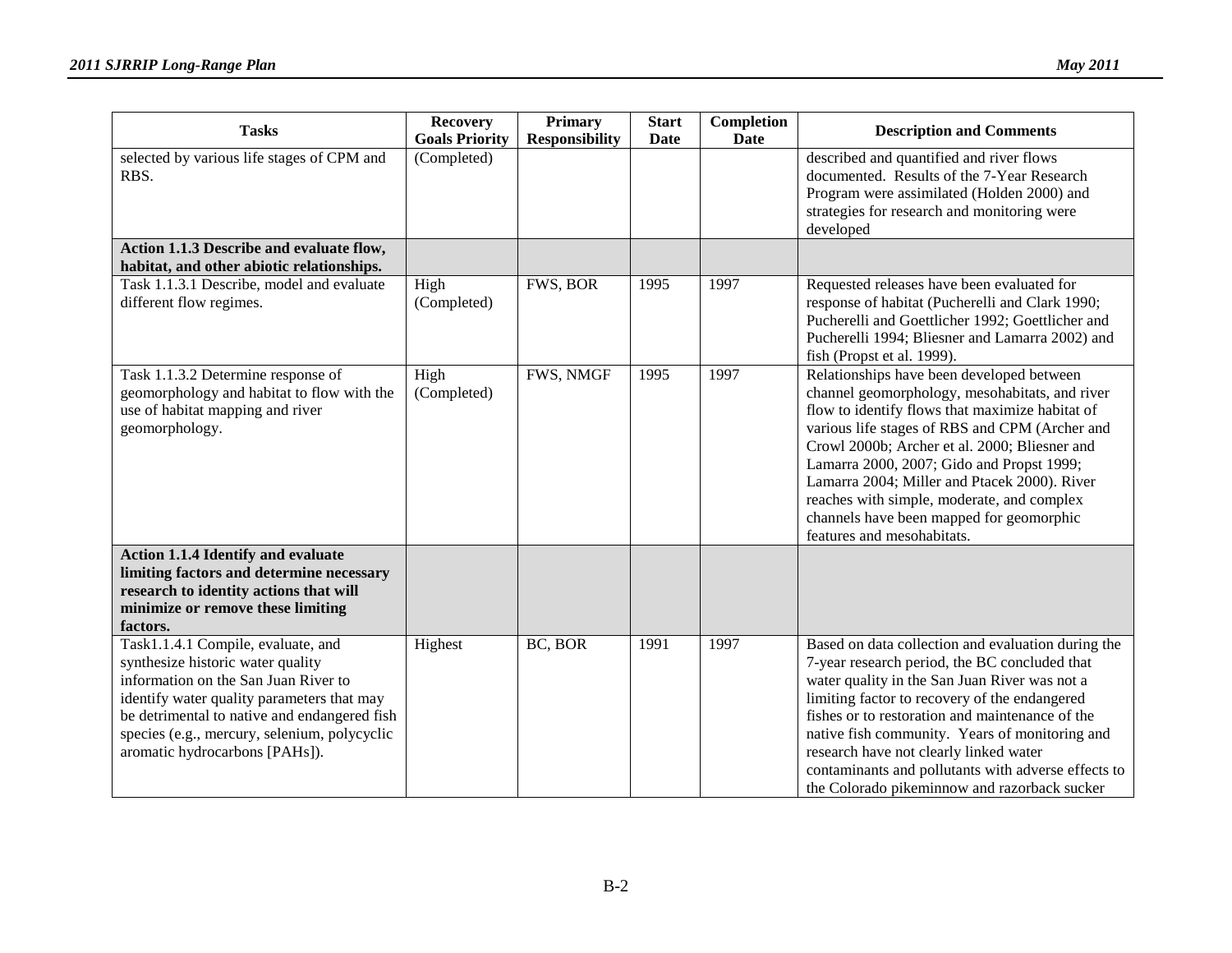| <b>Tasks</b>                                                                                                                                                                                | <b>Recovery</b>        | <b>Primary</b>        | <b>Start</b> | Completion  | <b>Description and Comments</b>                                                                                                                                                                                                                                                                                                                                                                           |
|---------------------------------------------------------------------------------------------------------------------------------------------------------------------------------------------|------------------------|-----------------------|--------------|-------------|-----------------------------------------------------------------------------------------------------------------------------------------------------------------------------------------------------------------------------------------------------------------------------------------------------------------------------------------------------------------------------------------------------------|
|                                                                                                                                                                                             | <b>Goals Priority</b>  | <b>Responsibility</b> | <b>Date</b>  | <b>Date</b> |                                                                                                                                                                                                                                                                                                                                                                                                           |
|                                                                                                                                                                                             |                        |                       |              |             | (Abell 1994). In a synoptic study of contaminants<br>data from the 7-year research period, Simpson and<br>Lusk (1999) concluded harm from selenium as a<br>contaminant issue for the razorback sucker.                                                                                                                                                                                                    |
| Task 1.1.4.2 Determine and quantify<br>mesohabitat types and channel forms used<br>by native and endangered fish.                                                                           | High<br>(Completed)    | FWS, NMGF             | 1991         | 1997        | Primary habitats used by wild fish have been<br>documented (Archer and Crowl 2000b; Archer et<br>al. 2000; Bliesner and Lamarra 2000, 2007; Gido<br>and Propst 1999; Lamarra 2004; Miller and Ptacek<br>2000).                                                                                                                                                                                            |
| Task 1.1.4.3 Evaluate effects of nonnative<br>fish on native and endangered species and<br>identify the most problematic nonnative<br>species.                                              | Highest<br>(Completed) | FWS, NMGF             | 1996         | 1999        | Initial evaluation of nonnative fish in the San Juan<br>River has been completed (Brooks et al. 2000;<br>Propst and Hobbes 2000).                                                                                                                                                                                                                                                                         |
| Task 1.1.4.4 Estimate numbers of wild<br>CPM and RBS in the San Juan River Basin<br>and evaluate prospects for reestablishment<br>of populations with and without hatchery<br>augmentation. | High<br>(Completed)    | FWS, NMGF,<br>BC      | 1991         | 1997        | Numbers of wild CPM and RBS were found to be<br>low in the San Juan River (Holden 2000).                                                                                                                                                                                                                                                                                                                  |
| Task 1.1.4.5 Survey health of fish in the San<br>Juan River to ensure adequate protection<br>from diseases and parasites.                                                                   | Highest<br>(Completed) | <b>FWS</b>            | 1998         | 2000        | Fish health surveys were conducted on the San<br>Juan River during 1992-1997 (Landye et al. 2000).                                                                                                                                                                                                                                                                                                        |
| Action 1.1.5 Synthesize and integrate<br>information to describe baseline<br>conditions and to guide future actions.                                                                        |                        |                       |              |             |                                                                                                                                                                                                                                                                                                                                                                                                           |
| Task 1.1.5.1 Synthesize, integrate, and<br>evaluate the 7-year research program.                                                                                                            | High<br>(Completed)    | FWS, NMGF             |              | 2000        | A 7-Year Research Program was conducted 1991-<br>1997 (Holden 2000). This effort helped to provide<br>baseline information for the ichthyofauna of the<br>San Juan River. During this program effort,<br>methods were sometimes modified to meet the<br>exigencies of the San Juan River, to incorporate<br>new information and technologies, and to improve<br>efficiency and quality of data collected. |
| <b>Goal 1.2-Develop New Information</b><br>as Necessary.                                                                                                                                    |                        |                       |              |             |                                                                                                                                                                                                                                                                                                                                                                                                           |
| <b>Action 1.2.3 Assemble information from</b><br>nonnative fish capture information.                                                                                                        |                        |                       |              |             |                                                                                                                                                                                                                                                                                                                                                                                                           |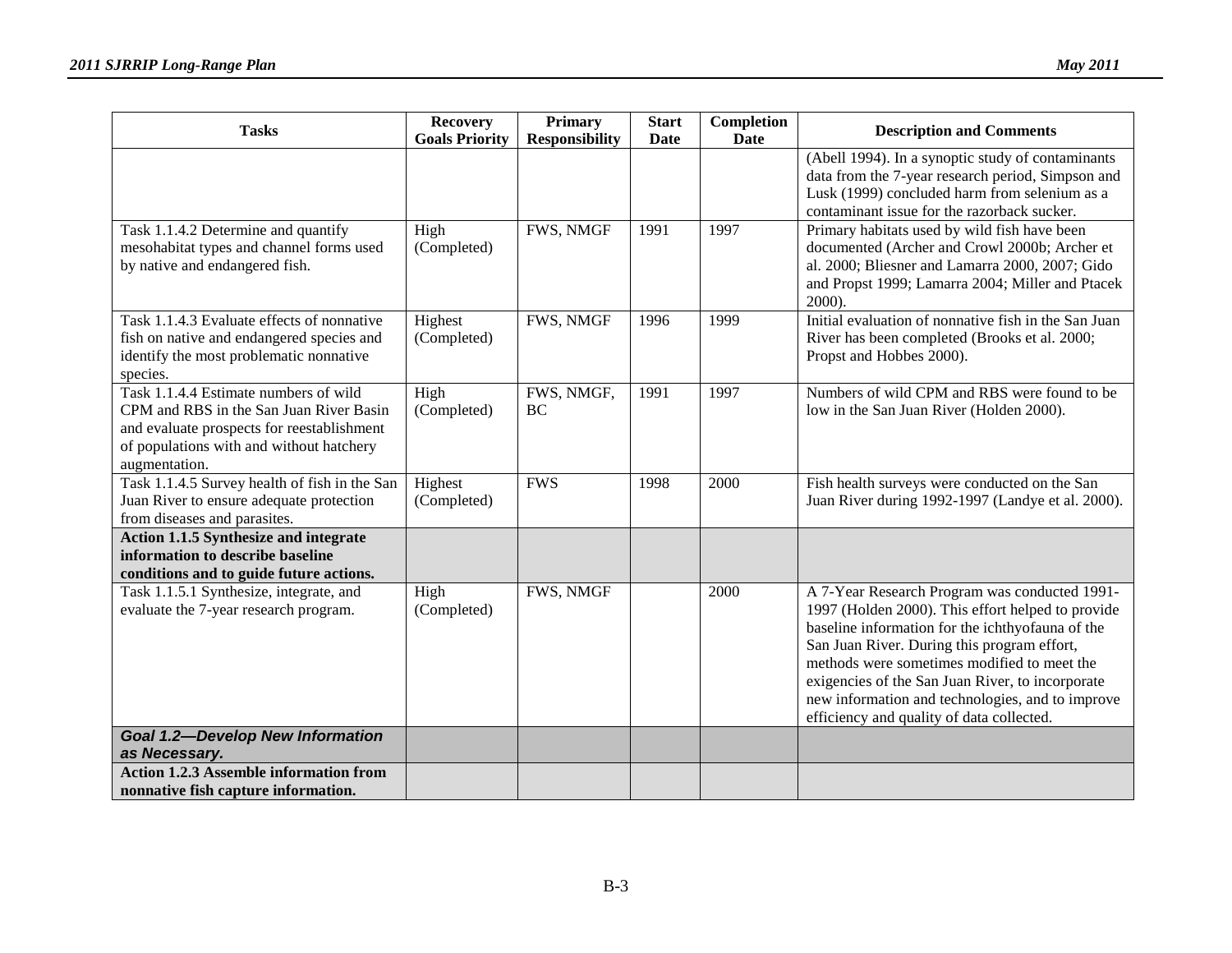| <b>Tasks</b>                                                              | <b>Recovery</b><br><b>Goals Priority</b> | <b>Primary</b><br><b>Responsibility</b> | <b>Start</b><br>Date | Completion<br><b>Date</b> | <b>Description and Comments</b>                                                                    |
|---------------------------------------------------------------------------|------------------------------------------|-----------------------------------------|----------------------|---------------------------|----------------------------------------------------------------------------------------------------|
| Task 1.2.3.1 Use data and information                                     | <b>Highest</b> (Initial                  | FWS, NMGF                               | 2000                 | 2005                      | A pilot study and ongoing investigations have                                                      |
| gathered from nonnative fish efforts to                                   | phase                                    |                                         |                      |                           | been conducted to implement and evaluate the best                                                  |
| describe best strategies for minimizing                                   | completed)                               |                                         |                      |                           | strategies for controlling nonnative fish. Ongoing                                                 |
| negative impacts to native and endangered                                 |                                          |                                         |                      |                           | evaluation is needed, including assessment of new                                                  |
| fish species.                                                             |                                          |                                         |                      |                           | technologies for controlling nonnative fishes.                                                     |
| Goal 2.1-Establish a Genetically and                                      |                                          |                                         |                      |                           |                                                                                                    |
| <b>Demographically Viable, Self-</b><br><b>Sustaining CPM Population.</b> |                                          |                                         |                      |                           |                                                                                                    |
| <b>Action 2.1.1 Develop plans for rearing</b>                             |                                          |                                         |                      |                           |                                                                                                    |
| and stocking CPM.                                                         |                                          |                                         |                      |                           |                                                                                                    |
| Task 2.1.1.1 Develop a genetics                                           | Highest                                  | FWS, DNFH                               |                      | 2003                      | A Genetics Management Plan for RBS and CPM                                                         |
| management plan to guide artificial                                       | (Completed)                              |                                         |                      |                           | was developed in 2003 (Crist and Ryden 2003).                                                      |
| propagation and ensure genetic diversity                                  |                                          |                                         |                      |                           |                                                                                                    |
| and viability of CPM.                                                     |                                          |                                         |                      |                           |                                                                                                    |
| Task 2.1.1.2 Develop an augmentation plan                                 | Highest                                  | <b>FWS</b>                              |                      | 2003                      | An Augmentation Plan for CPM was developed in                                                      |
| for CPM to provide a strategy for                                         | (Completed)                              |                                         |                      |                           | 2003 (Ryden 2003).                                                                                 |
| producing, rearing, and stocking fish.                                    |                                          |                                         |                      |                           |                                                                                                    |
| Action 1.1.2 Produce, rear, and stock                                     |                                          |                                         |                      |                           |                                                                                                    |
| sufficient numbers of CPM to meet stocking<br>goals of augmentation plan. |                                          |                                         |                      |                           |                                                                                                    |
| Task 1.1.2.1 Annually produce and rear at least                           | Highest                                  | FWS, DNFH                               | 2000                 | 2009                      | At least 300,000 age-0 (50-55 mm TL) CPM will be                                                   |
| 300,000 age-0 (50-55 mm TL) and 3,000 age-1                               | (Completed)                              |                                         |                      |                           | produced and reared annually at the Dexter NFH for an                                              |
| CPM at Dexter NFH.                                                        |                                          |                                         |                      |                           | 8-year period, 2002-2009. Analyses showed no survival                                              |
|                                                                           |                                          |                                         |                      |                           | advantage to stocking age-1 CPM. Goal revised in 2010                                              |
| Task 1.1.2.2 Annually stock > 300,000 age-0                               | Highest                                  | FWS, DNFH                               | 2000                 | 2009                      | to produce, rear, and stock 400,000 age-0 CPM.<br>At least 300,000 age-0 (50-55 mm TL) CPM will be |
| CPM.                                                                      | (Completed)                              |                                         |                      |                           | released annually from the Dexter NFH, into the San                                                |
|                                                                           |                                          |                                         |                      |                           | Juan River for an 8- year period, 2002-2009. See                                                   |
|                                                                           |                                          |                                         |                      |                           | above.                                                                                             |
| Task 1.1.2.3 Annually stock 3,000 age-1 CPM.                              | Highest                                  | FWS, DNFH                               | 2000                 | 2009                      | A total of 3,000 age-1 CPM will be stocked and PIT                                                 |
|                                                                           | (Completed)                              |                                         |                      |                           | tagged annually in the San Juan River through 2009. No                                             |
|                                                                           |                                          |                                         |                      |                           | age-1 CPM will be stocked beginning in 2011.                                                       |
| Goal 2.2-Establish a Genetically and                                      |                                          |                                         |                      |                           |                                                                                                    |
| <b>Demographically Viable, Self-</b><br><b>Sustaining RBS Population.</b> |                                          |                                         |                      |                           |                                                                                                    |
| <b>Action 2.2.1 Develop plans for rearing</b>                             |                                          |                                         |                      |                           |                                                                                                    |
| and stocking RBS.                                                         |                                          |                                         |                      |                           |                                                                                                    |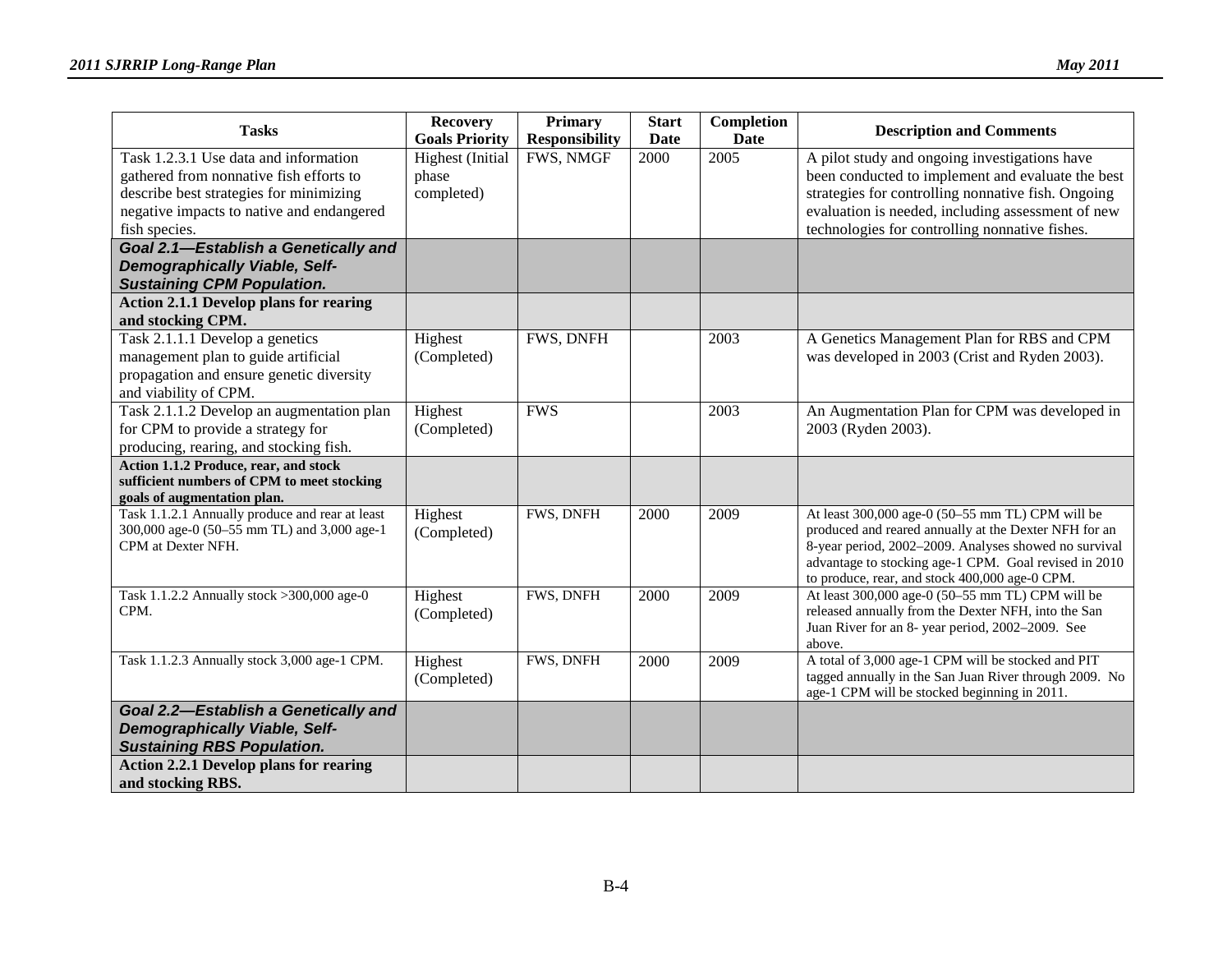| <b>Tasks</b>                                                                                                                                | <b>Recovery</b><br><b>Goals Priority</b> | Primary<br><b>Responsibility</b> | <b>Start</b><br>Date | Completion<br><b>Date</b> | <b>Description and Comments</b>                                                                                                                                                                                                                                                                                                                                                                                                                                                                  |
|---------------------------------------------------------------------------------------------------------------------------------------------|------------------------------------------|----------------------------------|----------------------|---------------------------|--------------------------------------------------------------------------------------------------------------------------------------------------------------------------------------------------------------------------------------------------------------------------------------------------------------------------------------------------------------------------------------------------------------------------------------------------------------------------------------------------|
| Task 2.2.1.1 Develop a genetics<br>management plan to guide artificial<br>propagation and ensure genetic diversity<br>and viability of RBS. | Highest<br>(Completed)                   | FWS, BC                          |                      | 2003                      | A Genetics Management Plan for RBS and CPM<br>was developed in 2003 (Crist and Ryden 2003).                                                                                                                                                                                                                                                                                                                                                                                                      |
| Task 2.2.1.2 Develop an augmentation plan<br>for RBS to provide a strategy for producing,<br>rearing, and stocking fish.                    | Highest<br>(Completed)                   | FWS, BC                          |                      | 2003                      | An experimental stocking program for RBS was<br>conducted 1994-1997. An Augmentation Plan for<br>RBS was developed in 1997 (Ryden 1997) for a 5-<br>year period, 1997-2001, and recommended<br>stocking 73,482 RBS; only 5,890 were stocked for<br>a lack of hatchery and grow-out facilities. An<br>addendum to the plan was developed in 2003<br>(Ryden 2003) to extend the program for 8 years,<br>2004-2011, and recommended stocking 91,200<br>age-2 RBS $(>300$ mm TL) or 11,400 annually. |
| Goal 3.1-Provide Suitable Flows to<br><b>Support Recovery of CPM and RBS</b><br>Populations.                                                |                                          |                                  |                      |                           |                                                                                                                                                                                                                                                                                                                                                                                                                                                                                                  |
| Action 3.1.1 Develop flow regimes to<br>provide adequate base flow and function<br>to maintain habitat for CPM and RBS.                     |                                          |                                  |                      |                           |                                                                                                                                                                                                                                                                                                                                                                                                                                                                                                  |
| Task 3.1.1.1 Identify and develop flow<br>recommendations for the San Juan River.                                                           | Highest<br>(Completed)                   | <b>BC</b>                        |                      | 1999                      | Flow Recommendations for the San Juan River<br>were developed and implemented in 1999 (Holden<br>1999).                                                                                                                                                                                                                                                                                                                                                                                          |
| <b>Goal 3.3-Provide Increased Range</b><br>to Support Recovery of CPM and<br><b>RBS Populations.</b>                                        |                                          |                                  |                      |                           |                                                                                                                                                                                                                                                                                                                                                                                                                                                                                                  |
| <b>Action 3.3.1 Provide and maintain fish</b><br>passage at diversion structures.                                                           |                                          |                                  |                      |                           |                                                                                                                                                                                                                                                                                                                                                                                                                                                                                                  |
| Task 3.3.1.1 Identify and evaluate fish<br>barriers in the San Juan River.                                                                  | Highest<br>(Completed)                   | <b>BC</b>                        |                      | 1996                      | Fish barriers were identified and evaluated in 1996<br>by Masslich and Holden (1996).                                                                                                                                                                                                                                                                                                                                                                                                            |
| Task 3.3.1.2 Remove Cudei Diversion to<br>provide fish passage.                                                                             | Highest<br>(Completed)                   | BIA, NN                          |                      | 2001                      | The Cudei Diversion was removed in 2001. The<br>Cudei Diversion is owned by the Navajo Nation.                                                                                                                                                                                                                                                                                                                                                                                                   |
| Task 3.3.1.3 Provide and maintain fish<br>passage at the Hogback Diversion.                                                                 | Highest<br>(Completed)                   | <b>BIA, NN</b>                   |                      | 2002                      | Fish passage at Hogback Diversion was completed<br>in 2002. The Hogback Diversion is owned by the<br>Navajo Nation.                                                                                                                                                                                                                                                                                                                                                                              |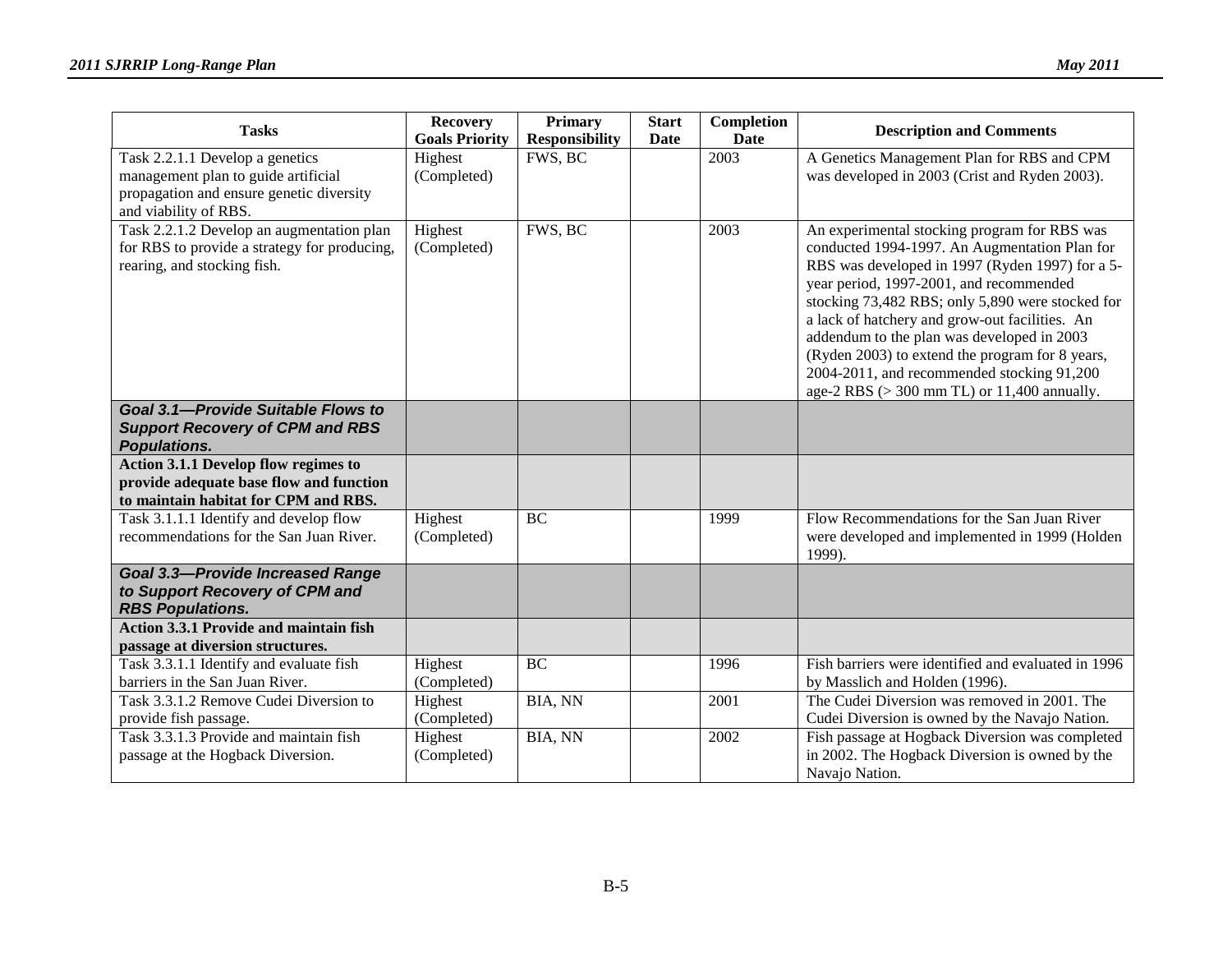| <b>Tasks</b>                                                                        | <b>Recovery</b><br><b>Goals Priority</b> | <b>Primary</b><br><b>Responsibility</b> | <b>Start</b><br>Date | Completion<br>Date | <b>Description and Comments</b>                                                                  |
|-------------------------------------------------------------------------------------|------------------------------------------|-----------------------------------------|----------------------|--------------------|--------------------------------------------------------------------------------------------------|
| Task 3.3.1.4 Provide and maintain selective                                         | Highest                                  | FWS, NN                                 |                      | 2003               | Fish passage at Public Service Company of New                                                    |
| fish passage at the Public Service Company                                          | (Completed)                              |                                         |                      |                    | Mexico (PNM) Weir was completed in 2003.                                                         |
| of New Mexico (PNM) Weir.                                                           |                                          |                                         |                      |                    |                                                                                                  |
| Action 3.3.2 Evaluate fish passage for<br>native and endangered fish species to and |                                          |                                         |                      |                    |                                                                                                  |
| from Lake Powell in light of a natural                                              |                                          |                                         |                      |                    |                                                                                                  |
| waterfall at low reservoir elevations.                                              |                                          |                                         |                      |                    |                                                                                                  |
| Task 3.3.2.1 Identify extent of problem                                             | High                                     | FWS, BOR,                               | 2009                 | 2010               | The extent that the natural waterfall in the lower                                               |
| from natural waterfall on passage of native                                         | (Completed)                              | BC                                      |                      |                    | San Juan River impedes fish migration should be                                                  |
| and nonnative fish from Lake Powell into                                            |                                          |                                         |                      |                    | determined. BOR assessed the risk for predators                                                  |
| the San Juan River.                                                                 |                                          |                                         |                      |                    | recolonizing the river when water level in Lake                                                  |
|                                                                                     |                                          |                                         |                      |                    | Powell rises to a level that the waterfall is<br>inundated. They concluded that there is a 60 to |
|                                                                                     |                                          |                                         |                      |                    | 75% chance the waterfall will be inundated for a                                                 |
|                                                                                     |                                          |                                         |                      |                    | total of 30 months (not necessarily continuously)                                                |
|                                                                                     |                                          |                                         |                      |                    | between 2008 and 2030. Probabilities for longer                                                  |
|                                                                                     |                                          |                                         |                      |                    | inundation are available (6-26-07 CC Meeting).                                                   |
| Goal 3.4-Provide Suitable Water                                                     |                                          |                                         |                      |                    |                                                                                                  |
| <b>Quality to Support Recovery of CPM</b>                                           |                                          |                                         |                      |                    |                                                                                                  |
| and RBS Populations.                                                                |                                          |                                         |                      |                    |                                                                                                  |
| <b>Action 3.4.2 Evaluate effects of river</b>                                       |                                          |                                         |                      |                    |                                                                                                  |
| temperature on native and endangered                                                |                                          |                                         |                      |                    |                                                                                                  |
| fish.                                                                               |                                          |                                         |                      |                    |                                                                                                  |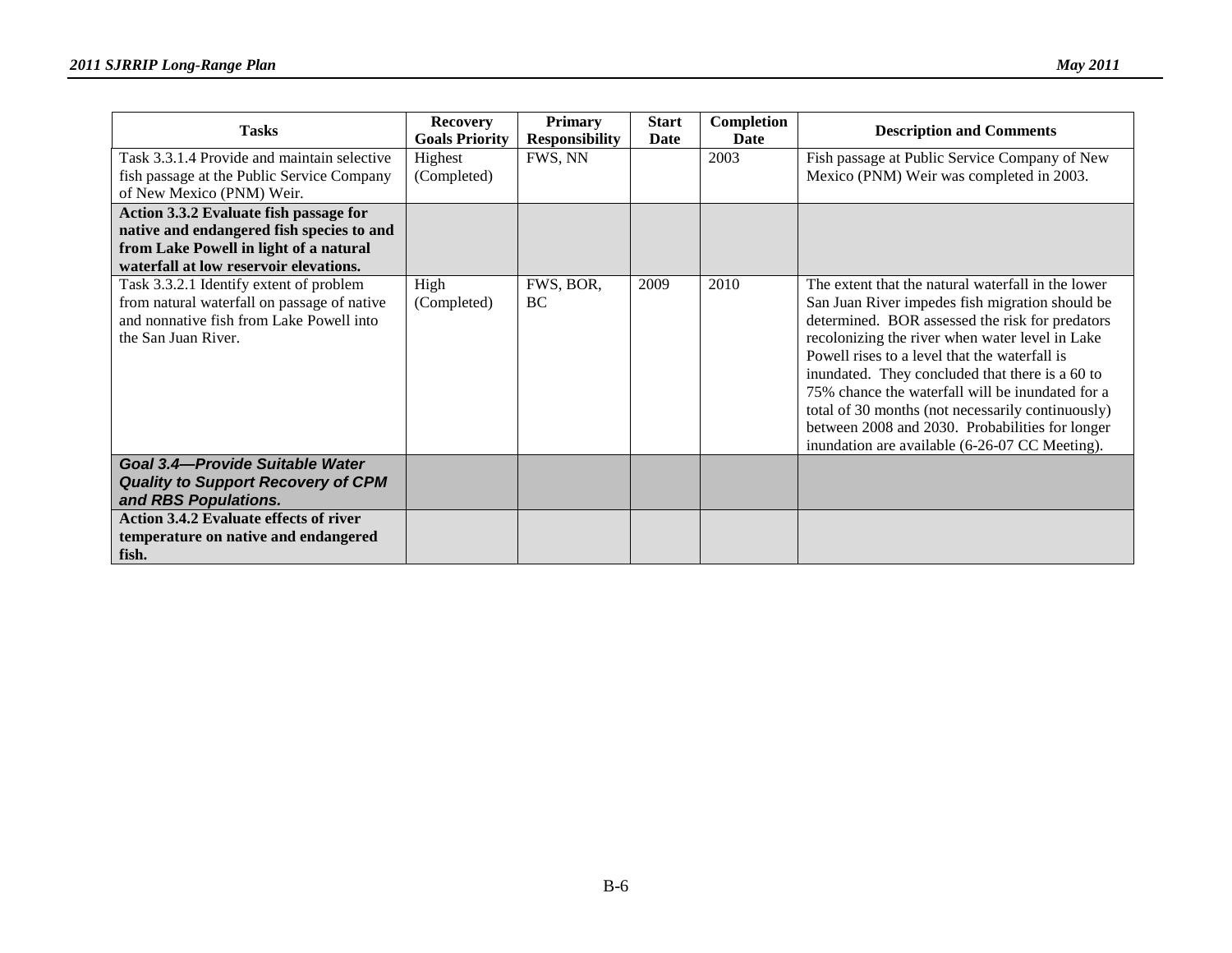| <b>Tasks</b>                                                                                                                                                                                               | <b>Recovery</b><br><b>Goals Priority</b> | <b>Primary</b><br><b>Responsibility</b> | <b>Start</b><br>Date | Completion<br><b>Date</b> | <b>Description and Comments</b>                                                                                                                                                                                                                                                                                                                                                                                                                                                                                                                                                                                                                                                       |
|------------------------------------------------------------------------------------------------------------------------------------------------------------------------------------------------------------|------------------------------------------|-----------------------------------------|----------------------|---------------------------|---------------------------------------------------------------------------------------------------------------------------------------------------------------------------------------------------------------------------------------------------------------------------------------------------------------------------------------------------------------------------------------------------------------------------------------------------------------------------------------------------------------------------------------------------------------------------------------------------------------------------------------------------------------------------------------|
| Task 3.4.2.1 Determine if cold water<br>releases from Navajo Dam into the San Juan<br>River impede endangered fish reproduction<br>or limit endangered fish populations<br>downstream of the Animas River. | High<br>(Completed)                      | <b>BC</b>                               |                      | 2006                      | Based on the reports, SJR Fishes Response to<br>Thermal Modification - A White Paper<br>Investigation (Lamarra 2007) and Cutler (2006)<br>Navajo Reservoir and SJR Temperature Study, the<br>BC determined a temperature control device<br>(TCD) was not warranted. Impacts to spawning<br>and rearing from cold releases from Navajo Dam<br>into the SJR appeared to be minimal. Spawning is<br>determined by time-of-year more than temperature<br>cue. A TCD may provide seasonal range<br>expansion above critical habitat but is unknown if<br>range expansion above critical habitat is necessary<br>for recovery. More information is needed (BC<br>Meeting, May 17-18, 2007). |
| <b>Goal 4.1-Control Problematic</b><br><b>Nonnative Fishes as Needed.</b>                                                                                                                                  |                                          |                                         |                      |                           |                                                                                                                                                                                                                                                                                                                                                                                                                                                                                                                                                                                                                                                                                       |
| Action 4.1.1 Develop, implement, and<br>evaluate the most effective strategies for<br>reducing problematic nonnative fish.                                                                                 |                                          |                                         |                      |                           |                                                                                                                                                                                                                                                                                                                                                                                                                                                                                                                                                                                                                                                                                       |
| Task 4.1.1.1 Identify and prioritize the most<br>problematic nonnative fish species.                                                                                                                       | Highest<br>(Completed)                   | <b>BC</b>                               | 2000                 | 2003                      | This determination was made through a risk<br>assessment and consensus of biologists. Davis<br>(2003) identified channel catfish and common carp<br>as the most problematic species.                                                                                                                                                                                                                                                                                                                                                                                                                                                                                                  |
| Task 4.1.1.2 Design and implement a pilot<br>program to evaluate nonnative fish control<br>strategies and gears.                                                                                           | Highest<br>(Completed)                   | <b>FWS</b>                              | 2000                 | 2003                      | The Nonnative Fish Monitoring And Control Plan<br>(Davis 2003) served as a pilot program and<br>identified removal reaches and evaluated sampling<br>gears and strategies.                                                                                                                                                                                                                                                                                                                                                                                                                                                                                                            |
| Task 4.1.1.3 Develop a long-term nonnative<br>fish control strategy and specific objectives<br>for nonnative fish control                                                                                  | Highest<br>(Completed)                   | <b>FWS</b>                              | 2009                 | 2010                      | A nonnative fish control strategy will be<br>developed and implemented for the San Juan<br>River. This strategy will identify removal tactics,<br>gear types, personnel, and costs necessary to meet<br>removal criteria established in Task 5.1.1.2.                                                                                                                                                                                                                                                                                                                                                                                                                                 |
| <b>Goal 5.2-Monitor Habitat Use and</b><br>Availability.                                                                                                                                                   |                                          |                                         |                      |                           |                                                                                                                                                                                                                                                                                                                                                                                                                                                                                                                                                                                                                                                                                       |
| Action 5.2.3 Identify and refine<br>habitat/fish relationships.                                                                                                                                            |                                          |                                         |                      |                           |                                                                                                                                                                                                                                                                                                                                                                                                                                                                                                                                                                                                                                                                                       |